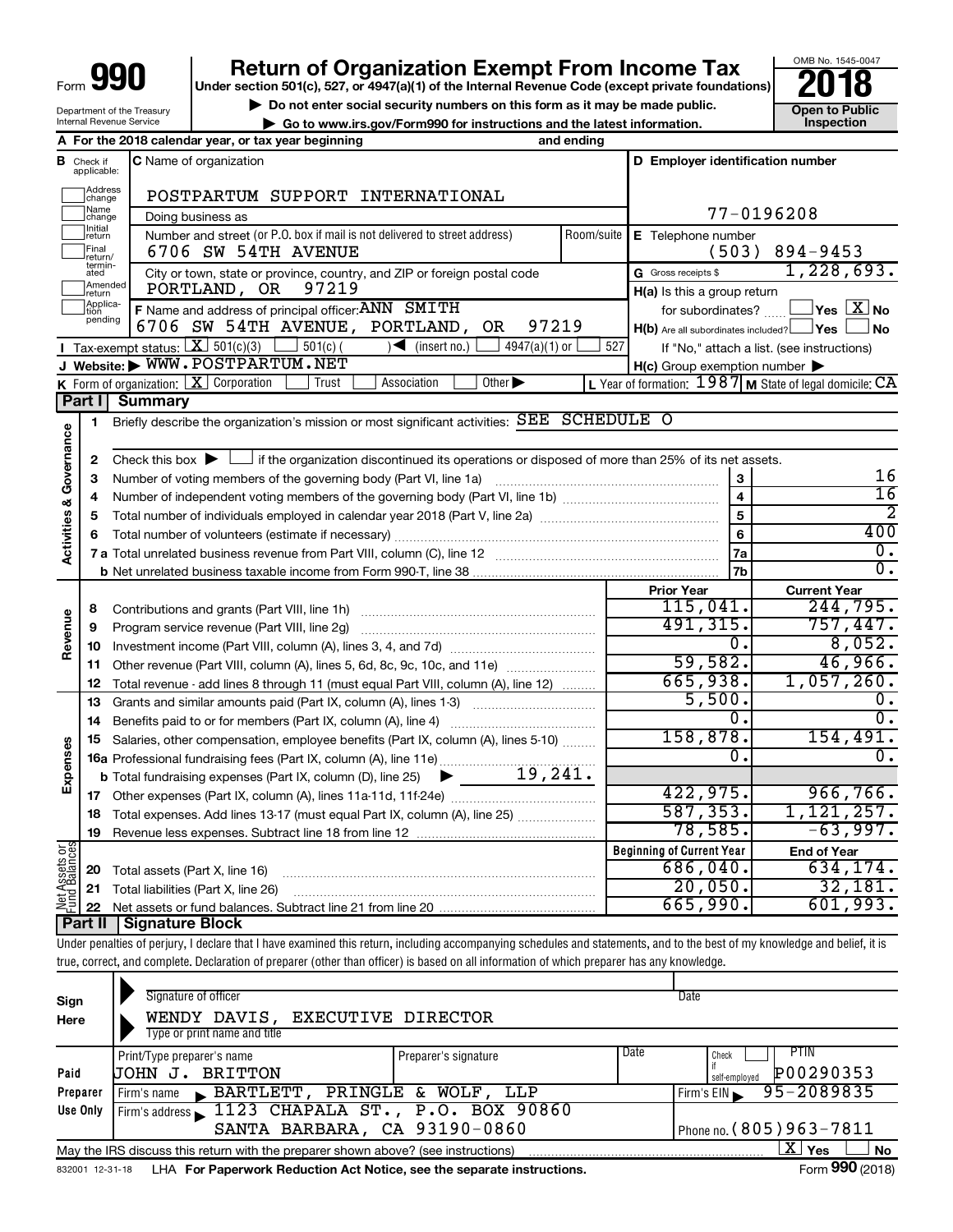|              | POSTPARTUM SUPPORT INTERNATIONAL<br>Form 990 (2018)                                                                                                                                                 | 77-0196208                           | Page 2                  |
|--------------|-----------------------------------------------------------------------------------------------------------------------------------------------------------------------------------------------------|--------------------------------------|-------------------------|
|              | Part III   Statement of Program Service Accomplishments                                                                                                                                             |                                      |                         |
|              |                                                                                                                                                                                                     |                                      | $\overline{\mathbf{X}}$ |
| 1            | Briefly describe the organization's mission:<br>TO PROMOTE AWARENESS, PREVENTION, AND TREATMENT OF MENTAL HEALTH                                                                                    |                                      |                         |
|              | ISSUES RELATED TO CHILDBEARING IN EVERY COUNTRY WORLDWIDE.                                                                                                                                          |                                      |                         |
|              | IT IS THE VISION OF PSI THAT EVERY WOMAN AND FAMILY WORLDWIDE WILL                                                                                                                                  |                                      |                         |
|              | HAVE ACCESS TO INFORMATION, SOCIAL SUPPORT, AND INFORMED PROFESSIONAL                                                                                                                               |                                      |                         |
| $\mathbf{2}$ | Did the organization undertake any significant program services during the year which were not listed on the<br>prior Form 990 or 990-EZ?                                                           | $\sqrt{\mathsf{Yes}\ \mathbf{X}}$ No |                         |
|              | If "Yes," describe these new services on Schedule O.                                                                                                                                                |                                      |                         |
| З            | Did the organization cease conducting, or make significant changes in how it conducts, any program services?<br>If "Yes," describe these changes on Schedule O.                                     | $\gamma$ es $\boxed{\text{X}}$ No    |                         |
| 4            | Describe the organization's program service accomplishments for each of its three largest program services, as measured by expenses.                                                                |                                      |                         |
|              | Section 501(c)(3) and 501(c)(4) organizations are required to report the amount of grants and allocations to others, the total expenses, and<br>revenue, if any, for each program service reported. |                                      |                         |
| 4a l         | 885,011.<br>including grants of \$<br>) (Expenses \$<br>(Code:                                                                                                                                      | 757,447.<br>) (Revenue \$            |                         |
|              | PSI PROVIDES POSTPARTUM SUPPORT TRAINING TO PROFESSIONALS AND LAY                                                                                                                                   |                                      |                         |
|              | THE PSI WEBSITE AT WWW.POSTPARTUM.NET PROVIDES INFORMATION<br>VOLUNTEERS.                                                                                                                           |                                      |                         |
|              | ON ALL FORMS OF PERINATAL MOOD AND ANXIETY DISORDERS ALONG WITH                                                                                                                                     |                                      |                         |
|              | REFERRALS TO LOCAL RESOURCES FOR CONSUMERS AND PROFESSIONALS.                                                                                                                                       | THE PSI                              |                         |
|              | SOCIAL SUPPORT NETWORK PROVIDES A NETWORK WHERE PSI MEMBERS, AREA                                                                                                                                   |                                      |                         |
|              | COORDINATORS AND VOLUNTEERS IN ALL 50 STATES, THE DISTRICT OF COLUMBIA,                                                                                                                             |                                      |                         |
|              | PUERTO RICO AND 40 COUNTRIES WORLDWIDE PROVIDE EMOTIONAL SUPPORT                                                                                                                                    |                                      |                         |
|              | THROUGH GROUPS, EDUCATIONAL INFORMATION AND REFERRAL TO LOCAL                                                                                                                                       |                                      |                         |
|              | PROFESSIONALS FOR POSTPARTUM FAMILIES IN THEIR AREAS.                                                                                                                                               |                                      |                         |
|              |                                                                                                                                                                                                     |                                      |                         |
|              |                                                                                                                                                                                                     |                                      |                         |
|              |                                                                                                                                                                                                     |                                      |                         |
| 4b           | (Expenses \$<br>including grants of \$<br>(Code:                                                                                                                                                    | (Revenue \$                          |                         |
|              |                                                                                                                                                                                                     |                                      |                         |
|              |                                                                                                                                                                                                     |                                      |                         |
|              |                                                                                                                                                                                                     |                                      |                         |
|              |                                                                                                                                                                                                     |                                      |                         |
|              |                                                                                                                                                                                                     |                                      |                         |
|              |                                                                                                                                                                                                     |                                      |                         |
|              |                                                                                                                                                                                                     |                                      |                         |
|              |                                                                                                                                                                                                     |                                      |                         |
|              |                                                                                                                                                                                                     |                                      |                         |
|              |                                                                                                                                                                                                     |                                      |                         |
|              |                                                                                                                                                                                                     |                                      |                         |
|              |                                                                                                                                                                                                     |                                      |                         |
|              |                                                                                                                                                                                                     |                                      |                         |
| 4c           | (Code:<br>(Expenses \$<br>including grants of \$                                                                                                                                                    | (Revenue \$                          |                         |
|              |                                                                                                                                                                                                     |                                      |                         |
|              |                                                                                                                                                                                                     |                                      |                         |
|              |                                                                                                                                                                                                     |                                      |                         |
|              |                                                                                                                                                                                                     |                                      |                         |
|              |                                                                                                                                                                                                     |                                      |                         |
|              |                                                                                                                                                                                                     |                                      |                         |
|              |                                                                                                                                                                                                     |                                      |                         |
|              |                                                                                                                                                                                                     |                                      |                         |
|              |                                                                                                                                                                                                     |                                      |                         |
|              |                                                                                                                                                                                                     |                                      |                         |
|              |                                                                                                                                                                                                     |                                      |                         |
|              |                                                                                                                                                                                                     |                                      |                         |
| 4d           | Other program services (Describe in Schedule O.)                                                                                                                                                    |                                      |                         |
|              | (Expenses \$<br>including grants of \$<br>(Revenue \$                                                                                                                                               |                                      |                         |
| 4е           | 885,011.<br>Total program service expenses                                                                                                                                                          |                                      |                         |
|              |                                                                                                                                                                                                     | Form 990 (2018)                      |                         |
|              | 832002 12-31-18                                                                                                                                                                                     |                                      |                         |
|              | 2                                                                                                                                                                                                   |                                      |                         |
|              | 2018.05000 POSTPARTUM SUPPORT INTERNAT 10128_1<br>13031113 759163 10128                                                                                                                             |                                      |                         |
|              |                                                                                                                                                                                                     |                                      |                         |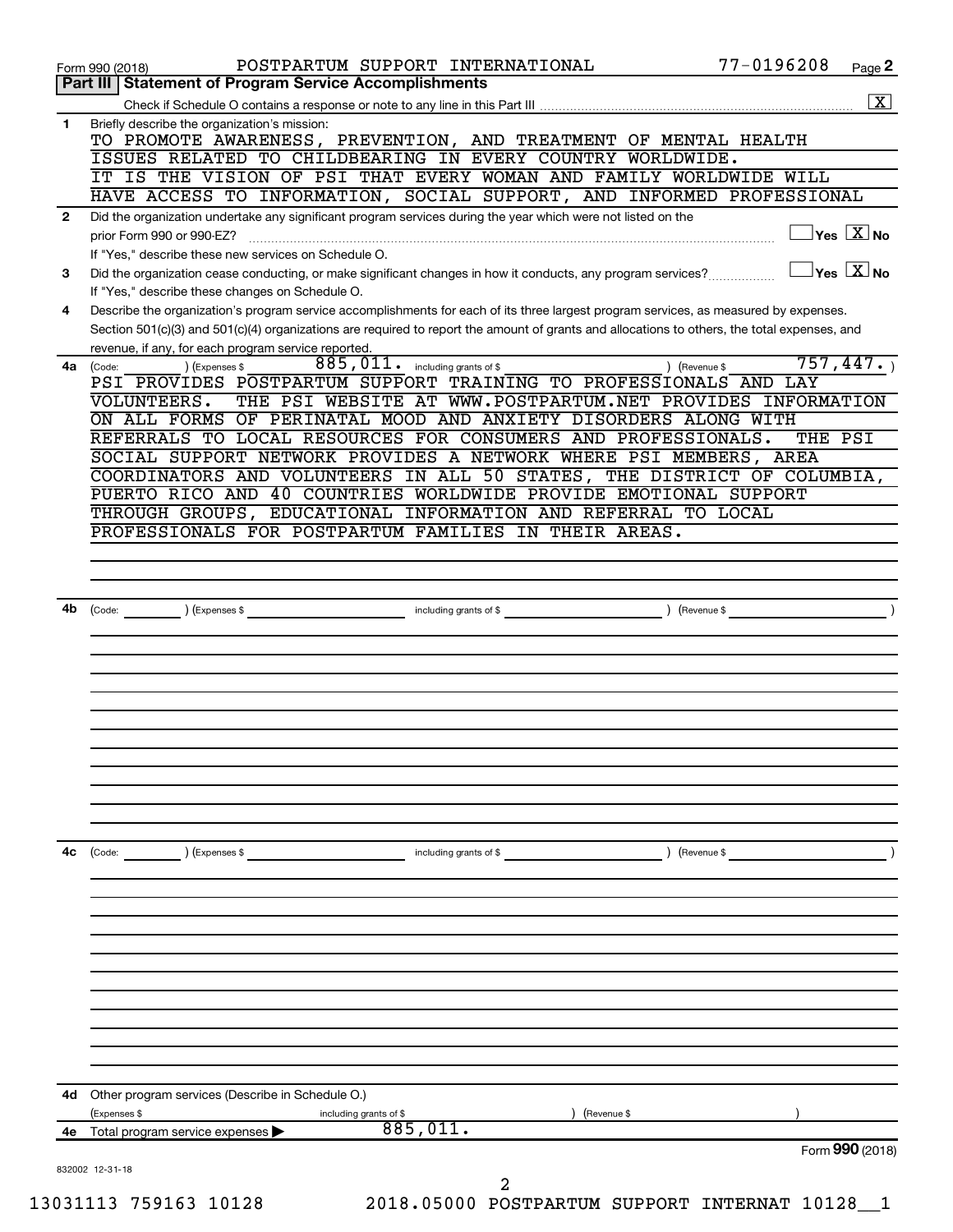| Form 990 (2018) |  |  |
|-----------------|--|--|

**Part IV Checklist of Required Schedules**

Form 990 (2018) POSTPARTUM SUPPORT INTERNATIONAL 77-0196208 <sub>Page</sub>

|    |                                                                                                                                                                                                                                                                |                 | Yes | No                      |
|----|----------------------------------------------------------------------------------------------------------------------------------------------------------------------------------------------------------------------------------------------------------------|-----------------|-----|-------------------------|
| 1  | Is the organization described in section $501(c)(3)$ or $4947(a)(1)$ (other than a private foundation)?                                                                                                                                                        |                 |     |                         |
|    | If "Yes," complete Schedule A                                                                                                                                                                                                                                  | 1               | Х   |                         |
| 2  |                                                                                                                                                                                                                                                                | $\mathbf{2}$    |     | $\overline{\mathbf{X}}$ |
| З  | Did the organization engage in direct or indirect political campaign activities on behalf of or in opposition to candidates for                                                                                                                                |                 |     |                         |
|    |                                                                                                                                                                                                                                                                | 3               |     | х                       |
| 4  | Section 501(c)(3) organizations. Did the organization engage in lobbying activities, or have a section 501(h) election in effect                                                                                                                               |                 |     |                         |
|    |                                                                                                                                                                                                                                                                | 4               |     | х                       |
| 5  | Is the organization a section 501(c)(4), 501(c)(5), or 501(c)(6) organization that receives membership dues, assessments, or                                                                                                                                   |                 |     |                         |
|    |                                                                                                                                                                                                                                                                | 5               |     | х                       |
| 6  | Did the organization maintain any donor advised funds or any similar funds or accounts for which donors have the right to                                                                                                                                      |                 |     |                         |
|    | provide advice on the distribution or investment of amounts in such funds or accounts? If "Yes," complete Schedule D, Part I                                                                                                                                   | 6               |     | x                       |
| 7  | Did the organization receive or hold a conservation easement, including easements to preserve open space,                                                                                                                                                      |                 |     |                         |
|    | the environment, historic land areas, or historic structures? If "Yes," complete Schedule D, Part II                                                                                                                                                           | $\overline{7}$  |     | x                       |
| 8  | Did the organization maintain collections of works of art, historical treasures, or other similar assets? If "Yes," complete                                                                                                                                   |                 |     |                         |
|    |                                                                                                                                                                                                                                                                | 8               |     | x                       |
| 9  | Did the organization report an amount in Part X, line 21, for escrow or custodial account liability, serve as a custodian for                                                                                                                                  |                 |     |                         |
|    | amounts not listed in Part X; or provide credit counseling, debt management, credit repair, or debt negotiation services?                                                                                                                                      |                 |     |                         |
|    | If "Yes," complete Schedule D, Part IV                                                                                                                                                                                                                         | 9               |     | x                       |
| 10 | Did the organization, directly or through a related organization, hold assets in temporarily restricted endowments, permanent                                                                                                                                  |                 |     |                         |
|    |                                                                                                                                                                                                                                                                | 10              |     | x                       |
| 11 | If the organization's answer to any of the following questions is "Yes," then complete Schedule D, Parts VI, VII, VIII, IX, or X                                                                                                                               |                 |     |                         |
|    | as applicable.                                                                                                                                                                                                                                                 |                 |     |                         |
|    | a Did the organization report an amount for land, buildings, and equipment in Part X, line 10? If "Yes," complete Schedule D,                                                                                                                                  |                 |     |                         |
|    | Part VI                                                                                                                                                                                                                                                        | 11a             | х   |                         |
|    | <b>b</b> Did the organization report an amount for investments - other securities in Part X, line 12 that is 5% or more of its total                                                                                                                           |                 |     |                         |
|    |                                                                                                                                                                                                                                                                | 11b             |     | х                       |
|    | c Did the organization report an amount for investments - program related in Part X, line 13 that is 5% or more of its total                                                                                                                                   |                 |     |                         |
|    |                                                                                                                                                                                                                                                                | 11c             |     | x                       |
|    | d Did the organization report an amount for other assets in Part X, line 15 that is 5% or more of its total assets reported in                                                                                                                                 |                 |     |                         |
|    |                                                                                                                                                                                                                                                                | 11d             |     | x<br>X                  |
|    |                                                                                                                                                                                                                                                                | 11e             |     |                         |
| f  | Did the organization's separate or consolidated financial statements for the tax year include a footnote that addresses                                                                                                                                        |                 |     |                         |
|    | the organization's liability for uncertain tax positions under FIN 48 (ASC 740)? If "Yes," complete Schedule D, Part X                                                                                                                                         | 11f             | х   |                         |
|    | 12a Did the organization obtain separate, independent audited financial statements for the tax year? If "Yes," complete                                                                                                                                        |                 |     | x                       |
|    | Schedule D, Parts XI and XII                                                                                                                                                                                                                                   | 12a             |     |                         |
|    | <b>b</b> Was the organization included in consolidated, independent audited financial statements for the tax year?                                                                                                                                             |                 |     | Χ                       |
|    | If "Yes," and if the organization answered "No" to line 12a, then completing Schedule D, Parts XI and XII is optional                                                                                                                                          | 12 <sub>b</sub> |     | $\overline{\texttt{x}}$ |
| 13 |                                                                                                                                                                                                                                                                | 13              |     | x                       |
|    | 14a Did the organization maintain an office, employees, or agents outside of the United States?                                                                                                                                                                | 14a             |     |                         |
|    | <b>b</b> Did the organization have aggregate revenues or expenses of more than \$10,000 from grantmaking, fundraising, business,<br>investment, and program service activities outside the United States, or aggregate foreign investments valued at \$100,000 |                 |     |                         |
|    |                                                                                                                                                                                                                                                                | 14b             |     | х                       |
| 15 | Did the organization report on Part IX, column (A), line 3, more than \$5,000 of grants or other assistance to or for any                                                                                                                                      |                 |     |                         |
|    |                                                                                                                                                                                                                                                                | 15              |     | x                       |
| 16 | Did the organization report on Part IX, column (A), line 3, more than \$5,000 of aggregate grants or other assistance to                                                                                                                                       |                 |     |                         |
|    |                                                                                                                                                                                                                                                                | 16              |     | x                       |
| 17 | Did the organization report a total of more than \$15,000 of expenses for professional fundraising services on Part IX,                                                                                                                                        |                 |     |                         |
|    |                                                                                                                                                                                                                                                                | 17              |     | x.                      |
| 18 | Did the organization report more than \$15,000 total of fundraising event gross income and contributions on Part VIII, lines                                                                                                                                   |                 |     |                         |
|    |                                                                                                                                                                                                                                                                | 18              | х   |                         |
| 19 | Did the organization report more than \$15,000 of gross income from gaming activities on Part VIII, line 9a? If "Yes,"                                                                                                                                         |                 |     |                         |
|    | complete Schedule G, Part III                                                                                                                                                                                                                                  | 19              |     | x                       |
|    | 20a Did the organization operate one or more hospital facilities? If "Yes," complete Schedule H                                                                                                                                                                | 20a             |     | $\overline{\text{X}}$   |
|    |                                                                                                                                                                                                                                                                | 20 <sub>b</sub> |     |                         |
| 21 | Did the organization report more than \$5,000 of grants or other assistance to any domestic organization or                                                                                                                                                    |                 |     |                         |
|    |                                                                                                                                                                                                                                                                | 21              |     | x                       |
|    | 832003 12-31-18                                                                                                                                                                                                                                                |                 |     | Form 990 (2018)         |

3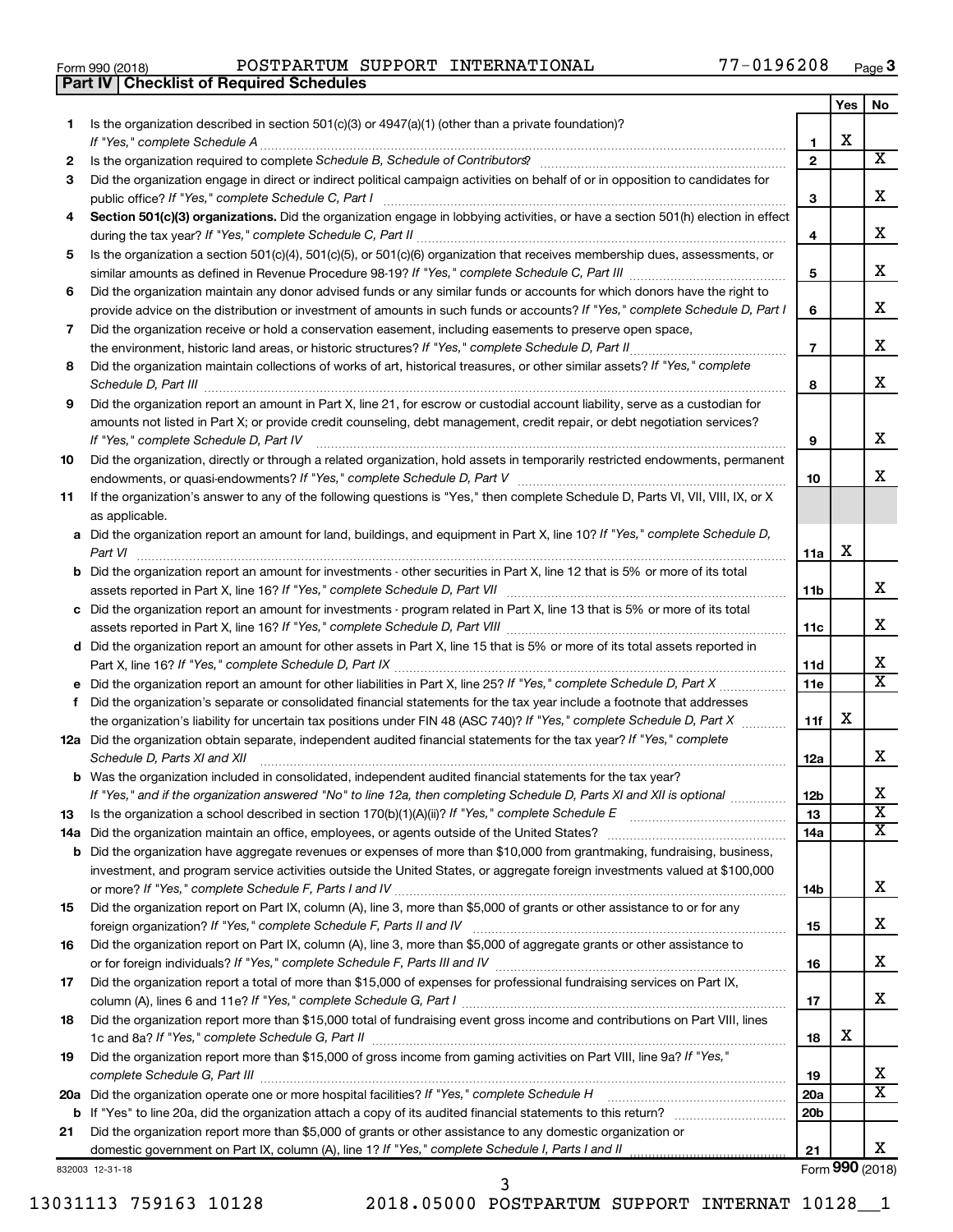|  | Form 990 (2018) |  |
|--|-----------------|--|
|  |                 |  |

*(continued)* **Part IV Checklist of Required Schedules**

Form 990 (2018) POSTPARTUM SUPPORT INTERNATIONAL 77-0196208 <sub>Page</sub>

|        |                                                                                                                                   |                 | Yes | No                      |
|--------|-----------------------------------------------------------------------------------------------------------------------------------|-----------------|-----|-------------------------|
| 22     | Did the organization report more than \$5,000 of grants or other assistance to or for domestic individuals on                     |                 |     |                         |
|        |                                                                                                                                   | 22              |     | x                       |
| 23     | Did the organization answer "Yes" to Part VII, Section A, line 3, 4, or 5 about compensation of the organization's current        |                 |     |                         |
|        | and former officers, directors, trustees, key employees, and highest compensated employees? If "Yes," complete                    |                 |     |                         |
|        | Schedule J <b>www.communications.communications.communications</b> .com                                                           | 23              |     | x                       |
|        | 24a Did the organization have a tax-exempt bond issue with an outstanding principal amount of more than \$100,000 as of the       |                 |     |                         |
|        | last day of the year, that was issued after December 31, 2002? If "Yes," answer lines 24b through 24d and complete                |                 |     |                         |
|        | Schedule K. If "No," go to line 25a                                                                                               | 24a             |     | x                       |
|        |                                                                                                                                   | 24 <sub>b</sub> |     |                         |
|        | c Did the organization maintain an escrow account other than a refunding escrow at any time during the year to defease            |                 |     |                         |
|        |                                                                                                                                   | 24c             |     |                         |
|        |                                                                                                                                   | 24d             |     |                         |
|        | 25a Section 501(c)(3), 501(c)(4), and 501(c)(29) organizations. Did the organization engage in an excess benefit                  |                 |     |                         |
|        |                                                                                                                                   | 25a             |     | x                       |
|        | b Is the organization aware that it engaged in an excess benefit transaction with a disqualified person in a prior year, and      |                 |     |                         |
|        | that the transaction has not been reported on any of the organization's prior Forms 990 or 990-EZ? If "Yes," complete             |                 |     |                         |
|        | Schedule L, Part I                                                                                                                | 25b             |     | х                       |
| 26     | Did the organization report any amount on Part X, line 5, 6, or 22 for receivables from or payables to any current or             |                 |     |                         |
|        | former officers, directors, trustees, key employees, highest compensated employees, or disqualified persons? If "Yes,"            |                 |     | х                       |
|        | complete Schedule L, Part II                                                                                                      | 26              |     |                         |
| 27     | Did the organization provide a grant or other assistance to an officer, director, trustee, key employee, substantial              |                 |     |                         |
|        | contributor or employee thereof, a grant selection committee member, or to a 35% controlled entity or family member               | 27              |     | x                       |
| 28     | Was the organization a party to a business transaction with one of the following parties (see Schedule L, Part IV                 |                 |     |                         |
|        | instructions for applicable filing thresholds, conditions, and exceptions):                                                       |                 |     |                         |
|        | a A current or former officer, director, trustee, or key employee? If "Yes," complete Schedule L, Part IV                         | 28a             |     | х                       |
| b      | A family member of a current or former officer, director, trustee, or key employee? If "Yes," complete Schedule L, Part IV        | 28 <sub>b</sub> |     | $\overline{\texttt{x}}$ |
|        | c An entity of which a current or former officer, director, trustee, or key employee (or a family member thereof) was an officer, |                 |     |                         |
|        |                                                                                                                                   | 28c             |     | х                       |
| 29     |                                                                                                                                   | 29              |     | $\overline{\textbf{X}}$ |
| 30     | Did the organization receive contributions of art, historical treasures, or other similar assets, or qualified conservation       |                 |     |                         |
|        |                                                                                                                                   | 30              |     | х                       |
| 31     | Did the organization liquidate, terminate, or dissolve and cease operations?                                                      |                 |     |                         |
|        | If "Yes," complete Schedule N, Part I                                                                                             | 31              |     | х                       |
| 32     | Did the organization sell, exchange, dispose of, or transfer more than 25% of its net assets? If "Yes," complete                  |                 |     |                         |
|        | Schedule N, Part II                                                                                                               | 32              |     | х                       |
| 33     | Did the organization own 100% of an entity disregarded as separate from the organization under Regulations                        |                 |     |                         |
|        |                                                                                                                                   | 33              |     | х                       |
| 34     | Was the organization related to any tax-exempt or taxable entity? If "Yes," complete Schedule R, Part II, III, or IV, and         |                 |     |                         |
|        | Part V, line 1                                                                                                                    | 34              |     | х                       |
|        |                                                                                                                                   | 35a             |     | $\overline{\textbf{X}}$ |
|        | b If "Yes" to line 35a, did the organization receive any payment from or engage in any transaction with a controlled entity       |                 |     |                         |
|        |                                                                                                                                   | 35 <sub>b</sub> |     |                         |
| 36     | Section 501(c)(3) organizations. Did the organization make any transfers to an exempt non-charitable related organization?        |                 |     |                         |
|        |                                                                                                                                   | 36              |     | х                       |
| 37     | Did the organization conduct more than 5% of its activities through an entity that is not a related organization                  |                 |     | x                       |
|        | and that is treated as a partnership for federal income tax purposes? If "Yes," complete Schedule R, Part VI                      | 37              |     |                         |
| 38     | Did the organization complete Schedule O and provide explanations in Schedule O for Part VI, lines 11b and 19?                    | 38              | х   |                         |
| Part V | <b>Statements Regarding Other IRS Filings and Tax Compliance</b>                                                                  |                 |     |                         |
|        | Check if Schedule O contains a response or note to any line in this Part V                                                        |                 |     |                         |
|        |                                                                                                                                   |                 | Yes | No                      |
|        | 35<br>1a                                                                                                                          |                 |     |                         |
|        | 0<br>1b                                                                                                                           |                 |     |                         |
|        | c Did the organization comply with backup withholding rules for reportable payments to vendors and reportable gaming              |                 |     |                         |
|        |                                                                                                                                   | 1c              | х   |                         |
|        | 832004 12-31-18                                                                                                                   |                 |     | Form 990 (2018)         |
|        | 4                                                                                                                                 |                 |     |                         |

13031113 759163 10128 2018.05000 POSTPARTUM SUPPORT INTERNAT 10128\_\_1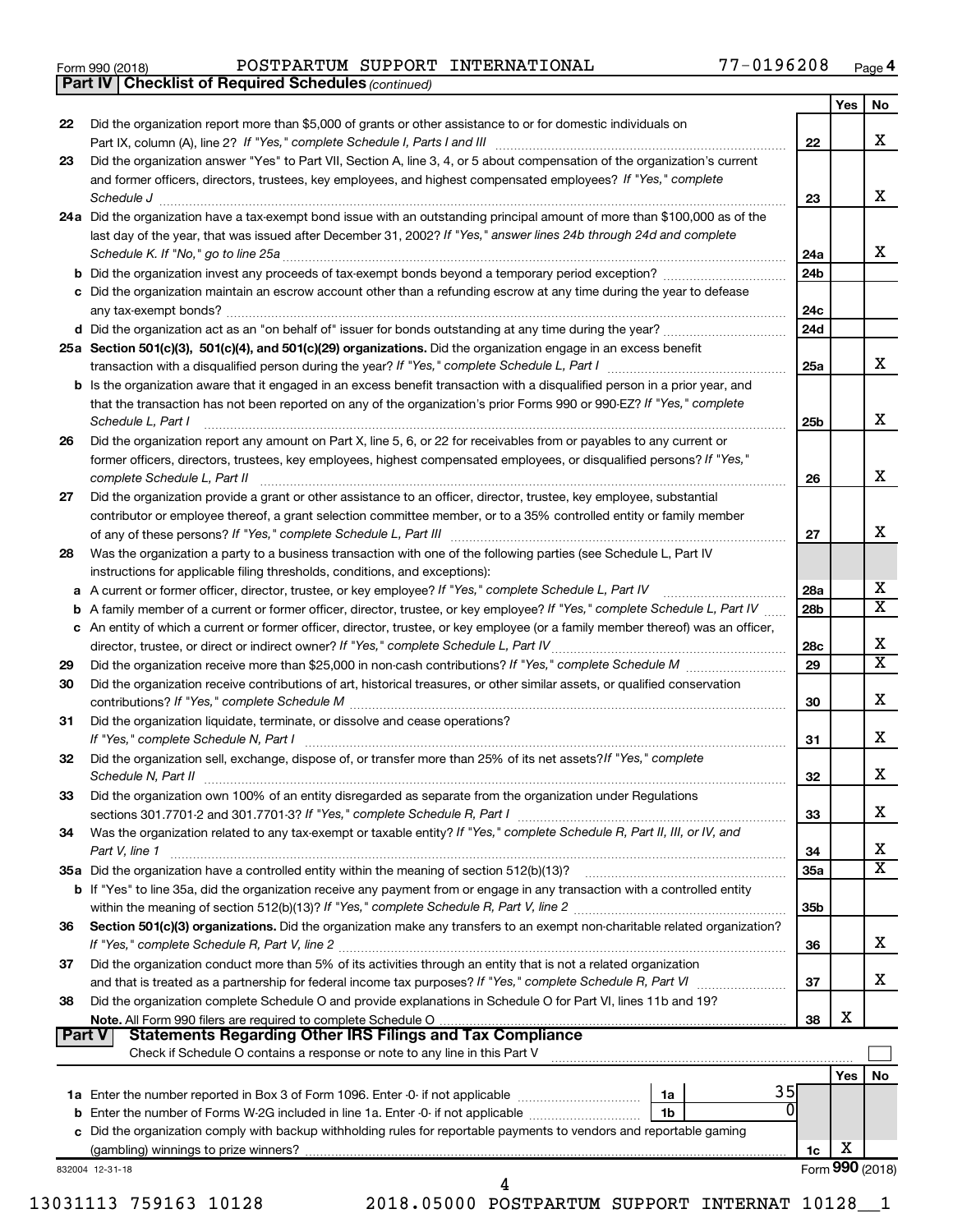| Form 990 (2018) | POSTPARTUM SUPPORT INTERNATIONAL | $77 - 0196208$<br>Page |
|-----------------|----------------------------------|------------------------|
|-----------------|----------------------------------|------------------------|

**Part V Statements Regarding Other IRS Filings and Tax Compliance**

*(continued)*

|         |                                                                                                                                                                                                      |                      | Yes | No                      |
|---------|------------------------------------------------------------------------------------------------------------------------------------------------------------------------------------------------------|----------------------|-----|-------------------------|
|         | 2a Enter the number of employees reported on Form W-3, Transmittal of Wage and Tax Statements,                                                                                                       |                      |     |                         |
|         | $\overline{2}$<br>filed for the calendar year ending with or within the year covered by this return<br>2a                                                                                            |                      |     |                         |
|         |                                                                                                                                                                                                      | 2 <sub>b</sub>       | Х   |                         |
|         |                                                                                                                                                                                                      |                      |     |                         |
|         | 3a Did the organization have unrelated business gross income of \$1,000 or more during the year?                                                                                                     | За                   |     | X.                      |
|         | <b>b</b> If "Yes," has it filed a Form 990-T for this year? If "No" to line 3b, provide an explanation in Schedule O manumum                                                                         | 3b                   |     |                         |
|         | 4a At any time during the calendar year, did the organization have an interest in, or a signature or other authority over, a                                                                         |                      |     |                         |
|         | financial account in a foreign country (such as a bank account, securities account, or other financial account)?                                                                                     | 4a                   |     | x                       |
|         | <b>b</b> If "Yes," enter the name of the foreign country:                                                                                                                                            |                      |     |                         |
|         | See instructions for filing requirements for FinCEN Form 114, Report of Foreign Bank and Financial Accounts (FBAR).                                                                                  |                      |     | х                       |
|         |                                                                                                                                                                                                      | 5a                   |     | $\overline{\mathbf{X}}$ |
| b       |                                                                                                                                                                                                      | 5b<br>5 <sub>c</sub> |     |                         |
|         | 6a Does the organization have annual gross receipts that are normally greater than \$100,000, and did the organization solicit                                                                       |                      |     |                         |
|         | any contributions that were not tax deductible as charitable contributions?                                                                                                                          | 6a                   |     | x                       |
|         | b If "Yes," did the organization include with every solicitation an express statement that such contributions or gifts                                                                               |                      |     |                         |
|         | were not tax deductible?                                                                                                                                                                             | 6b                   |     |                         |
| 7       | Organizations that may receive deductible contributions under section 170(c).                                                                                                                        |                      |     |                         |
|         | Did the organization receive a payment in excess of \$75 made partly as a contribution and partly for goods and services provided to the payor?                                                      | 7a                   |     | X.                      |
| b       |                                                                                                                                                                                                      | 7b                   |     |                         |
|         | Did the organization sell, exchange, or otherwise dispose of tangible personal property for which it was required                                                                                    |                      |     |                         |
|         | to file Form 8282?                                                                                                                                                                                   | 7c                   |     | x                       |
| d       | 7d                                                                                                                                                                                                   |                      |     |                         |
|         | Did the organization receive any funds, directly or indirectly, to pay premiums on a personal benefit contract?                                                                                      | 7e                   |     | x                       |
|         |                                                                                                                                                                                                      | 7f                   |     | $\overline{\mathbf{X}}$ |
| g       | If the organization received a contribution of qualified intellectual property, did the organization file Form 8899 as required?                                                                     | 7g                   |     |                         |
| h.      | If the organization received a contribution of cars, boats, airplanes, or other vehicles, did the organization file a Form 1098-C?                                                                   | 7h                   |     |                         |
| 8       | Sponsoring organizations maintaining donor advised funds. Did a donor advised fund maintained by the                                                                                                 |                      |     |                         |
|         | sponsoring organization have excess business holdings at any time during the year?<br>and a series of the contract of the contract of the contract of the contract of the contract of the contract o | 8                    |     |                         |
| 9       | Sponsoring organizations maintaining donor advised funds.                                                                                                                                            |                      |     |                         |
| a       | Did the sponsoring organization make any taxable distributions under section 4966?                                                                                                                   | 9а<br>9b             |     |                         |
| b<br>10 | Section 501(c)(7) organizations. Enter:                                                                                                                                                              |                      |     |                         |
| а       | 10a                                                                                                                                                                                                  |                      |     |                         |
| b       | 10 <sub>b</sub><br>Gross receipts, included on Form 990, Part VIII, line 12, for public use of club facilities                                                                                       |                      |     |                         |
| 11      | Section 501(c)(12) organizations. Enter:                                                                                                                                                             |                      |     |                         |
|         | 11a                                                                                                                                                                                                  |                      |     |                         |
|         | <b>b</b> Gross income from other sources (Do not net amounts due or paid to other sources against                                                                                                    |                      |     |                         |
|         | amounts due or received from them.)<br>11b                                                                                                                                                           |                      |     |                         |
|         | 12a Section 4947(a)(1) non-exempt charitable trusts. Is the organization filing Form 990 in lieu of Form 1041?                                                                                       | 12a                  |     |                         |
|         | <b>b</b> If "Yes," enter the amount of tax-exempt interest received or accrued during the year<br>12b                                                                                                |                      |     |                         |
| 13      | Section 501(c)(29) qualified nonprofit health insurance issuers.                                                                                                                                     |                      |     |                         |
|         | <b>a</b> Is the organization licensed to issue qualified health plans in more than one state?                                                                                                        | 1За                  |     |                         |
|         | Note. See the instructions for additional information the organization must report on Schedule O.                                                                                                    |                      |     |                         |
|         | <b>b</b> Enter the amount of reserves the organization is required to maintain by the states in which the                                                                                            |                      |     |                         |
|         | 13 <sub>b</sub>                                                                                                                                                                                      |                      |     |                         |
| c       | 13с                                                                                                                                                                                                  |                      |     | х                       |
|         | 14a Did the organization receive any payments for indoor tanning services during the tax year?                                                                                                       | 14a                  |     |                         |
|         |                                                                                                                                                                                                      | 14b                  |     |                         |
| 15      | Is the organization subject to the section 4960 tax on payment(s) of more than \$1,000,000 in remuneration or<br>excess parachute payment(s) during the year?                                        | 15                   |     | x                       |
|         | If "Yes," see instructions and file Form 4720, Schedule N.                                                                                                                                           |                      |     |                         |
| 16      | Is the organization an educational institution subject to the section 4968 excise tax on net investment income?                                                                                      | 16                   |     | х                       |
|         | If "Yes," complete Form 4720, Schedule O.                                                                                                                                                            |                      |     |                         |

Form (2018) **990**

832005 12-31-18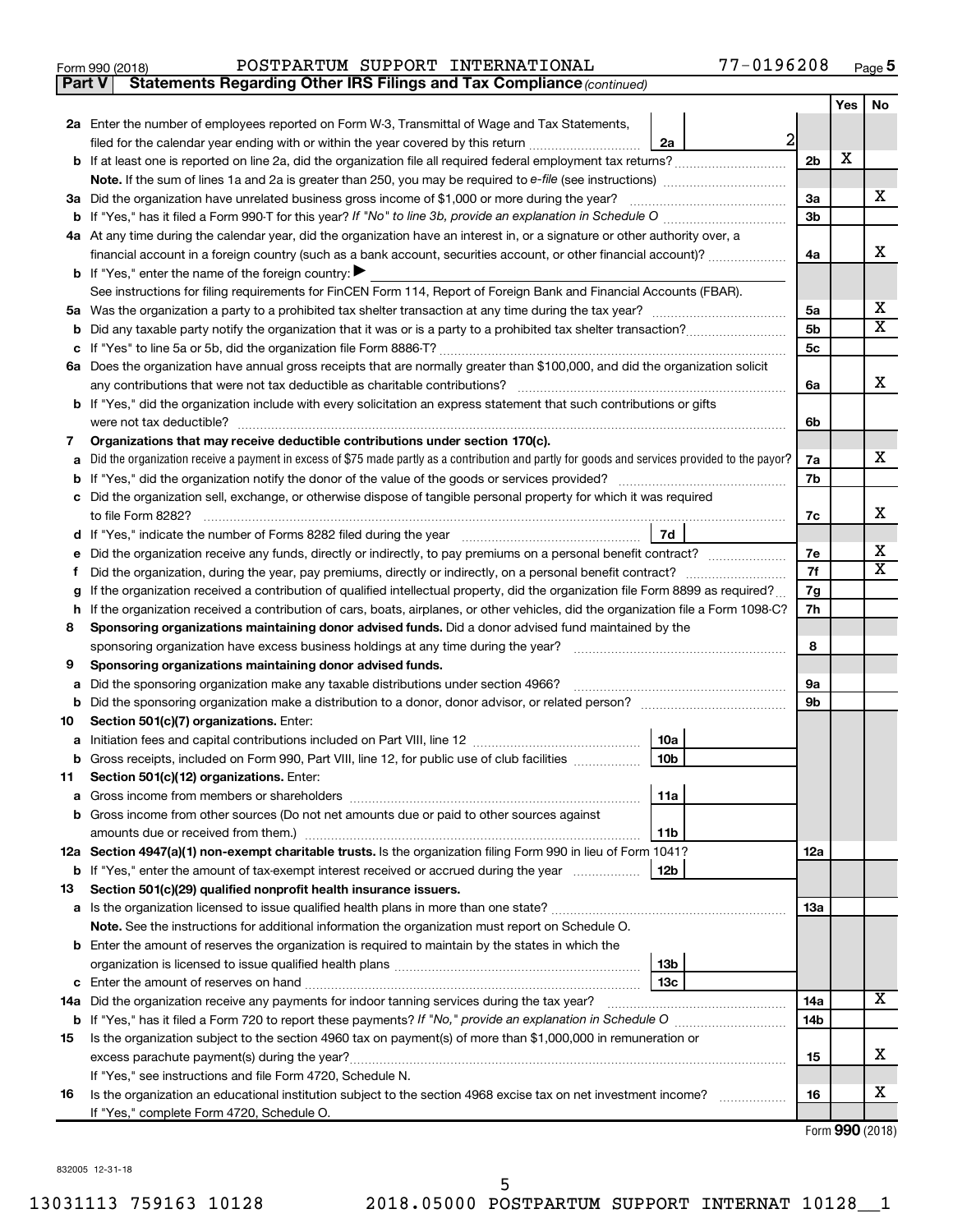|  | Form 990 (2018) |  |
|--|-----------------|--|
|  |                 |  |

#### Form 990 (2018) POSTPARTUM SUPPORT INTERNATIONAL 77-0196208 <sub>Page</sub>

**Part VI** Governance, Management, and Disclosure For each "Yes" response to lines 2 through 7b below, and for a "No" response *to line 8a, 8b, or 10b below, describe the circumstances, processes, or changes in Schedule O. See instructions.*

|     | Check if Schedule O contains a response or note to any line in this Part VI [11] [12] [12] [13] [13] Check if Schedule O contains a response or note to any line in this Part VI |    |    |                 |                         | $\mathbf{X}$            |
|-----|----------------------------------------------------------------------------------------------------------------------------------------------------------------------------------|----|----|-----------------|-------------------------|-------------------------|
|     | <b>Section A. Governing Body and Management</b>                                                                                                                                  |    |    |                 |                         |                         |
|     |                                                                                                                                                                                  |    |    |                 | Yes                     | No                      |
|     | <b>1a</b> Enter the number of voting members of the governing body at the end of the tax year                                                                                    | 1a | 16 |                 |                         |                         |
|     | If there are material differences in voting rights among members of the governing body, or if the governing                                                                      |    |    |                 |                         |                         |
|     | body delegated broad authority to an executive committee or similar committee, explain in Schedule O.                                                                            |    |    |                 |                         |                         |
| b   | Enter the number of voting members included in line 1a, above, who are independent                                                                                               | 1b | 16 |                 |                         |                         |
| 2   | Did any officer, director, trustee, or key employee have a family relationship or a business relationship with any other                                                         |    |    |                 |                         |                         |
|     | officer, director, trustee, or key employee?                                                                                                                                     |    |    | $\mathbf{2}$    |                         | х                       |
| 3   | Did the organization delegate control over management duties customarily performed by or under the direct supervision                                                            |    |    |                 |                         |                         |
|     |                                                                                                                                                                                  |    |    | 3               |                         | х                       |
| 4   | Did the organization make any significant changes to its governing documents since the prior Form 990 was filed?                                                                 |    |    | 4               |                         | $\overline{\mathbf{x}}$ |
| 5   |                                                                                                                                                                                  |    |    | 5               |                         | $\overline{\mathbf{X}}$ |
| 6   |                                                                                                                                                                                  |    |    | 6               |                         | $\overline{\mathbf{X}}$ |
| 7a  | Did the organization have members, stockholders, or other persons who had the power to elect or appoint one or                                                                   |    |    |                 |                         |                         |
|     |                                                                                                                                                                                  |    |    | 7a              |                         | X                       |
| b   | Are any governance decisions of the organization reserved to (or subject to approval by) members, stockholders, or                                                               |    |    |                 |                         |                         |
|     |                                                                                                                                                                                  |    |    | 7b              |                         | x                       |
|     | Did the organization contemporaneously document the meetings held or written actions undertaken during the year by the following:                                                |    |    |                 |                         |                         |
| 8   |                                                                                                                                                                                  |    |    |                 | х                       |                         |
| a   |                                                                                                                                                                                  |    |    | 8а              | $\overline{\textbf{x}}$ |                         |
| b   |                                                                                                                                                                                  |    |    | 8b              |                         |                         |
| 9   | Is there any officer, director, trustee, or key employee listed in Part VII, Section A, who cannot be reached at the                                                             |    |    |                 |                         |                         |
|     |                                                                                                                                                                                  |    |    | 9               |                         | х                       |
|     | <b>Section B. Policies</b> (This Section B requests information about policies not required by the Internal Revenue Code.)                                                       |    |    |                 |                         |                         |
|     |                                                                                                                                                                                  |    |    |                 | Yes<br>х                | No                      |
|     |                                                                                                                                                                                  |    |    | 10a             |                         |                         |
|     | <b>b</b> If "Yes," did the organization have written policies and procedures governing the activities of such chapters, affiliates,                                              |    |    |                 |                         |                         |
|     |                                                                                                                                                                                  |    |    | 10 <sub>b</sub> | X                       |                         |
|     | 11a Has the organization provided a complete copy of this Form 990 to all members of its governing body before filing the form?                                                  |    |    | 11a             | X                       |                         |
|     | <b>b</b> Describe in Schedule O the process, if any, used by the organization to review this Form 990.                                                                           |    |    |                 |                         |                         |
| 12a | Did the organization have a written conflict of interest policy? If "No," go to line 13                                                                                          |    |    | 12a             | X                       |                         |
| b   | Were officers, directors, or trustees, and key employees required to disclose annually interests that could give rise to conflicts?                                              |    |    | 12 <sub>b</sub> |                         | $\overline{\mathbf{x}}$ |
| с   | Did the organization regularly and consistently monitor and enforce compliance with the policy? If "Yes," describe                                                               |    |    |                 |                         |                         |
|     |                                                                                                                                                                                  |    |    | 12c             |                         | х                       |
| 13  |                                                                                                                                                                                  |    |    | 13              |                         | $\overline{\mathbf{X}}$ |
| 14  |                                                                                                                                                                                  |    |    | 14              |                         | $\overline{\mathbf{x}}$ |
| 15  | Did the process for determining compensation of the following persons include a review and approval by independent                                                               |    |    |                 |                         |                         |
|     | persons, comparability data, and contemporaneous substantiation of the deliberation and decision?                                                                                |    |    |                 |                         |                         |
| а   |                                                                                                                                                                                  |    |    | 15a             | х                       |                         |
|     |                                                                                                                                                                                  |    |    | <b>15b</b>      |                         | х                       |
|     | If "Yes" to line 15a or 15b, describe the process in Schedule O (see instructions).                                                                                              |    |    |                 |                         |                         |
|     | 16a Did the organization invest in, contribute assets to, or participate in a joint venture or similar arrangement with a                                                        |    |    |                 |                         |                         |
|     | taxable entity during the year?                                                                                                                                                  |    |    | 16a             |                         | x                       |
|     | b If "Yes," did the organization follow a written policy or procedure requiring the organization to evaluate its participation                                                   |    |    |                 |                         |                         |
|     |                                                                                                                                                                                  |    |    |                 |                         |                         |
|     | in joint venture arrangements under applicable federal tax law, and take steps to safeguard the organization's                                                                   |    |    |                 |                         |                         |
|     | exempt status with respect to such arrangements?<br><b>Section C. Disclosure</b>                                                                                                 |    |    | 16b             |                         |                         |
|     | List the states with which a copy of this Form 990 is required to be filed $\blacktriangleright$ CA, OR                                                                          |    |    |                 |                         |                         |
| 17  | Section 6104 requires an organization to make its Forms 1023 (1024 or 1024 A if applicable), 990, and 990-T (Section 501(c)(3)s only) available                                  |    |    |                 |                         |                         |
| 18  |                                                                                                                                                                                  |    |    |                 |                         |                         |
|     | for public inspection. Indicate how you made these available. Check all that apply.                                                                                              |    |    |                 |                         |                         |
|     | $\lfloor x \rfloor$ Upon request<br>$ \mathbf{X} $ Another's website<br>Own website<br>Other (explain in Schedule O)                                                             |    |    |                 |                         |                         |
| 19  | Describe in Schedule O whether (and if so, how) the organization made its governing documents, conflict of interest policy, and financial                                        |    |    |                 |                         |                         |
|     | statements available to the public during the tax year.                                                                                                                          |    |    |                 |                         |                         |
| 20  | State the name, address, and telephone number of the person who possesses the organization's books and records                                                                   |    |    |                 |                         |                         |
|     | THE ORGANIZATION - (503) 894-9453                                                                                                                                                |    |    |                 |                         |                         |
|     | 6706 SW 54TH AVENUE, PORTLAND, OR<br>97219                                                                                                                                       |    |    |                 |                         |                         |
|     | 832006 12-31-18                                                                                                                                                                  |    |    |                 | Form 990 (2018)         |                         |
|     | 6                                                                                                                                                                                |    |    |                 |                         |                         |
|     | 13031113 759163 10128<br>2018.05000 POSTPARTUM SUPPORT INTERNAT 10128                                                                                                            |    |    |                 |                         |                         |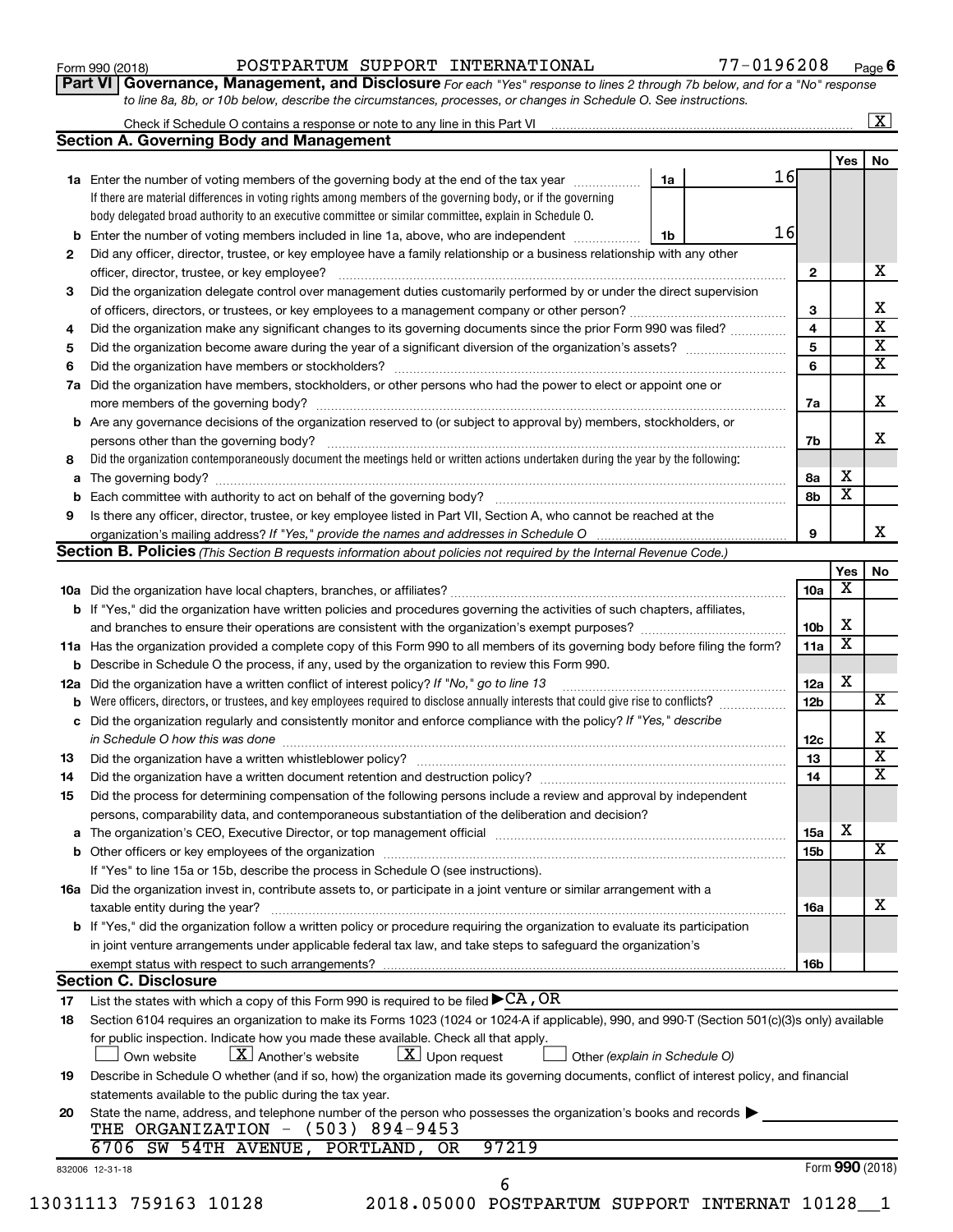$\begin{array}{c} \hline \end{array}$ 

| Part VII Compensation of Officers, Directors, Trustees, Key Employees, Highest Compensated |  |  |  |  |
|--------------------------------------------------------------------------------------------|--|--|--|--|
| <b>Employees, and Independent Contractors</b>                                              |  |  |  |  |

Check if Schedule O contains a response or note to any line in this Part VII

**Section A. Officers, Directors, Trustees, Key Employees, and Highest Compensated Employees**

**1a**  Complete this table for all persons required to be listed. Report compensation for the calendar year ending with or within the organization's tax year.

 $\bullet$  List all of the organization's current officers, directors, trustees (whether individuals or organizations), regardless of amount of compensation.

**•** List all of the organization's **current** key employees, if any. See instructions for definition of "key employee." Enter  $-0$ - in columns  $(D)$ ,  $(E)$ , and  $(F)$  if no compensation was paid.

**Examber 1** List the organization's five current highest compensated employees (other than an officer, director, trustee, or key employee) who received reportable compensation (Box 5 of Form W-2 and/or Box 7 of Form 1099-MISC) of more than \$100,000 from the organization and any related organizations.

 $\bullet$  List all of the organization's former officers, key employees, and highest compensated employees who received more than \$100,000 of reportable compensation from the organization and any related organizations.

**•** List all of the organization's former directors or trustees that received, in the capacity as a former director or trustee of the organization, more than \$10,000 of reportable compensation from the organization and any related organizations.

List persons in the following order: individual trustees or directors; institutional trustees; officers; key employees; highest compensated employees; and former such persons.

Check this box if neither the organization nor any related organization compensated any current officer, director, or trustee.  $\begin{array}{c} \hline \end{array}$ 

| (A)                       | (B)                    |                                |                                                                  |             | (C)          |                                 |        | (D)                 | (E)                              | (F)                      |
|---------------------------|------------------------|--------------------------------|------------------------------------------------------------------|-------------|--------------|---------------------------------|--------|---------------------|----------------------------------|--------------------------|
| Name and Title            | Average                |                                | (do not check more than one                                      | Position    |              |                                 |        | Reportable          | Reportable                       | Estimated                |
|                           | hours per              |                                | box, unless person is both an<br>officer and a director/trustee) |             |              |                                 |        | compensation        | compensation                     | amount of                |
|                           | week                   |                                |                                                                  |             |              |                                 |        | from                | from related                     | other                    |
|                           | (list any<br>hours for | Individual trustee or director |                                                                  |             |              |                                 |        | the<br>organization | organizations<br>(W-2/1099-MISC) | compensation<br>from the |
|                           | related                |                                |                                                                  |             |              |                                 |        | (W-2/1099-MISC)     |                                  | organization             |
|                           | organizations          |                                | nstitutional trustee                                             |             |              | Highest compensated<br>employee |        |                     |                                  | and related              |
|                           | below                  |                                |                                                                  |             | Key employee |                                 |        |                     |                                  | organizations            |
|                           | line)                  |                                |                                                                  | Officer     |              |                                 | Former |                     |                                  |                          |
| ANN SMITH<br>(1)          | 15.00                  |                                |                                                                  |             |              |                                 |        |                     |                                  |                          |
| PRESIDENT                 |                        | $\mathbf X$                    |                                                                  | X           |              |                                 |        | 0                   | $\mathbf 0$ .                    | 0.                       |
| LITA SIMANIS<br>(2)       | 3.00                   |                                |                                                                  |             |              |                                 |        |                     |                                  |                          |
| <b>SECRETARY</b>          |                        | $\mathbf X$                    |                                                                  | $\mathbf X$ |              |                                 |        | 0                   | $\mathbf 0$ .                    | $\mathbf 0$ .            |
| (3)<br>KAREN WACHENHEIM   | 3.00                   |                                |                                                                  |             |              |                                 |        |                     |                                  |                          |
| <b>TREASURER</b>          |                        | $\mathbf X$                    |                                                                  | X           |              |                                 |        | 0                   | $\mathbf 0$                      | $\mathbf 0$ .            |
| CHRISTENA RAINES<br>(4)   | 6.00                   |                                |                                                                  |             |              |                                 |        |                     |                                  |                          |
| VICE PRESIDENT            |                        | X                              |                                                                  | $\mathbf X$ |              |                                 |        | 0                   | $\mathbf 0$                      | $\mathbf 0$ .            |
| CATHERINE BIRNDORF<br>(5) | 3.00                   |                                |                                                                  |             |              |                                 |        |                     |                                  |                          |
| MEMBER AT LARGE           |                        | X                              |                                                                  |             |              |                                 |        | 0                   | $\mathbf 0$                      | $\mathbf 0$ .            |
| VERONICA BRADY<br>(6)     | 5.00                   |                                |                                                                  |             |              |                                 |        |                     |                                  |                          |
| MEMBER AT LARGE           |                        | X                              |                                                                  |             |              |                                 |        | 0                   | $\mathbf 0$                      | $\mathbf 0$ .            |
| ANGELA BURLING<br>(7)     | 3.50                   |                                |                                                                  |             |              |                                 |        |                     |                                  |                          |
| MEMBER AT LARGE           |                        | X                              |                                                                  |             |              |                                 |        | 0                   | $\mathbf 0$                      | $\mathbf 0$ .            |
| JOANNA COLE<br>(8)        | 5.00                   |                                |                                                                  |             |              |                                 |        |                     |                                  |                          |
| MEMBER AT LARGE           |                        | X                              |                                                                  |             |              |                                 |        | 0                   | $\mathbf 0$ .                    | $\mathbf 0$ .            |
| STEVEN D'ACHILLE<br>(9)   | 3.00                   |                                |                                                                  |             |              |                                 |        |                     |                                  |                          |
| MEMBER AT LARGE           |                        | X                              |                                                                  |             |              |                                 |        | $\mathbf 0$         | $\mathbf 0$                      | $\mathbf 0$ .            |
| (10) KATAYUNE KAENI       | 3.00                   |                                |                                                                  |             |              |                                 |        |                     |                                  |                          |
| MEMBER AT LARGE           |                        | $\mathbf X$                    |                                                                  |             |              |                                 |        | 0                   | $\mathbf 0$ .                    | 0.                       |
| (11) DAVID LEVINE         | 3.00                   |                                |                                                                  |             |              |                                 |        |                     |                                  |                          |
| MEMBER AT LARGE           |                        | $\mathbf X$                    |                                                                  |             |              |                                 |        | $\mathbf 0$         | $\mathbf 0$                      | $\mathbf 0$ .            |
| (12) VANESSA PARK         | 2.00                   |                                |                                                                  |             |              |                                 |        |                     |                                  |                          |
| MEMBER AT LARGE           |                        | $\mathbf X$                    |                                                                  |             |              |                                 |        | 0                   | $\mathbf 0$ .                    | $\mathbf 0$ .            |
| (13) MARY PARNHAM         | 3.00                   |                                |                                                                  |             |              |                                 |        |                     |                                  |                          |
| MEMBER AT LARGE           |                        | X                              |                                                                  |             |              |                                 |        | 0                   | $\mathbf 0$                      | $\mathbf 0$ .            |
| (14) DANIEL SINGLEY       | 5.00                   |                                |                                                                  |             |              |                                 |        |                     |                                  |                          |
| MEMBER AT LARGE           |                        | $\mathbf X$                    |                                                                  |             |              |                                 |        | 0                   | $\mathbf 0$ .                    | $\mathbf 0$ .            |
| (15) LAURA SIRULNIK       | 2.00                   |                                |                                                                  |             |              |                                 |        |                     |                                  |                          |
| MEMBER AT LARGE           |                        | X                              |                                                                  |             |              |                                 |        | 0                   | $\mathbf 0$                      | $\mathbf 0$ .            |
| (16) LIZ VERNEY           | 3.00                   |                                |                                                                  |             |              |                                 |        |                     |                                  |                          |
| MEMBER AT LARGE           |                        | X                              |                                                                  |             |              |                                 |        | $\mathbf 0$         | $\mathbf 0$ .                    | $0$ .                    |
| (17) WENDY DAVIS          | 40.00                  |                                |                                                                  |             |              |                                 |        |                     |                                  |                          |
| EXECUTIVE DIRECTOR        |                        |                                |                                                                  | X           |              |                                 |        | 95,000.             | $\mathbf 0$                      | $0$ .                    |
| 832007 12-31-18           |                        |                                |                                                                  |             |              |                                 |        |                     |                                  | Form 990 (2018)          |

832007 12-31-18

13031113 759163 10128 2018.05000 POSTPARTUM SUPPORT INTERNAT 10128\_\_1

7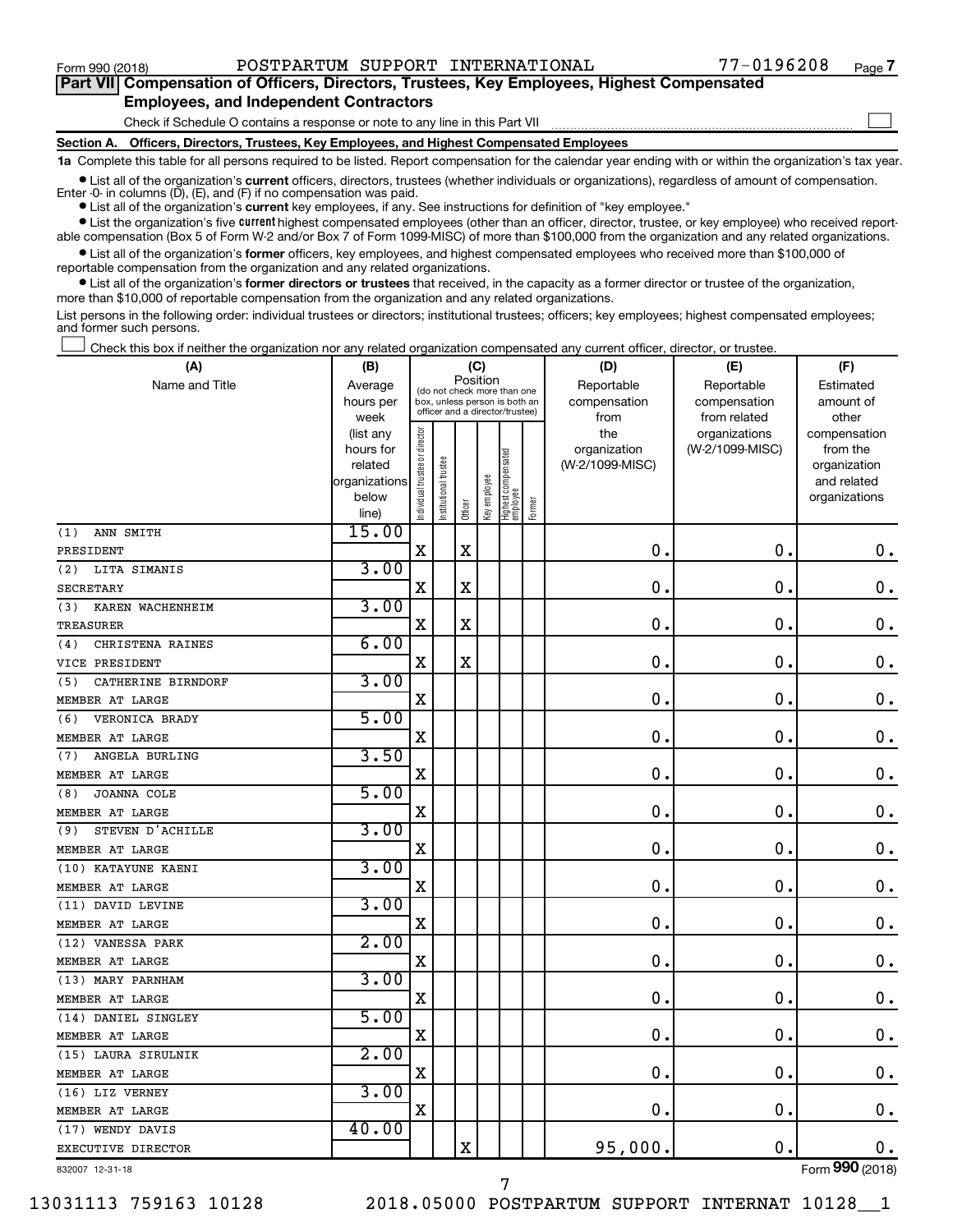|                 | POSTPARTUM SUPPORT INTERNATIONAL<br>Form 990 (2018)                                                                                                                                                                                                    |                                                                      |                               |                       |          |              |                                                                                                 |        |                                           | 77-0196208                                        |                |        |                                                                          | Page 8                                        |
|-----------------|--------------------------------------------------------------------------------------------------------------------------------------------------------------------------------------------------------------------------------------------------------|----------------------------------------------------------------------|-------------------------------|-----------------------|----------|--------------|-------------------------------------------------------------------------------------------------|--------|-------------------------------------------|---------------------------------------------------|----------------|--------|--------------------------------------------------------------------------|-----------------------------------------------|
| <b>Part VII</b> | Section A. Officers, Directors, Trustees, Key Employees, and Highest Compensated Employees (continued)                                                                                                                                                 |                                                                      |                               |                       |          |              |                                                                                                 |        |                                           |                                                   |                |        |                                                                          |                                               |
|                 | (A)<br>Name and title                                                                                                                                                                                                                                  | (B)<br>Average<br>hours per<br>week                                  |                               |                       | Position | (C)          | (do not check more than one<br>box, unless person is both an<br>officer and a director/trustee) |        | (D)<br>Reportable<br>compensation<br>from | (E)<br>Reportable<br>compensation<br>from related |                |        | (F)<br>Estimated<br>amount of<br>other                                   |                                               |
|                 |                                                                                                                                                                                                                                                        | (list any<br>hours for<br>related<br>organizations<br>below<br>line) | ndividual trustee or director | Institutional trustee | Officer  | Key employee | Highest compensated<br>  employee                                                               | Former | the<br>organization<br>(W-2/1099-MISC)    | organizations<br>(W-2/1099-MISC)                  |                |        | compensation<br>from the<br>organization<br>and related<br>organizations |                                               |
|                 |                                                                                                                                                                                                                                                        |                                                                      |                               |                       |          |              |                                                                                                 |        |                                           |                                                   |                |        |                                                                          |                                               |
|                 |                                                                                                                                                                                                                                                        |                                                                      |                               |                       |          |              |                                                                                                 |        |                                           |                                                   |                |        |                                                                          |                                               |
|                 |                                                                                                                                                                                                                                                        |                                                                      |                               |                       |          |              |                                                                                                 |        |                                           |                                                   |                |        |                                                                          |                                               |
|                 |                                                                                                                                                                                                                                                        |                                                                      |                               |                       |          |              |                                                                                                 |        |                                           |                                                   |                |        |                                                                          |                                               |
|                 |                                                                                                                                                                                                                                                        |                                                                      |                               |                       |          |              |                                                                                                 |        |                                           |                                                   |                |        |                                                                          |                                               |
|                 |                                                                                                                                                                                                                                                        |                                                                      |                               |                       |          |              |                                                                                                 |        |                                           |                                                   |                |        |                                                                          |                                               |
|                 |                                                                                                                                                                                                                                                        |                                                                      |                               |                       |          |              |                                                                                                 |        |                                           |                                                   |                |        |                                                                          |                                               |
|                 | 1b Sub-total<br>c Total from continuation sheets to Part VII, Section A [111] [12] [13] Doction A                                                                                                                                                      |                                                                      |                               |                       |          |              |                                                                                                 |        | 95,000.<br>0.<br>95,000.                  |                                                   | 0.<br>О.<br>О. |        |                                                                          | $0$ .<br>$\overline{0}$ .<br>$\overline{0}$ . |
| 2               | Total number of individuals (including but not limited to those listed above) who received more than \$100,000 of reportable<br>compensation from the organization $\blacktriangleright$                                                               |                                                                      |                               |                       |          |              |                                                                                                 |        |                                           |                                                   |                |        |                                                                          | 0                                             |
| 3               | Did the organization list any former officer, director, or trustee, key employee, or highest compensated employee on                                                                                                                                   |                                                                      |                               |                       |          |              |                                                                                                 |        |                                           |                                                   |                |        | Yes                                                                      | No                                            |
|                 | line 1a? If "Yes," complete Schedule J for such individual [11] manufacture manufacture in the set of the set o<br>For any individual listed on line 1a, is the sum of reportable compensation and other compensation from the organization            |                                                                      |                               |                       |          |              |                                                                                                 |        |                                           |                                                   |                | 3      |                                                                          | х                                             |
| 5               | and related organizations greater than \$150,000? If "Yes," complete Schedule J for such individual<br>Did any person listed on line 1a receive or accrue compensation from any unrelated organization or individual for services                      |                                                                      |                               |                       |          |              |                                                                                                 |        |                                           |                                                   |                | 4<br>5 |                                                                          | х<br>х                                        |
|                 | <b>Section B. Independent Contractors</b>                                                                                                                                                                                                              |                                                                      |                               |                       |          |              |                                                                                                 |        |                                           |                                                   |                |        |                                                                          |                                               |
| 1               | Complete this table for your five highest compensated independent contractors that received more than \$100,000 of compensation from<br>the organization. Report compensation for the calendar year ending with or within the organization's tax year. |                                                                      |                               |                       |          |              |                                                                                                 |        |                                           |                                                   |                |        |                                                                          |                                               |
|                 | (A)<br>Name and business address                                                                                                                                                                                                                       |                                                                      |                               | <b>NONE</b>           |          |              |                                                                                                 |        | (B)<br>Description of services            |                                                   |                | (C)    | Compensation                                                             |                                               |
|                 |                                                                                                                                                                                                                                                        |                                                                      |                               |                       |          |              |                                                                                                 |        |                                           |                                                   |                |        |                                                                          |                                               |
|                 |                                                                                                                                                                                                                                                        |                                                                      |                               |                       |          |              |                                                                                                 |        |                                           |                                                   |                |        |                                                                          |                                               |
|                 |                                                                                                                                                                                                                                                        |                                                                      |                               |                       |          |              |                                                                                                 |        |                                           |                                                   |                |        |                                                                          |                                               |
|                 |                                                                                                                                                                                                                                                        |                                                                      |                               |                       |          |              |                                                                                                 |        |                                           |                                                   |                |        |                                                                          |                                               |
| 2               | Total number of independent contractors (including but not limited to those listed above) who received more than<br>\$100,000 of compensation from the organization                                                                                    |                                                                      |                               |                       |          |              | U                                                                                               |        |                                           |                                                   |                |        | $F_{\text{sum}}$ QQQ $(201.8)$                                           |                                               |

832008 12-31-18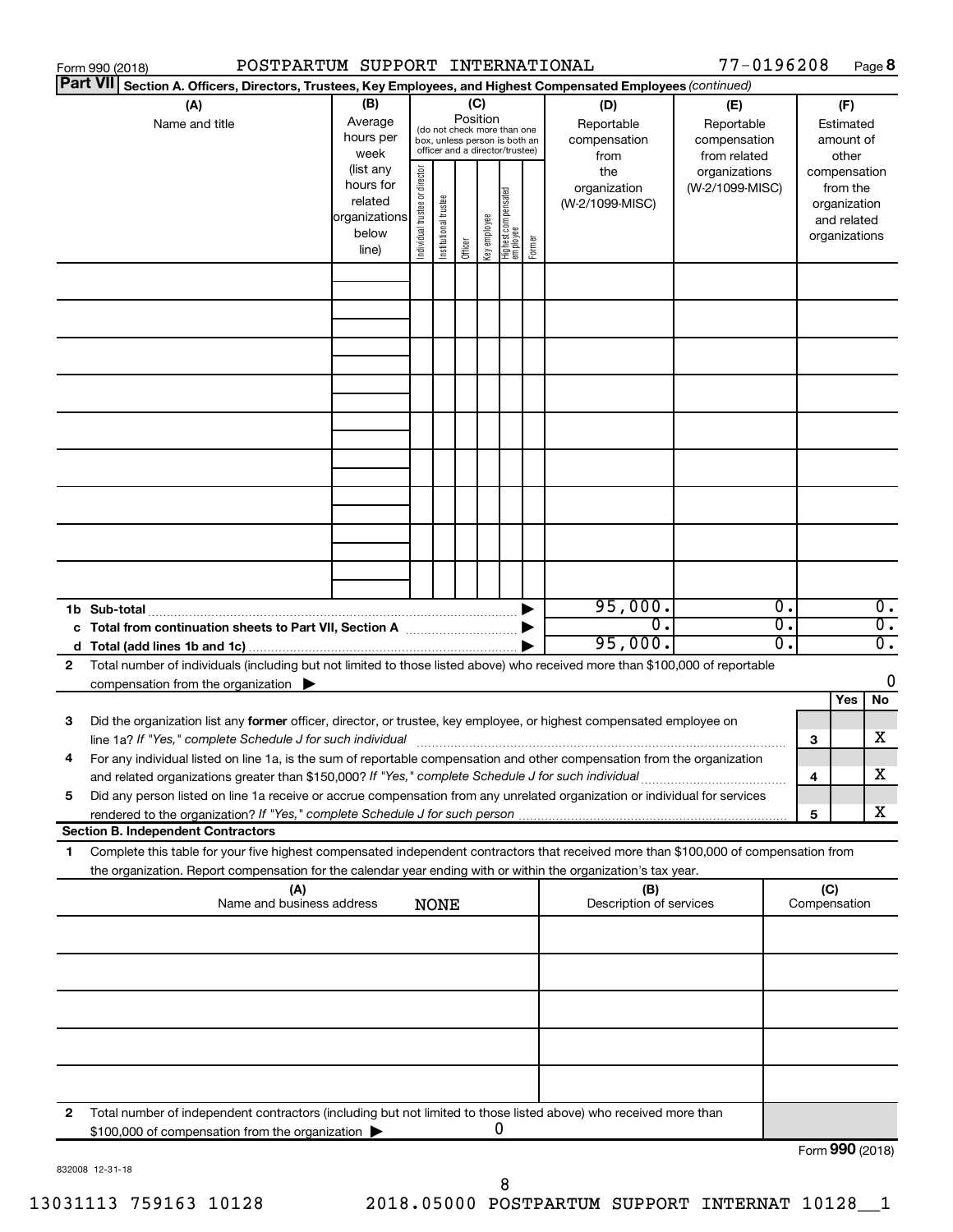|                                                           |                  | POSTPARTUM SUPPORT INTERNATIONAL<br>Form 990 (2018)                                                                   |                                |                             |                                          | 77-0196208                       | Page 9                                                      |
|-----------------------------------------------------------|------------------|-----------------------------------------------------------------------------------------------------------------------|--------------------------------|-----------------------------|------------------------------------------|----------------------------------|-------------------------------------------------------------|
|                                                           | <b>Part VIII</b> | <b>Statement of Revenue</b>                                                                                           |                                |                             |                                          |                                  |                                                             |
|                                                           |                  | Check if Schedule O contains a response or note to any line in this Part VIII                                         |                                |                             | (B)                                      | $\overline{C}$                   |                                                             |
|                                                           |                  |                                                                                                                       |                                | (A)<br>Total revenue        | Related or<br>exempt function<br>revenue | Unrelated<br>business<br>revenue | Revenue excluded<br>from tax under<br>sections<br>512 - 514 |
| Contributions, Gifts, Grants<br>and Other Similar Amounts |                  | 1a<br>1 a Federated campaigns                                                                                         |                                |                             |                                          |                                  |                                                             |
|                                                           |                  | 1 <sub>b</sub><br><b>b</b> Membership dues                                                                            | 138, 255.                      |                             |                                          |                                  |                                                             |
|                                                           |                  | 1 <sub>c</sub><br>c Fundraising events                                                                                |                                |                             |                                          |                                  |                                                             |
|                                                           |                  | 1 <sub>d</sub><br>d Related organizations<br>1e<br>e Government grants (contributions)                                |                                |                             |                                          |                                  |                                                             |
|                                                           |                  | f All other contributions, gifts, grants, and                                                                         |                                |                             |                                          |                                  |                                                             |
|                                                           |                  | 1f<br>similar amounts not included above                                                                              | 106,540.                       |                             |                                          |                                  |                                                             |
|                                                           |                  | g Noncash contributions included in lines 1a-1f: \$                                                                   |                                |                             |                                          |                                  |                                                             |
|                                                           |                  |                                                                                                                       |                                | 244,795.                    |                                          |                                  |                                                             |
|                                                           |                  |                                                                                                                       | <b>Business Code</b>           |                             |                                          |                                  |                                                             |
|                                                           |                  | 2 a PROGRAM SERVICE REVENU                                                                                            | 624190                         | 722, 617.                   | 722,617.                                 |                                  |                                                             |
| Program Service<br>Revenue                                |                  | <b>b</b> CONFERENCE INCOME                                                                                            | 624190                         | 34,830.                     | 34,830.                                  |                                  |                                                             |
|                                                           | c<br>d           | <u> 1980 - Johann Barbara, martin amerikan basar da</u>                                                               |                                |                             |                                          |                                  |                                                             |
|                                                           | е                | <u> 1989 - Johann Barbara, martin a</u>                                                                               |                                |                             |                                          |                                  |                                                             |
|                                                           |                  | All other program service revenue                                                                                     |                                |                             |                                          |                                  |                                                             |
|                                                           |                  |                                                                                                                       |                                | 757,447.                    |                                          |                                  |                                                             |
|                                                           | 3                | Investment income (including dividends, interest, and                                                                 |                                |                             |                                          |                                  |                                                             |
|                                                           |                  |                                                                                                                       |                                | 8,052.                      |                                          |                                  | 8,052.                                                      |
|                                                           | 4                | Income from investment of tax-exempt bond proceeds                                                                    |                                |                             |                                          |                                  |                                                             |
|                                                           | 5                | (i) Real                                                                                                              | (ii) Personal                  |                             |                                          |                                  |                                                             |
|                                                           |                  | 6 a Gross rents                                                                                                       |                                |                             |                                          |                                  |                                                             |
|                                                           |                  |                                                                                                                       |                                |                             |                                          |                                  |                                                             |
|                                                           |                  | c Rental income or (loss)                                                                                             |                                |                             |                                          |                                  |                                                             |
|                                                           |                  |                                                                                                                       | ▶                              |                             |                                          |                                  |                                                             |
|                                                           |                  | (i) Securities<br>7 a Gross amount from sales of                                                                      | (ii) Other                     |                             |                                          |                                  |                                                             |
|                                                           |                  | assets other than inventory                                                                                           |                                |                             |                                          |                                  |                                                             |
|                                                           |                  | <b>b</b> Less: cost or other basis<br>and sales expenses                                                              |                                |                             |                                          |                                  |                                                             |
|                                                           |                  |                                                                                                                       |                                |                             |                                          |                                  |                                                             |
|                                                           |                  |                                                                                                                       |                                |                             |                                          |                                  |                                                             |
| <b>Other Revenue</b>                                      |                  | 8 a Gross income from fundraising events (not<br>including \$<br><u>of</u> of                                         |                                |                             |                                          |                                  |                                                             |
|                                                           |                  | contributions reported on line 1c). See                                                                               |                                |                             |                                          |                                  |                                                             |
|                                                           |                  |                                                                                                                       |                                |                             |                                          |                                  |                                                             |
|                                                           |                  | <b>b</b> Less: direct expenses <i></i>                                                                                | $b\sqrt{171,433}$ .            |                             |                                          |                                  |                                                             |
|                                                           |                  | c Net income or (loss) from fundraising events                                                                        |                                | 29,201.                     |                                          |                                  | 29, 201.                                                    |
|                                                           |                  | 9 a Gross income from gaming activities. See                                                                          |                                |                             |                                          |                                  |                                                             |
|                                                           |                  |                                                                                                                       | $\mathbf{b}$                   |                             |                                          |                                  |                                                             |
|                                                           |                  | c Net income or (loss) from gaming activities                                                                         |                                |                             |                                          |                                  |                                                             |
|                                                           |                  | 10 a Gross sales of inventory, less returns                                                                           |                                |                             |                                          |                                  |                                                             |
|                                                           |                  |                                                                                                                       |                                |                             |                                          |                                  |                                                             |
|                                                           |                  |                                                                                                                       | 0.                             |                             |                                          |                                  |                                                             |
|                                                           |                  | c Net income or (loss) from sales of inventory                                                                        | $\blacktriangleright$          | 15,345.                     |                                          |                                  | 15,345.                                                     |
|                                                           |                  | Miscellaneous Revenue                                                                                                 | <b>Business Code</b><br>900099 |                             |                                          |                                  |                                                             |
|                                                           |                  | 11 a MISCELLANEOUS REVENUE                                                                                            |                                | 2,420.                      |                                          |                                  | 2,420.                                                      |
|                                                           | b<br>c           | the control of the control of the control of the control of the control of                                            |                                |                             |                                          |                                  |                                                             |
|                                                           |                  | <u> 1989 - Johann Barbara, martin amerikan basar dan berasal dalam basar dalam basar dalam basar dalam basar dala</u> |                                |                             |                                          |                                  |                                                             |
|                                                           |                  |                                                                                                                       |                                | 2,420.                      |                                          |                                  |                                                             |
|                                                           | 12               |                                                                                                                       |                                | $\triangleright$ 1,057,260. | 757,447.                                 | 0.                               | 55,018.                                                     |
|                                                           | 832009 12-31-18  |                                                                                                                       |                                |                             |                                          |                                  | Form 990 (2018)                                             |

9

77-0196208 Page 9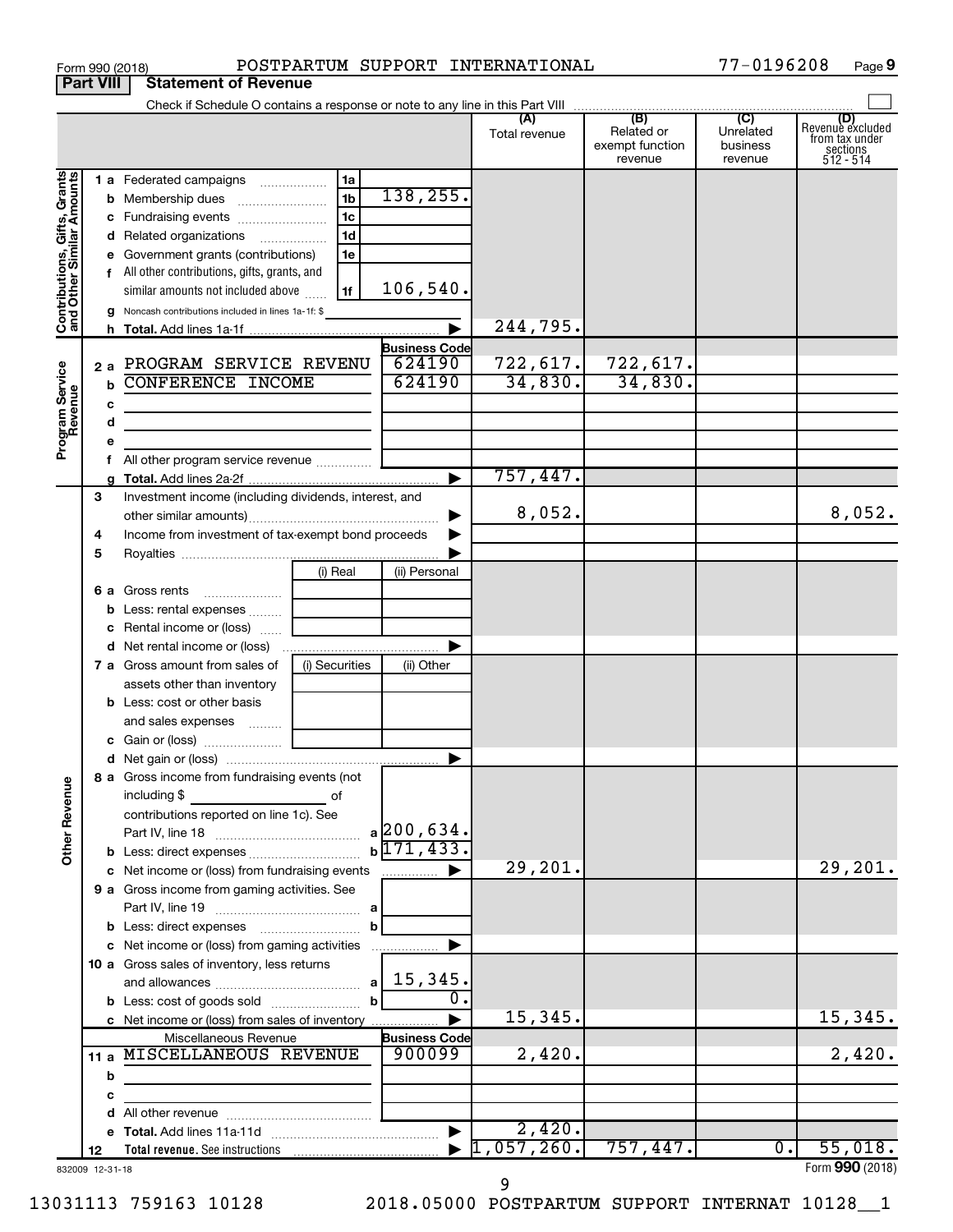Form 990 (2018) POSTPARTUM SUPPORT INTERNATIONAL 77-0196208 <sub>Page</sub> **Part IX Statement of Functional Expenses**

| Section 501(c)(3) and 501(c)(4) organizations must complete all columns. All other organizations must complete column (A). |                                                                                                                                                                                                             |                       |                                    |                                                      |                                |  |  |  |  |  |
|----------------------------------------------------------------------------------------------------------------------------|-------------------------------------------------------------------------------------------------------------------------------------------------------------------------------------------------------------|-----------------------|------------------------------------|------------------------------------------------------|--------------------------------|--|--|--|--|--|
|                                                                                                                            | Check if Schedule O contains a response or note to any line in this Part IX                                                                                                                                 |                       |                                    |                                                      | $\vert X \vert$                |  |  |  |  |  |
|                                                                                                                            | Do not include amounts reported on lines 6b,<br>7b, 8b, 9b, and 10b of Part VIII.                                                                                                                           | (A)<br>Total expenses | (B)<br>Program service<br>expenses | $\overline{C}$<br>Management and<br>general expenses | (D)<br>Fundraising<br>expenses |  |  |  |  |  |
| $\mathbf 1$                                                                                                                | Grants and other assistance to domestic organizations                                                                                                                                                       |                       |                                    |                                                      |                                |  |  |  |  |  |
|                                                                                                                            | and domestic governments. See Part IV, line 21                                                                                                                                                              |                       |                                    |                                                      |                                |  |  |  |  |  |
| $\mathbf{2}$                                                                                                               | Grants and other assistance to domestic                                                                                                                                                                     |                       |                                    |                                                      |                                |  |  |  |  |  |
|                                                                                                                            | individuals. See Part IV, line 22                                                                                                                                                                           |                       |                                    |                                                      |                                |  |  |  |  |  |
| 3                                                                                                                          | Grants and other assistance to foreign                                                                                                                                                                      |                       |                                    |                                                      |                                |  |  |  |  |  |
|                                                                                                                            | organizations, foreign governments, and foreign                                                                                                                                                             |                       |                                    |                                                      |                                |  |  |  |  |  |
|                                                                                                                            | individuals. See Part IV, lines 15 and 16                                                                                                                                                                   |                       |                                    |                                                      |                                |  |  |  |  |  |
| 4                                                                                                                          | Benefits paid to or for members                                                                                                                                                                             |                       |                                    |                                                      |                                |  |  |  |  |  |
| 5                                                                                                                          | Compensation of current officers, directors,                                                                                                                                                                |                       |                                    |                                                      |                                |  |  |  |  |  |
|                                                                                                                            | trustees, and key employees                                                                                                                                                                                 | 95,000.               | 66,500.                            | 19,000.                                              | 9,500.                         |  |  |  |  |  |
| 6                                                                                                                          | Compensation not included above, to disqualified                                                                                                                                                            |                       |                                    |                                                      |                                |  |  |  |  |  |
|                                                                                                                            | persons (as defined under section 4958(f)(1)) and                                                                                                                                                           |                       |                                    |                                                      |                                |  |  |  |  |  |
|                                                                                                                            | persons described in section 4958(c)(3)(B)                                                                                                                                                                  |                       |                                    |                                                      |                                |  |  |  |  |  |
| 7                                                                                                                          | Other salaries and wages                                                                                                                                                                                    | 46,358.               | 9,271.                             | 34,769.                                              | 2,318.                         |  |  |  |  |  |
| 8                                                                                                                          | Pension plan accruals and contributions (include                                                                                                                                                            |                       |                                    |                                                      |                                |  |  |  |  |  |
|                                                                                                                            | section 401(k) and 403(b) employer contributions)                                                                                                                                                           |                       |                                    |                                                      |                                |  |  |  |  |  |
| 9                                                                                                                          | Other employee benefits                                                                                                                                                                                     |                       |                                    |                                                      |                                |  |  |  |  |  |
| 10                                                                                                                         |                                                                                                                                                                                                             | 13, 133.              |                                    | 13, 133.                                             |                                |  |  |  |  |  |
| 11                                                                                                                         | Fees for services (non-employees):                                                                                                                                                                          |                       |                                    |                                                      |                                |  |  |  |  |  |
| a                                                                                                                          |                                                                                                                                                                                                             |                       |                                    |                                                      |                                |  |  |  |  |  |
|                                                                                                                            |                                                                                                                                                                                                             | 23,023.<br>10,600.    |                                    | 23,023.<br>10,600.                                   |                                |  |  |  |  |  |
|                                                                                                                            |                                                                                                                                                                                                             |                       |                                    |                                                      |                                |  |  |  |  |  |
|                                                                                                                            |                                                                                                                                                                                                             |                       |                                    |                                                      |                                |  |  |  |  |  |
|                                                                                                                            | Professional fundraising services. See Part IV, line 17                                                                                                                                                     |                       |                                    |                                                      |                                |  |  |  |  |  |
|                                                                                                                            | Investment management fees                                                                                                                                                                                  |                       |                                    |                                                      |                                |  |  |  |  |  |
| g                                                                                                                          | Other. (If line 11g amount exceeds 10% of line 25,                                                                                                                                                          | 21,708.               |                                    | 21,708.                                              |                                |  |  |  |  |  |
|                                                                                                                            | column (A) amount, list line 11g expenses on Sch O.)                                                                                                                                                        |                       |                                    |                                                      |                                |  |  |  |  |  |
| 12                                                                                                                         |                                                                                                                                                                                                             | 19,620.               | 9,810.                             | 4,905.                                               | 4,905.                         |  |  |  |  |  |
| 13<br>14                                                                                                                   |                                                                                                                                                                                                             |                       |                                    |                                                      |                                |  |  |  |  |  |
| 15                                                                                                                         |                                                                                                                                                                                                             |                       |                                    |                                                      |                                |  |  |  |  |  |
| 16                                                                                                                         |                                                                                                                                                                                                             |                       |                                    |                                                      |                                |  |  |  |  |  |
| 17                                                                                                                         |                                                                                                                                                                                                             |                       |                                    |                                                      |                                |  |  |  |  |  |
| 18                                                                                                                         | Payments of travel or entertainment expenses                                                                                                                                                                |                       |                                    |                                                      |                                |  |  |  |  |  |
|                                                                                                                            | for any federal, state, or local public officials                                                                                                                                                           |                       |                                    |                                                      |                                |  |  |  |  |  |
| 19                                                                                                                         | Conferences, conventions, and meetings                                                                                                                                                                      |                       |                                    |                                                      |                                |  |  |  |  |  |
| 20                                                                                                                         | Interest                                                                                                                                                                                                    |                       |                                    |                                                      |                                |  |  |  |  |  |
| 21                                                                                                                         |                                                                                                                                                                                                             |                       |                                    |                                                      |                                |  |  |  |  |  |
| 22                                                                                                                         | Depreciation, depletion, and amortization                                                                                                                                                                   |                       |                                    |                                                      |                                |  |  |  |  |  |
| 23                                                                                                                         | Insurance                                                                                                                                                                                                   | 4,726.                |                                    | 4,726.                                               |                                |  |  |  |  |  |
| 24                                                                                                                         | Other expenses. Itemize expenses not covered<br>above. (List miscellaneous expenses in line 24e. If line<br>24e amount exceeds 10% of line 25, column (A)<br>amount, list line 24e expenses on Schedule O.) |                       |                                    |                                                      |                                |  |  |  |  |  |
| a                                                                                                                          | PPD SUPPORT AND TRAININ                                                                                                                                                                                     | 219,202.              | 219, 202.                          |                                                      |                                |  |  |  |  |  |
|                                                                                                                            | PPD AWARENESS                                                                                                                                                                                               | 189,066.              | 189,066.                           |                                                      |                                |  |  |  |  |  |
|                                                                                                                            | SPECIAL PROJECTS                                                                                                                                                                                            | 120,958.              | 120,958.                           |                                                      |                                |  |  |  |  |  |
|                                                                                                                            | OTHER PROFESSIONAL FEES                                                                                                                                                                                     | 106, 175.             | 84,940.                            | 21, 235.                                             |                                |  |  |  |  |  |
| е                                                                                                                          | SEE SCH O<br>All other expenses                                                                                                                                                                             | 251,688.              | 185, 264.                          | 63,906.                                              | 2,518.                         |  |  |  |  |  |
| 25                                                                                                                         | Total functional expenses. Add lines 1 through 24e                                                                                                                                                          | 1, 121, 257.          | 885,011.                           | 217,005.                                             | 19,241.                        |  |  |  |  |  |
| 26                                                                                                                         | Joint costs. Complete this line only if the organization                                                                                                                                                    |                       |                                    |                                                      |                                |  |  |  |  |  |
|                                                                                                                            | reported in column (B) joint costs from a combined                                                                                                                                                          |                       |                                    |                                                      |                                |  |  |  |  |  |
|                                                                                                                            | educational campaign and fundraising solicitation.                                                                                                                                                          |                       |                                    |                                                      |                                |  |  |  |  |  |
|                                                                                                                            | Check here $\blacktriangleright$<br>if following SOP 98-2 (ASC 958-720)                                                                                                                                     |                       |                                    |                                                      |                                |  |  |  |  |  |

832010 12-31-18

13031113 759163 10128 2018.05000 POSTPARTUM SUPPORT INTERNAT 10128\_\_1

Form (2018) **990**

10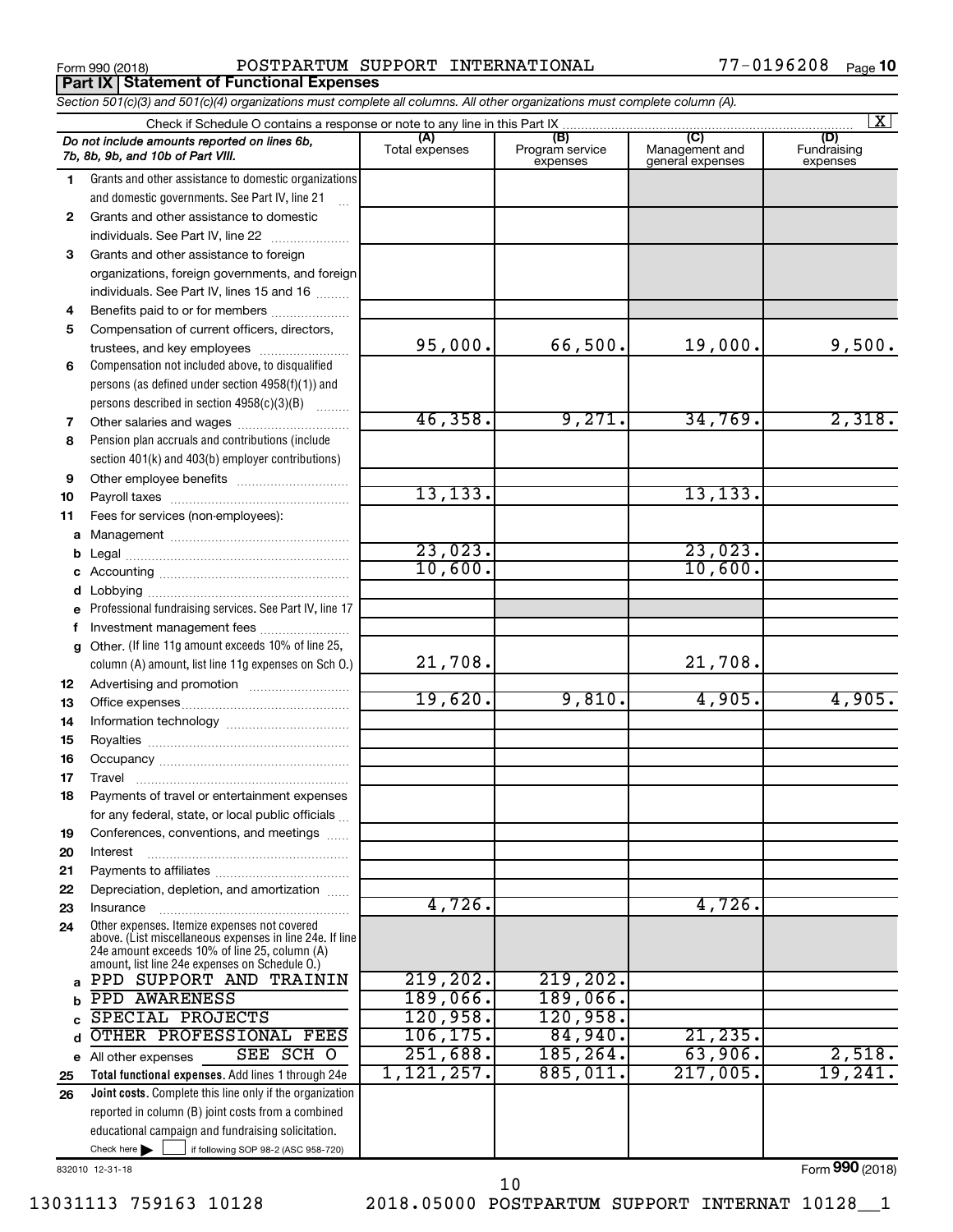**34**

Total liabilities and net assets/fund balances

**34**

Form (2018) **990**

Form 990 (2018) POSTPARTUM SUPPORT INTERNATIONAL 77-0196208 <sub>Page</sub>

Check if Schedule O contains a response or note to any line in this Part X

**(A) (B)** Beginning of year  $\begin{vmatrix} 1 & 1 \end{vmatrix}$  End of year  $350,995.$   $1$  338,807. **1 1** Cash - non-interest-bearing ~~~~~~~~~~~~~~~~~~~~~~~~~ 278,888. 2 286,939 **2 2** Savings and temporary cash investments ~~~~~~~~~~~~~~~~~~ **3 3** Pledges and grants receivable, net ~~~~~~~~~~~~~~~~~~~~~  $55,976.$  4 **4 4** Accounts receivable, net ~~~~~~~~~~~~~~~~~~~~~~~~~~ **5** Loans and other receivables from current and former officers, directors, trustees, key employees, and highest compensated employees. Complete **5** Part II of Schedule L ~~~~~~~~~~~~~~~~~~~~~~~~~~~~ **6** Loans and other receivables from other disqualified persons (as defined under section 4958(f)(1)), persons described in section 4958(c)(3)(B), and contributing employers and sponsoring organizations of section 501(c)(9) voluntary employees' beneficiary organizations (see instr). Complete Part II of Sch L ...... **6 7 7** Notes and loans receivable, net ~~~~~~~~~~~~~~~~~~~~~~~ **8 8** Inventories for sale or use ~~~~~~~~~~~~~~~~~~~~~~~~~~ 181. 9 **9 9** Prepaid expenses and deferred charges ~~~~~~~~~~~~~~~~~~ **10 a** Land, buildings, and equipment: cost or other 2,298. basis. Complete Part VI of Schedule D  $\frac{1}{10a}$  $2,298.$  0.  $1_{10c}$  0. 0. **10c b** Less: accumulated depreciation  $\ldots$  [10b] **11 11** Investments - publicly traded securities ~~~~~~~~~~~~~~~~~~~ **12 12** Investments - other securities. See Part IV, line 11 ~~~~~~~~~~~~~~ **13 13** Investments - program-related. See Part IV, line 11 ~~~~~~~~~~~~~ **14 14** Intangible assets ~~~~~~~~~~~~~~~~~~~~~~~~~~~~~~ **15** Other assets. See Part IV, line 11 ~~~~~~~~~~~~~~~~~~~~~~ **15** 686,040. 16 **16 16 Total assets.**  Add lines 1 through 15 (must equal line 34) 20,050. 10,675. **17 17** Accounts payable and accrued expenses ~~~~~~~~~~~~~~~~~~ **18 18** Grants payable ~~~~~~~~~~~~~~~~~~~~~~~~~~~~~~~  $0.1_{19}$  21,506. **19 19** Deferred revenue ~~~~~~~~~~~~~~~~~~~~~~~~~~~~~~ **20 20** Tax-exempt bond liabilities ~~~~~~~~~~~~~~~~~~~~~~~~~ **21 21** Escrow or custodial account liability. Complete Part IV of Schedule D ........... **22** Loans and other payables to current and former officers, directors, trustees, key employees, highest compensated employees, and disqualified persons. Complete Part II of Schedule L ~~~~~~~~~~~~~~~~~~~~~~~ **22** Secured mortgages and notes payable to unrelated third parties  $\ldots$  ................. **23 23 24** Unsecured notes and loans payable to unrelated third parties ~~~~~~~~ **24 25** Other liabilities (including federal income tax, payables to related third parties, and other liabilities not included on lines 17-24). Complete Part X of Schedule D ~~~~~~~~~~~~~~~~~~~~~~~~~~~~~~~~ **25** 20,050. 32,181. **26 26 Total liabilities.**  Add lines 17 through 25 Organizations that follow SFAS 117 (ASC 958), check here  $\blacktriangleright\begin{array}{|l|}\hline \text{X} \end{array}$  and **complete lines 27 through 29, and lines 33 and 34. Vet Assets or Fund Balances Net Assets or Fund Balances**  $665,990$ .  $27$  601,993. **27 27** Unrestricted net assets ~~~~~~~~~~~~~~~~~~~~~~~~~~~ **28 28** Temporarily restricted net assets ~~~~~~~~~~~~~~~~~~~~~~ **29 29** Permanently restricted net assets ~~~~~~~~~~~~~~~~~~~~~ **Organizations that do not follow SFAS 117 (ASC 958), check here** | **and complete lines 30 through 34. 30 30** Capital stock or trust principal, or current funds ~~~~~~~~~~~~~~~ **31 31** Paid-in or capital surplus, or land, building, or equipment fund ...................... **32 32** Retained earnings, endowment, accumulated income, or other funds ............  $\overline{665,990.}$  33 601,993. Total net assets or fund balances ~~~~~~~~~~~~~~~~~~~~~~ **33 33**  $686,040.$   $34$  | 634,174.

 $\Box$ 

## **Part X** | **Balance Sheet**

**Assets**

**Liabilities**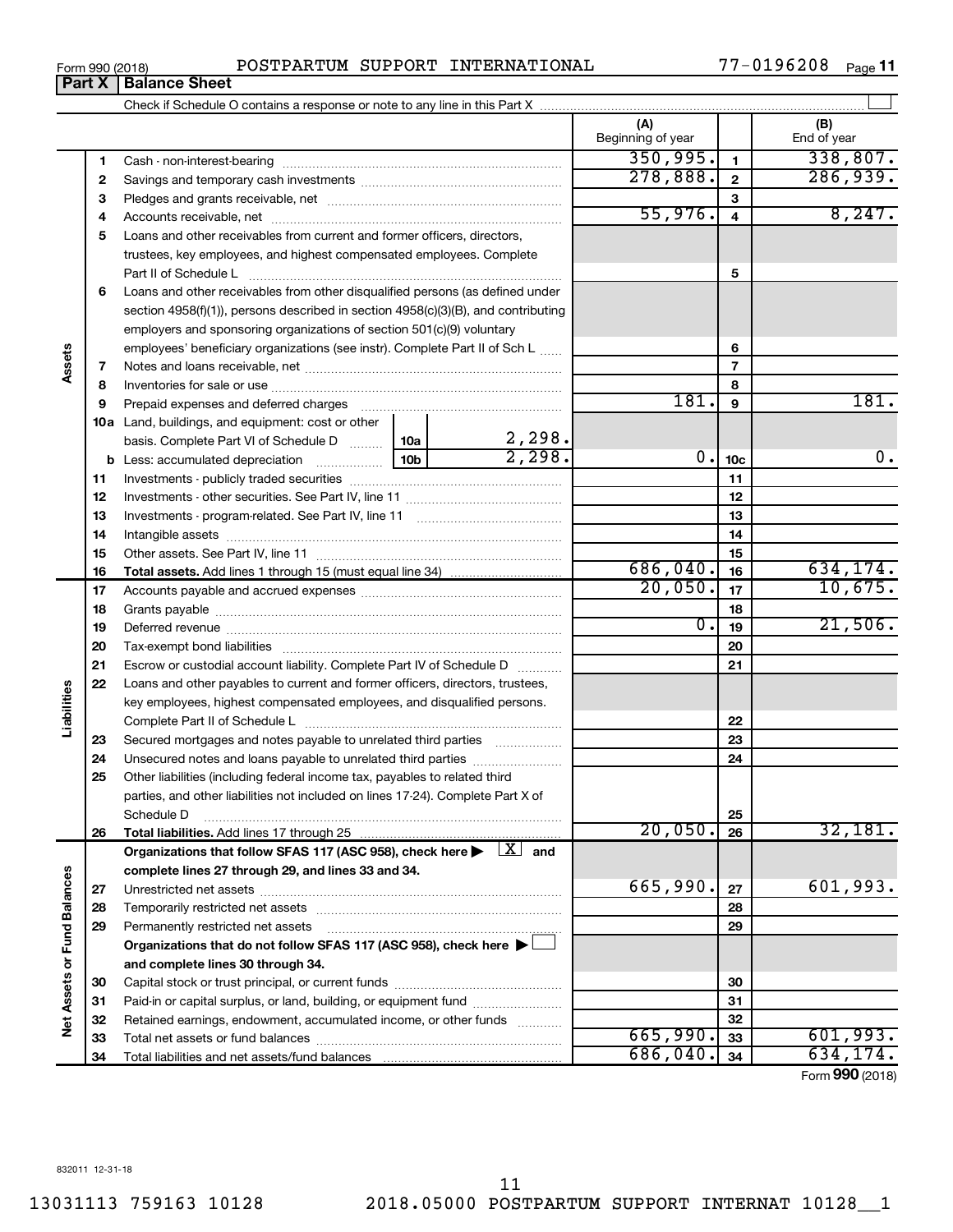|    | POSTPARTUM SUPPORT INTERNATIONAL<br>Form 990 (2018)                                                                                  |                         | 77-0196208     |                   | Page 12          |
|----|--------------------------------------------------------------------------------------------------------------------------------------|-------------------------|----------------|-------------------|------------------|
|    | Part XI   Reconciliation of Net Assets                                                                                               |                         |                |                   |                  |
|    |                                                                                                                                      |                         |                |                   |                  |
|    |                                                                                                                                      |                         |                |                   |                  |
| 1  |                                                                                                                                      | 1                       | $1,057,260$ .  |                   |                  |
| 2  |                                                                                                                                      | $\overline{2}$          | 1, 121, 257.   |                   |                  |
| 3  | Revenue less expenses. Subtract line 2 from line 1                                                                                   | $\mathbf{3}$            |                |                   | $-63,997.$       |
| 4  |                                                                                                                                      | $\overline{\mathbf{4}}$ |                |                   | 665,990.         |
| 5  |                                                                                                                                      | 5                       |                |                   |                  |
| 6  | Donated services and use of facilities                                                                                               | 6                       |                |                   |                  |
| 7  | Investment expenses                                                                                                                  | $\overline{7}$          |                |                   |                  |
| 8  | Prior period adjustments                                                                                                             | 8                       |                |                   |                  |
| 9  |                                                                                                                                      | 9                       |                |                   | $\overline{0}$ . |
| 10 | Net assets or fund balances at end of year. Combine lines 3 through 9 (must equal Part X, line 33,                                   |                         |                |                   |                  |
|    | column (B))                                                                                                                          | 10                      |                |                   | 601,993.         |
|    | Part XII Financial Statements and Reporting                                                                                          |                         |                |                   |                  |
|    |                                                                                                                                      |                         |                |                   |                  |
|    |                                                                                                                                      |                         |                | Yes               | No               |
| 1  | $\lfloor x \rfloor$ Accrual<br>Accounting method used to prepare the Form 990: [130] Cash<br>Other                                   |                         |                |                   |                  |
|    | If the organization changed its method of accounting from a prior year or checked "Other," explain in Schedule O.                    |                         |                |                   |                  |
|    |                                                                                                                                      |                         | 2a             | x                 |                  |
|    | If "Yes," check a box below to indicate whether the financial statements for the year were compiled or reviewed on a                 |                         |                |                   |                  |
|    | separate basis, consolidated basis, or both:                                                                                         |                         |                |                   |                  |
|    | $ \mathbf{X} $ Separate basis<br>Both consolidated and separate basis<br>Consolidated basis                                          |                         |                |                   |                  |
|    |                                                                                                                                      |                         | 2 <sub>b</sub> |                   | x                |
|    | If "Yes," check a box below to indicate whether the financial statements for the year were audited on a separate basis,              |                         |                |                   |                  |
|    | consolidated basis, or both:                                                                                                         |                         |                |                   |                  |
|    | Separate basis<br>Consolidated basis<br>Both consolidated and separate basis                                                         |                         |                |                   |                  |
|    | c If "Yes" to line 2a or 2b, does the organization have a committee that assumes responsibility for oversight of the audit,          |                         |                |                   |                  |
|    |                                                                                                                                      |                         | 2c             |                   | х                |
|    | If the organization changed either its oversight process or selection process during the tax year, explain in Schedule O.            |                         |                |                   |                  |
|    | 3a As a result of a federal award, was the organization required to undergo an audit or audits as set forth in the Single Audit      |                         |                |                   |                  |
|    |                                                                                                                                      |                         | 3a             |                   | x                |
|    | <b>b</b> If "Yes," did the organization undergo the required audit or audits? If the organization did not undergo the required audit |                         |                |                   |                  |
|    |                                                                                                                                      |                         | 3b             | $000 \text{ mas}$ |                  |
|    |                                                                                                                                      |                         |                |                   |                  |

Form (2018) **990**

832012 12-31-18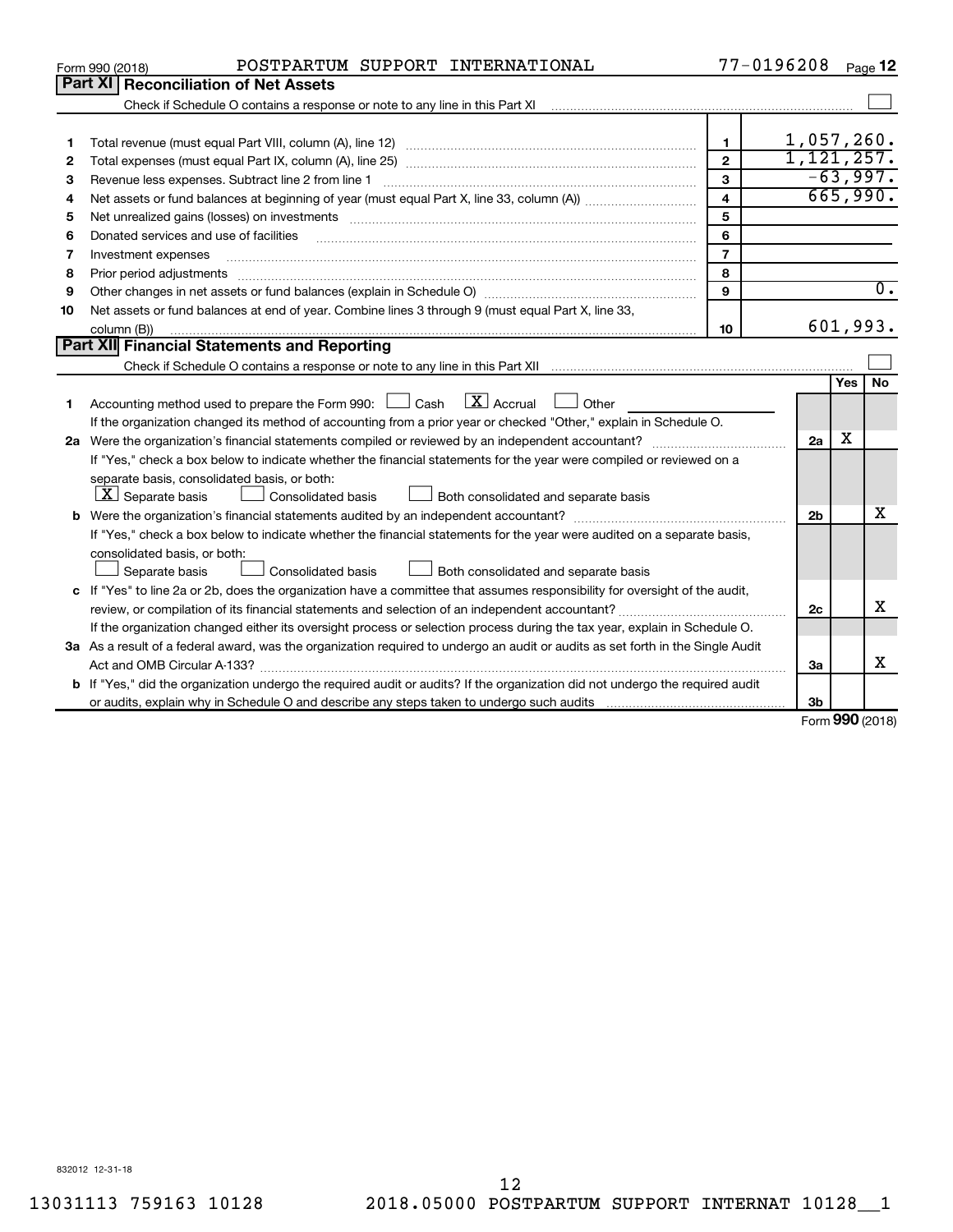**SCHEDULE A**

# Form 990 or 990-EZ) **Public Charity Status and Public Support** Form 990 or 990-EZ) Complete if the organization is a section 501(c)(3) organization or a section

**4947(a)(1) nonexempt charitable trust.**

| OMB No 1545-0047                    |
|-------------------------------------|
| 2018                                |
| <b>Open to Public</b><br>Inspection |

|       |                     | Department of the Treasury<br>Internal Revenue Service |                                                                        | Attach to Form 990 or Form 990-EZ.<br>Go to www.irs.gov/Form990 for instructions and the latest information.                                                                                                                                                                           |                                 |                             |                            | <b>Open to Public</b><br>Inspection   |
|-------|---------------------|--------------------------------------------------------|------------------------------------------------------------------------|----------------------------------------------------------------------------------------------------------------------------------------------------------------------------------------------------------------------------------------------------------------------------------------|---------------------------------|-----------------------------|----------------------------|---------------------------------------|
|       |                     | Name of the organization                               |                                                                        |                                                                                                                                                                                                                                                                                        |                                 |                             |                            | <b>Employer identification number</b> |
|       |                     |                                                        |                                                                        | POSTPARTUM SUPPORT INTERNATIONAL                                                                                                                                                                                                                                                       |                                 |                             |                            | 77-0196208                            |
|       | Part I              |                                                        |                                                                        | Reason for Public Charity Status (All organizations must complete this part.) See instructions.                                                                                                                                                                                        |                                 |                             |                            |                                       |
|       |                     |                                                        |                                                                        | The organization is not a private foundation because it is: (For lines 1 through 12, check only one box.)                                                                                                                                                                              |                                 |                             |                            |                                       |
| 1     |                     |                                                        |                                                                        | A church, convention of churches, or association of churches described in section 170(b)(1)(A)(i).                                                                                                                                                                                     |                                 |                             |                            |                                       |
| 2     |                     |                                                        |                                                                        | A school described in section 170(b)(1)(A)(ii). (Attach Schedule E (Form 990 or 990-EZ).)                                                                                                                                                                                              |                                 |                             |                            |                                       |
| 3     |                     |                                                        |                                                                        | A hospital or a cooperative hospital service organization described in section 170(b)(1)(A)(iii).                                                                                                                                                                                      |                                 |                             |                            |                                       |
| 4     |                     |                                                        |                                                                        | A medical research organization operated in conjunction with a hospital described in section 170(b)(1)(A)(iii). Enter the hospital's name,                                                                                                                                             |                                 |                             |                            |                                       |
|       |                     | city, and state:                                       |                                                                        |                                                                                                                                                                                                                                                                                        |                                 |                             |                            |                                       |
| 5     |                     |                                                        |                                                                        | An organization operated for the benefit of a college or university owned or operated by a governmental unit described in                                                                                                                                                              |                                 |                             |                            |                                       |
|       |                     |                                                        | section 170(b)(1)(A)(iv). (Complete Part II.)                          |                                                                                                                                                                                                                                                                                        |                                 |                             |                            |                                       |
| 6     |                     |                                                        |                                                                        | A federal, state, or local government or governmental unit described in section 170(b)(1)(A)(v).                                                                                                                                                                                       |                                 |                             |                            |                                       |
| 7     |                     |                                                        |                                                                        | An organization that normally receives a substantial part of its support from a governmental unit or from the general public described in                                                                                                                                              |                                 |                             |                            |                                       |
|       |                     |                                                        | section 170(b)(1)(A)(vi). (Complete Part II.)                          |                                                                                                                                                                                                                                                                                        |                                 |                             |                            |                                       |
| 8     |                     |                                                        |                                                                        | A community trust described in section 170(b)(1)(A)(vi). (Complete Part II.)                                                                                                                                                                                                           |                                 |                             |                            |                                       |
| 9     |                     |                                                        |                                                                        | An agricultural research organization described in section 170(b)(1)(A)(ix) operated in conjunction with a land-grant college                                                                                                                                                          |                                 |                             |                            |                                       |
|       |                     |                                                        |                                                                        | or university or a non-land-grant college of agriculture (see instructions). Enter the name, city, and state of the college or                                                                                                                                                         |                                 |                             |                            |                                       |
|       | $\lfloor x \rfloor$ | university:                                            |                                                                        |                                                                                                                                                                                                                                                                                        |                                 |                             |                            |                                       |
| 10    |                     |                                                        |                                                                        | An organization that normally receives: (1) more than 33 1/3% of its support from contributions, membership fees, and gross receipts from                                                                                                                                              |                                 |                             |                            |                                       |
|       |                     |                                                        |                                                                        | activities related to its exempt functions - subject to certain exceptions, and (2) no more than 33 1/3% of its support from gross investment<br>income and unrelated business taxable income (less section 511 tax) from businesses acquired by the organization after June 30, 1975. |                                 |                             |                            |                                       |
|       |                     |                                                        | See section 509(a)(2). (Complete Part III.)                            |                                                                                                                                                                                                                                                                                        |                                 |                             |                            |                                       |
| 11    |                     |                                                        |                                                                        | An organization organized and operated exclusively to test for public safety. See section 509(a)(4).                                                                                                                                                                                   |                                 |                             |                            |                                       |
| 12    |                     |                                                        |                                                                        | An organization organized and operated exclusively for the benefit of, to perform the functions of, or to carry out the purposes of one or                                                                                                                                             |                                 |                             |                            |                                       |
|       |                     |                                                        |                                                                        | more publicly supported organizations described in section 509(a)(1) or section 509(a)(2). See section 509(a)(3). Check the box in                                                                                                                                                     |                                 |                             |                            |                                       |
|       |                     |                                                        |                                                                        | lines 12a through 12d that describes the type of supporting organization and complete lines 12e, 12f, and 12g.                                                                                                                                                                         |                                 |                             |                            |                                       |
| a     |                     |                                                        |                                                                        | Type I. A supporting organization operated, supervised, or controlled by its supported organization(s), typically by giving                                                                                                                                                            |                                 |                             |                            |                                       |
|       |                     |                                                        |                                                                        | the supported organization(s) the power to regularly appoint or elect a majority of the directors or trustees of the supporting                                                                                                                                                        |                                 |                             |                            |                                       |
|       |                     |                                                        | organization. You must complete Part IV, Sections A and B.             |                                                                                                                                                                                                                                                                                        |                                 |                             |                            |                                       |
| b     |                     |                                                        |                                                                        | Type II. A supporting organization supervised or controlled in connection with its supported organization(s), by having                                                                                                                                                                |                                 |                             |                            |                                       |
|       |                     |                                                        |                                                                        | control or management of the supporting organization vested in the same persons that control or manage the supported                                                                                                                                                                   |                                 |                             |                            |                                       |
|       |                     |                                                        | organization(s). You must complete Part IV, Sections A and C.          |                                                                                                                                                                                                                                                                                        |                                 |                             |                            |                                       |
| с     |                     |                                                        |                                                                        | Type III functionally integrated. A supporting organization operated in connection with, and functionally integrated with,                                                                                                                                                             |                                 |                             |                            |                                       |
|       |                     |                                                        |                                                                        | its supported organization(s) (see instructions). You must complete Part IV, Sections A, D, and E.                                                                                                                                                                                     |                                 |                             |                            |                                       |
| d     |                     |                                                        |                                                                        | Type III non-functionally integrated. A supporting organization operated in connection with its supported organization(s)                                                                                                                                                              |                                 |                             |                            |                                       |
|       |                     |                                                        |                                                                        | that is not functionally integrated. The organization generally must satisfy a distribution requirement and an attentiveness                                                                                                                                                           |                                 |                             |                            |                                       |
| e     |                     |                                                        |                                                                        | requirement (see instructions). You must complete Part IV, Sections A and D, and Part V.<br>Check this box if the organization received a written determination from the IRS that it is a Type I, Type II, Type III                                                                    |                                 |                             |                            |                                       |
|       |                     |                                                        |                                                                        | functionally integrated, or Type III non-functionally integrated supporting organization.                                                                                                                                                                                              |                                 |                             |                            |                                       |
|       |                     |                                                        |                                                                        |                                                                                                                                                                                                                                                                                        |                                 |                             |                            |                                       |
|       |                     |                                                        | Provide the following information about the supported organization(s). |                                                                                                                                                                                                                                                                                        |                                 |                             |                            |                                       |
|       |                     | (i) Name of supported                                  | (ii) EIN                                                               | (iii) Type of organization                                                                                                                                                                                                                                                             | (iv) Is the organization listed | in vour aovernina document? | (v) Amount of monetary     | (vi) Amount of other                  |
|       |                     | organization                                           |                                                                        | (described on lines 1-10<br>above (see instructions))                                                                                                                                                                                                                                  | Yes                             | No                          | support (see instructions) | support (see instructions)            |
|       |                     |                                                        |                                                                        |                                                                                                                                                                                                                                                                                        |                                 |                             |                            |                                       |
|       |                     |                                                        |                                                                        |                                                                                                                                                                                                                                                                                        |                                 |                             |                            |                                       |
|       |                     |                                                        |                                                                        |                                                                                                                                                                                                                                                                                        |                                 |                             |                            |                                       |
|       |                     |                                                        |                                                                        |                                                                                                                                                                                                                                                                                        |                                 |                             |                            |                                       |
|       |                     |                                                        |                                                                        |                                                                                                                                                                                                                                                                                        |                                 |                             |                            |                                       |
|       |                     |                                                        |                                                                        |                                                                                                                                                                                                                                                                                        |                                 |                             |                            |                                       |
|       |                     |                                                        |                                                                        |                                                                                                                                                                                                                                                                                        |                                 |                             |                            |                                       |
|       |                     |                                                        |                                                                        |                                                                                                                                                                                                                                                                                        |                                 |                             |                            |                                       |
|       |                     |                                                        |                                                                        |                                                                                                                                                                                                                                                                                        |                                 |                             |                            |                                       |
| Total |                     |                                                        |                                                                        |                                                                                                                                                                                                                                                                                        |                                 |                             |                            |                                       |

LHA For Paperwork Reduction Act Notice, see the Instructions for Form 990 or 990-EZ. 832021 10-11-18 Schedule A (Form 990 or 990-EZ) 2018 13

13031113 759163 10128 2018.05000 POSTPARTUM SUPPORT INTERNAT 10128\_\_1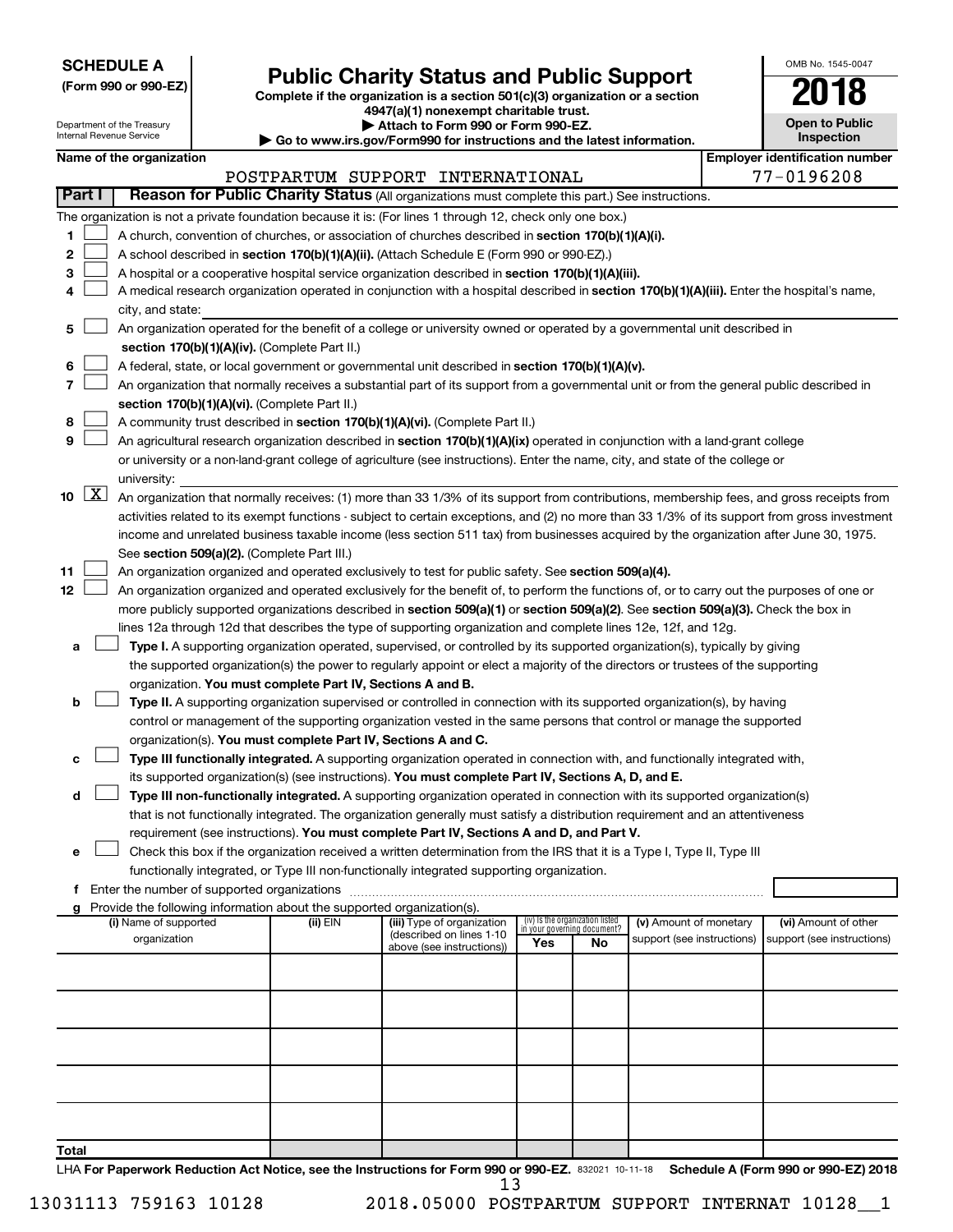#### Schedule A (Form 990 or 990-EZ) 2018  ${\tt POSTPARTUM}$  SUPPORT  ${\tt INTERNATIONAL}$   $77-0196208$   ${\tt Page}$

(Complete only if you checked the box on line 5, 7, or 8 of Part I or if the organization failed to qualify under Part III. If the organization fails to qualify under the tests listed below, please complete Part III.) **Part II** | Support Schedule for Organizations Described in Sections 170(b)(1)(A)(iv) and 170(b)(1)(A)(vi)

| Calendar year (or fiscal year beginning in) $\blacktriangleright$<br>(a) 2014<br>(b) 2015<br>$(c)$ 2016<br>$(d)$ 2017<br>(e) 2018<br>(f) Total<br>1 Gifts, grants, contributions, and<br>membership fees received. (Do not<br>include any "unusual grants.")<br>2 Tax revenues levied for the organ-<br>ization's benefit and either paid to<br>or expended on its behalf<br>3 The value of services or facilities<br>furnished by a governmental unit to<br>the organization without charge<br>4 Total. Add lines 1 through 3<br>The portion of total contributions<br>5.<br>by each person (other than a<br>governmental unit or publicly<br>supported organization) included<br>on line 1 that exceeds 2% of the<br>amount shown on line 11,<br>column (f)<br>6 Public support. Subtract line 5 from line 4.<br><b>Section B. Total Support</b><br>Calendar year (or fiscal year beginning in)<br>(a) 2014<br>(b) 2015<br>$(c)$ 2016<br>$(d)$ 2017<br>(f) Total<br>(e) 2018<br>7 Amounts from line 4<br>Gross income from interest.<br>8<br>dividends, payments received on<br>securities loans, rents, royalties,<br>and income from similar sources<br>Net income from unrelated business<br>9<br>activities, whether or not the<br>business is regularly carried on<br><b>10</b> Other income. Do not include gain<br>or loss from the sale of capital<br>assets (Explain in Part VI.)<br>11 Total support. Add lines 7 through 10<br>12<br><b>12</b> Gross receipts from related activities, etc. (see instructions)<br>13 First five years. If the Form 990 is for the organization's first, second, third, fourth, or fifth tax year as a section 501(c)(3)<br>organization, check this box and stop here<br><b>Section C. Computation of Public Support Percentage</b><br>14<br>%<br>15<br>%<br>16a 33 1/3% support test - 2018. If the organization did not check the box on line 13, and line 14 is 33 1/3% or more, check this box and<br>stop here. The organization qualifies as a publicly supported organization manufaction manufacture or the organization<br>b 33 1/3% support test - 2017. If the organization did not check a box on line 13 or 16a, and line 15 is 33 1/3% or more, check this box<br>17a 10% -facts-and-circumstances test - 2018. If the organization did not check a box on line 13, 16a, or 16b, and line 14 is 10% or more,<br>and if the organization meets the "facts-and-circumstances" test, check this box and stop here. Explain in Part VI how the organization<br>b 10% -facts-and-circumstances test - 2017. If the organization did not check a box on line 13, 16a, 16b, or 17a, and line 15 is 10% or<br>more, and if the organization meets the "facts-and-circumstances" test, check this box and stop here. Explain in Part VI how the<br>organization meets the "facts-and-circumstances" test. The organization qualifies as a publicly supported organization |    | <b>Section A. Public Support</b> |  |  |  |
|-----------------------------------------------------------------------------------------------------------------------------------------------------------------------------------------------------------------------------------------------------------------------------------------------------------------------------------------------------------------------------------------------------------------------------------------------------------------------------------------------------------------------------------------------------------------------------------------------------------------------------------------------------------------------------------------------------------------------------------------------------------------------------------------------------------------------------------------------------------------------------------------------------------------------------------------------------------------------------------------------------------------------------------------------------------------------------------------------------------------------------------------------------------------------------------------------------------------------------------------------------------------------------------------------------------------------------------------------------------------------------------------------------------------------------------------------------------------------------------------------------------------------------------------------------------------------------------------------------------------------------------------------------------------------------------------------------------------------------------------------------------------------------------------------------------------------------------------------------------------------------------------------------------------------------------------------------------------------------------------------------------------------------------------------------------------------------------------------------------------------------------------------------------------------------------------------------------------------------------------------------------------------------------------------------------------------------------------------------------------------------------------------------------------------------------------------------------------------------------------------------------------------------------------------------------------------------------------------------------------------------------------------------------------------------------------------------------------------------------------------------------------------------------------------------------------------------------------------------------------------------------------------------------------------------|----|----------------------------------|--|--|--|
|                                                                                                                                                                                                                                                                                                                                                                                                                                                                                                                                                                                                                                                                                                                                                                                                                                                                                                                                                                                                                                                                                                                                                                                                                                                                                                                                                                                                                                                                                                                                                                                                                                                                                                                                                                                                                                                                                                                                                                                                                                                                                                                                                                                                                                                                                                                                                                                                                                                                                                                                                                                                                                                                                                                                                                                                                                                                                                                             |    |                                  |  |  |  |
|                                                                                                                                                                                                                                                                                                                                                                                                                                                                                                                                                                                                                                                                                                                                                                                                                                                                                                                                                                                                                                                                                                                                                                                                                                                                                                                                                                                                                                                                                                                                                                                                                                                                                                                                                                                                                                                                                                                                                                                                                                                                                                                                                                                                                                                                                                                                                                                                                                                                                                                                                                                                                                                                                                                                                                                                                                                                                                                             |    |                                  |  |  |  |
|                                                                                                                                                                                                                                                                                                                                                                                                                                                                                                                                                                                                                                                                                                                                                                                                                                                                                                                                                                                                                                                                                                                                                                                                                                                                                                                                                                                                                                                                                                                                                                                                                                                                                                                                                                                                                                                                                                                                                                                                                                                                                                                                                                                                                                                                                                                                                                                                                                                                                                                                                                                                                                                                                                                                                                                                                                                                                                                             |    |                                  |  |  |  |
|                                                                                                                                                                                                                                                                                                                                                                                                                                                                                                                                                                                                                                                                                                                                                                                                                                                                                                                                                                                                                                                                                                                                                                                                                                                                                                                                                                                                                                                                                                                                                                                                                                                                                                                                                                                                                                                                                                                                                                                                                                                                                                                                                                                                                                                                                                                                                                                                                                                                                                                                                                                                                                                                                                                                                                                                                                                                                                                             |    |                                  |  |  |  |
|                                                                                                                                                                                                                                                                                                                                                                                                                                                                                                                                                                                                                                                                                                                                                                                                                                                                                                                                                                                                                                                                                                                                                                                                                                                                                                                                                                                                                                                                                                                                                                                                                                                                                                                                                                                                                                                                                                                                                                                                                                                                                                                                                                                                                                                                                                                                                                                                                                                                                                                                                                                                                                                                                                                                                                                                                                                                                                                             |    |                                  |  |  |  |
|                                                                                                                                                                                                                                                                                                                                                                                                                                                                                                                                                                                                                                                                                                                                                                                                                                                                                                                                                                                                                                                                                                                                                                                                                                                                                                                                                                                                                                                                                                                                                                                                                                                                                                                                                                                                                                                                                                                                                                                                                                                                                                                                                                                                                                                                                                                                                                                                                                                                                                                                                                                                                                                                                                                                                                                                                                                                                                                             |    |                                  |  |  |  |
|                                                                                                                                                                                                                                                                                                                                                                                                                                                                                                                                                                                                                                                                                                                                                                                                                                                                                                                                                                                                                                                                                                                                                                                                                                                                                                                                                                                                                                                                                                                                                                                                                                                                                                                                                                                                                                                                                                                                                                                                                                                                                                                                                                                                                                                                                                                                                                                                                                                                                                                                                                                                                                                                                                                                                                                                                                                                                                                             |    |                                  |  |  |  |
|                                                                                                                                                                                                                                                                                                                                                                                                                                                                                                                                                                                                                                                                                                                                                                                                                                                                                                                                                                                                                                                                                                                                                                                                                                                                                                                                                                                                                                                                                                                                                                                                                                                                                                                                                                                                                                                                                                                                                                                                                                                                                                                                                                                                                                                                                                                                                                                                                                                                                                                                                                                                                                                                                                                                                                                                                                                                                                                             |    |                                  |  |  |  |
|                                                                                                                                                                                                                                                                                                                                                                                                                                                                                                                                                                                                                                                                                                                                                                                                                                                                                                                                                                                                                                                                                                                                                                                                                                                                                                                                                                                                                                                                                                                                                                                                                                                                                                                                                                                                                                                                                                                                                                                                                                                                                                                                                                                                                                                                                                                                                                                                                                                                                                                                                                                                                                                                                                                                                                                                                                                                                                                             |    |                                  |  |  |  |
|                                                                                                                                                                                                                                                                                                                                                                                                                                                                                                                                                                                                                                                                                                                                                                                                                                                                                                                                                                                                                                                                                                                                                                                                                                                                                                                                                                                                                                                                                                                                                                                                                                                                                                                                                                                                                                                                                                                                                                                                                                                                                                                                                                                                                                                                                                                                                                                                                                                                                                                                                                                                                                                                                                                                                                                                                                                                                                                             |    |                                  |  |  |  |
|                                                                                                                                                                                                                                                                                                                                                                                                                                                                                                                                                                                                                                                                                                                                                                                                                                                                                                                                                                                                                                                                                                                                                                                                                                                                                                                                                                                                                                                                                                                                                                                                                                                                                                                                                                                                                                                                                                                                                                                                                                                                                                                                                                                                                                                                                                                                                                                                                                                                                                                                                                                                                                                                                                                                                                                                                                                                                                                             |    |                                  |  |  |  |
|                                                                                                                                                                                                                                                                                                                                                                                                                                                                                                                                                                                                                                                                                                                                                                                                                                                                                                                                                                                                                                                                                                                                                                                                                                                                                                                                                                                                                                                                                                                                                                                                                                                                                                                                                                                                                                                                                                                                                                                                                                                                                                                                                                                                                                                                                                                                                                                                                                                                                                                                                                                                                                                                                                                                                                                                                                                                                                                             |    |                                  |  |  |  |
|                                                                                                                                                                                                                                                                                                                                                                                                                                                                                                                                                                                                                                                                                                                                                                                                                                                                                                                                                                                                                                                                                                                                                                                                                                                                                                                                                                                                                                                                                                                                                                                                                                                                                                                                                                                                                                                                                                                                                                                                                                                                                                                                                                                                                                                                                                                                                                                                                                                                                                                                                                                                                                                                                                                                                                                                                                                                                                                             |    |                                  |  |  |  |
|                                                                                                                                                                                                                                                                                                                                                                                                                                                                                                                                                                                                                                                                                                                                                                                                                                                                                                                                                                                                                                                                                                                                                                                                                                                                                                                                                                                                                                                                                                                                                                                                                                                                                                                                                                                                                                                                                                                                                                                                                                                                                                                                                                                                                                                                                                                                                                                                                                                                                                                                                                                                                                                                                                                                                                                                                                                                                                                             |    |                                  |  |  |  |
|                                                                                                                                                                                                                                                                                                                                                                                                                                                                                                                                                                                                                                                                                                                                                                                                                                                                                                                                                                                                                                                                                                                                                                                                                                                                                                                                                                                                                                                                                                                                                                                                                                                                                                                                                                                                                                                                                                                                                                                                                                                                                                                                                                                                                                                                                                                                                                                                                                                                                                                                                                                                                                                                                                                                                                                                                                                                                                                             |    |                                  |  |  |  |
|                                                                                                                                                                                                                                                                                                                                                                                                                                                                                                                                                                                                                                                                                                                                                                                                                                                                                                                                                                                                                                                                                                                                                                                                                                                                                                                                                                                                                                                                                                                                                                                                                                                                                                                                                                                                                                                                                                                                                                                                                                                                                                                                                                                                                                                                                                                                                                                                                                                                                                                                                                                                                                                                                                                                                                                                                                                                                                                             |    |                                  |  |  |  |
|                                                                                                                                                                                                                                                                                                                                                                                                                                                                                                                                                                                                                                                                                                                                                                                                                                                                                                                                                                                                                                                                                                                                                                                                                                                                                                                                                                                                                                                                                                                                                                                                                                                                                                                                                                                                                                                                                                                                                                                                                                                                                                                                                                                                                                                                                                                                                                                                                                                                                                                                                                                                                                                                                                                                                                                                                                                                                                                             |    |                                  |  |  |  |
|                                                                                                                                                                                                                                                                                                                                                                                                                                                                                                                                                                                                                                                                                                                                                                                                                                                                                                                                                                                                                                                                                                                                                                                                                                                                                                                                                                                                                                                                                                                                                                                                                                                                                                                                                                                                                                                                                                                                                                                                                                                                                                                                                                                                                                                                                                                                                                                                                                                                                                                                                                                                                                                                                                                                                                                                                                                                                                                             |    |                                  |  |  |  |
|                                                                                                                                                                                                                                                                                                                                                                                                                                                                                                                                                                                                                                                                                                                                                                                                                                                                                                                                                                                                                                                                                                                                                                                                                                                                                                                                                                                                                                                                                                                                                                                                                                                                                                                                                                                                                                                                                                                                                                                                                                                                                                                                                                                                                                                                                                                                                                                                                                                                                                                                                                                                                                                                                                                                                                                                                                                                                                                             |    |                                  |  |  |  |
|                                                                                                                                                                                                                                                                                                                                                                                                                                                                                                                                                                                                                                                                                                                                                                                                                                                                                                                                                                                                                                                                                                                                                                                                                                                                                                                                                                                                                                                                                                                                                                                                                                                                                                                                                                                                                                                                                                                                                                                                                                                                                                                                                                                                                                                                                                                                                                                                                                                                                                                                                                                                                                                                                                                                                                                                                                                                                                                             |    |                                  |  |  |  |
|                                                                                                                                                                                                                                                                                                                                                                                                                                                                                                                                                                                                                                                                                                                                                                                                                                                                                                                                                                                                                                                                                                                                                                                                                                                                                                                                                                                                                                                                                                                                                                                                                                                                                                                                                                                                                                                                                                                                                                                                                                                                                                                                                                                                                                                                                                                                                                                                                                                                                                                                                                                                                                                                                                                                                                                                                                                                                                                             |    |                                  |  |  |  |
|                                                                                                                                                                                                                                                                                                                                                                                                                                                                                                                                                                                                                                                                                                                                                                                                                                                                                                                                                                                                                                                                                                                                                                                                                                                                                                                                                                                                                                                                                                                                                                                                                                                                                                                                                                                                                                                                                                                                                                                                                                                                                                                                                                                                                                                                                                                                                                                                                                                                                                                                                                                                                                                                                                                                                                                                                                                                                                                             |    |                                  |  |  |  |
|                                                                                                                                                                                                                                                                                                                                                                                                                                                                                                                                                                                                                                                                                                                                                                                                                                                                                                                                                                                                                                                                                                                                                                                                                                                                                                                                                                                                                                                                                                                                                                                                                                                                                                                                                                                                                                                                                                                                                                                                                                                                                                                                                                                                                                                                                                                                                                                                                                                                                                                                                                                                                                                                                                                                                                                                                                                                                                                             |    |                                  |  |  |  |
|                                                                                                                                                                                                                                                                                                                                                                                                                                                                                                                                                                                                                                                                                                                                                                                                                                                                                                                                                                                                                                                                                                                                                                                                                                                                                                                                                                                                                                                                                                                                                                                                                                                                                                                                                                                                                                                                                                                                                                                                                                                                                                                                                                                                                                                                                                                                                                                                                                                                                                                                                                                                                                                                                                                                                                                                                                                                                                                             |    |                                  |  |  |  |
|                                                                                                                                                                                                                                                                                                                                                                                                                                                                                                                                                                                                                                                                                                                                                                                                                                                                                                                                                                                                                                                                                                                                                                                                                                                                                                                                                                                                                                                                                                                                                                                                                                                                                                                                                                                                                                                                                                                                                                                                                                                                                                                                                                                                                                                                                                                                                                                                                                                                                                                                                                                                                                                                                                                                                                                                                                                                                                                             |    |                                  |  |  |  |
|                                                                                                                                                                                                                                                                                                                                                                                                                                                                                                                                                                                                                                                                                                                                                                                                                                                                                                                                                                                                                                                                                                                                                                                                                                                                                                                                                                                                                                                                                                                                                                                                                                                                                                                                                                                                                                                                                                                                                                                                                                                                                                                                                                                                                                                                                                                                                                                                                                                                                                                                                                                                                                                                                                                                                                                                                                                                                                                             |    |                                  |  |  |  |
|                                                                                                                                                                                                                                                                                                                                                                                                                                                                                                                                                                                                                                                                                                                                                                                                                                                                                                                                                                                                                                                                                                                                                                                                                                                                                                                                                                                                                                                                                                                                                                                                                                                                                                                                                                                                                                                                                                                                                                                                                                                                                                                                                                                                                                                                                                                                                                                                                                                                                                                                                                                                                                                                                                                                                                                                                                                                                                                             |    |                                  |  |  |  |
|                                                                                                                                                                                                                                                                                                                                                                                                                                                                                                                                                                                                                                                                                                                                                                                                                                                                                                                                                                                                                                                                                                                                                                                                                                                                                                                                                                                                                                                                                                                                                                                                                                                                                                                                                                                                                                                                                                                                                                                                                                                                                                                                                                                                                                                                                                                                                                                                                                                                                                                                                                                                                                                                                                                                                                                                                                                                                                                             |    |                                  |  |  |  |
|                                                                                                                                                                                                                                                                                                                                                                                                                                                                                                                                                                                                                                                                                                                                                                                                                                                                                                                                                                                                                                                                                                                                                                                                                                                                                                                                                                                                                                                                                                                                                                                                                                                                                                                                                                                                                                                                                                                                                                                                                                                                                                                                                                                                                                                                                                                                                                                                                                                                                                                                                                                                                                                                                                                                                                                                                                                                                                                             |    |                                  |  |  |  |
|                                                                                                                                                                                                                                                                                                                                                                                                                                                                                                                                                                                                                                                                                                                                                                                                                                                                                                                                                                                                                                                                                                                                                                                                                                                                                                                                                                                                                                                                                                                                                                                                                                                                                                                                                                                                                                                                                                                                                                                                                                                                                                                                                                                                                                                                                                                                                                                                                                                                                                                                                                                                                                                                                                                                                                                                                                                                                                                             |    |                                  |  |  |  |
|                                                                                                                                                                                                                                                                                                                                                                                                                                                                                                                                                                                                                                                                                                                                                                                                                                                                                                                                                                                                                                                                                                                                                                                                                                                                                                                                                                                                                                                                                                                                                                                                                                                                                                                                                                                                                                                                                                                                                                                                                                                                                                                                                                                                                                                                                                                                                                                                                                                                                                                                                                                                                                                                                                                                                                                                                                                                                                                             |    |                                  |  |  |  |
|                                                                                                                                                                                                                                                                                                                                                                                                                                                                                                                                                                                                                                                                                                                                                                                                                                                                                                                                                                                                                                                                                                                                                                                                                                                                                                                                                                                                                                                                                                                                                                                                                                                                                                                                                                                                                                                                                                                                                                                                                                                                                                                                                                                                                                                                                                                                                                                                                                                                                                                                                                                                                                                                                                                                                                                                                                                                                                                             |    |                                  |  |  |  |
|                                                                                                                                                                                                                                                                                                                                                                                                                                                                                                                                                                                                                                                                                                                                                                                                                                                                                                                                                                                                                                                                                                                                                                                                                                                                                                                                                                                                                                                                                                                                                                                                                                                                                                                                                                                                                                                                                                                                                                                                                                                                                                                                                                                                                                                                                                                                                                                                                                                                                                                                                                                                                                                                                                                                                                                                                                                                                                                             |    |                                  |  |  |  |
|                                                                                                                                                                                                                                                                                                                                                                                                                                                                                                                                                                                                                                                                                                                                                                                                                                                                                                                                                                                                                                                                                                                                                                                                                                                                                                                                                                                                                                                                                                                                                                                                                                                                                                                                                                                                                                                                                                                                                                                                                                                                                                                                                                                                                                                                                                                                                                                                                                                                                                                                                                                                                                                                                                                                                                                                                                                                                                                             |    |                                  |  |  |  |
|                                                                                                                                                                                                                                                                                                                                                                                                                                                                                                                                                                                                                                                                                                                                                                                                                                                                                                                                                                                                                                                                                                                                                                                                                                                                                                                                                                                                                                                                                                                                                                                                                                                                                                                                                                                                                                                                                                                                                                                                                                                                                                                                                                                                                                                                                                                                                                                                                                                                                                                                                                                                                                                                                                                                                                                                                                                                                                                             |    |                                  |  |  |  |
|                                                                                                                                                                                                                                                                                                                                                                                                                                                                                                                                                                                                                                                                                                                                                                                                                                                                                                                                                                                                                                                                                                                                                                                                                                                                                                                                                                                                                                                                                                                                                                                                                                                                                                                                                                                                                                                                                                                                                                                                                                                                                                                                                                                                                                                                                                                                                                                                                                                                                                                                                                                                                                                                                                                                                                                                                                                                                                                             |    |                                  |  |  |  |
|                                                                                                                                                                                                                                                                                                                                                                                                                                                                                                                                                                                                                                                                                                                                                                                                                                                                                                                                                                                                                                                                                                                                                                                                                                                                                                                                                                                                                                                                                                                                                                                                                                                                                                                                                                                                                                                                                                                                                                                                                                                                                                                                                                                                                                                                                                                                                                                                                                                                                                                                                                                                                                                                                                                                                                                                                                                                                                                             |    |                                  |  |  |  |
|                                                                                                                                                                                                                                                                                                                                                                                                                                                                                                                                                                                                                                                                                                                                                                                                                                                                                                                                                                                                                                                                                                                                                                                                                                                                                                                                                                                                                                                                                                                                                                                                                                                                                                                                                                                                                                                                                                                                                                                                                                                                                                                                                                                                                                                                                                                                                                                                                                                                                                                                                                                                                                                                                                                                                                                                                                                                                                                             |    |                                  |  |  |  |
|                                                                                                                                                                                                                                                                                                                                                                                                                                                                                                                                                                                                                                                                                                                                                                                                                                                                                                                                                                                                                                                                                                                                                                                                                                                                                                                                                                                                                                                                                                                                                                                                                                                                                                                                                                                                                                                                                                                                                                                                                                                                                                                                                                                                                                                                                                                                                                                                                                                                                                                                                                                                                                                                                                                                                                                                                                                                                                                             |    |                                  |  |  |  |
|                                                                                                                                                                                                                                                                                                                                                                                                                                                                                                                                                                                                                                                                                                                                                                                                                                                                                                                                                                                                                                                                                                                                                                                                                                                                                                                                                                                                                                                                                                                                                                                                                                                                                                                                                                                                                                                                                                                                                                                                                                                                                                                                                                                                                                                                                                                                                                                                                                                                                                                                                                                                                                                                                                                                                                                                                                                                                                                             |    |                                  |  |  |  |
|                                                                                                                                                                                                                                                                                                                                                                                                                                                                                                                                                                                                                                                                                                                                                                                                                                                                                                                                                                                                                                                                                                                                                                                                                                                                                                                                                                                                                                                                                                                                                                                                                                                                                                                                                                                                                                                                                                                                                                                                                                                                                                                                                                                                                                                                                                                                                                                                                                                                                                                                                                                                                                                                                                                                                                                                                                                                                                                             |    |                                  |  |  |  |
|                                                                                                                                                                                                                                                                                                                                                                                                                                                                                                                                                                                                                                                                                                                                                                                                                                                                                                                                                                                                                                                                                                                                                                                                                                                                                                                                                                                                                                                                                                                                                                                                                                                                                                                                                                                                                                                                                                                                                                                                                                                                                                                                                                                                                                                                                                                                                                                                                                                                                                                                                                                                                                                                                                                                                                                                                                                                                                                             |    |                                  |  |  |  |
|                                                                                                                                                                                                                                                                                                                                                                                                                                                                                                                                                                                                                                                                                                                                                                                                                                                                                                                                                                                                                                                                                                                                                                                                                                                                                                                                                                                                                                                                                                                                                                                                                                                                                                                                                                                                                                                                                                                                                                                                                                                                                                                                                                                                                                                                                                                                                                                                                                                                                                                                                                                                                                                                                                                                                                                                                                                                                                                             |    |                                  |  |  |  |
|                                                                                                                                                                                                                                                                                                                                                                                                                                                                                                                                                                                                                                                                                                                                                                                                                                                                                                                                                                                                                                                                                                                                                                                                                                                                                                                                                                                                                                                                                                                                                                                                                                                                                                                                                                                                                                                                                                                                                                                                                                                                                                                                                                                                                                                                                                                                                                                                                                                                                                                                                                                                                                                                                                                                                                                                                                                                                                                             |    |                                  |  |  |  |
|                                                                                                                                                                                                                                                                                                                                                                                                                                                                                                                                                                                                                                                                                                                                                                                                                                                                                                                                                                                                                                                                                                                                                                                                                                                                                                                                                                                                                                                                                                                                                                                                                                                                                                                                                                                                                                                                                                                                                                                                                                                                                                                                                                                                                                                                                                                                                                                                                                                                                                                                                                                                                                                                                                                                                                                                                                                                                                                             |    |                                  |  |  |  |
|                                                                                                                                                                                                                                                                                                                                                                                                                                                                                                                                                                                                                                                                                                                                                                                                                                                                                                                                                                                                                                                                                                                                                                                                                                                                                                                                                                                                                                                                                                                                                                                                                                                                                                                                                                                                                                                                                                                                                                                                                                                                                                                                                                                                                                                                                                                                                                                                                                                                                                                                                                                                                                                                                                                                                                                                                                                                                                                             |    |                                  |  |  |  |
|                                                                                                                                                                                                                                                                                                                                                                                                                                                                                                                                                                                                                                                                                                                                                                                                                                                                                                                                                                                                                                                                                                                                                                                                                                                                                                                                                                                                                                                                                                                                                                                                                                                                                                                                                                                                                                                                                                                                                                                                                                                                                                                                                                                                                                                                                                                                                                                                                                                                                                                                                                                                                                                                                                                                                                                                                                                                                                                             |    |                                  |  |  |  |
|                                                                                                                                                                                                                                                                                                                                                                                                                                                                                                                                                                                                                                                                                                                                                                                                                                                                                                                                                                                                                                                                                                                                                                                                                                                                                                                                                                                                                                                                                                                                                                                                                                                                                                                                                                                                                                                                                                                                                                                                                                                                                                                                                                                                                                                                                                                                                                                                                                                                                                                                                                                                                                                                                                                                                                                                                                                                                                                             |    |                                  |  |  |  |
|                                                                                                                                                                                                                                                                                                                                                                                                                                                                                                                                                                                                                                                                                                                                                                                                                                                                                                                                                                                                                                                                                                                                                                                                                                                                                                                                                                                                                                                                                                                                                                                                                                                                                                                                                                                                                                                                                                                                                                                                                                                                                                                                                                                                                                                                                                                                                                                                                                                                                                                                                                                                                                                                                                                                                                                                                                                                                                                             |    |                                  |  |  |  |
| Private foundation. If the organization did not check a box on line 13, 16a, 16b, 17a, or 17b, check this box and see instructions<br>Schedule A (Form 990 or 990-F7) 2018                                                                                                                                                                                                                                                                                                                                                                                                                                                                                                                                                                                                                                                                                                                                                                                                                                                                                                                                                                                                                                                                                                                                                                                                                                                                                                                                                                                                                                                                                                                                                                                                                                                                                                                                                                                                                                                                                                                                                                                                                                                                                                                                                                                                                                                                                                                                                                                                                                                                                                                                                                                                                                                                                                                                                  | 18 |                                  |  |  |  |

**Schedule A (Form 990 or 990-EZ) 2018**

832022 10-11-18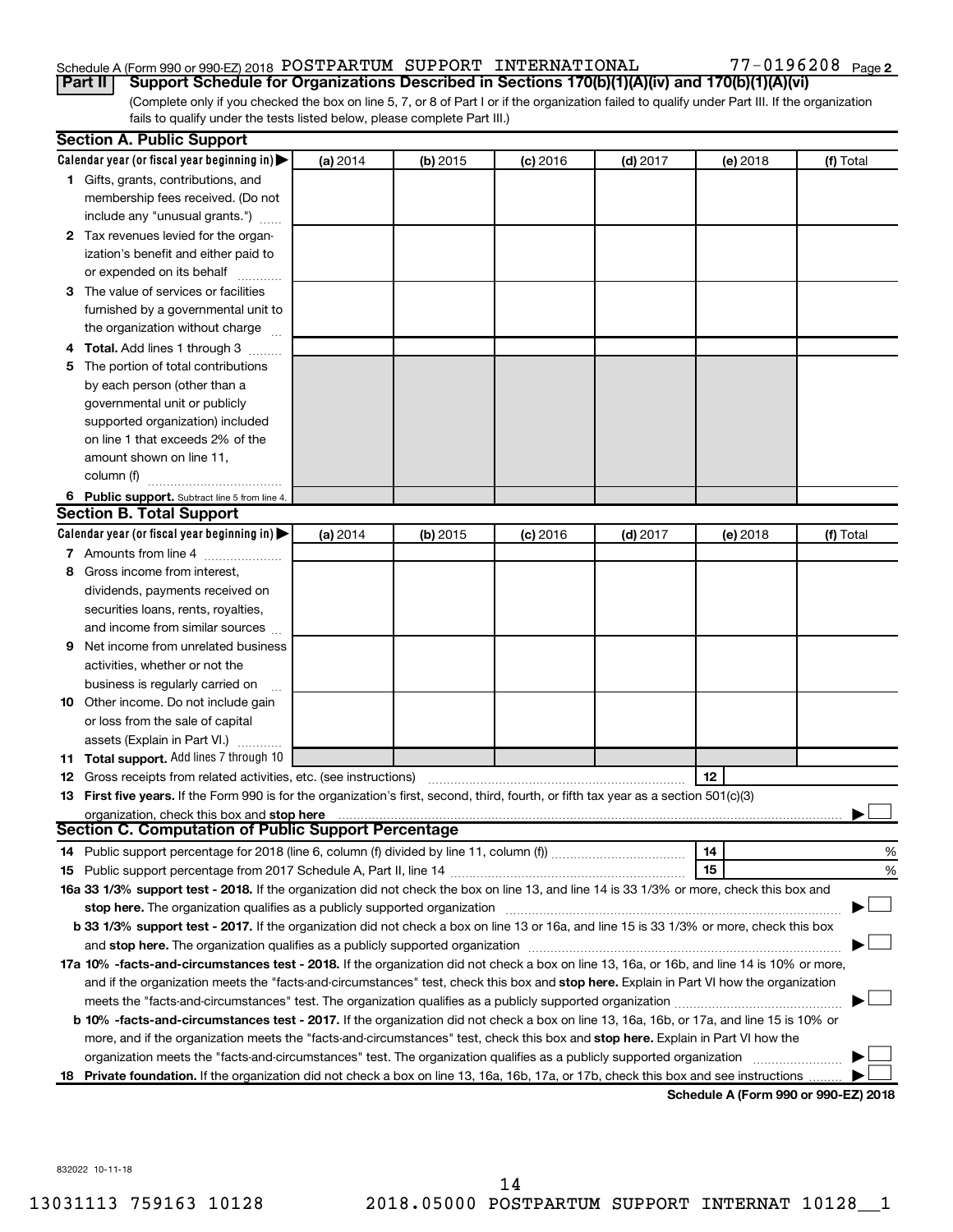#### Schedule A (Form 990 or 990-EZ) 2018  ${\tt POSTPARTUM}$  SUPPORT  ${\tt INTERNATIONAL}$   $77-0196208$   ${\tt Page}$ **Part III | Support Schedule for Organizations Described in Section 509(a)(2)**

(Complete only if you checked the box on line 10 of Part I or if the organization failed to qualify under Part II. If the organization fails to qualify under the tests listed below, please complete Part II.)

|                                                                                                                                 | <b>Section A. Public Support</b>                                                                                                                                                                                                                                                                      |                        |            |                        |            |                                      |               |  |  |  |
|---------------------------------------------------------------------------------------------------------------------------------|-------------------------------------------------------------------------------------------------------------------------------------------------------------------------------------------------------------------------------------------------------------------------------------------------------|------------------------|------------|------------------------|------------|--------------------------------------|---------------|--|--|--|
|                                                                                                                                 | Calendar year (or fiscal year beginning in)                                                                                                                                                                                                                                                           | (a) 2014               | $(b)$ 2015 | $(c)$ 2016             | $(d)$ 2017 | (e) 2018                             | (f) Total     |  |  |  |
|                                                                                                                                 | 1 Gifts, grants, contributions, and                                                                                                                                                                                                                                                                   |                        |            |                        |            |                                      |               |  |  |  |
|                                                                                                                                 | membership fees received. (Do not                                                                                                                                                                                                                                                                     |                        |            |                        |            |                                      |               |  |  |  |
|                                                                                                                                 | include any "unusual grants.")                                                                                                                                                                                                                                                                        | 109,524.               | 284, 377.  | 139, 383.              | 115,041.   | 224,795.                             | 873,120.      |  |  |  |
|                                                                                                                                 | 2 Gross receipts from admissions,<br>merchandise sold or services per-<br>formed, or facilities furnished in<br>any activity that is related to the<br>organization's tax-exempt purpose                                                                                                              | 339,869.               | 426,839.   | 337,630.               | 491, 315.  | 757,447.                             | 2,353,100.    |  |  |  |
|                                                                                                                                 | 3 Gross receipts from activities that                                                                                                                                                                                                                                                                 |                        |            |                        |            |                                      |               |  |  |  |
|                                                                                                                                 | are not an unrelated trade or bus-                                                                                                                                                                                                                                                                    |                        |            |                        |            |                                      |               |  |  |  |
|                                                                                                                                 | iness under section 513                                                                                                                                                                                                                                                                               |                        |            |                        |            | 15,345.                              | 15,345.       |  |  |  |
|                                                                                                                                 | 4 Tax revenues levied for the organ-                                                                                                                                                                                                                                                                  |                        |            |                        |            |                                      |               |  |  |  |
|                                                                                                                                 | ization's benefit and either paid to                                                                                                                                                                                                                                                                  |                        |            |                        |            |                                      |               |  |  |  |
|                                                                                                                                 | or expended on its behalf                                                                                                                                                                                                                                                                             |                        |            |                        |            |                                      |               |  |  |  |
|                                                                                                                                 | 5 The value of services or facilities                                                                                                                                                                                                                                                                 |                        |            |                        |            |                                      |               |  |  |  |
|                                                                                                                                 | furnished by a governmental unit to                                                                                                                                                                                                                                                                   |                        |            |                        |            |                                      |               |  |  |  |
|                                                                                                                                 | the organization without charge                                                                                                                                                                                                                                                                       |                        |            |                        |            |                                      |               |  |  |  |
|                                                                                                                                 | 6 Total. Add lines 1 through 5                                                                                                                                                                                                                                                                        | 449,393.               | 711, 216.  | 477,013.               | 606, 356.  | 997,587.                             | 3, 241, 565.  |  |  |  |
|                                                                                                                                 | 7a Amounts included on lines 1, 2, and                                                                                                                                                                                                                                                                |                        |            |                        |            |                                      |               |  |  |  |
|                                                                                                                                 | 3 received from disqualified persons                                                                                                                                                                                                                                                                  |                        |            |                        |            |                                      | 0.            |  |  |  |
|                                                                                                                                 | <b>b</b> Amounts included on lines 2 and 3 received<br>from other than disqualified persons that<br>exceed the greater of \$5,000 or 1% of the<br>amount on line 13 for the year                                                                                                                      |                        |            |                        |            |                                      | 0.            |  |  |  |
|                                                                                                                                 | c Add lines 7a and 7b                                                                                                                                                                                                                                                                                 |                        |            |                        |            |                                      | σ.            |  |  |  |
|                                                                                                                                 | 8 Public support. (Subtract line 7c from line 6.)                                                                                                                                                                                                                                                     |                        |            |                        |            |                                      | 3, 241, 565.  |  |  |  |
|                                                                                                                                 | <b>Section B. Total Support</b>                                                                                                                                                                                                                                                                       |                        |            |                        |            |                                      |               |  |  |  |
|                                                                                                                                 | Calendar year (or fiscal year beginning in)                                                                                                                                                                                                                                                           | (a) 2014               | $(b)$ 2015 | $(c)$ 2016             | $(d)$ 2017 | (e) 2018                             | (f) Total     |  |  |  |
|                                                                                                                                 | 9 Amounts from line 6                                                                                                                                                                                                                                                                                 | $\overline{449,393}$ . | 711,216.   | $\overline{477,013}$ . | 606, 356.  | 997,587.                             | 3, 241, 565.  |  |  |  |
|                                                                                                                                 | <b>10a</b> Gross income from interest,<br>dividends, payments received on<br>securities loans, rents, royalties,<br>and income from similar sources                                                                                                                                                   |                        |            |                        |            | 8,052.                               | 8,052.        |  |  |  |
|                                                                                                                                 | <b>b</b> Unrelated business taxable income<br>(less section 511 taxes) from businesses<br>acquired after June 30, 1975                                                                                                                                                                                |                        |            |                        |            |                                      |               |  |  |  |
|                                                                                                                                 | c Add lines 10a and 10b                                                                                                                                                                                                                                                                               |                        |            |                        |            | 8,052.                               | 8,052.        |  |  |  |
|                                                                                                                                 | <b>11</b> Net income from unrelated business<br>activities not included in line 10b,<br>whether or not the business is<br>regularly carried on                                                                                                                                                        |                        |            |                        |            |                                      |               |  |  |  |
|                                                                                                                                 | <b>12</b> Other income. Do not include gain<br>or loss from the sale of capital<br>assets (Explain in Part VI.)                                                                                                                                                                                       | 21,087.                | 26,907.    | 40,688.                | 2,012.     | 2,420.                               | 93,114.       |  |  |  |
|                                                                                                                                 | 13 Total support. (Add lines 9, 10c, 11, and 12.)                                                                                                                                                                                                                                                     | 470, 480.              | 738, 123.  | 517,701.               | 608, 368.  | 1,008,059.                           | 3, 342, 731.  |  |  |  |
|                                                                                                                                 | 14 First five years. If the Form 990 is for the organization's first, second, third, fourth, or fifth tax year as a section 501(c)(3) organization,                                                                                                                                                   |                        |            |                        |            |                                      |               |  |  |  |
|                                                                                                                                 | check this box and stop here                                                                                                                                                                                                                                                                          |                        |            |                        |            |                                      |               |  |  |  |
|                                                                                                                                 | <b>Section C. Computation of Public Support Percentage</b>                                                                                                                                                                                                                                            |                        |            |                        |            |                                      |               |  |  |  |
|                                                                                                                                 |                                                                                                                                                                                                                                                                                                       |                        |            |                        |            | 15                                   | 96.97<br>%    |  |  |  |
|                                                                                                                                 | 16 Public support percentage from 2017 Schedule A, Part III, line 15                                                                                                                                                                                                                                  |                        |            |                        |            | 16                                   | 96.42<br>$\%$ |  |  |  |
|                                                                                                                                 | Section D. Computation of Investment Income Percentage                                                                                                                                                                                                                                                |                        |            |                        |            |                                      |               |  |  |  |
|                                                                                                                                 |                                                                                                                                                                                                                                                                                                       |                        |            |                        |            | 17                                   | .24<br>$\%$   |  |  |  |
|                                                                                                                                 | 18 Investment income percentage from 2017 Schedule A, Part III, line 17                                                                                                                                                                                                                               |                        |            |                        |            | 18                                   | .00<br>%      |  |  |  |
|                                                                                                                                 | 19a 33 1/3% support tests - 2018. If the organization did not check the box on line 14, and line 15 is more than 33 1/3%, and line 17 is not                                                                                                                                                          |                        |            |                        |            |                                      |               |  |  |  |
|                                                                                                                                 | $\blacktriangleright$ $\boxed{\text{X}}$<br>more than 33 1/3%, check this box and stop here. The organization qualifies as a publicly supported organization<br>b 33 1/3% support tests - 2017. If the organization did not check a box on line 14 or line 19a, and line 16 is more than 33 1/3%, and |                        |            |                        |            |                                      |               |  |  |  |
|                                                                                                                                 |                                                                                                                                                                                                                                                                                                       |                        |            |                        |            |                                      |               |  |  |  |
| line 18 is not more than 33 1/3%, check this box and stop here. The organization qualifies as a publicly supported organization |                                                                                                                                                                                                                                                                                                       |                        |            |                        |            |                                      |               |  |  |  |
|                                                                                                                                 |                                                                                                                                                                                                                                                                                                       |                        |            |                        |            |                                      |               |  |  |  |
|                                                                                                                                 | 832023 10-11-18                                                                                                                                                                                                                                                                                       |                        |            | 15                     |            | Schedule A (Form 990 or 990-EZ) 2018 |               |  |  |  |

13031113 759163 10128 2018.05000 POSTPARTUM SUPPORT INTERNAT 10128\_\_1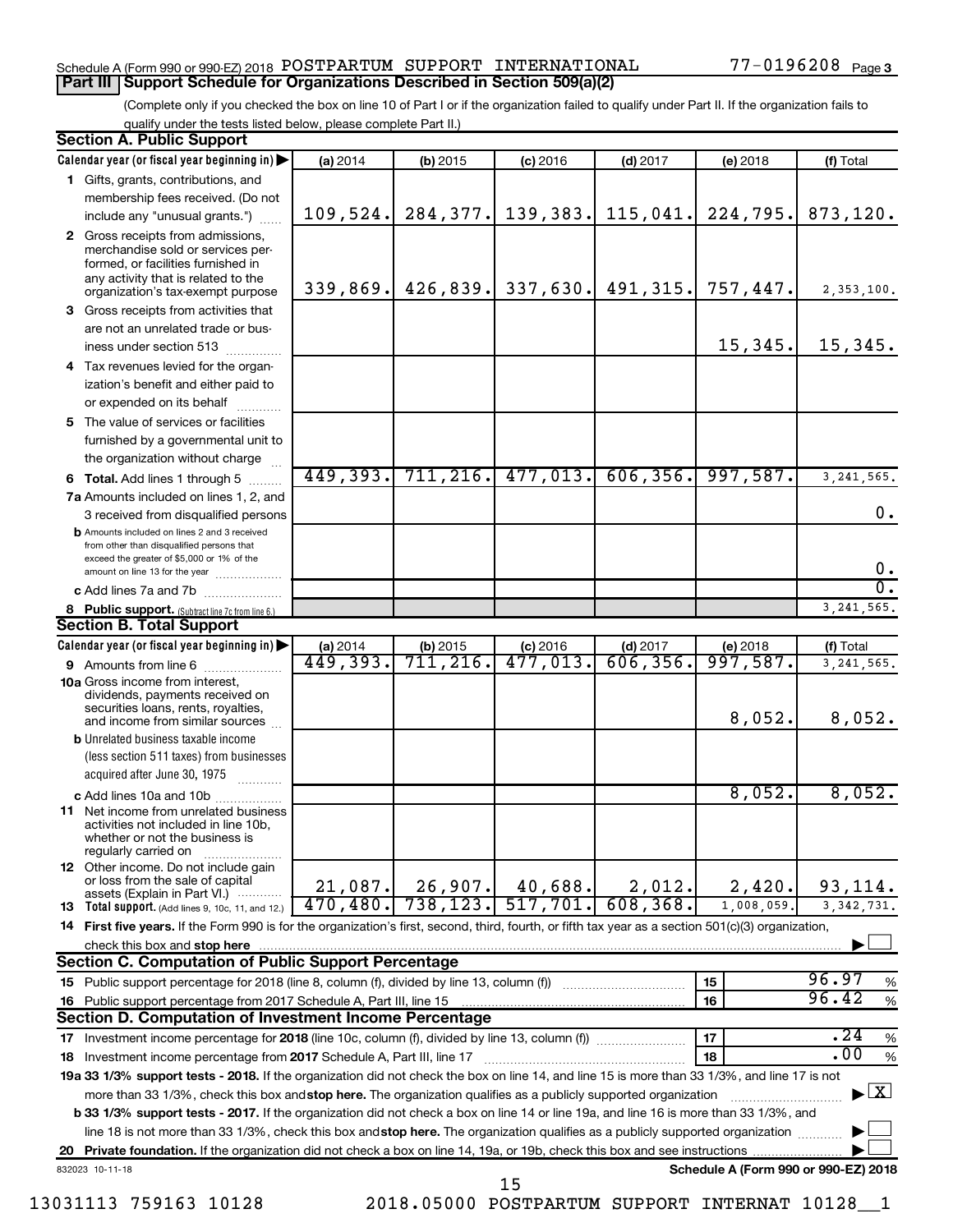#### Schedule A (Form 990 or 990-EZ) 2018 POSTPARTUM SUPPORT INTERNATIONAL  $77\text{--}0196208$  Page

#### 77-0196208 Page 4

**1**

**2**

**3a**

**3b**

**3c**

**4a**

**4b**

**4c**

**5a**

**5b 5c**

**6**

**7**

**8**

**9a**

**9b**

**9c**

**10a**

**10b**

**Yes No**

### **Part IV Supporting Organizations**

(Complete only if you checked a box in line 12 on Part I. If you checked 12a of Part I, complete Sections A and B. If you checked 12b of Part I, complete Sections A and C. If you checked 12c of Part I, complete Sections A, D, and E. If you checked 12d of Part I, complete Sections A and D, and complete Part V.)

#### **Section A. All Supporting Organizations**

- **1** Are all of the organization's supported organizations listed by name in the organization's governing documents? If "No," describe in Part VI how the supported organizations are designated. If designated by *class or purpose, describe the designation. If historic and continuing relationship, explain.*
- **2** Did the organization have any supported organization that does not have an IRS determination of status under section 509(a)(1) or (2)? If "Yes," explain in Part **VI** how the organization determined that the supported *organization was described in section 509(a)(1) or (2).*
- **3a** Did the organization have a supported organization described in section 501(c)(4), (5), or (6)? If "Yes," answer *(b) and (c) below.*
- **b** Did the organization confirm that each supported organization qualified under section 501(c)(4), (5), or (6) and satisfied the public support tests under section 509(a)(2)? If "Yes," describe in Part VI when and how the *organization made the determination.*
- **c** Did the organization ensure that all support to such organizations was used exclusively for section 170(c)(2)(B) purposes? If "Yes," explain in Part VI what controls the organization put in place to ensure such use.
- **4 a** *If* Was any supported organization not organized in the United States ("foreign supported organization")? *"Yes," and if you checked 12a or 12b in Part I, answer (b) and (c) below.*
- **b** Did the organization have ultimate control and discretion in deciding whether to make grants to the foreign supported organization? If "Yes," describe in Part VI how the organization had such control and discretion *despite being controlled or supervised by or in connection with its supported organizations.*
- **c** Did the organization support any foreign supported organization that does not have an IRS determination under sections 501(c)(3) and 509(a)(1) or (2)? If "Yes," explain in Part VI what controls the organization used *to ensure that all support to the foreign supported organization was used exclusively for section 170(c)(2)(B) purposes.*
- **5a** Did the organization add, substitute, or remove any supported organizations during the tax year? If "Yes," answer (b) and (c) below (if applicable). Also, provide detail in **Part VI,** including (i) the names and EIN *numbers of the supported organizations added, substituted, or removed; (ii) the reasons for each such action; (iii) the authority under the organization's organizing document authorizing such action; and (iv) how the action was accomplished (such as by amendment to the organizing document).*
- **b Type I or Type II only.** Was any added or substituted supported organization part of a class already designated in the organization's organizing document?
- **c Substitutions only.**  Was the substitution the result of an event beyond the organization's control?
- **6** Did the organization provide support (whether in the form of grants or the provision of services or facilities) to **Part VI.** support or benefit one or more of the filing organization's supported organizations? If "Yes," provide detail in anyone other than (i) its supported organizations, (ii) individuals that are part of the charitable class benefited by one or more of its supported organizations, or (iii) other supporting organizations that also
- **7** Did the organization provide a grant, loan, compensation, or other similar payment to a substantial contributor regard to a substantial contributor? If "Yes," complete Part I of Schedule L (Form 990 or 990-EZ). (as defined in section 4958(c)(3)(C)), a family member of a substantial contributor, or a 35% controlled entity with
- **8** Did the organization make a loan to a disqualified person (as defined in section 4958) not described in line 7? *If "Yes," complete Part I of Schedule L (Form 990 or 990-EZ).*
- **9 a** Was the organization controlled directly or indirectly at any time during the tax year by one or more in section 509(a)(1) or (2))? If "Yes," provide detail in **Part VI.** disqualified persons as defined in section 4946 (other than foundation managers and organizations described
- **b** Did one or more disqualified persons (as defined in line 9a) hold a controlling interest in any entity in which the supporting organization had an interest? If "Yes," provide detail in Part VI.
- **c** Did a disqualified person (as defined in line 9a) have an ownership interest in, or derive any personal benefit from, assets in which the supporting organization also had an interest? If "Yes," provide detail in Part VI.
- **10 a** Was the organization subject to the excess business holdings rules of section 4943 because of section supporting organizations)? If "Yes," answer 10b below. 4943(f) (regarding certain Type II supporting organizations, and all Type III non-functionally integrated
	- **b** Did the organization have any excess business holdings in the tax year? (Use Schedule C, Form 4720, to *determine whether the organization had excess business holdings.)*

832024 10-11-18

**Schedule A (Form 990 or 990-EZ) 2018**

16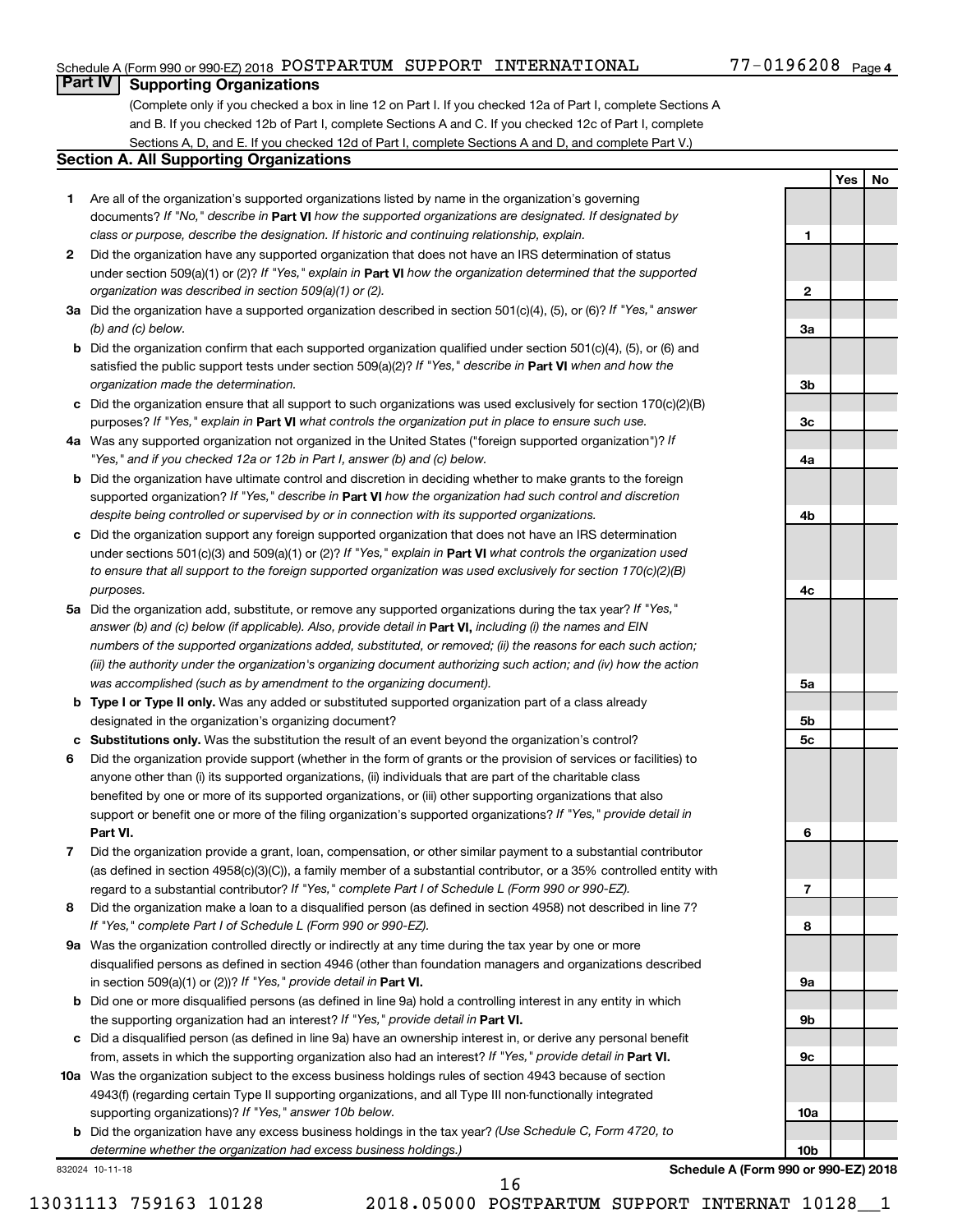#### Schedule A (Form 990 or 990-EZ) 2018 POSTPARTUM SUPPORT INTERNATIONAL //-UI96208 Page POSTPARTUM SUPPORT INTERNATIONAL 77-0196208

|             | Part IV<br><b>Supporting Organizations (continued)</b>                                                                          |                 |     |     |
|-------------|---------------------------------------------------------------------------------------------------------------------------------|-----------------|-----|-----|
|             |                                                                                                                                 |                 | Yes | No  |
| 11          | Has the organization accepted a gift or contribution from any of the following persons?                                         |                 |     |     |
|             | a A person who directly or indirectly controls, either alone or together with persons described in (b) and (c)                  |                 |     |     |
|             | below, the governing body of a supported organization?                                                                          | 11a             |     |     |
|             | <b>b</b> A family member of a person described in (a) above?                                                                    | 11 <sub>b</sub> |     |     |
|             | c A 35% controlled entity of a person described in (a) or (b) above? If "Yes" to a, b, or c, provide detail in Part VI.         | 11c             |     |     |
|             | <b>Section B. Type I Supporting Organizations</b>                                                                               |                 |     |     |
|             |                                                                                                                                 |                 | Yes | No  |
|             |                                                                                                                                 |                 |     |     |
| 1           | Did the directors, trustees, or membership of one or more supported organizations have the power to                             |                 |     |     |
|             | regularly appoint or elect at least a majority of the organization's directors or trustees at all times during the              |                 |     |     |
|             | tax year? If "No," describe in Part VI how the supported organization(s) effectively operated, supervised, or                   |                 |     |     |
|             | controlled the organization's activities. If the organization had more than one supported organization,                         |                 |     |     |
|             | describe how the powers to appoint and/or remove directors or trustees were allocated among the supported                       |                 |     |     |
|             | organizations and what conditions or restrictions, if any, applied to such powers during the tax year.                          | 1               |     |     |
| 2           | Did the organization operate for the benefit of any supported organization other than the supported                             |                 |     |     |
|             | organization(s) that operated, supervised, or controlled the supporting organization? If "Yes," explain in                      |                 |     |     |
|             | Part VI how providing such benefit carried out the purposes of the supported organization(s) that operated,                     |                 |     |     |
|             | supervised, or controlled the supporting organization.                                                                          | 2               |     |     |
|             | <b>Section C. Type II Supporting Organizations</b>                                                                              |                 |     |     |
|             |                                                                                                                                 |                 | Yes | No  |
| 1           | Were a majority of the organization's directors or trustees during the tax year also a majority of the directors                |                 |     |     |
|             | or trustees of each of the organization's supported organization(s)? If "No," describe in Part VI how control                   |                 |     |     |
|             | or management of the supporting organization was vested in the same persons that controlled or managed                          |                 |     |     |
|             | the supported organization(s).                                                                                                  | 1               |     |     |
|             | <b>Section D. All Type III Supporting Organizations</b>                                                                         |                 |     |     |
|             |                                                                                                                                 |                 | Yes | No  |
| 1           | Did the organization provide to each of its supported organizations, by the last day of the fifth month of the                  |                 |     |     |
|             | organization's tax year, (i) a written notice describing the type and amount of support provided during the prior tax           |                 |     |     |
|             | year, (ii) a copy of the Form 990 that was most recently filed as of the date of notification, and (iii) copies of the          |                 |     |     |
|             | organization's governing documents in effect on the date of notification, to the extent not previously provided?                | 1               |     |     |
| 2           | Were any of the organization's officers, directors, or trustees either (i) appointed or elected by the supported                |                 |     |     |
|             | organization(s) or (ii) serving on the governing body of a supported organization? If "No," explain in Part VI how              |                 |     |     |
|             |                                                                                                                                 |                 |     |     |
|             | the organization maintained a close and continuous working relationship with the supported organization(s).                     | 2               |     |     |
| 3           | By reason of the relationship described in (2), did the organization's supported organizations have a                           |                 |     |     |
|             | significant voice in the organization's investment policies and in directing the use of the organization's                      |                 |     |     |
|             | income or assets at all times during the tax year? If "Yes," describe in Part VI the role the organization's                    |                 |     |     |
|             | supported organizations played in this regard.                                                                                  | 3               |     |     |
|             | Section E. Type III Functionally Integrated Supporting Organizations                                                            |                 |     |     |
| 1           | Check the box next to the method that the organization used to satisfy the Integral Part Test during the yealsee instructions). |                 |     |     |
| a           | The organization satisfied the Activities Test. Complete line 2 below.                                                          |                 |     |     |
| $\mathbf b$ | The organization is the parent of each of its supported organizations. Complete line 3 below.                                   |                 |     |     |
| c           | The organization supported a governmental entity. Describe in Part VI how you supported a government entity (see instructions). |                 |     |     |
| 2           | Activities Test. Answer (a) and (b) below.                                                                                      |                 | Yes | No. |
| a           | Did substantially all of the organization's activities during the tax year directly further the exempt purposes of              |                 |     |     |
|             | the supported organization(s) to which the organization was responsive? If "Yes," then in Part VI identify                      |                 |     |     |
|             | those supported organizations and explain how these activities directly furthered their exempt purposes,                        |                 |     |     |
|             | how the organization was responsive to those supported organizations, and how the organization determined                       |                 |     |     |
|             | that these activities constituted substantially all of its activities.                                                          | 2a              |     |     |
|             | <b>b</b> Did the activities described in (a) constitute activities that, but for the organization's involvement, one or more    |                 |     |     |
|             | of the organization's supported organization(s) would have been engaged in? If "Yes," explain in Part VI the                    |                 |     |     |
|             | reasons for the organization's position that its supported organization(s) would have engaged in these                          |                 |     |     |
|             | activities but for the organization's involvement.                                                                              | 2b              |     |     |
| з           | Parent of Supported Organizations. Answer (a) and (b) below.                                                                    |                 |     |     |
|             | a Did the organization have the power to regularly appoint or elect a majority of the officers, directors, or                   |                 |     |     |
|             | trustees of each of the supported organizations? Provide details in Part VI.                                                    | За              |     |     |
|             | <b>b</b> Did the organization exercise a substantial degree of direction over the policies, programs, and activities of each    |                 |     |     |
|             | of its supported organizations? If "Yes," describe in Part VI the role played by the organization in this regard.               | 3b              |     |     |
|             | Schedule A (Form 990 or 990-EZ) 2018<br>832025 10-11-18                                                                         |                 |     |     |
|             |                                                                                                                                 |                 |     |     |

13031113 759163 10128 2018.05000 POSTPARTUM SUPPORT INTERNAT 10128\_\_1 17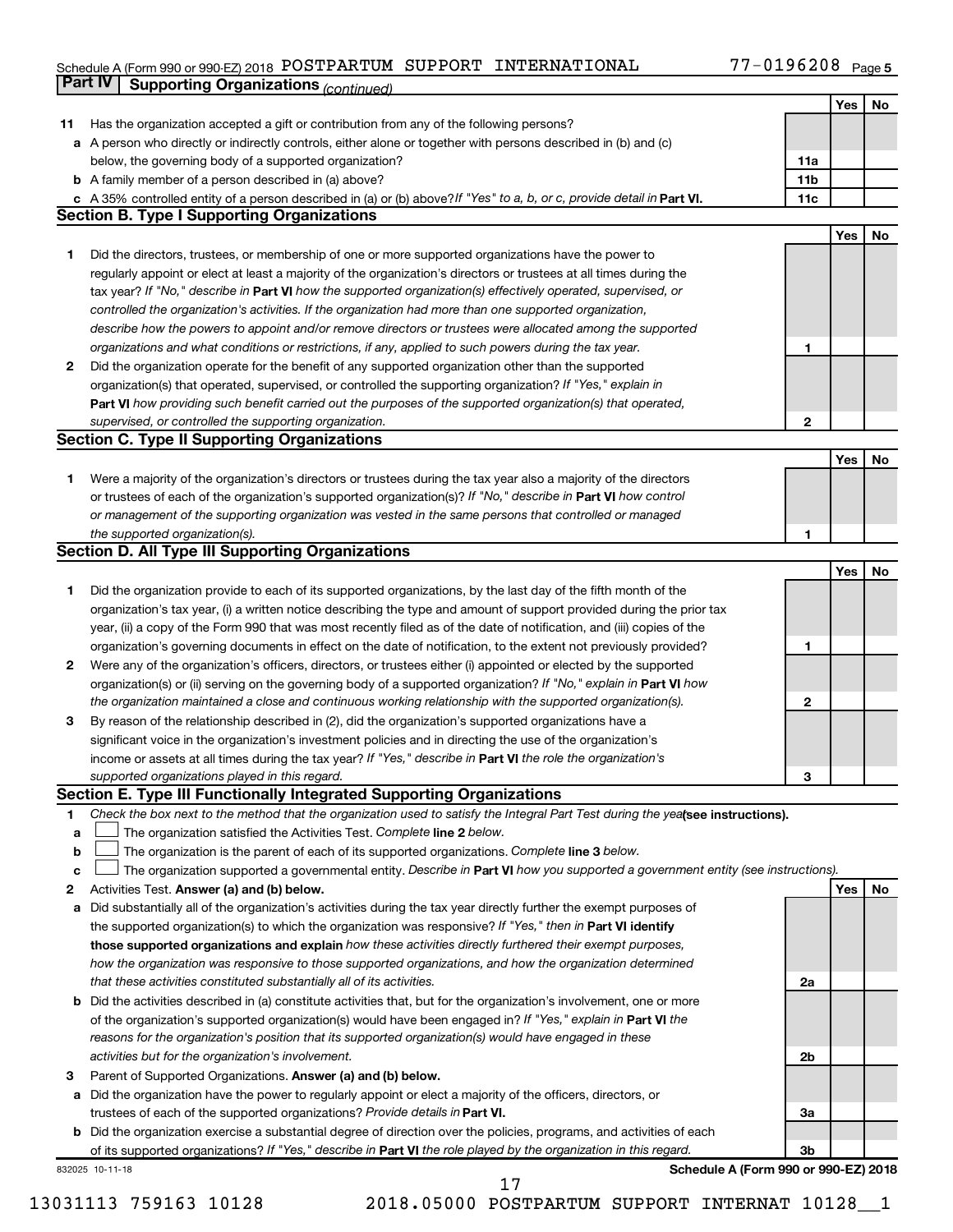#### Schedule A (Form 990 or 990-EZ) 2018  ${\tt POSTPARTUM}$  SUPPORT  ${\tt INTERNATIONAL}$   $77-0196208$   ${\tt Page}$ **Part V Type III Non-Functionally Integrated 509(a)(3) Supporting Organizations**

#### 1 **Letter See instructions.** All Check here if the organization satisfied the Integral Part Test as a qualifying trust on Nov. 20, 1970 (explain in Part VI.) See instructions. All other Type III non-functionally integrated supporting organizations must complete Sections A through E.

|              | Section A - Adjusted Net Income                                              |                | (A) Prior Year | (B) Current Year<br>(optional) |
|--------------|------------------------------------------------------------------------------|----------------|----------------|--------------------------------|
| 1            | Net short-term capital gain                                                  | 1              |                |                                |
| $\mathbf{2}$ | Recoveries of prior-year distributions                                       | $\mathbf{2}$   |                |                                |
| З            | Other gross income (see instructions)                                        | 3              |                |                                |
| 4            | Add lines 1 through 3                                                        | 4              |                |                                |
| 5            | Depreciation and depletion                                                   | 5              |                |                                |
| 6            | Portion of operating expenses paid or incurred for production or             |                |                |                                |
|              | collection of gross income or for management, conservation, or               |                |                |                                |
|              | maintenance of property held for production of income (see instructions)     | 6              |                |                                |
| 7            | Other expenses (see instructions)                                            | $\overline{7}$ |                |                                |
| 8            | <b>Adjusted Net Income</b> (subtract lines 5, 6, and 7 from line 4)          | 8              |                |                                |
|              | <b>Section B - Minimum Asset Amount</b>                                      |                | (A) Prior Year | (B) Current Year<br>(optional) |
| 1            | Aggregate fair market value of all non-exempt-use assets (see                |                |                |                                |
|              | instructions for short tax year or assets held for part of year):            |                |                |                                |
|              | a Average monthly value of securities                                        | 1a             |                |                                |
|              | <b>b</b> Average monthly cash balances                                       | 1b             |                |                                |
|              | c Fair market value of other non-exempt-use assets                           | 1c             |                |                                |
|              | <b>d</b> Total (add lines 1a, 1b, and 1c)                                    | 1d             |                |                                |
|              | e Discount claimed for blockage or other                                     |                |                |                                |
|              | factors (explain in detail in Part VI):                                      |                |                |                                |
| 2            | Acquisition indebtedness applicable to non-exempt-use assets                 | $\mathbf{2}$   |                |                                |
| 3            | Subtract line 2 from line 1d                                                 | 3              |                |                                |
| 4            | Cash deemed held for exempt use. Enter 1-1/2% of line 3 (for greater amount, |                |                |                                |
|              | see instructions)                                                            | 4              |                |                                |
| 5            | Net value of non-exempt-use assets (subtract line 4 from line 3)             | 5              |                |                                |
| 6            | Multiply line 5 by .035                                                      | 6              |                |                                |
| 7            | Recoveries of prior-year distributions                                       | $\overline{7}$ |                |                                |
| 8            | <b>Minimum Asset Amount (add line 7 to line 6)</b>                           | 8              |                |                                |
|              | <b>Section C - Distributable Amount</b>                                      |                |                | <b>Current Year</b>            |
| 1            | Adjusted net income for prior year (from Section A, line 8, Column A)        | 1              |                |                                |
| 2            | Enter 85% of line 1                                                          | $\mathbf{2}$   |                |                                |
| З            | Minimum asset amount for prior year (from Section B, line 8, Column A)       | 3              |                |                                |
| 4            | Enter greater of line 2 or line 3                                            | 4              |                |                                |
| 5            | Income tax imposed in prior year                                             | 5              |                |                                |
| 6            | <b>Distributable Amount.</b> Subtract line 5 from line 4, unless subject to  |                |                |                                |
|              | emergency temporary reduction (see instructions)                             | 6              |                |                                |
|              |                                                                              |                |                |                                |

**7** Check here if the current year is the organization's first as a non-functionally integrated Type III supporting organization (see instructions).

**Schedule A (Form 990 or 990-EZ) 2018**

832026 10-11-18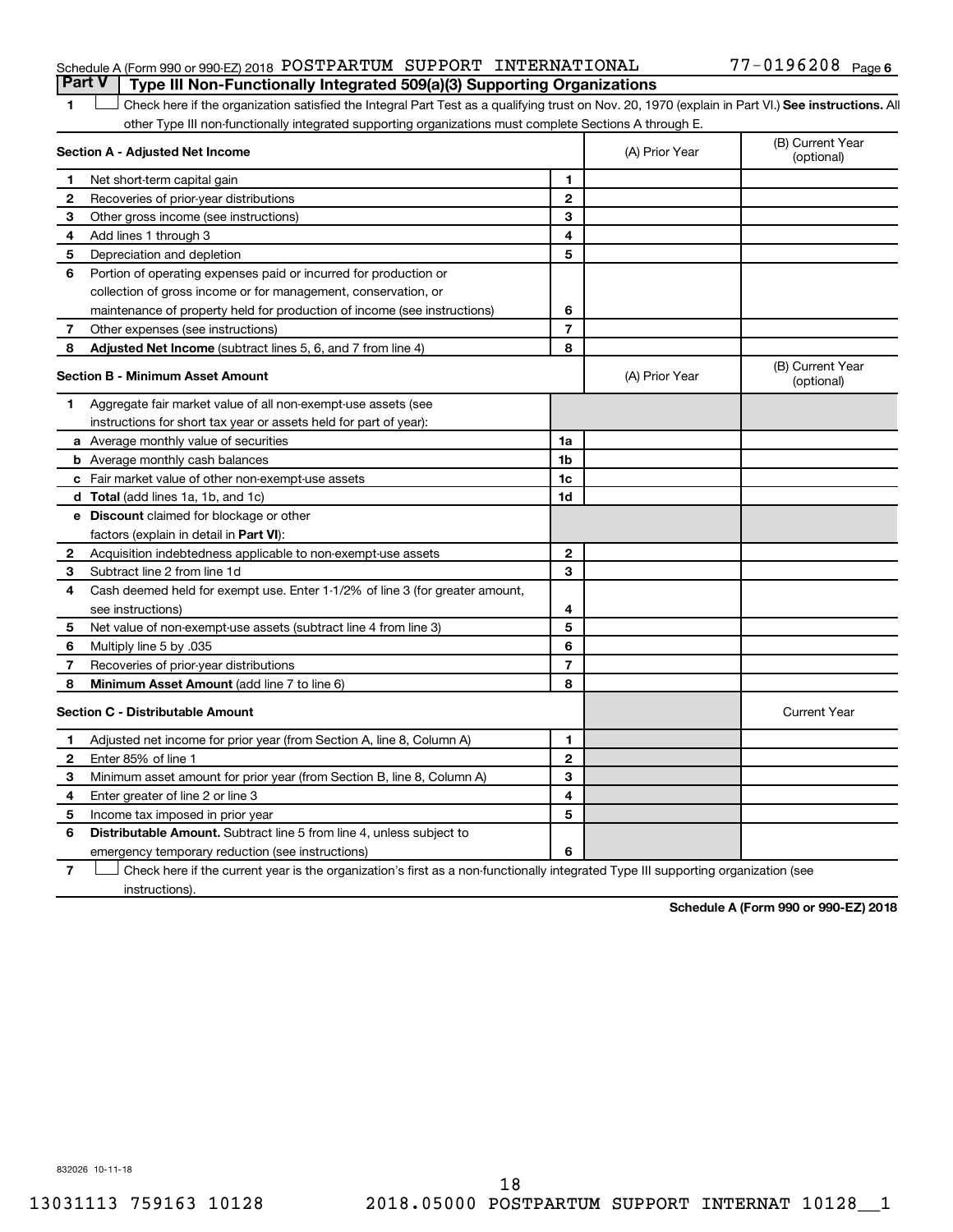#### Schedule A (Form 990 or 990-EZ) 2018 POSTPARTUM SUPPORT INTERNATIONAL //-UI96208 Page POSTPARTUM SUPPORT INTERNATIONAL 77-0196208

| <b>Part V</b>                                                               | Type III Non-Functionally Integrated 509(a)(3) Supporting Organizations (continued)        |                                    |                                               |                                                  |  |  |  |  |  |
|-----------------------------------------------------------------------------|--------------------------------------------------------------------------------------------|------------------------------------|-----------------------------------------------|--------------------------------------------------|--|--|--|--|--|
|                                                                             | <b>Section D - Distributions</b>                                                           |                                    |                                               | <b>Current Year</b>                              |  |  |  |  |  |
| Amounts paid to supported organizations to accomplish exempt purposes<br>1. |                                                                                            |                                    |                                               |                                                  |  |  |  |  |  |
| 2                                                                           | Amounts paid to perform activity that directly furthers exempt purposes of supported       |                                    |                                               |                                                  |  |  |  |  |  |
|                                                                             | organizations, in excess of income from activity                                           |                                    |                                               |                                                  |  |  |  |  |  |
| З                                                                           | Administrative expenses paid to accomplish exempt purposes of supported organizations      |                                    |                                               |                                                  |  |  |  |  |  |
| 4                                                                           | Amounts paid to acquire exempt-use assets                                                  |                                    |                                               |                                                  |  |  |  |  |  |
| 5                                                                           | Qualified set-aside amounts (prior IRS approval required)                                  |                                    |                                               |                                                  |  |  |  |  |  |
| 6                                                                           | Other distributions (describe in <b>Part VI</b> ). See instructions.                       |                                    |                                               |                                                  |  |  |  |  |  |
| 7                                                                           | Total annual distributions. Add lines 1 through 6.                                         |                                    |                                               |                                                  |  |  |  |  |  |
| 8                                                                           | Distributions to attentive supported organizations to which the organization is responsive |                                    |                                               |                                                  |  |  |  |  |  |
|                                                                             | (provide details in Part VI). See instructions.                                            |                                    |                                               |                                                  |  |  |  |  |  |
| 9                                                                           | Distributable amount for 2018 from Section C, line 6                                       |                                    |                                               |                                                  |  |  |  |  |  |
| 10                                                                          | Line 8 amount divided by line 9 amount                                                     |                                    |                                               |                                                  |  |  |  |  |  |
|                                                                             | <b>Section E - Distribution Allocations (see instructions)</b>                             | (i)<br><b>Excess Distributions</b> | (ii)<br><b>Underdistributions</b><br>Pre-2018 | (iii)<br><b>Distributable</b><br>Amount for 2018 |  |  |  |  |  |
| 1.                                                                          | Distributable amount for 2018 from Section C, line 6                                       |                                    |                                               |                                                  |  |  |  |  |  |
| 2                                                                           | Underdistributions, if any, for years prior to 2018 (reason-                               |                                    |                                               |                                                  |  |  |  |  |  |
|                                                                             | able cause required-explain in Part VI). See instructions.                                 |                                    |                                               |                                                  |  |  |  |  |  |
| З                                                                           | Excess distributions carryover, if any, to 2018                                            |                                    |                                               |                                                  |  |  |  |  |  |
|                                                                             | <b>a</b> From 2013                                                                         |                                    |                                               |                                                  |  |  |  |  |  |
|                                                                             | $b$ From 2014                                                                              |                                    |                                               |                                                  |  |  |  |  |  |
|                                                                             | $c$ From 2015                                                                              |                                    |                                               |                                                  |  |  |  |  |  |
|                                                                             | d From 2016                                                                                |                                    |                                               |                                                  |  |  |  |  |  |
|                                                                             | e From 2017                                                                                |                                    |                                               |                                                  |  |  |  |  |  |
|                                                                             | f Total of lines 3a through e                                                              |                                    |                                               |                                                  |  |  |  |  |  |
|                                                                             | <b>g</b> Applied to underdistributions of prior years                                      |                                    |                                               |                                                  |  |  |  |  |  |
|                                                                             | <b>h</b> Applied to 2018 distributable amount                                              |                                    |                                               |                                                  |  |  |  |  |  |
| Ť.                                                                          | Carryover from 2013 not applied (see instructions)                                         |                                    |                                               |                                                  |  |  |  |  |  |
|                                                                             | Remainder. Subtract lines 3g, 3h, and 3i from 3f.                                          |                                    |                                               |                                                  |  |  |  |  |  |
| 4                                                                           | Distributions for 2018 from Section D.                                                     |                                    |                                               |                                                  |  |  |  |  |  |
|                                                                             | line $7:$                                                                                  |                                    |                                               |                                                  |  |  |  |  |  |
|                                                                             | <b>a</b> Applied to underdistributions of prior years                                      |                                    |                                               |                                                  |  |  |  |  |  |
|                                                                             | <b>b</b> Applied to 2018 distributable amount                                              |                                    |                                               |                                                  |  |  |  |  |  |
|                                                                             | <b>c</b> Remainder. Subtract lines 4a and 4b from 4.                                       |                                    |                                               |                                                  |  |  |  |  |  |
| 5                                                                           | Remaining underdistributions for years prior to 2018, if                                   |                                    |                                               |                                                  |  |  |  |  |  |
|                                                                             | any. Subtract lines 3g and 4a from line 2. For result greater                              |                                    |                                               |                                                  |  |  |  |  |  |
|                                                                             | than zero, explain in Part VI. See instructions.                                           |                                    |                                               |                                                  |  |  |  |  |  |
| 6                                                                           | Remaining underdistributions for 2018. Subtract lines 3h                                   |                                    |                                               |                                                  |  |  |  |  |  |
|                                                                             | and 4b from line 1. For result greater than zero, explain in                               |                                    |                                               |                                                  |  |  |  |  |  |
|                                                                             | <b>Part VI.</b> See instructions.                                                          |                                    |                                               |                                                  |  |  |  |  |  |
| 7                                                                           | Excess distributions carryover to 2019. Add lines 3j                                       |                                    |                                               |                                                  |  |  |  |  |  |
|                                                                             | and 4c.                                                                                    |                                    |                                               |                                                  |  |  |  |  |  |
| 8                                                                           | Breakdown of line 7:                                                                       |                                    |                                               |                                                  |  |  |  |  |  |
|                                                                             | a Excess from 2014                                                                         |                                    |                                               |                                                  |  |  |  |  |  |
|                                                                             | <b>b</b> Excess from 2015                                                                  |                                    |                                               |                                                  |  |  |  |  |  |
|                                                                             | c Excess from 2016                                                                         |                                    |                                               |                                                  |  |  |  |  |  |
|                                                                             | d Excess from 2017                                                                         |                                    |                                               |                                                  |  |  |  |  |  |
|                                                                             | e Excess from 2018                                                                         |                                    |                                               |                                                  |  |  |  |  |  |

**Schedule A (Form 990 or 990-EZ) 2018**

832027 10-11-18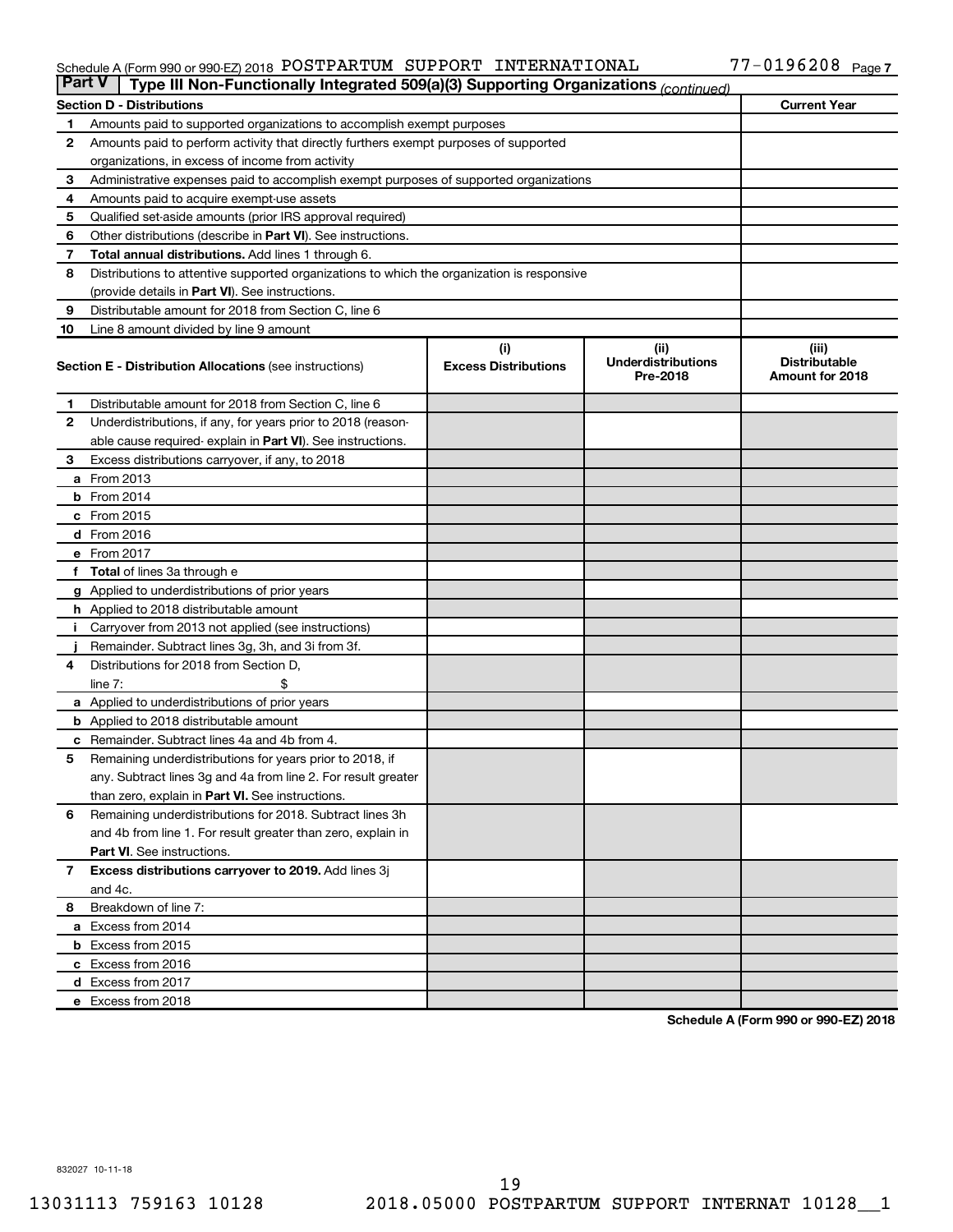|                 | Schedule A (Form 990 or 990-EZ) 2018 POSTPARTUM SUPPORT INTERNATIONAL                                                                                                                                                                                                                                                                                                                                                                                                                                                                                                |  |    | 77-0196208 Page 8                            |              |
|-----------------|----------------------------------------------------------------------------------------------------------------------------------------------------------------------------------------------------------------------------------------------------------------------------------------------------------------------------------------------------------------------------------------------------------------------------------------------------------------------------------------------------------------------------------------------------------------------|--|----|----------------------------------------------|--------------|
| <b>Part VI</b>  | Supplemental Information. Provide the explanations required by Part II, line 10; Part II, line 17a or 17b; Part III, line 12;<br>Part IV, Section A, lines 1, 2, 3b, 3c, 4b, 4c, 5a, 6, 9a, 9b, 9c, 11a, 11b, and 11c; Part IV, Section B, lines 1 and 2; Part IV, Section C,<br>line 1; Part IV, Section D, lines 2 and 3; Part IV, Section E, lines 1c, 2a, 2b, 3a, and 3b; Part V, line 1; Part V, Section B, line 1e; Part V,<br>Section D, lines 5, 6, and 8; and Part V, Section E, lines 2, 5, and 6. Also complete this part for any additional information. |  |    |                                              |              |
|                 | (See instructions.)                                                                                                                                                                                                                                                                                                                                                                                                                                                                                                                                                  |  |    |                                              |              |
|                 |                                                                                                                                                                                                                                                                                                                                                                                                                                                                                                                                                                      |  |    |                                              |              |
|                 |                                                                                                                                                                                                                                                                                                                                                                                                                                                                                                                                                                      |  |    |                                              |              |
|                 |                                                                                                                                                                                                                                                                                                                                                                                                                                                                                                                                                                      |  |    |                                              |              |
|                 |                                                                                                                                                                                                                                                                                                                                                                                                                                                                                                                                                                      |  |    |                                              |              |
|                 |                                                                                                                                                                                                                                                                                                                                                                                                                                                                                                                                                                      |  |    |                                              |              |
|                 |                                                                                                                                                                                                                                                                                                                                                                                                                                                                                                                                                                      |  |    |                                              |              |
|                 |                                                                                                                                                                                                                                                                                                                                                                                                                                                                                                                                                                      |  |    |                                              |              |
|                 |                                                                                                                                                                                                                                                                                                                                                                                                                                                                                                                                                                      |  |    |                                              |              |
|                 |                                                                                                                                                                                                                                                                                                                                                                                                                                                                                                                                                                      |  |    |                                              |              |
|                 |                                                                                                                                                                                                                                                                                                                                                                                                                                                                                                                                                                      |  |    |                                              |              |
|                 |                                                                                                                                                                                                                                                                                                                                                                                                                                                                                                                                                                      |  |    |                                              |              |
|                 |                                                                                                                                                                                                                                                                                                                                                                                                                                                                                                                                                                      |  |    |                                              |              |
|                 |                                                                                                                                                                                                                                                                                                                                                                                                                                                                                                                                                                      |  |    |                                              |              |
|                 |                                                                                                                                                                                                                                                                                                                                                                                                                                                                                                                                                                      |  |    |                                              |              |
|                 |                                                                                                                                                                                                                                                                                                                                                                                                                                                                                                                                                                      |  |    |                                              |              |
|                 |                                                                                                                                                                                                                                                                                                                                                                                                                                                                                                                                                                      |  |    |                                              |              |
|                 |                                                                                                                                                                                                                                                                                                                                                                                                                                                                                                                                                                      |  |    |                                              |              |
|                 |                                                                                                                                                                                                                                                                                                                                                                                                                                                                                                                                                                      |  |    |                                              |              |
|                 |                                                                                                                                                                                                                                                                                                                                                                                                                                                                                                                                                                      |  |    |                                              |              |
|                 |                                                                                                                                                                                                                                                                                                                                                                                                                                                                                                                                                                      |  |    |                                              |              |
|                 |                                                                                                                                                                                                                                                                                                                                                                                                                                                                                                                                                                      |  |    |                                              |              |
|                 |                                                                                                                                                                                                                                                                                                                                                                                                                                                                                                                                                                      |  |    |                                              |              |
|                 |                                                                                                                                                                                                                                                                                                                                                                                                                                                                                                                                                                      |  |    |                                              |              |
|                 |                                                                                                                                                                                                                                                                                                                                                                                                                                                                                                                                                                      |  |    |                                              |              |
|                 |                                                                                                                                                                                                                                                                                                                                                                                                                                                                                                                                                                      |  |    |                                              |              |
|                 |                                                                                                                                                                                                                                                                                                                                                                                                                                                                                                                                                                      |  |    |                                              |              |
|                 |                                                                                                                                                                                                                                                                                                                                                                                                                                                                                                                                                                      |  |    |                                              |              |
|                 |                                                                                                                                                                                                                                                                                                                                                                                                                                                                                                                                                                      |  |    |                                              |              |
|                 |                                                                                                                                                                                                                                                                                                                                                                                                                                                                                                                                                                      |  |    |                                              |              |
|                 |                                                                                                                                                                                                                                                                                                                                                                                                                                                                                                                                                                      |  |    |                                              |              |
|                 |                                                                                                                                                                                                                                                                                                                                                                                                                                                                                                                                                                      |  |    |                                              |              |
|                 |                                                                                                                                                                                                                                                                                                                                                                                                                                                                                                                                                                      |  |    |                                              |              |
|                 |                                                                                                                                                                                                                                                                                                                                                                                                                                                                                                                                                                      |  |    |                                              |              |
|                 |                                                                                                                                                                                                                                                                                                                                                                                                                                                                                                                                                                      |  |    |                                              |              |
|                 |                                                                                                                                                                                                                                                                                                                                                                                                                                                                                                                                                                      |  |    |                                              |              |
| 832028 10-11-18 |                                                                                                                                                                                                                                                                                                                                                                                                                                                                                                                                                                      |  | 20 | Schedule A (Form 990 or 990-EZ) 2018         |              |
|                 | 13031113 759163 10128                                                                                                                                                                                                                                                                                                                                                                                                                                                                                                                                                |  |    | 2018.05000 POSTPARTUM SUPPORT INTERNAT 10128 | $\mathbf{1}$ |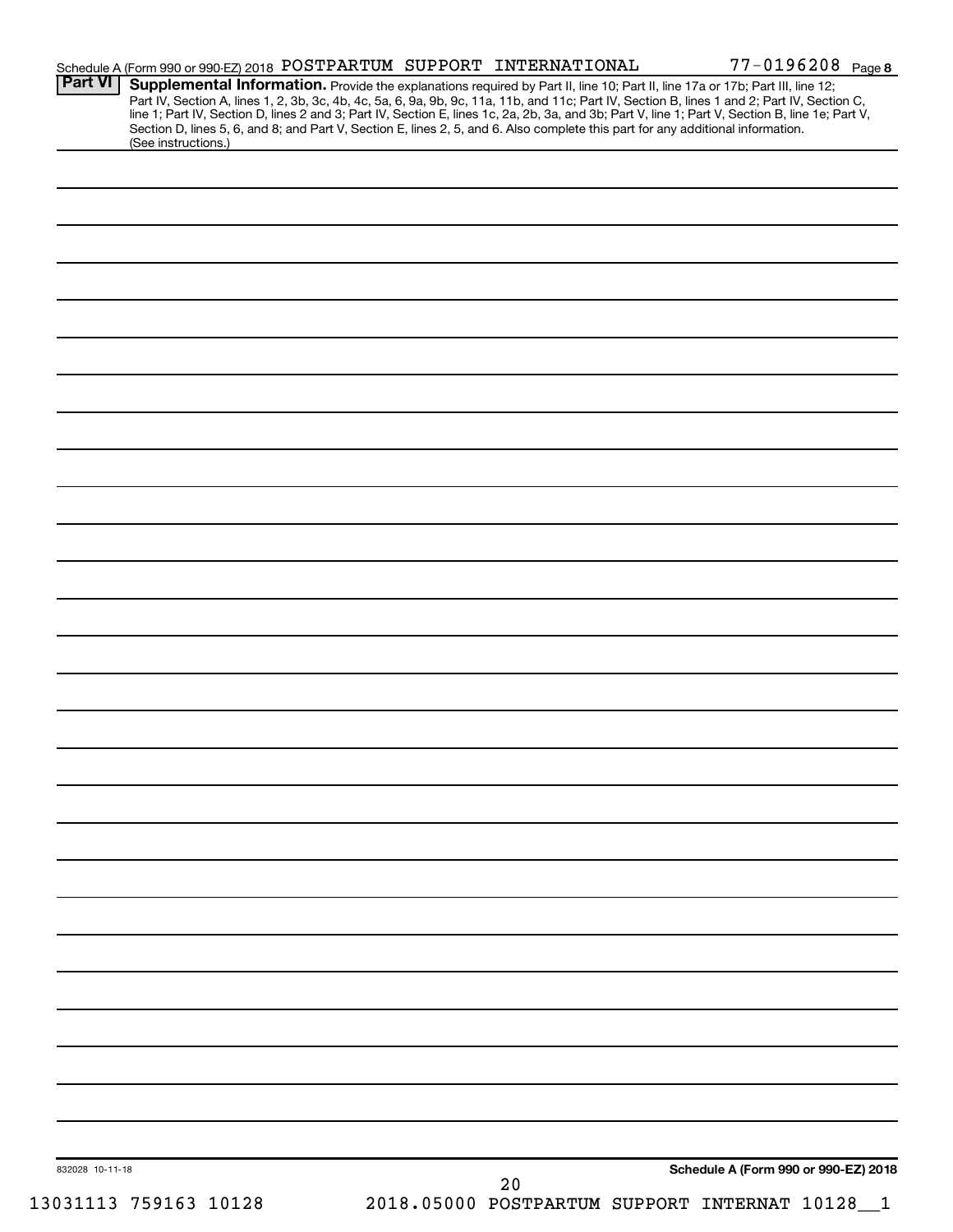| <b>SCHEDULE D</b> |  |
|-------------------|--|
|-------------------|--|

# SCHEDULE D<br>(Form 990) **Supplemental Financial Statements**<br>(Form 990) **2018**

**(Form 990) | Complete if the organization answered "Yes" on Form 990, Part IV, line 6, 7, 8, 9, 10, 11a, 11b, 11c, 11d, 11e, 11f, 12a, or 12b.**



|    | Department of the Treasury<br>Internal Revenue Service |                                                                                                                                                                                                                               | Attach to Form 990.<br>Go to www.irs.gov/Form990 for instructions and the latest information. |     | <b>Open to Public</b><br>Inspection   |
|----|--------------------------------------------------------|-------------------------------------------------------------------------------------------------------------------------------------------------------------------------------------------------------------------------------|-----------------------------------------------------------------------------------------------|-----|---------------------------------------|
|    | Name of the organization                               |                                                                                                                                                                                                                               |                                                                                               |     | <b>Employer identification number</b> |
|    |                                                        | POSTPARTUM SUPPORT INTERNATIONAL                                                                                                                                                                                              |                                                                                               |     | 77-0196208                            |
|    | Part I                                                 | Organizations Maintaining Donor Advised Funds or Other Similar Funds or Accounts. Complete if the                                                                                                                             |                                                                                               |     |                                       |
|    |                                                        | organization answered "Yes" on Form 990, Part IV, line 6.                                                                                                                                                                     |                                                                                               |     |                                       |
|    |                                                        |                                                                                                                                                                                                                               | (a) Donor advised funds                                                                       |     | (b) Funds and other accounts          |
| 1. |                                                        |                                                                                                                                                                                                                               |                                                                                               |     |                                       |
| 2  |                                                        | Aggregate value of contributions to (during year)                                                                                                                                                                             |                                                                                               |     |                                       |
| 3  |                                                        | Aggregate value of grants from (during year)                                                                                                                                                                                  |                                                                                               |     |                                       |
| 4  |                                                        |                                                                                                                                                                                                                               |                                                                                               |     |                                       |
| 5  |                                                        | Did the organization inform all donors and donor advisors in writing that the assets held in donor advised funds                                                                                                              |                                                                                               |     |                                       |
|    |                                                        |                                                                                                                                                                                                                               |                                                                                               |     | Yes<br>No                             |
| 6  |                                                        | Did the organization inform all grantees, donors, and donor advisors in writing that grant funds can be used only                                                                                                             |                                                                                               |     |                                       |
|    |                                                        | for charitable purposes and not for the benefit of the donor or donor advisor, or for any other purpose conferring                                                                                                            |                                                                                               |     |                                       |
|    | impermissible private benefit?<br>Part II              | Conservation Easements. Complete if the organization answered "Yes" on Form 990, Part IV, line 7.                                                                                                                             |                                                                                               |     | Yes<br>No                             |
| 1  |                                                        | Purpose(s) of conservation easements held by the organization (check all that apply).                                                                                                                                         |                                                                                               |     |                                       |
|    |                                                        | Preservation of land for public use (e.g., recreation or education)                                                                                                                                                           | Preservation of a historically important land area                                            |     |                                       |
|    |                                                        | Protection of natural habitat                                                                                                                                                                                                 | Preservation of a certified historic structure                                                |     |                                       |
|    |                                                        | Preservation of open space                                                                                                                                                                                                    |                                                                                               |     |                                       |
| 2  |                                                        | Complete lines 2a through 2d if the organization held a qualified conservation contribution in the form of a conservation easement on the last                                                                                |                                                                                               |     |                                       |
|    | day of the tax year.                                   |                                                                                                                                                                                                                               |                                                                                               |     | Held at the End of the Tax Year       |
|    |                                                        |                                                                                                                                                                                                                               |                                                                                               | 2a  |                                       |
| b  |                                                        | Total acreage restricted by conservation easements                                                                                                                                                                            |                                                                                               | 2b  |                                       |
|    |                                                        |                                                                                                                                                                                                                               |                                                                                               | 2c  |                                       |
| d  |                                                        | Number of conservation easements included in (c) acquired after 7/25/06, and not on a historic structure                                                                                                                      |                                                                                               |     |                                       |
|    |                                                        | listed in the National Register [111] Marshall Register [11] Marshall Register [11] Marshall Register [11] Marshall Register [11] Marshall Register [11] Marshall Register [11] Marshall Register [11] Marshall Register [11] |                                                                                               | 2d  |                                       |
| З  |                                                        | Number of conservation easements modified, transferred, released, extinguished, or terminated by the organization during the tax                                                                                              |                                                                                               |     |                                       |
|    | $year \triangleright$                                  |                                                                                                                                                                                                                               |                                                                                               |     |                                       |
| 4  |                                                        | Number of states where property subject to conservation easement is located >                                                                                                                                                 |                                                                                               |     |                                       |
| 5  |                                                        | Does the organization have a written policy regarding the periodic monitoring, inspection, handling of                                                                                                                        |                                                                                               |     |                                       |
|    |                                                        | violations, and enforcement of the conservation easements it holds?                                                                                                                                                           |                                                                                               |     | Yes<br><b>No</b>                      |
| 6  |                                                        | Staff and volunteer hours devoted to monitoring, inspecting, handling of violations, and enforcing conservation easements during the year                                                                                     |                                                                                               |     |                                       |
|    |                                                        | Amount of expenses incurred in monitoring, inspecting, handling of violations, and enforcing conservation easements during the year                                                                                           |                                                                                               |     |                                       |
| 7  | $\blacktriangleright$ \$                               |                                                                                                                                                                                                                               |                                                                                               |     |                                       |
| 8  |                                                        | Does each conservation easement reported on line 2(d) above satisfy the requirements of section 170(h)(4)(B)(i)                                                                                                               |                                                                                               |     |                                       |
|    |                                                        |                                                                                                                                                                                                                               |                                                                                               |     | Yes<br>No                             |
| 9  |                                                        | In Part XIII, describe how the organization reports conservation easements in its revenue and expense statement, and balance sheet, and                                                                                       |                                                                                               |     |                                       |
|    |                                                        | include, if applicable, the text of the footnote to the organization's financial statements that describes the organization's accounting for                                                                                  |                                                                                               |     |                                       |
|    | conservation easements.                                |                                                                                                                                                                                                                               |                                                                                               |     |                                       |
|    | Part III                                               | Organizations Maintaining Collections of Art, Historical Treasures, or Other Similar Assets.                                                                                                                                  |                                                                                               |     |                                       |
|    |                                                        | Complete if the organization answered "Yes" on Form 990, Part IV, line 8.                                                                                                                                                     |                                                                                               |     |                                       |
|    |                                                        | 1a If the organization elected, as permitted under SFAS 116 (ASC 958), not to report in its revenue statement and balance sheet works of art,                                                                                 |                                                                                               |     |                                       |
|    |                                                        | historical treasures, or other similar assets held for public exhibition, education, or research in furtherance of public service, provide, in Part XIII,                                                                     |                                                                                               |     |                                       |
|    |                                                        | the text of the footnote to its financial statements that describes these items.                                                                                                                                              |                                                                                               |     |                                       |
| b  |                                                        | If the organization elected, as permitted under SFAS 116 (ASC 958), to report in its revenue statement and balance sheet works of art, historical                                                                             |                                                                                               |     |                                       |
|    |                                                        | treasures, or other similar assets held for public exhibition, education, or research in furtherance of public service, provide the following amounts                                                                         |                                                                                               |     |                                       |
|    | relating to these items:                               |                                                                                                                                                                                                                               |                                                                                               |     |                                       |
|    |                                                        |                                                                                                                                                                                                                               |                                                                                               | -\$ |                                       |
|    |                                                        | (ii) Assets included in Form 990, Part X                                                                                                                                                                                      |                                                                                               | \$  |                                       |
| 2  |                                                        | If the organization received or held works of art, historical treasures, or other similar assets for financial gain, provide                                                                                                  |                                                                                               |     |                                       |

**a** Revenue included on Form 990, Part VIII, line 1 ~~~~~~~~~~~~~~~~~~~~~~~~~~~~~~ | \$ **For Paperwork Reduction Act Notice, see the Instructions for Form 990. Schedule D (Form 990) 2018** LHA Assets included in Form 990, Part X | \$

the following amounts required to be reported under SFAS 116 (ASC 958) relating to these items:

832051 10-29-18

**b**

13031113 759163 10128 2018.05000 POSTPARTUM SUPPORT INTERNAT 10128\_\_1 21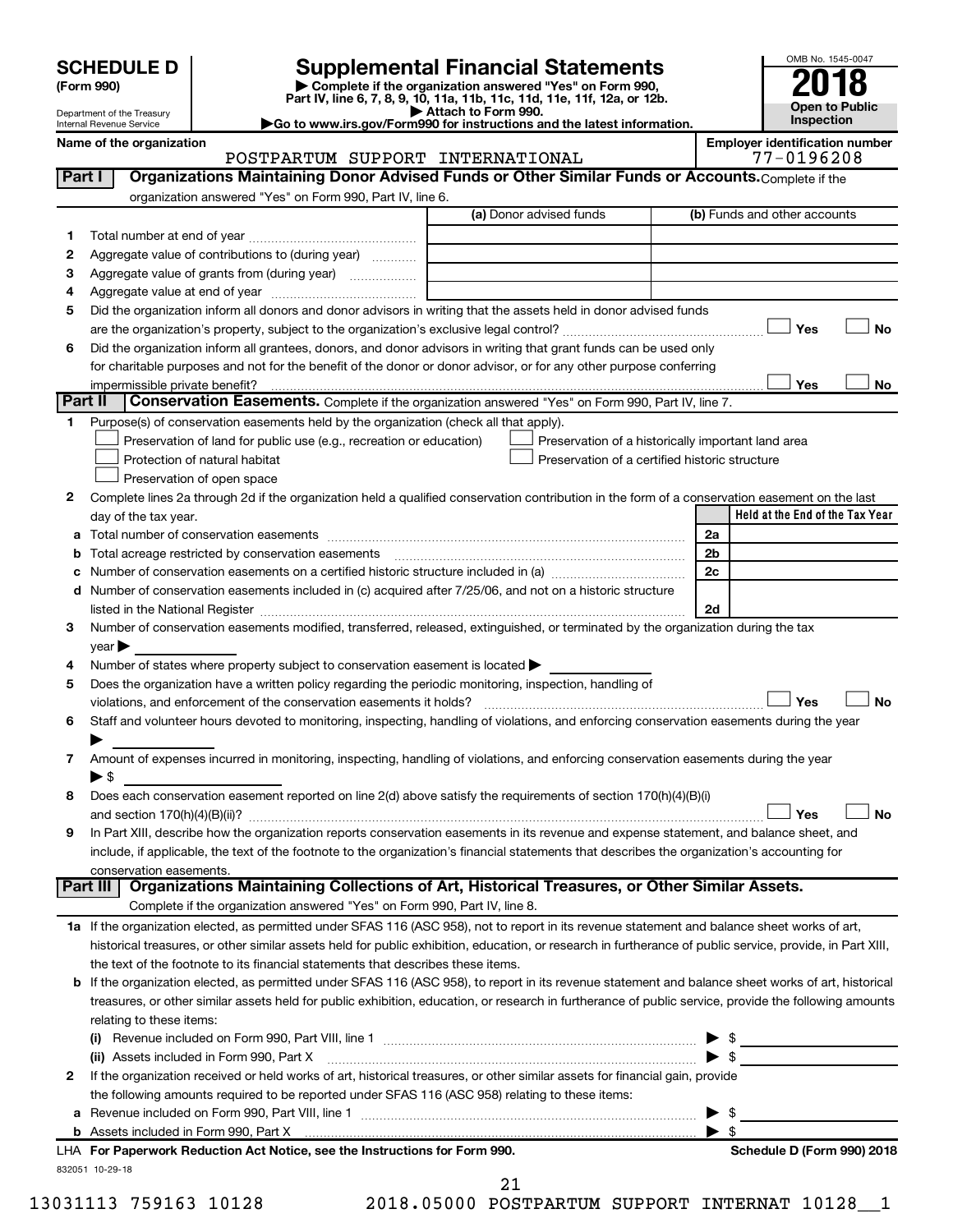|               | Schedule D (Form 990) 2018                                                                                                                                                                                                     | POSTPARTUM SUPPORT INTERNATIONAL |   |                |                                                         |  |                 | 77-0196208 Page 2          |                     |     |           |
|---------------|--------------------------------------------------------------------------------------------------------------------------------------------------------------------------------------------------------------------------------|----------------------------------|---|----------------|---------------------------------------------------------|--|-----------------|----------------------------|---------------------|-----|-----------|
|               | Part III<br>Organizations Maintaining Collections of Art, Historical Treasures, or Other Similar Assets(continued)                                                                                                             |                                  |   |                |                                                         |  |                 |                            |                     |     |           |
| 3             | Using the organization's acquisition, accession, and other records, check any of the following that are a significant use of its collection items                                                                              |                                  |   |                |                                                         |  |                 |                            |                     |     |           |
|               | (check all that apply):                                                                                                                                                                                                        |                                  |   |                |                                                         |  |                 |                            |                     |     |           |
| a             | Public exhibition                                                                                                                                                                                                              |                                  |   |                | Loan or exchange programs                               |  |                 |                            |                     |     |           |
| b             | Scholarly research                                                                                                                                                                                                             | e                                |   |                | Other <b>Communication</b>                              |  |                 |                            |                     |     |           |
| с             | Preservation for future generations                                                                                                                                                                                            |                                  |   |                |                                                         |  |                 |                            |                     |     |           |
| 4             | Provide a description of the organization's collections and explain how they further the organization's exempt purpose in Part XIII.                                                                                           |                                  |   |                |                                                         |  |                 |                            |                     |     |           |
| 5             | During the year, did the organization solicit or receive donations of art, historical treasures, or other similar assets                                                                                                       |                                  |   |                |                                                         |  |                 |                            |                     |     |           |
|               | Yes<br>No<br>Escrow and Custodial Arrangements. Complete if the organization answered "Yes" on Form 990, Part IV, line 9, or                                                                                                   |                                  |   |                |                                                         |  |                 |                            |                     |     |           |
|               | Part IV I                                                                                                                                                                                                                      |                                  |   |                |                                                         |  |                 |                            |                     |     |           |
|               | reported an amount on Form 990, Part X, line 21.                                                                                                                                                                               |                                  |   |                |                                                         |  |                 |                            |                     |     |           |
|               | 1a Is the organization an agent, trustee, custodian or other intermediary for contributions or other assets not included                                                                                                       |                                  |   |                |                                                         |  |                 |                            |                     |     |           |
|               |                                                                                                                                                                                                                                |                                  |   |                |                                                         |  |                 |                            | Yes                 |     | <b>No</b> |
|               | b If "Yes," explain the arrangement in Part XIII and complete the following table:                                                                                                                                             |                                  |   |                |                                                         |  |                 |                            |                     |     |           |
|               |                                                                                                                                                                                                                                |                                  |   |                |                                                         |  |                 |                            | Amount              |     |           |
| с             | Beginning balance measurements and contain the contract of the contract of the contract of the contract of the                                                                                                                 |                                  |   |                |                                                         |  | 1c              |                            |                     |     |           |
|               |                                                                                                                                                                                                                                |                                  |   |                |                                                         |  | 1d              |                            |                     |     |           |
| е             | Distributions during the year manufactured and an account of the year manufactured and the year manufactured and the year manufactured and the year manufactured and the year manufactured and the year manufactured and the y |                                  |   |                |                                                         |  | 1e              |                            |                     |     |           |
| f.            | 2a Did the organization include an amount on Form 990, Part X, line 21, for escrow or custodial account liability?                                                                                                             |                                  |   |                |                                                         |  | 1f              |                            | Yes                 |     | No        |
|               | b If "Yes," explain the arrangement in Part XIII. Check here if the explanation has been provided on Part XIII                                                                                                                 |                                  |   |                |                                                         |  |                 |                            |                     |     |           |
| <b>Part V</b> | Endowment Funds. Complete if the organization answered "Yes" on Form 990, Part IV, line 10.                                                                                                                                    |                                  |   |                |                                                         |  |                 |                            |                     |     |           |
|               |                                                                                                                                                                                                                                | (a) Current year                 |   | (b) Prior year | (c) Two years back $\vert$ (d) Three years back $\vert$ |  |                 |                            | (e) Four years back |     |           |
|               | 1a Beginning of year balance                                                                                                                                                                                                   |                                  |   |                |                                                         |  |                 |                            |                     |     |           |
| b             |                                                                                                                                                                                                                                |                                  |   |                |                                                         |  |                 |                            |                     |     |           |
| с             | Net investment earnings, gains, and losses                                                                                                                                                                                     |                                  |   |                |                                                         |  |                 |                            |                     |     |           |
| d             | Grants or scholarships                                                                                                                                                                                                         |                                  |   |                |                                                         |  |                 |                            |                     |     |           |
|               | e Other expenditures for facilities                                                                                                                                                                                            |                                  |   |                |                                                         |  |                 |                            |                     |     |           |
|               | and programs                                                                                                                                                                                                                   |                                  |   |                |                                                         |  |                 |                            |                     |     |           |
|               | f Administrative expenses                                                                                                                                                                                                      |                                  |   |                |                                                         |  |                 |                            |                     |     |           |
| g             |                                                                                                                                                                                                                                |                                  |   |                |                                                         |  |                 |                            |                     |     |           |
| 2             | Provide the estimated percentage of the current year end balance (line 1g, column (a)) held as:                                                                                                                                |                                  |   |                |                                                         |  |                 |                            |                     |     |           |
| а             | Board designated or quasi-endowment                                                                                                                                                                                            |                                  | % |                |                                                         |  |                 |                            |                     |     |           |
| b             | Permanent endowment                                                                                                                                                                                                            | %                                |   |                |                                                         |  |                 |                            |                     |     |           |
| с             | Temporarily restricted endowment                                                                                                                                                                                               | %                                |   |                |                                                         |  |                 |                            |                     |     |           |
|               | The percentages on lines 2a, 2b, and 2c should equal 100%.                                                                                                                                                                     |                                  |   |                |                                                         |  |                 |                            |                     |     |           |
|               | 3a Are there endowment funds not in the possession of the organization that are held and administered for the organization                                                                                                     |                                  |   |                |                                                         |  |                 |                            |                     |     |           |
|               | by:                                                                                                                                                                                                                            |                                  |   |                |                                                         |  |                 |                            |                     | Yes | No.       |
|               | (i)                                                                                                                                                                                                                            |                                  |   |                |                                                         |  |                 |                            | 3a(i)               |     |           |
|               |                                                                                                                                                                                                                                |                                  |   |                |                                                         |  |                 |                            | 3a(ii)              |     |           |
|               |                                                                                                                                                                                                                                |                                  |   |                |                                                         |  | 3b              |                            |                     |     |           |
| 4             | Describe in Part XIII the intended uses of the organization's endowment funds.                                                                                                                                                 |                                  |   |                |                                                         |  |                 |                            |                     |     |           |
|               | Land, Buildings, and Equipment.<br><b>Part VI</b>                                                                                                                                                                              |                                  |   |                |                                                         |  |                 |                            |                     |     |           |
|               | Complete if the organization answered "Yes" on Form 990, Part IV, line 11a. See Form 990, Part X, line 10.                                                                                                                     |                                  |   |                |                                                         |  |                 |                            |                     |     |           |
|               | Description of property                                                                                                                                                                                                        | (a) Cost or other                |   |                | (b) Cost or other                                       |  | (c) Accumulated |                            | (d) Book value      |     |           |
|               |                                                                                                                                                                                                                                | basis (investment)               |   |                | basis (other)                                           |  | depreciation    |                            |                     |     |           |
|               |                                                                                                                                                                                                                                |                                  |   |                |                                                         |  |                 |                            |                     |     |           |
| b             |                                                                                                                                                                                                                                |                                  |   |                |                                                         |  |                 |                            |                     |     |           |
| c             | Leasehold improvements                                                                                                                                                                                                         |                                  |   |                |                                                         |  |                 |                            |                     |     |           |
|               |                                                                                                                                                                                                                                |                                  |   |                |                                                         |  |                 |                            |                     |     |           |
|               |                                                                                                                                                                                                                                |                                  |   |                | 2,298.                                                  |  | 2,298.          |                            |                     |     | ο.        |
|               | Total. Add lines 1a through 1e. (Column (d) must equal Form 990, Part X, column (B), line 10c.)                                                                                                                                |                                  |   |                |                                                         |  |                 |                            |                     |     | σ.        |
|               |                                                                                                                                                                                                                                |                                  |   |                |                                                         |  |                 | Schedule D (Form 990) 2018 |                     |     |           |

832052 10-29-18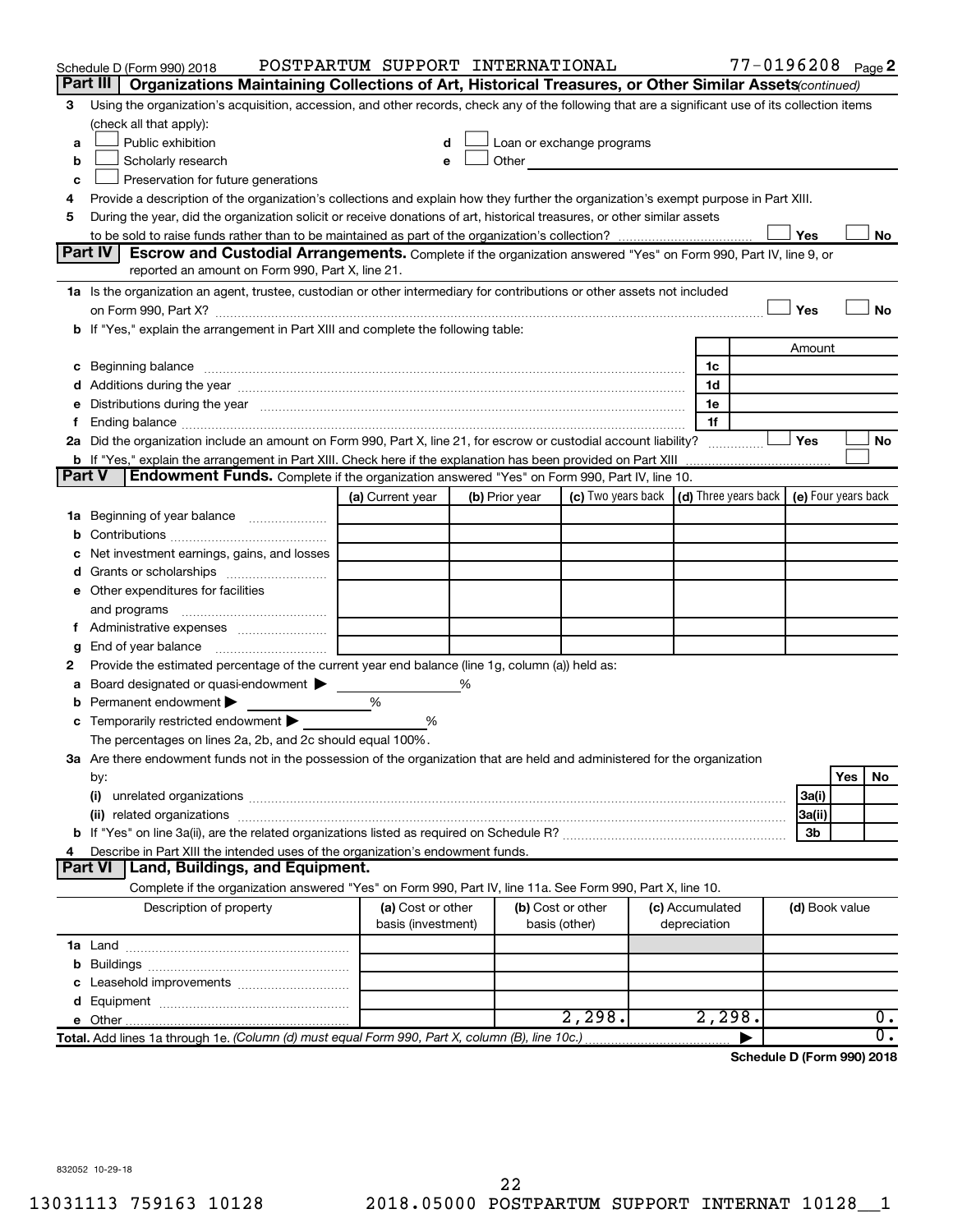| Schedule D (Form 990) 2018                                                                                 | POSTPARTUM SUPPORT INTERNATIONAL |                                                           | $77 - 0196208$ Page 3 |
|------------------------------------------------------------------------------------------------------------|----------------------------------|-----------------------------------------------------------|-----------------------|
| Part VII Investments - Other Securities.                                                                   |                                  |                                                           |                       |
| Complete if the organization answered "Yes" on Form 990, Part IV, line 11b. See Form 990, Part X, line 12. |                                  |                                                           |                       |
| (a) Description of security or category (including name of security)                                       | (b) Book value                   | (c) Method of valuation: Cost or end-of-year market value |                       |
| (1) Financial derivatives                                                                                  |                                  |                                                           |                       |
| (2) Closely-held equity interests                                                                          |                                  |                                                           |                       |
| (3) Other                                                                                                  |                                  |                                                           |                       |
| (A)                                                                                                        |                                  |                                                           |                       |
| (B)                                                                                                        |                                  |                                                           |                       |
| (C)                                                                                                        |                                  |                                                           |                       |
| (D)                                                                                                        |                                  |                                                           |                       |
| (E)                                                                                                        |                                  |                                                           |                       |
| (F)                                                                                                        |                                  |                                                           |                       |
| (G)                                                                                                        |                                  |                                                           |                       |
| (H)                                                                                                        |                                  |                                                           |                       |
| Total. (Col. (b) must equal Form 990, Part X, col. (B) line 12.) $\blacktriangleright$                     |                                  |                                                           |                       |
| Part VIII Investments - Program Related.                                                                   |                                  |                                                           |                       |
| Complete if the organization answered "Yes" on Form 990, Part IV, line 11c. See Form 990, Part X, line 13. |                                  |                                                           |                       |
| (a) Description of investment                                                                              | (b) Book value                   | (c) Method of valuation: Cost or end-of-year market value |                       |
| (1)                                                                                                        |                                  |                                                           |                       |
| (2)                                                                                                        |                                  |                                                           |                       |
| (3)                                                                                                        |                                  |                                                           |                       |
| (4)                                                                                                        |                                  |                                                           |                       |
| (5)                                                                                                        |                                  |                                                           |                       |
| (6)                                                                                                        |                                  |                                                           |                       |
| (7)                                                                                                        |                                  |                                                           |                       |
| (8)                                                                                                        |                                  |                                                           |                       |
| (9)                                                                                                        |                                  |                                                           |                       |
| Total. (Col. (b) must equal Form 990, Part X, col. (B) line 13.)                                           |                                  |                                                           |                       |
| <b>Other Assets.</b><br>Part IX                                                                            |                                  |                                                           |                       |
| Complete if the organization answered "Yes" on Form 990, Part IV, line 11d. See Form 990, Part X, line 15. |                                  |                                                           |                       |
|                                                                                                            | (a) Description                  |                                                           | (b) Book value        |
| (1)                                                                                                        |                                  |                                                           |                       |
| (2)                                                                                                        |                                  |                                                           |                       |
| (3)                                                                                                        |                                  |                                                           |                       |
| (4)                                                                                                        |                                  |                                                           |                       |
| (5)                                                                                                        |                                  |                                                           |                       |
| (6)                                                                                                        |                                  |                                                           |                       |
| (7)                                                                                                        |                                  |                                                           |                       |
| (8)                                                                                                        |                                  |                                                           |                       |
| (9)                                                                                                        |                                  |                                                           |                       |
| Total. (Column (b) must equal Form 990, Part X, col. (B) line 15.)                                         |                                  |                                                           |                       |

#### **Part X | Other Liabilities.**

Complete if the organization answered "Yes" on Form 990, Part IV, line 11e or 11f. See Form 990, Part X, line 25.

|     | (a) Description of liability                                       | (b) Book value |
|-----|--------------------------------------------------------------------|----------------|
|     | Federal income taxes                                               |                |
| (2) |                                                                    |                |
| (3) |                                                                    |                |
| (4) |                                                                    |                |
| (5) |                                                                    |                |
| (6) |                                                                    |                |
|     |                                                                    |                |
| (8) |                                                                    |                |
| (9) |                                                                    |                |
|     | Total. (Column (b) must equal Form 990, Part X, col. (B) line 25.) |                |

**2.** Liability for uncertain tax positions. In Part XIII, provide the text of the footnote to the organization's financial statements that reports the organization's liability for uncertain tax positions under FIN 48 (ASC 740). Check here if the text of the footnote has been provided in Part XIII  $\boxed{\text{X}}$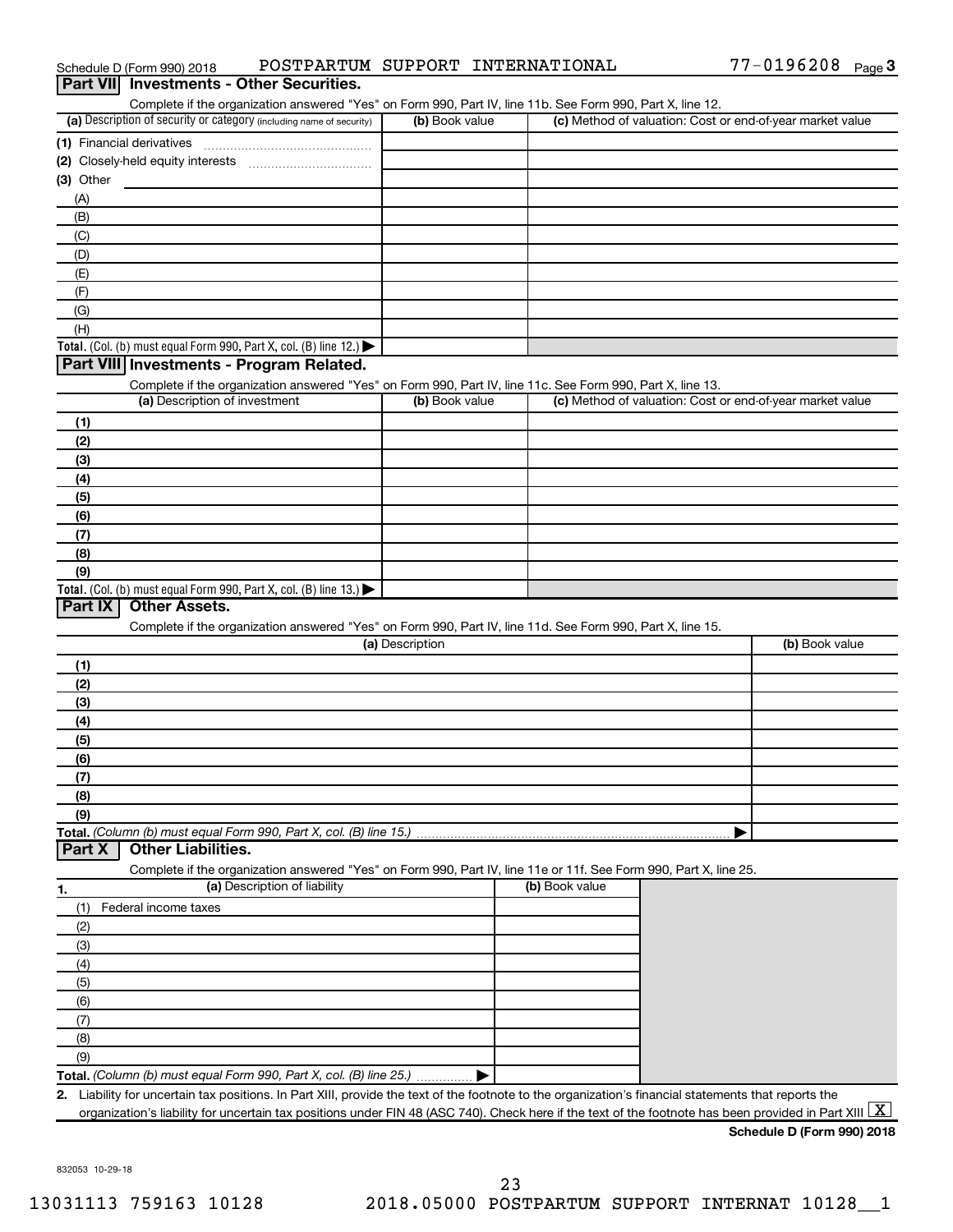|    | POSTPARTUM SUPPORT INTERNATIONAL<br>Schedule D (Form 990) 2018                                                                                                                                                                                             |                | 77-0196208 Page 4 |
|----|------------------------------------------------------------------------------------------------------------------------------------------------------------------------------------------------------------------------------------------------------------|----------------|-------------------|
|    | Part XI   Reconciliation of Revenue per Audited Financial Statements With Revenue per Return.                                                                                                                                                              |                |                   |
|    | Complete if the organization answered "Yes" on Form 990, Part IV, line 12a.                                                                                                                                                                                |                |                   |
| 1. | Total revenue, gains, and other support per audited financial statements [11, 11] Total revenue, gains, and other support per audited financial statements                                                                                                 |                | $\blacksquare$    |
| 2  | Amounts included on line 1 but not on Form 990, Part VIII, line 12:                                                                                                                                                                                        |                |                   |
| a  |                                                                                                                                                                                                                                                            | 2a             |                   |
| b  |                                                                                                                                                                                                                                                            | 2 <sub>b</sub> |                   |
| с  |                                                                                                                                                                                                                                                            | 2 <sub>c</sub> |                   |
| d  |                                                                                                                                                                                                                                                            | 2d             |                   |
| e  | Add lines 2a through 2d                                                                                                                                                                                                                                    |                | <b>2e</b>         |
| З  |                                                                                                                                                                                                                                                            |                | 3                 |
| 4  | Amounts included on Form 990, Part VIII, line 12, but not on line 1:                                                                                                                                                                                       |                |                   |
| a  | Investment expenses not included on Form 990, Part VIII, line 7b                                                                                                                                                                                           | 4a l           |                   |
| b  |                                                                                                                                                                                                                                                            | 4 <sub>b</sub> |                   |
| C. | Add lines 4a and 4b                                                                                                                                                                                                                                        | 4с             |                   |
| 5  |                                                                                                                                                                                                                                                            | 5              |                   |
|    | Part XII   Reconciliation of Expenses per Audited Financial Statements With Expenses per Return.                                                                                                                                                           |                |                   |
|    | Complete if the organization answered "Yes" on Form 990, Part IV, line 12a.                                                                                                                                                                                |                |                   |
| 1  |                                                                                                                                                                                                                                                            |                | 1                 |
| 2  | Amounts included on line 1 but not on Form 990, Part IX, line 25:                                                                                                                                                                                          |                |                   |
| a  |                                                                                                                                                                                                                                                            | 2a             |                   |
| b  |                                                                                                                                                                                                                                                            | 2 <sub>b</sub> |                   |
|    | Other losses                                                                                                                                                                                                                                               | 2c             |                   |
|    |                                                                                                                                                                                                                                                            | 2d             |                   |
| e  |                                                                                                                                                                                                                                                            |                | 2e                |
| З  |                                                                                                                                                                                                                                                            |                | 3                 |
| 4  | Amounts included on Form 990, Part IX, line 25, but not on line 1:                                                                                                                                                                                         |                |                   |
| a  |                                                                                                                                                                                                                                                            | 4a l<br>4b     |                   |
| b  | Other (Describe in Part XIII.) <b>2006</b> 2007 2010 2010 2010 2010 2011 2012 2013 2014 2015 2016 2017 2018 2019 2016 2016 2017 2018 2019 2016 2017 2018 2019 2016 2017 2018 2019 2018 2019 2016 2017 2018 2019 2018 2019 2018 2019<br>Add lines 4a and 4b |                |                   |
| 5  |                                                                                                                                                                                                                                                            |                | 4c<br>5           |
|    | Part XIII Supplemental Information.                                                                                                                                                                                                                        |                |                   |

Provide the descriptions required for Part II, lines 3, 5, and 9; Part III, lines 1a and 4; Part IV, lines 1b and 2b; Part V, line 4; Part X, line 2; Part XI, lines 2d and 4b; and Part XII, lines 2d and 4b. Also complete this part to provide any additional information.

### PART X, LINE 2:

| THE                                                | ORGANIZATION HAS ADOPTED THE ACCOUNTING FOR UNCERTAINTY<br>INCOME TAX<br>ΙN |
|----------------------------------------------------|-----------------------------------------------------------------------------|
| PROVISIONS                                         | CONTAINED WITHIN ACCOUNTING PRINCIPLES GENERALLY ACCEPTED<br>ΙN             |
| THE UNITED                                         | STATES OF AMERICA ("GAAP"). THIS GUIDANCE REQUIRES THE                      |
| EVALUATION OF                                      | TAX POSITIONS TAKEN OR EXPECTED<br>TO BE TAKEN<br>COURSE<br>IN<br>THE<br>OF |
| PREPARING<br>THE                                   | ORGANIZATION'S FINANCIAL STATEMENTS TO DETERMINE<br>WHETHER THE             |
|                                                    | TAX POSITIONS ARE MORE LIKELY THAN NOT OF BEING SUSTAINED<br>BY THE         |
| APPLICABLE TAX AUTHORITY. TAX POSITIONS NOT DEEMED | MEET<br>THE MORE<br>TO.                                                     |
| LIKELY THAN NOT                                    | THRESHOLD WOULD BE RECORDED AS A TAX BENEFIT OR EXPENSE<br>ΙN               |
| YEAR.<br>THE<br>CURRENT                            | MANAGEMENT EVALUATED<br>THE ORGANIZATION'S TAX POSITIONS                    |
| AND CONCLUDED                                      | THAT THE ORGANIZATION HAD TAKEN NO UNCERTAIN TAX POSITIONS                  |
| THAT REQUIRE ADJUSTMENT TO                         | THE FINANCIAL STATEMENTS<br>COMPLY WITH<br>TO<br>THE.                       |
| 832054 10-29-18                                    | Schedule D (Form 990) 2018<br>24                                            |
| 13031113<br>759163 10128                           | 2018.05000 POSTPARTUM SUPPORT INTERNAT 10128 1                              |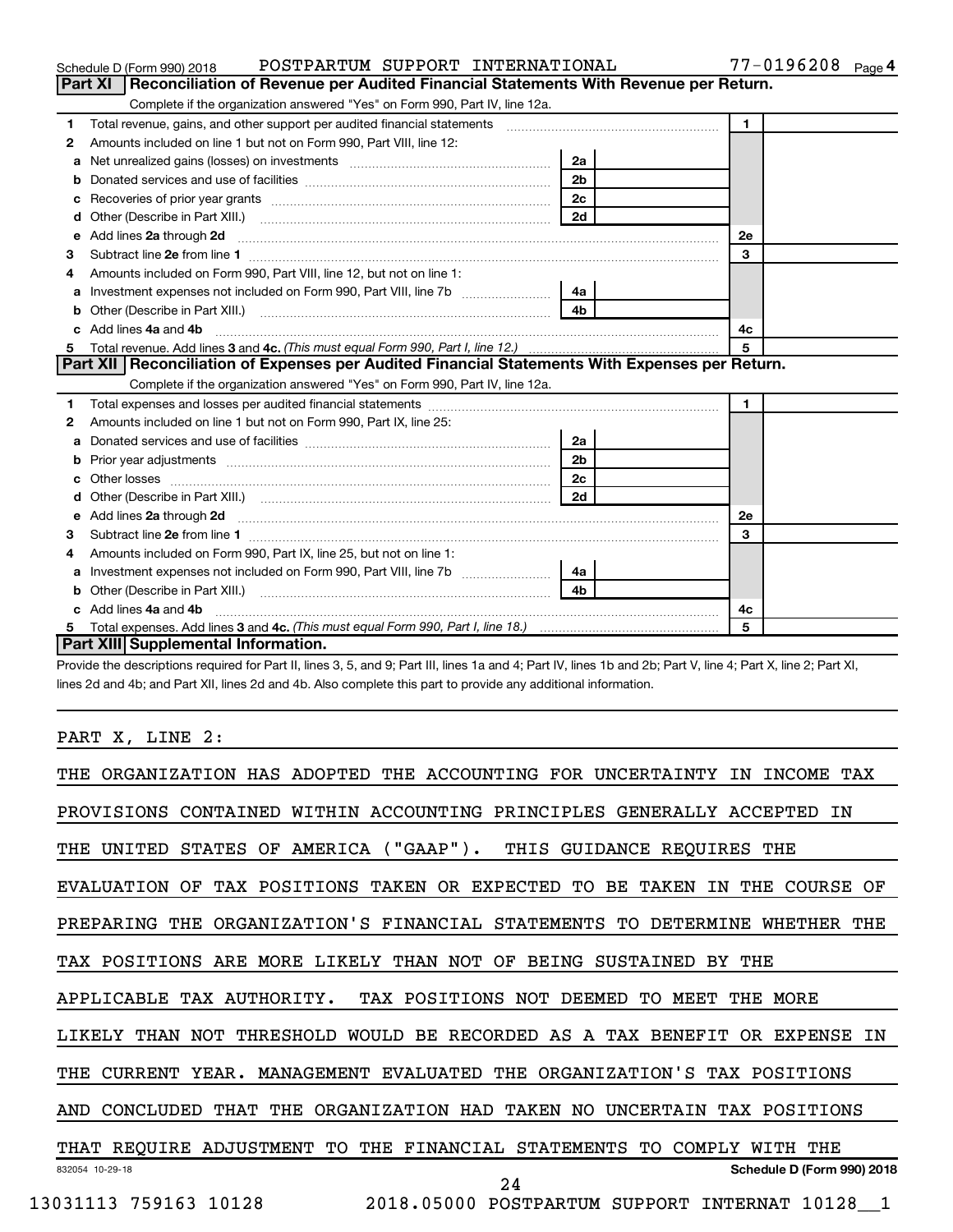| Schedule D (Form 990) 2018                              | POSTPARTUM SUPPORT INTERNATIONAL                                           | 77-0196208 <sub>Page 5</sub> |
|---------------------------------------------------------|----------------------------------------------------------------------------|------------------------------|
| <b>Part XIII   Supplemental Information (continued)</b> |                                                                            |                              |
|                                                         | PROVISIONS OF THIS GUIDANCE. HOWEVER, THE CONCLUSIONS REGARDING ACCOUNTING |                              |
|                                                         | FOR UNCERTAINTY IN INCOME TAXES WILL BE SUBJECT TO REVIEW AND MAY BE       |                              |
|                                                         | ADJUSTED AT A LATER DATE BASED ON FACTORS INCLUDING, BUT NOT LIMITED TO,   |                              |
|                                                         | ONGOING ANALYSIS OF TAX LAWS, REGULATIONS, AND INTERPRETATIONS THEREOF.    |                              |

THE ORGANIZATION FILES INCOME TAX RETURNS IN THE U.S. FEDERAL JURISDICTION AND IN THE STATES OF CALIFORNIA AND OREGON. THE FOUNDATION IS NO LONGER SUBJECT TO U.S. FEDERAL TAX AUTHORITIES FOR THE YEARS BEFORE 2015 AND FOR STATE TAX AUTHORITIES FOR YEARS BEFORE 2014.

**Schedule D (Form 990) 2018**

832055 10-29-18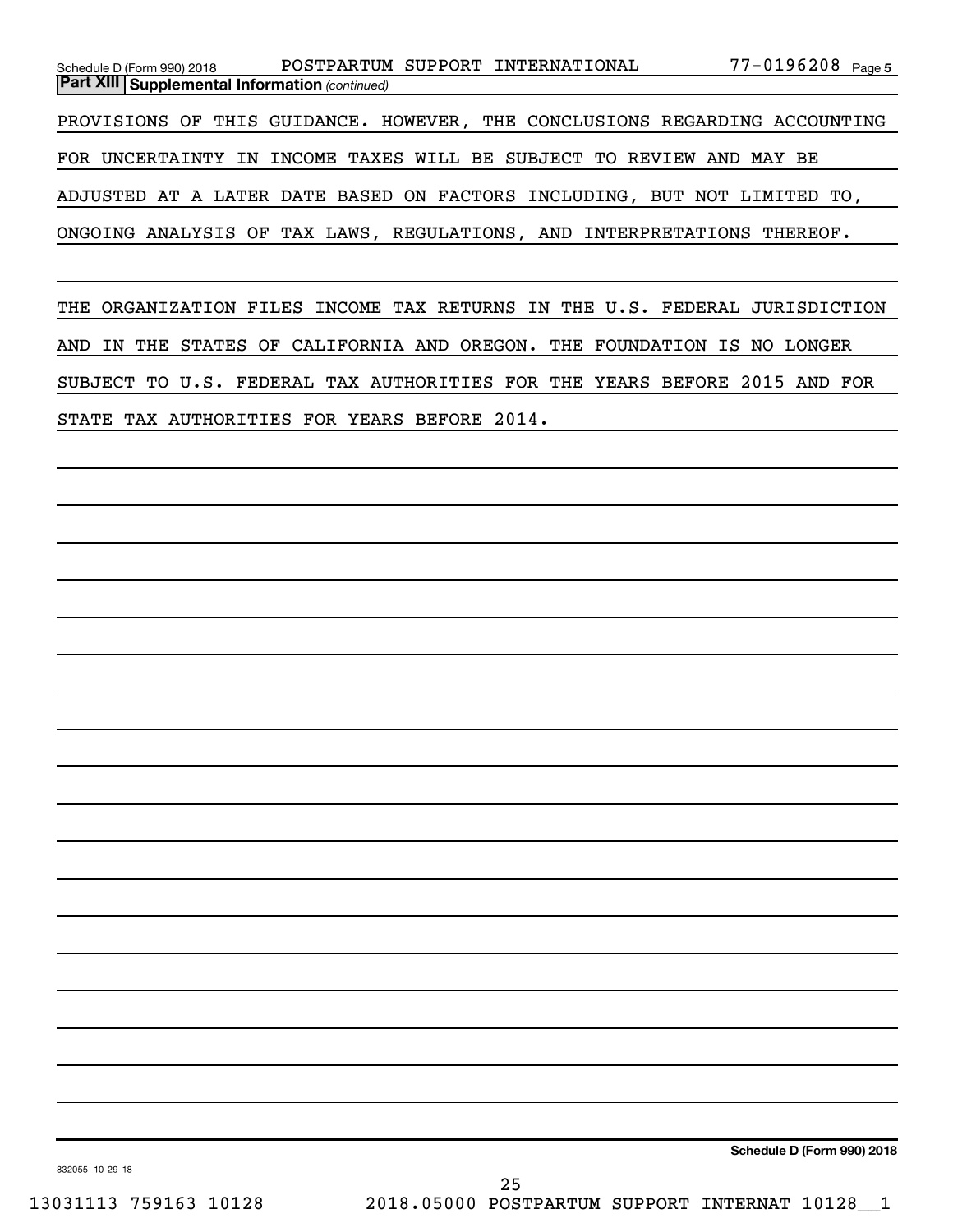| <b>SCHEDULE G</b>                                            |                                                                                                                                                                                                                                                                                                                                                                                                                                                                                                                                                                                                                                                                                                                                                                                                                       | <b>Supplemental Information Regarding Fundraising or Gaming Activities</b>                                                                         |                                                                            |    |                                      |  |                                                                            | OMB No. 1545-0047                                       |  |  |  |
|--------------------------------------------------------------|-----------------------------------------------------------------------------------------------------------------------------------------------------------------------------------------------------------------------------------------------------------------------------------------------------------------------------------------------------------------------------------------------------------------------------------------------------------------------------------------------------------------------------------------------------------------------------------------------------------------------------------------------------------------------------------------------------------------------------------------------------------------------------------------------------------------------|----------------------------------------------------------------------------------------------------------------------------------------------------|----------------------------------------------------------------------------|----|--------------------------------------|--|----------------------------------------------------------------------------|---------------------------------------------------------|--|--|--|
| (Form 990 or 990-EZ)                                         | Complete if the organization answered "Yes" on Form 990, Part IV, line 17, 18, or 19, or if the<br>organization entered more than \$15,000 on Form 990-EZ, line 6a.                                                                                                                                                                                                                                                                                                                                                                                                                                                                                                                                                                                                                                                   |                                                                                                                                                    |                                                                            |    |                                      |  |                                                                            |                                                         |  |  |  |
| Department of the Treasury                                   |                                                                                                                                                                                                                                                                                                                                                                                                                                                                                                                                                                                                                                                                                                                                                                                                                       | Attach to Form 990 or Form 990-EZ.                                                                                                                 |                                                                            |    |                                      |  |                                                                            | 2018<br><b>Open to Public</b>                           |  |  |  |
| Internal Revenue Service                                     |                                                                                                                                                                                                                                                                                                                                                                                                                                                                                                                                                                                                                                                                                                                                                                                                                       | Go to www.irs.gov/Form990 for instructions and the latest information.                                                                             |                                                                            |    |                                      |  |                                                                            | Inspection                                              |  |  |  |
| Name of the organization                                     |                                                                                                                                                                                                                                                                                                                                                                                                                                                                                                                                                                                                                                                                                                                                                                                                                       | POSTPARTUM SUPPORT INTERNATIONAL                                                                                                                   |                                                                            |    |                                      |  | 77-0196208                                                                 | <b>Employer identification number</b>                   |  |  |  |
| Part I                                                       |                                                                                                                                                                                                                                                                                                                                                                                                                                                                                                                                                                                                                                                                                                                                                                                                                       | Fundraising Activities. Complete if the organization answered "Yes" on Form 990, Part IV, line 17. Form 990-EZ filers are not                      |                                                                            |    |                                      |  |                                                                            |                                                         |  |  |  |
|                                                              | required to complete this part.                                                                                                                                                                                                                                                                                                                                                                                                                                                                                                                                                                                                                                                                                                                                                                                       |                                                                                                                                                    |                                                                            |    |                                      |  |                                                                            |                                                         |  |  |  |
| a<br>b<br>с<br>d                                             | 1 Indicate whether the organization raised funds through any of the following activities. Check all that apply.<br>Mail solicitations<br>Solicitation of non-government grants<br>е<br>Internet and email solicitations<br>Solicitation of government grants<br>f<br>Phone solicitations<br>Special fundraising events<br>g<br>In-person solicitations<br>2 a Did the organization have a written or oral agreement with any individual (including officers, directors, trustees, or<br>Yes<br><b>No</b><br>key employees listed in Form 990, Part VII) or entity in connection with professional fundraising services?<br>b If "Yes," list the 10 highest paid individuals or entities (fundraisers) pursuant to agreements under which the fundraiser is to be<br>compensated at least \$5,000 by the organization. |                                                                                                                                                    |                                                                            |    |                                      |  |                                                                            |                                                         |  |  |  |
|                                                              |                                                                                                                                                                                                                                                                                                                                                                                                                                                                                                                                                                                                                                                                                                                                                                                                                       |                                                                                                                                                    |                                                                            |    |                                      |  |                                                                            |                                                         |  |  |  |
| (i) Name and address of individual<br>or entity (fundraiser) |                                                                                                                                                                                                                                                                                                                                                                                                                                                                                                                                                                                                                                                                                                                                                                                                                       | (ii) Activity                                                                                                                                      | (iii) Did<br>fundraiser<br>have custody<br>or control of<br>contributions? |    | (iv) Gross receipts<br>from activity |  | (v) Amount paid<br>to (or retained by)<br>fundraiser<br>listed in col. (i) | (vi) Amount paid<br>to (or retained by)<br>organization |  |  |  |
|                                                              |                                                                                                                                                                                                                                                                                                                                                                                                                                                                                                                                                                                                                                                                                                                                                                                                                       |                                                                                                                                                    | Yes                                                                        | No |                                      |  |                                                                            |                                                         |  |  |  |
|                                                              |                                                                                                                                                                                                                                                                                                                                                                                                                                                                                                                                                                                                                                                                                                                                                                                                                       |                                                                                                                                                    |                                                                            |    |                                      |  |                                                                            |                                                         |  |  |  |
|                                                              |                                                                                                                                                                                                                                                                                                                                                                                                                                                                                                                                                                                                                                                                                                                                                                                                                       |                                                                                                                                                    |                                                                            |    |                                      |  |                                                                            |                                                         |  |  |  |
|                                                              |                                                                                                                                                                                                                                                                                                                                                                                                                                                                                                                                                                                                                                                                                                                                                                                                                       |                                                                                                                                                    |                                                                            |    |                                      |  |                                                                            |                                                         |  |  |  |
|                                                              |                                                                                                                                                                                                                                                                                                                                                                                                                                                                                                                                                                                                                                                                                                                                                                                                                       |                                                                                                                                                    |                                                                            |    |                                      |  |                                                                            |                                                         |  |  |  |
|                                                              |                                                                                                                                                                                                                                                                                                                                                                                                                                                                                                                                                                                                                                                                                                                                                                                                                       |                                                                                                                                                    |                                                                            |    |                                      |  |                                                                            |                                                         |  |  |  |
|                                                              |                                                                                                                                                                                                                                                                                                                                                                                                                                                                                                                                                                                                                                                                                                                                                                                                                       |                                                                                                                                                    |                                                                            |    |                                      |  |                                                                            |                                                         |  |  |  |
|                                                              |                                                                                                                                                                                                                                                                                                                                                                                                                                                                                                                                                                                                                                                                                                                                                                                                                       |                                                                                                                                                    |                                                                            |    |                                      |  |                                                                            |                                                         |  |  |  |
|                                                              |                                                                                                                                                                                                                                                                                                                                                                                                                                                                                                                                                                                                                                                                                                                                                                                                                       |                                                                                                                                                    |                                                                            |    |                                      |  |                                                                            |                                                         |  |  |  |
|                                                              |                                                                                                                                                                                                                                                                                                                                                                                                                                                                                                                                                                                                                                                                                                                                                                                                                       |                                                                                                                                                    |                                                                            |    |                                      |  |                                                                            |                                                         |  |  |  |
|                                                              |                                                                                                                                                                                                                                                                                                                                                                                                                                                                                                                                                                                                                                                                                                                                                                                                                       |                                                                                                                                                    |                                                                            |    |                                      |  |                                                                            |                                                         |  |  |  |
| Total                                                        |                                                                                                                                                                                                                                                                                                                                                                                                                                                                                                                                                                                                                                                                                                                                                                                                                       | 3 List all states in which the organization is registered or licensed to solicit contributions or has been notified it is exempt from registration |                                                                            |    |                                      |  |                                                                            |                                                         |  |  |  |
| or licensing.                                                |                                                                                                                                                                                                                                                                                                                                                                                                                                                                                                                                                                                                                                                                                                                                                                                                                       |                                                                                                                                                    |                                                                            |    |                                      |  |                                                                            |                                                         |  |  |  |
|                                                              |                                                                                                                                                                                                                                                                                                                                                                                                                                                                                                                                                                                                                                                                                                                                                                                                                       |                                                                                                                                                    |                                                                            |    |                                      |  |                                                                            |                                                         |  |  |  |
|                                                              |                                                                                                                                                                                                                                                                                                                                                                                                                                                                                                                                                                                                                                                                                                                                                                                                                       |                                                                                                                                                    |                                                                            |    |                                      |  |                                                                            |                                                         |  |  |  |
|                                                              |                                                                                                                                                                                                                                                                                                                                                                                                                                                                                                                                                                                                                                                                                                                                                                                                                       |                                                                                                                                                    |                                                                            |    |                                      |  |                                                                            |                                                         |  |  |  |
|                                                              |                                                                                                                                                                                                                                                                                                                                                                                                                                                                                                                                                                                                                                                                                                                                                                                                                       |                                                                                                                                                    |                                                                            |    |                                      |  |                                                                            |                                                         |  |  |  |
|                                                              |                                                                                                                                                                                                                                                                                                                                                                                                                                                                                                                                                                                                                                                                                                                                                                                                                       |                                                                                                                                                    |                                                                            |    |                                      |  |                                                                            |                                                         |  |  |  |
|                                                              |                                                                                                                                                                                                                                                                                                                                                                                                                                                                                                                                                                                                                                                                                                                                                                                                                       |                                                                                                                                                    |                                                                            |    |                                      |  |                                                                            |                                                         |  |  |  |

LHA For Paperwork Reduction Act Notice, see the Instructions for Form 990 or 990-EZ. Schedule G (Form 990 or 990-EZ) 2018

832081 10-03-18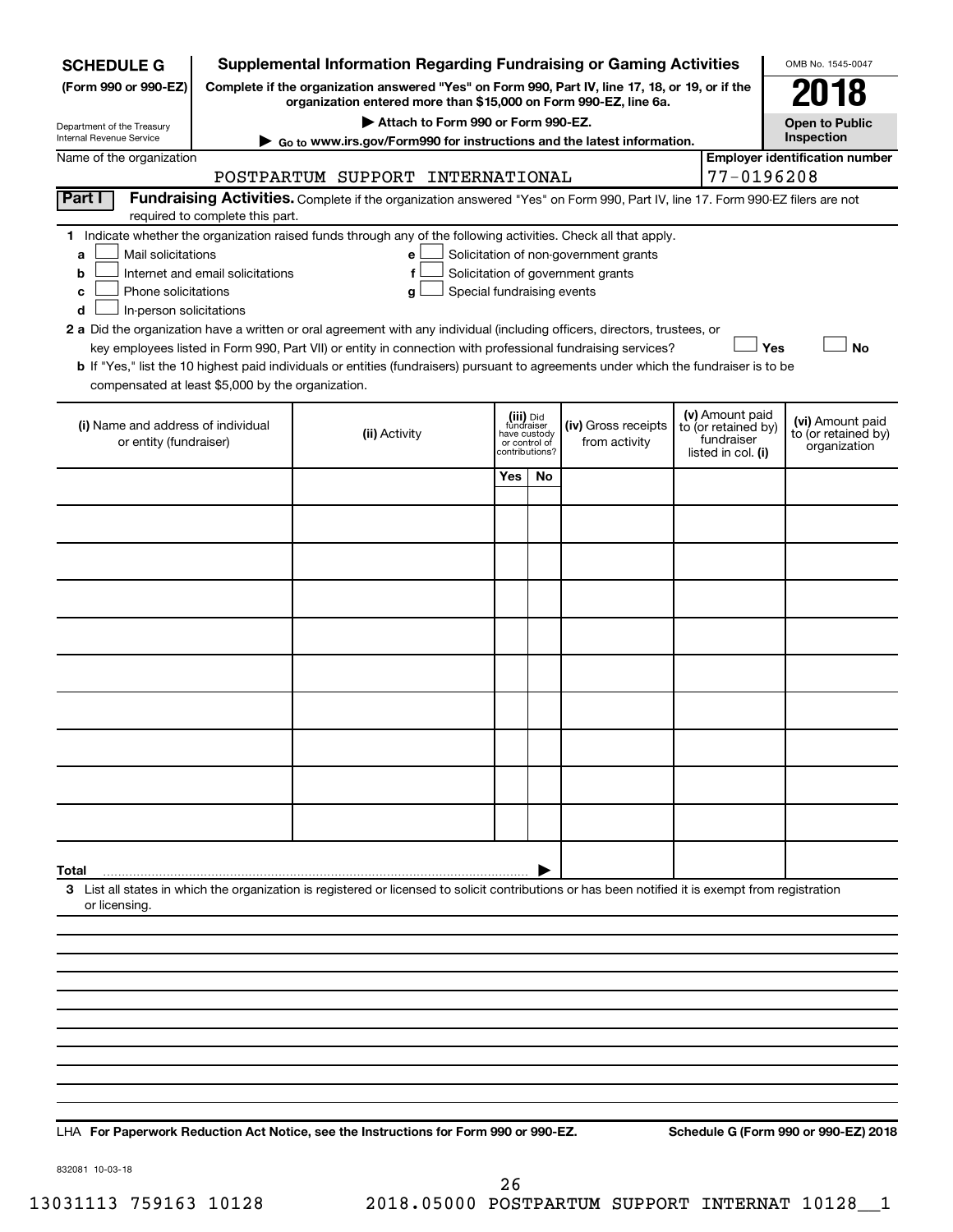#### Schedule G (Form 990 or 990-EZ) 2018  ${\tt POSTPARTUM}$  SUPPORT  ${\tt INTERNATIONAL}$   $77-0196208$   ${\tt Page}$

77-0196208 Page 2

Part II | Fundraising Events. Complete if the organization answered "Yes" on Form 990, Part IV, line 18, or reported more than \$15,000 of fundraising event contributions and gross income on Form 990-EZ, lines 1 and 6b. List events with gross receipts greater than \$5,000.

|                        |    | or iditionalshig event contributions and gross income on Form 990-EZ, lines T and 6D. Elst events with gross receipts greater than \$5,000.                                                                                               |                                |                                                  |                  |                                                     |  |  |  |  |  |
|------------------------|----|-------------------------------------------------------------------------------------------------------------------------------------------------------------------------------------------------------------------------------------------|--------------------------------|--------------------------------------------------|------------------|-----------------------------------------------------|--|--|--|--|--|
|                        |    |                                                                                                                                                                                                                                           | (a) Event $#1$<br>CLIMB OUT OF | $(b)$ Event #2                                   | (c) Other events | (d) Total events                                    |  |  |  |  |  |
|                        |    |                                                                                                                                                                                                                                           | THE DARKNES                    | GALA                                             | 1                | (add col. (a) through                               |  |  |  |  |  |
|                        |    |                                                                                                                                                                                                                                           | (event type)                   | (event type)                                     | (total number)   | col. (c)                                            |  |  |  |  |  |
|                        |    |                                                                                                                                                                                                                                           |                                |                                                  |                  |                                                     |  |  |  |  |  |
| Revenue                | 1. |                                                                                                                                                                                                                                           | 173,704.                       | 18,277.                                          | 8,653.           | 200,634.                                            |  |  |  |  |  |
|                        |    |                                                                                                                                                                                                                                           |                                |                                                  |                  |                                                     |  |  |  |  |  |
|                        | 3  | Gross income (line 1 minus line 2)                                                                                                                                                                                                        | 173,704.                       | 18,277.                                          | 8,653.           | 200,634.                                            |  |  |  |  |  |
|                        |    |                                                                                                                                                                                                                                           |                                |                                                  |                  |                                                     |  |  |  |  |  |
|                        | 5  |                                                                                                                                                                                                                                           |                                |                                                  |                  |                                                     |  |  |  |  |  |
|                        |    |                                                                                                                                                                                                                                           |                                |                                                  |                  |                                                     |  |  |  |  |  |
| Direct Expenses        |    |                                                                                                                                                                                                                                           |                                |                                                  |                  |                                                     |  |  |  |  |  |
|                        | 8  |                                                                                                                                                                                                                                           |                                |                                                  |                  |                                                     |  |  |  |  |  |
|                        | 9  |                                                                                                                                                                                                                                           | 140, 710.                      | 29,314.                                          | 1,409.           | 171, 433.                                           |  |  |  |  |  |
|                        |    | 10 Direct expense summary. Add lines 4 through 9 in column (d)                                                                                                                                                                            |                                |                                                  |                  | 171, 433.                                           |  |  |  |  |  |
|                        |    |                                                                                                                                                                                                                                           |                                |                                                  |                  | 29,201.                                             |  |  |  |  |  |
| Part III               |    | Gaming. Complete if the organization answered "Yes" on Form 990, Part IV, line 19, or reported more than                                                                                                                                  |                                |                                                  |                  |                                                     |  |  |  |  |  |
|                        |    | \$15,000 on Form 990-EZ, line 6a.                                                                                                                                                                                                         |                                |                                                  |                  |                                                     |  |  |  |  |  |
| Revenue                |    |                                                                                                                                                                                                                                           | (a) Bingo                      | (b) Pull tabs/instant<br>bingo/progressive bingo | (c) Other gaming | (d) Total gaming (add<br>col. (a) through col. (c)) |  |  |  |  |  |
|                        |    |                                                                                                                                                                                                                                           |                                |                                                  |                  |                                                     |  |  |  |  |  |
|                        | 1  |                                                                                                                                                                                                                                           |                                |                                                  |                  |                                                     |  |  |  |  |  |
|                        |    |                                                                                                                                                                                                                                           |                                |                                                  |                  |                                                     |  |  |  |  |  |
|                        |    |                                                                                                                                                                                                                                           |                                |                                                  |                  |                                                     |  |  |  |  |  |
| <b>Direct Expenses</b> | 3  |                                                                                                                                                                                                                                           |                                |                                                  |                  |                                                     |  |  |  |  |  |
|                        | 4  |                                                                                                                                                                                                                                           |                                |                                                  |                  |                                                     |  |  |  |  |  |
|                        |    |                                                                                                                                                                                                                                           |                                |                                                  |                  |                                                     |  |  |  |  |  |
|                        |    |                                                                                                                                                                                                                                           | Yes<br>%                       | Yes<br>%                                         | Yes<br>%         |                                                     |  |  |  |  |  |
|                        |    | 6 Volunteer labor                                                                                                                                                                                                                         | No                             | No                                               | No               |                                                     |  |  |  |  |  |
|                        | 7  | Direct expense summary. Add lines 2 through 5 in column (d)                                                                                                                                                                               |                                |                                                  |                  |                                                     |  |  |  |  |  |
|                        | 8  |                                                                                                                                                                                                                                           |                                |                                                  |                  |                                                     |  |  |  |  |  |
|                        |    |                                                                                                                                                                                                                                           |                                |                                                  |                  |                                                     |  |  |  |  |  |
| 9                      |    | Enter the state(s) in which the organization conducts gaming activities:                                                                                                                                                                  |                                |                                                  |                  | Yes                                                 |  |  |  |  |  |
|                        |    |                                                                                                                                                                                                                                           |                                |                                                  |                  | No                                                  |  |  |  |  |  |
|                        |    | <b>b</b> If "No," explain:<br>and the state of the state of the state of the state of the state of the state of the                                                                                                                       |                                |                                                  |                  |                                                     |  |  |  |  |  |
|                        |    |                                                                                                                                                                                                                                           |                                |                                                  |                  |                                                     |  |  |  |  |  |
|                        |    |                                                                                                                                                                                                                                           |                                |                                                  |                  |                                                     |  |  |  |  |  |
|                        |    | <b>b</b> If "Yes," explain: <u>And a set of the set of the set of the set of the set of the set of the set of the set of the set of the set of the set of the set of the set of the set of the set of the set of the set of the set o</u> |                                |                                                  |                  |                                                     |  |  |  |  |  |
|                        |    |                                                                                                                                                                                                                                           |                                |                                                  |                  |                                                     |  |  |  |  |  |
|                        |    |                                                                                                                                                                                                                                           |                                |                                                  |                  |                                                     |  |  |  |  |  |
|                        |    | 832082 10-03-18                                                                                                                                                                                                                           |                                |                                                  |                  | Schedule G (Form 990 or 990-EZ) 2018                |  |  |  |  |  |
|                        |    |                                                                                                                                                                                                                                           |                                |                                                  |                  |                                                     |  |  |  |  |  |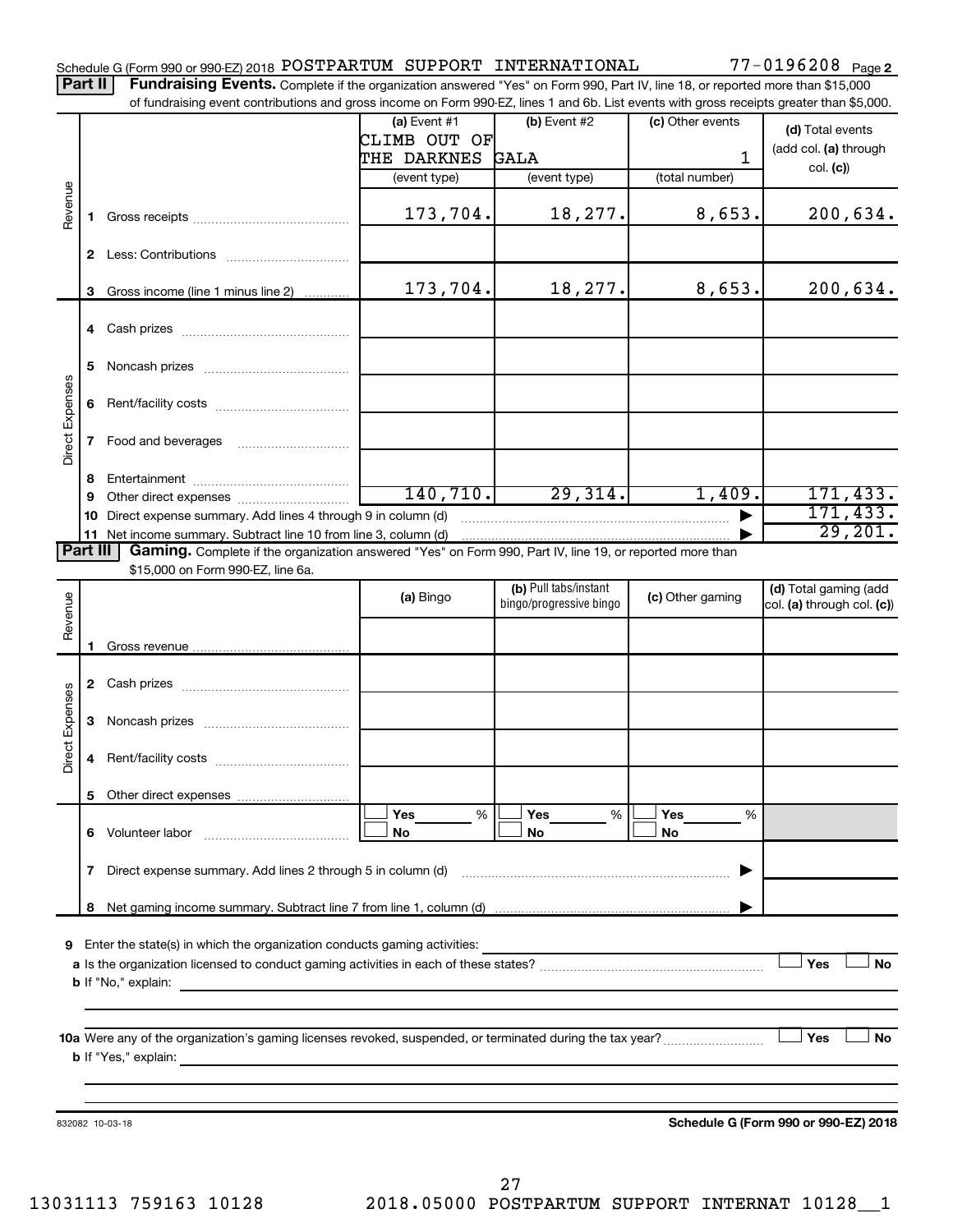| 28                                                                                                                                                                                                                  |                      |           |
|---------------------------------------------------------------------------------------------------------------------------------------------------------------------------------------------------------------------|----------------------|-----------|
| Schedule G (Form 990 or 990-EZ) 2018<br>832083 10-03-18                                                                                                                                                             |                      |           |
|                                                                                                                                                                                                                     |                      |           |
|                                                                                                                                                                                                                     |                      |           |
|                                                                                                                                                                                                                     |                      |           |
|                                                                                                                                                                                                                     |                      |           |
|                                                                                                                                                                                                                     |                      |           |
|                                                                                                                                                                                                                     |                      |           |
|                                                                                                                                                                                                                     |                      |           |
|                                                                                                                                                                                                                     |                      |           |
|                                                                                                                                                                                                                     |                      |           |
|                                                                                                                                                                                                                     |                      |           |
|                                                                                                                                                                                                                     |                      |           |
|                                                                                                                                                                                                                     |                      |           |
| 15b, 15c, 16, and 17b, as applicable. Also provide any additional information. See instructions.                                                                                                                    |                      |           |
| Supplemental Information. Provide the explanations required by Part I, line 2b, columns (iii) and (v); and Part III, lines 9, 9b, 10b,<br><b>Part IV</b>                                                            |                      |           |
| <b>b</b> Enter the amount of distributions required under state law to be distributed to other exempt organizations or spent in the<br>organization's own exempt activities during the tax year $\triangleright$ \$ |                      |           |
|                                                                                                                                                                                                                     | $\Box$ Yes $\Box$ No |           |
| a Is the organization required under state law to make charitable distributions from the gaming proceeds to                                                                                                         |                      |           |
| <b>17</b> Mandatory distributions:                                                                                                                                                                                  |                      |           |
| Director/officer<br>Employee<br>Independent contractor                                                                                                                                                              |                      |           |
|                                                                                                                                                                                                                     |                      |           |
|                                                                                                                                                                                                                     |                      |           |
|                                                                                                                                                                                                                     |                      |           |
|                                                                                                                                                                                                                     |                      |           |
| Gaming manager compensation > \$                                                                                                                                                                                    |                      |           |
|                                                                                                                                                                                                                     |                      |           |
| <b>16</b> Gaming manager information:                                                                                                                                                                               |                      |           |
|                                                                                                                                                                                                                     |                      |           |
|                                                                                                                                                                                                                     |                      |           |
|                                                                                                                                                                                                                     |                      |           |
|                                                                                                                                                                                                                     |                      |           |
| c If "Yes," enter name and address of the third party:                                                                                                                                                              |                      |           |
| of gaming revenue retained by the third party $\triangleright$ \$                                                                                                                                                   |                      |           |
|                                                                                                                                                                                                                     |                      |           |
|                                                                                                                                                                                                                     |                      | No        |
|                                                                                                                                                                                                                     |                      |           |
| Name $\blacktriangleright$ $\frac{1}{\sqrt{1-\frac{1}{2}}\left(1-\frac{1}{2}\right)}$                                                                                                                               |                      |           |
|                                                                                                                                                                                                                     |                      |           |
| 14 Enter the name and address of the person who prepares the organization's gaming/special events books and records:                                                                                                |                      |           |
|                                                                                                                                                                                                                     | 13b l                | %<br>%    |
| 13 Indicate the percentage of gaming activity conducted in:                                                                                                                                                         |                      |           |
|                                                                                                                                                                                                                     | <b>」Yes</b>          | <b>No</b> |
| 12 Is the organization a grantor, beneficiary or trustee of a trust, or a member of a partnership or other entity formed                                                                                            | Yes                  | <b>No</b> |
| Schedule G (Form 990 or 990-EZ) 2018 POSTPARTUM SUPPORT INTERNATIONAL                                                                                                                                               | 77-0196208           | Page 3    |
|                                                                                                                                                                                                                     |                      |           |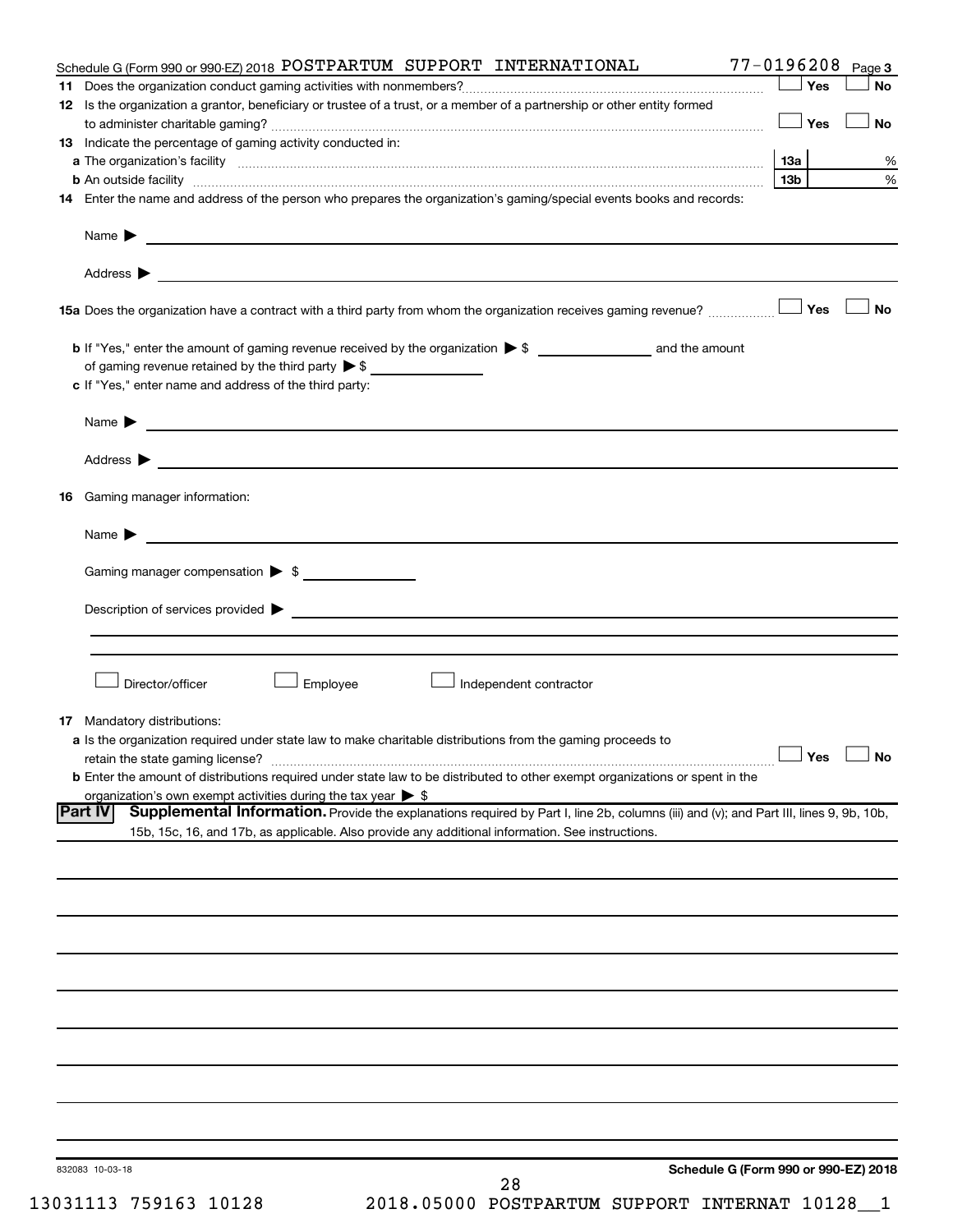| Schedule G (Form 990 or 990-EZ)                       |  | POSTPARTUM SUPPORT INTERNATIONAL | 77-0196208 <sub>Page</sub> |  |
|-------------------------------------------------------|--|----------------------------------|----------------------------|--|
| <b>Part IV   Supplemental Information</b> (continued) |  |                                  |                            |  |

| $\vert$ and $\vert$ buppenent and morman $\vert$ community |  |                                 |
|------------------------------------------------------------|--|---------------------------------|
|                                                            |  |                                 |
|                                                            |  |                                 |
|                                                            |  |                                 |
|                                                            |  |                                 |
|                                                            |  |                                 |
|                                                            |  |                                 |
|                                                            |  |                                 |
|                                                            |  |                                 |
|                                                            |  |                                 |
|                                                            |  |                                 |
|                                                            |  |                                 |
|                                                            |  |                                 |
|                                                            |  |                                 |
|                                                            |  |                                 |
|                                                            |  |                                 |
|                                                            |  |                                 |
|                                                            |  |                                 |
|                                                            |  |                                 |
|                                                            |  |                                 |
|                                                            |  |                                 |
|                                                            |  |                                 |
|                                                            |  |                                 |
|                                                            |  |                                 |
|                                                            |  |                                 |
|                                                            |  |                                 |
|                                                            |  |                                 |
|                                                            |  |                                 |
|                                                            |  |                                 |
| 832084 04-01-18                                            |  | Schedule G (Form 990 or 990-EZ) |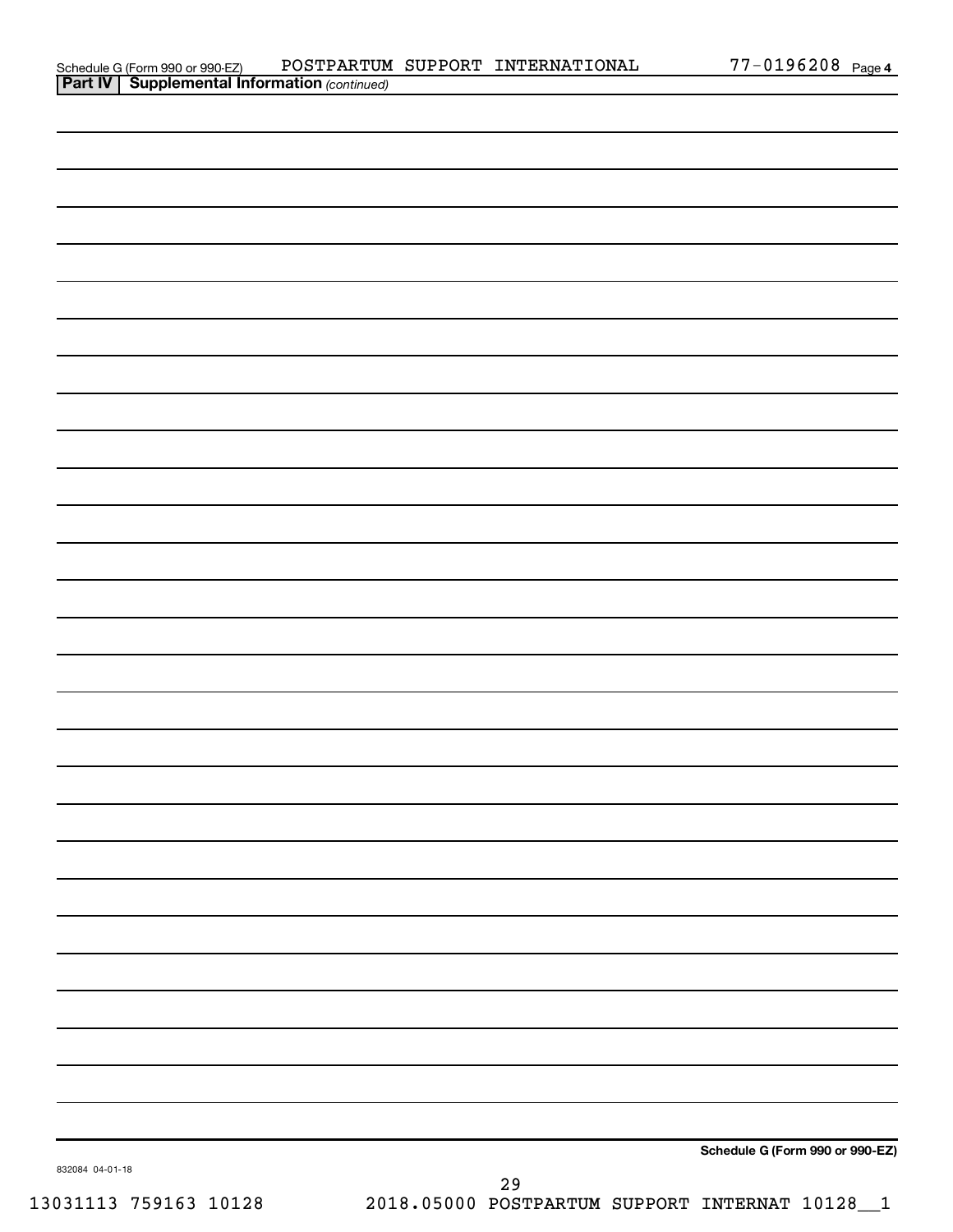Internal Revenue Service

Department of the Treasury **(Form 990 or 990-EZ)**

Name of the organization

SCHEDULE O **Supplemental Information to Form 990 or 990-EZ 2018**<br>(Form 990 or 990-EZ) Complete to provide information for responses to specific questions on

**Complete to provide information for responses to specific questions on Form 990 or 990-EZ or to provide any additional information. | Attach to Form 990 or 990-EZ.**

**| Go to www.irs.gov/Form990 for the latest information.**



POSTPARTUM SUPPORT INTERNATIONAL

**Employer identification number**

FORM 990, PART I, LINE 1, DESCRIPTION OF ORGANIZATION MISSION:

THE PURPOSE OF PSI IS TO INCREASE AWARENESS AMONG PUBLIC AND

PROFESSIONAL COMMUNITIES ABOUT THE EMOTIONAL CHANGES THAT WOMEN

EXPERIENCE DURING PREGNANCY AND POSTPARTUM.

FORM 990, PART III, LINE 1, DESCRIPTION OF ORGANIZATION MISSION:

CARE TO DEAL WITH MENTAL HEALTH ISSUES RELATED TO CHILDBEARING. PSI

PROMOTES THIS VISION THROUGH ADVOCACY AND COLLABORATION AND BY

EDUCATING AND TRAINING THE PROFESSIONAL COMMUNITY AND THE PUBLIC.

FORM 990, PART VI, SECTION B, LINE 11B:

ALL MEMBERS OF THE BOARD OF DIRECTORS RECEIVED A COPY OF THE FORM 990 PRIOR

TO FILING WITH THE IRS.

FORM 990, PART VI, SECTION B, LINE 15A:

COMPENSATION OF THE EXECUTIVE DIRECTOR IS DETERMINED BY THE BOARD OF

DIRECTORS.

FORM 990, PART VI, SECTION C, LINE 18:

THE ORGANIZATION'S FORM 990 IS AVAILABLE AT WWW.GUIDESTAR.ORG. ALL

DOCUMENTS OPEN TO PUBLIC INSPECTION MAY BE REQUESTED IN WRITING TO THE

ORGANIZATION.

FORM 990, PART VI, SECTION C, LINE 19:

THE ORGANIZATION'S FINANCIAL STATEMENTS, GOVERNING DOCUMENTS AND CONFLICT

OF INTEREST POLICY MAY BE REQUESTED IN WRITING TO THE ORGANIZATION.

832211 10-10-18 **For Paperwork Reduction Act Notice, see the Instructions for Form 990 or 990-EZ. Schedule O (Form 990 or 990-EZ) (2018)** LHA 30

13031113 759163 10128 2018.05000 POSTPARTUM SUPPORT INTERNAT 10128\_\_1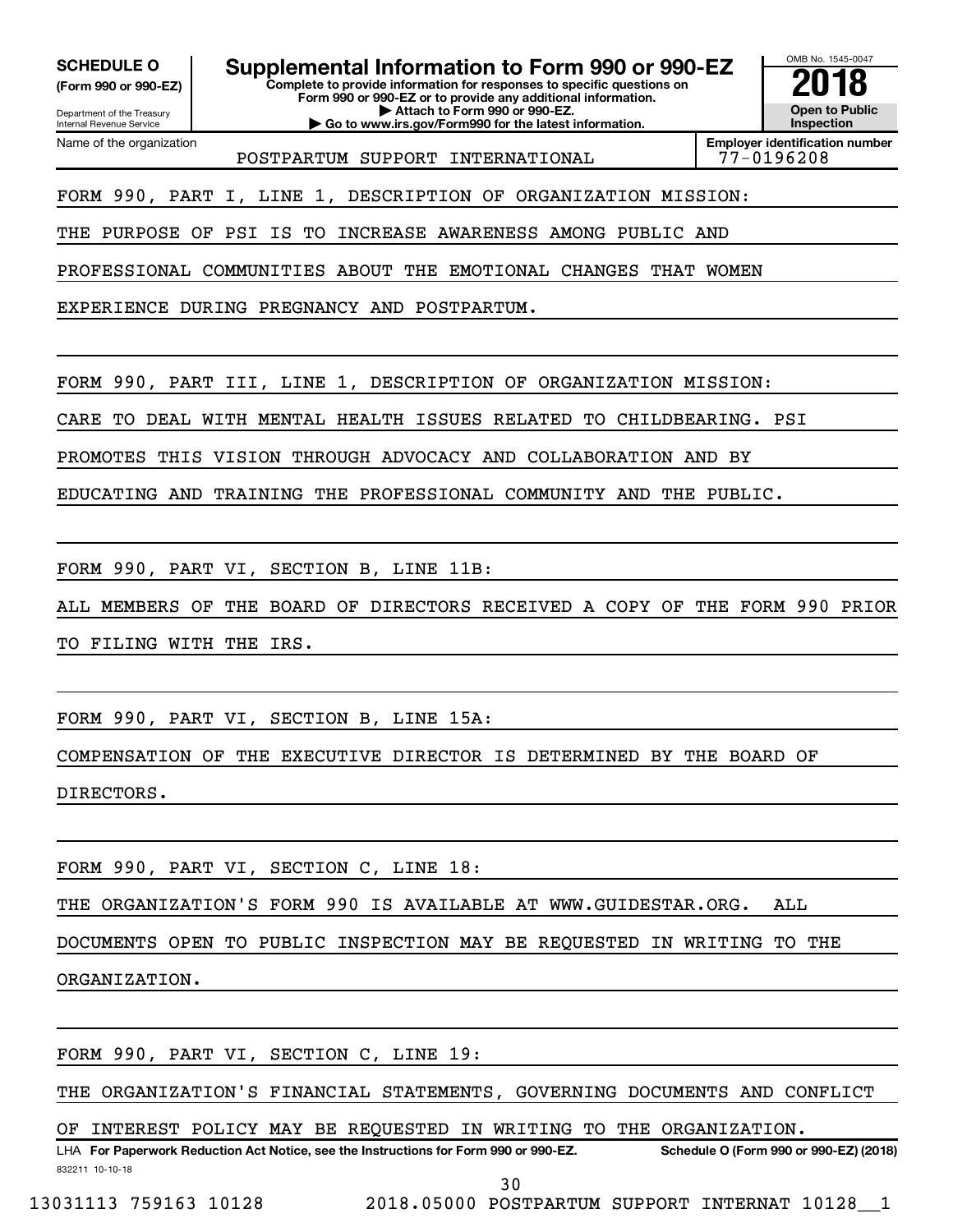| Name of the organization<br>POSTPARTUM SUPPORT INTERNATIONAL | <b>Employer identification number</b><br>77-0196208 |
|--------------------------------------------------------------|-----------------------------------------------------|
|                                                              |                                                     |
| FORM 990, PART IX, LINE 24E, ALL OTHER FUNCTIONAL EXPENSES:  |                                                     |
| PROGRAM SERVICE EXPENSES:                                    |                                                     |
| PROGRAM SERVICE EXPENSES                                     | 96,874.                                             |
| GENERAL<br>MANAGEMENT AND<br><b>EXPENSES</b>                 | 0.                                                  |
| FUNDRAISING EXPENSES                                         | 0.                                                  |
| TOTAL EXPENSES                                               | 96,874.                                             |
| <b>BAD DEBT</b><br>EXPENSE:                                  |                                                     |
| PROGRAM SERVICE<br>EXPENSES                                  | 0.                                                  |
| MANAGEMENT AND GENERAL<br><b>EXPENSES</b>                    | 40,628.                                             |
| FUNDRAISING EXPENSES                                         | 0.                                                  |
| TOTAL EXPENSES                                               | 40,628.                                             |
| <b>CONFERENCE:</b><br>PSI                                    |                                                     |
| PROGRAM SERVICE EXPENSES                                     | 34,376.                                             |
| MANAGEMENT AND GENERAL EXPENSES                              | 0.                                                  |
| FUNDRAISING EXPENSES                                         | 0.                                                  |
| TOTAL EXPENSES                                               | 34,376.                                             |
| BOARD DEVELOPMENT:                                           |                                                     |
| PROGRAM SERVICE EXPENSES                                     | 4,082.                                              |
| MANAGEMENT AND GENERAL EXPENSES                              | 12,245.                                             |
| FUNDRAISING EXPENSES                                         | $\mathbf 0$ .                                       |
| TOTAL EXPENSES                                               | 16,327.                                             |
|                                                              |                                                     |

|  |  | PRINTING, REPRODUCTION, AND PUBLICATION: |  |  |
|--|--|------------------------------------------|--|--|
|--|--|------------------------------------------|--|--|

| 15,897.                                |        | PROGRAM SERVICE EXPENSES |                 |
|----------------------------------------|--------|--------------------------|-----------------|
| Schedule O (Form 990 or 990-EZ) (2018) |        |                          | 832212 10-10-18 |
|                                        | ົ<br>ັ |                          |                 |

Schedule O (Form 990 or 990-EZ) (2018)

**2**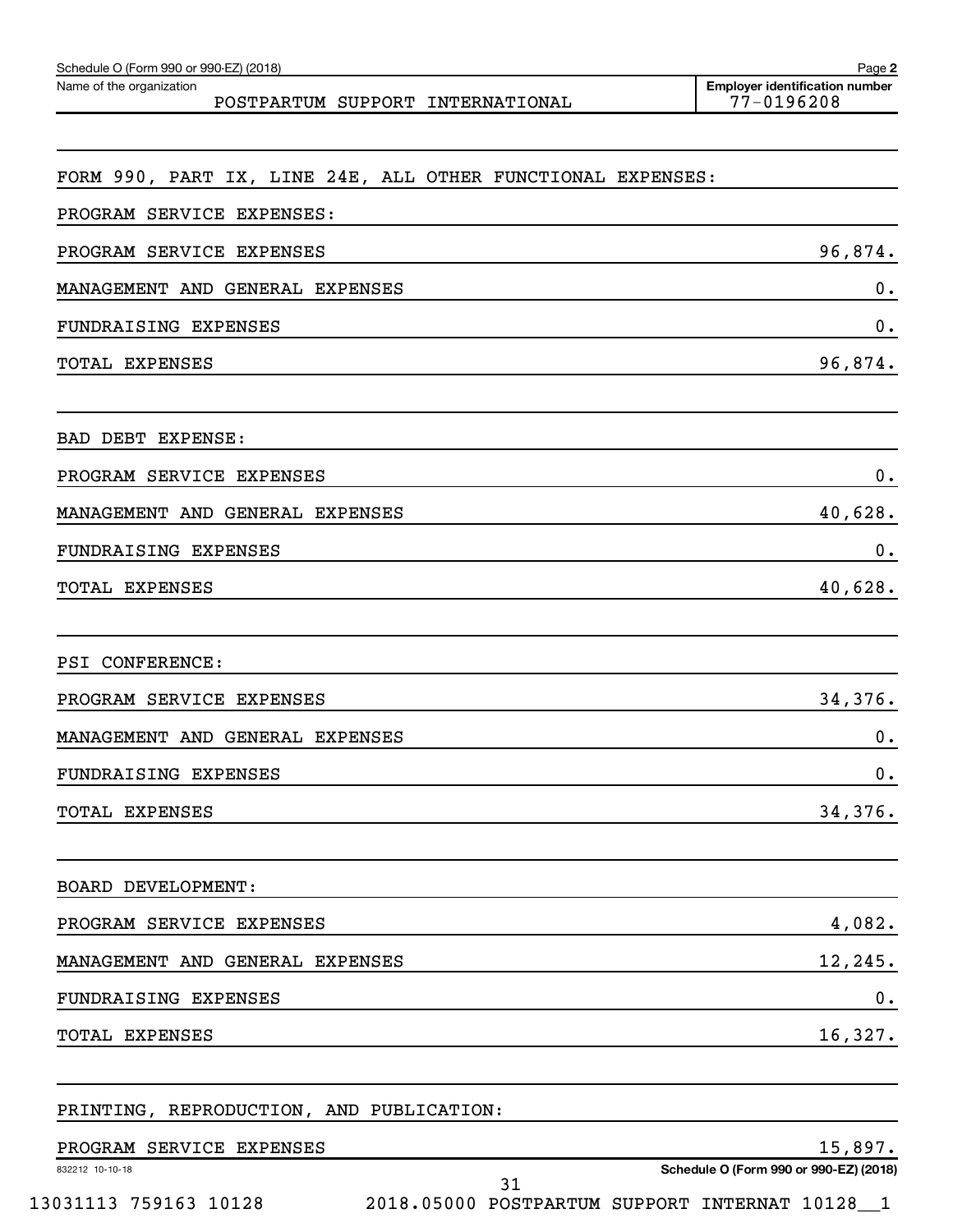| Schedule O (Form 990 or 990-EZ) (2018)                          | Page 2                                              |
|-----------------------------------------------------------------|-----------------------------------------------------|
| Name of the organization<br>POSTPARTUM SUPPORT<br>INTERNATIONAL | <b>Employer identification number</b><br>77-0196208 |
| MANAGEMENT AND GENERAL EXPENSES                                 | 0.                                                  |
| FUNDRAISING EXPENSES                                            | 0.                                                  |
| TOTAL EXPENSES                                                  | 15,897.                                             |
| PROFESSIONAL FEES: CONSULTING:                                  |                                                     |
| PROGRAM SERVICE EXPENSES                                        | 11,090.                                             |
| MANAGEMENT AND GENERAL EXPENSES                                 | 2,773.                                              |
| FUNDRAISING EXPENSES                                            | 0.                                                  |
| TOTAL EXPENSES                                                  | 13,863.                                             |
| WEBSITE:                                                        |                                                     |
| PROGRAM SERVICE EXPENSES                                        | 9,224.                                              |
| MANAGEMENT AND GENERAL EXPENSES                                 | $0$ .                                               |
| FUNDRAISING EXPENSES                                            | 0.                                                  |
| TOTAL EXPENSES                                                  | 9,224.                                              |
| RENT:                                                           |                                                     |
| PROGRAM SERVICE EXPENSES                                        | 7,040.                                              |
| MANAGEMENT AND GENERAL EXPENSES                                 | 1,534.                                              |
| FUNDRAISING EXPENSES                                            | 451.                                                |
| TOTAL EXPENSES                                                  | 9,025.                                              |
| POSTAGE AND DELIVERY:                                           |                                                     |
| PROGRAM SERVICE EXPENSES                                        | 4,077.                                              |
| MANAGEMENT AND GENERAL EXPENSES                                 | 2,039.                                              |
| FUNDRAISING EXPENSES                                            | 2,039.                                              |
| TOTAL EXPENSES                                                  | 8,155.                                              |

32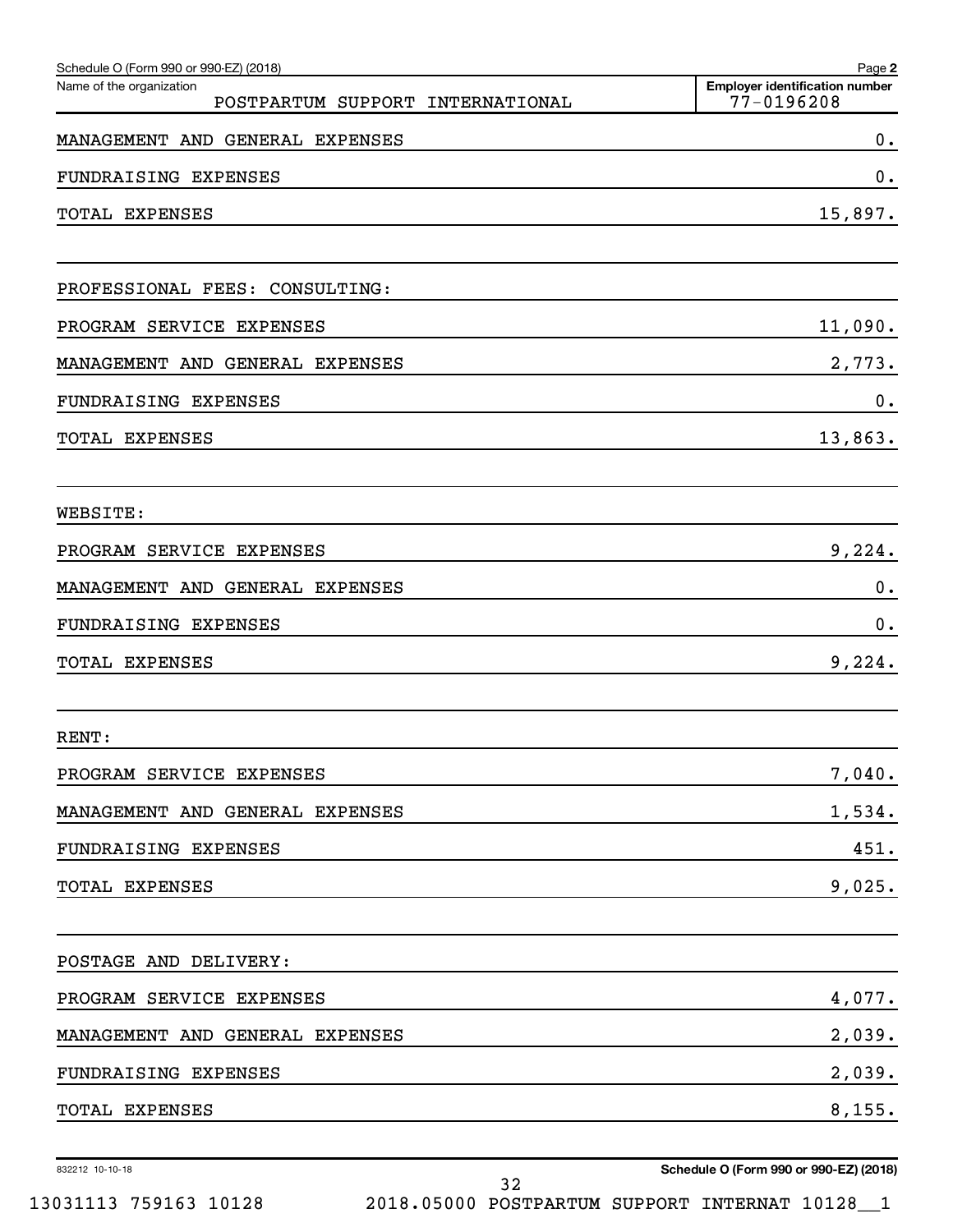| Schedule O (Form 990 or 990-EZ) (2018)<br>Name of the organization<br>POSTPARTUM SUPPORT INTERNATIONAL | Page 2<br><b>Employer identification number</b><br>$77 - 0196208$ |
|--------------------------------------------------------------------------------------------------------|-------------------------------------------------------------------|
| TELEPHONE:                                                                                             |                                                                   |
| PROGRAM SERVICE EXPENSES                                                                               | 1,778.                                                            |
| MANAGEMENT AND GENERAL EXPENSES                                                                        | 1,777.                                                            |
| FUNDRAISING EXPENSES                                                                                   | 0.                                                                |
| TOTAL EXPENSES                                                                                         | 3,555.                                                            |
| UTILITIES:                                                                                             |                                                                   |
| PROGRAM SERVICE EXPENSES                                                                               | 658.                                                              |
| MANAGEMENT AND GENERAL EXPENSES                                                                        | 657.                                                              |
| FUNDRAISING EXPENSES                                                                                   | 0.                                                                |
| TOTAL EXPENSES                                                                                         | 1,315.                                                            |
| LICENSES AND PERMITS:                                                                                  |                                                                   |
| PROGRAM SERVICE EXPENSES                                                                               | 0.                                                                |
| MANAGEMENT AND GENERAL EXPENSES                                                                        | 1,178.                                                            |
| FUNDRAISING EXPENSES                                                                                   | 0.                                                                |
| <b>TOTAL EXPENSES</b>                                                                                  | 1,178.                                                            |
| MISCELLANEOUS:                                                                                         |                                                                   |
| PROGRAM SERVICE EXPENSES                                                                               | 0.                                                                |
| MANAGEMENT AND GENERAL EXPENSES                                                                        | 872.                                                              |
| FUNDRAISING EXPENSES                                                                                   | 0.                                                                |
| <b>TOTAL EXPENSES</b>                                                                                  | 872.                                                              |
| WORKER'S COMPENSATION:                                                                                 |                                                                   |
| PROGRAM SERVICE EXPENSES                                                                               | 168.                                                              |
| MANAGEMENT AND GENERAL EXPENSES                                                                        | 203.                                                              |
| FUNDRAISING EXPENSES                                                                                   | 28.                                                               |
| 832212 10-10-18<br>33                                                                                  | Schedule O (Form 990 or 990-EZ) (2018)                            |
| 13031113 759163 10128<br>2018.05000 POSTPARTUM SUPPORT INTERNAT 10128_1                                |                                                                   |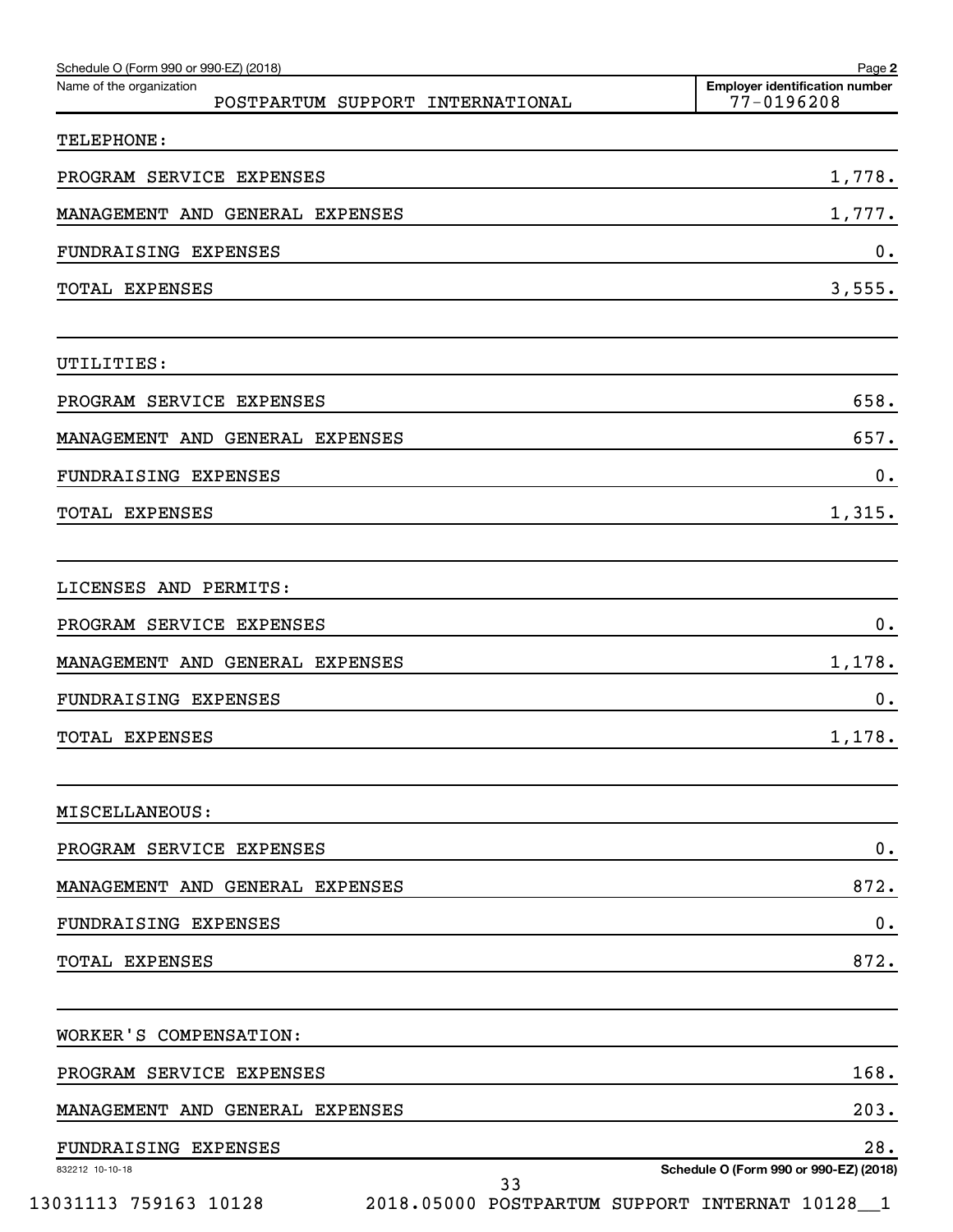|                 | Name of the organization | Schedule O (Form 990 or 990-EZ) (2018)<br>POSTPARTUM SUPPORT INTERNATIONAL |  |  |    |  |                                        | Employer identification number<br>$77 - 0196208$ | Page 2   |
|-----------------|--------------------------|----------------------------------------------------------------------------|--|--|----|--|----------------------------------------|--------------------------------------------------|----------|
|                 | TOTAL EXPENSES           |                                                                            |  |  |    |  |                                        |                                                  | 399.     |
|                 |                          | TOTAL OTHER EXPENSES ON FORM 990, PART IX, LINE 24E, COL A                 |  |  |    |  |                                        |                                                  | 251,688. |
|                 |                          |                                                                            |  |  |    |  |                                        |                                                  |          |
|                 |                          |                                                                            |  |  |    |  |                                        |                                                  |          |
|                 |                          |                                                                            |  |  |    |  |                                        |                                                  |          |
|                 |                          |                                                                            |  |  |    |  |                                        |                                                  |          |
|                 |                          |                                                                            |  |  |    |  |                                        |                                                  |          |
|                 |                          |                                                                            |  |  |    |  |                                        |                                                  |          |
|                 |                          |                                                                            |  |  |    |  |                                        |                                                  |          |
|                 |                          |                                                                            |  |  |    |  |                                        |                                                  |          |
|                 |                          |                                                                            |  |  |    |  |                                        |                                                  |          |
|                 |                          |                                                                            |  |  |    |  |                                        |                                                  |          |
|                 |                          |                                                                            |  |  |    |  |                                        |                                                  |          |
|                 |                          |                                                                            |  |  |    |  |                                        |                                                  |          |
|                 |                          |                                                                            |  |  |    |  |                                        |                                                  |          |
|                 |                          |                                                                            |  |  |    |  |                                        |                                                  |          |
|                 |                          |                                                                            |  |  |    |  |                                        |                                                  |          |
|                 |                          |                                                                            |  |  |    |  |                                        |                                                  |          |
|                 |                          |                                                                            |  |  |    |  |                                        |                                                  |          |
|                 |                          |                                                                            |  |  |    |  |                                        |                                                  |          |
| 832212 10-10-18 |                          |                                                                            |  |  | 34 |  | Schedule O (Form 990 or 990-EZ) (2018) |                                                  |          |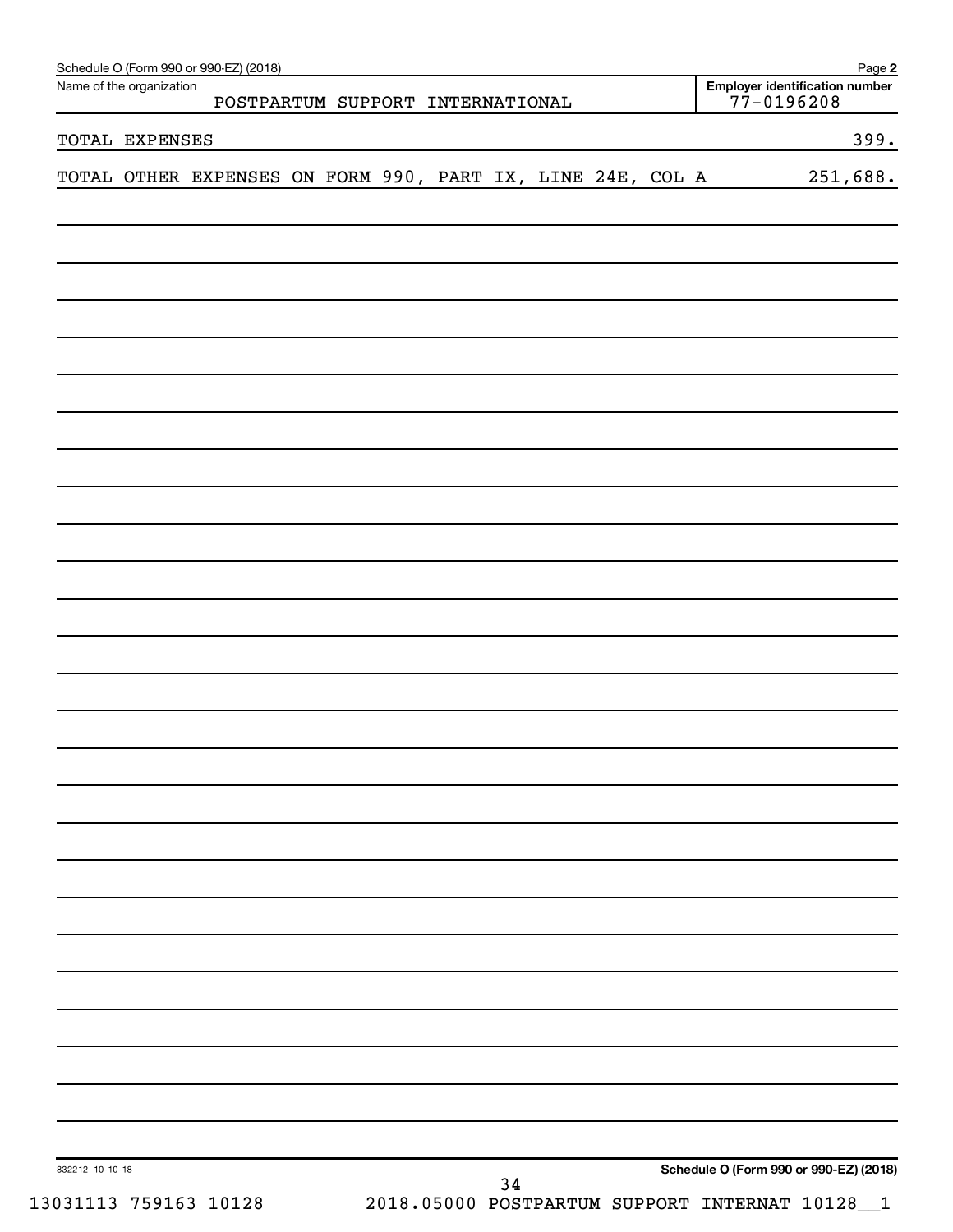| ĺ<br>i<br>:                |  |
|----------------------------|--|
| ĺ<br>;<br>Í                |  |
| :<br>;<br>;<br>ļ<br>i<br>ī |  |

|                     | Ending<br>Accumulated<br>Depreciation    |                | 2,298.                   | 2,298.                                | 2,298.                                   |  |  |  |  |  |  |  |
|---------------------|------------------------------------------|----------------|--------------------------|---------------------------------------|------------------------------------------|--|--|--|--|--|--|--|
|                     | Current Year<br>Deduction                |                | $\overline{\phantom{0}}$ | $\overline{\phantom{0}}$              | $\overline{\phantom{0}}$                 |  |  |  |  |  |  |  |
|                     | Current<br>Sec 179<br>Expense            |                |                          |                                       |                                          |  |  |  |  |  |  |  |
|                     | Beginning<br>Accumulated<br>Depreciation |                | $\bullet$<br>2,298.      | $\bullet$<br>2,298.                   | $\bullet$<br>2,298.                      |  |  |  |  |  |  |  |
|                     | Basis For<br>Depreciation                |                | $\bullet$<br>2,298.      | $\bullet$<br>2,298.                   | $\bullet$<br>2,298.                      |  |  |  |  |  |  |  |
|                     | Reduction In<br>Basis<br>¥               |                |                          |                                       |                                          |  |  |  |  |  |  |  |
|                     | Section 179<br>Expense                   |                |                          |                                       |                                          |  |  |  |  |  |  |  |
| 990                 | $\frac{3}{8}$<br>Excl                    |                |                          |                                       |                                          |  |  |  |  |  |  |  |
|                     | <b>Unadjusted</b><br>Cost Or Basis       |                | $\bullet$<br>2,298.      | $\bullet$<br>2,298.                   | $\bullet$<br>2,298.                      |  |  |  |  |  |  |  |
|                     | Line<br>No.                              |                | $\frac{9}{1}$            |                                       |                                          |  |  |  |  |  |  |  |
|                     | 0002<br>Life                             |                | 3.00                     |                                       |                                          |  |  |  |  |  |  |  |
|                     | Method                                   |                | $\mathsf{TS}$            |                                       |                                          |  |  |  |  |  |  |  |
|                     | Date<br>Acquired                         |                | 09/01/07                 |                                       |                                          |  |  |  |  |  |  |  |
| 10<br>FORM 990 PAGE | Description                              | OTHER EXPENSES | COMPUTER                 | * 990 PAGE 10 TOTAL OTHER<br>EXPENSES | * GRAND TOTAL 990 PAGE 10<br><b>DEPR</b> |  |  |  |  |  |  |  |
|                     | Asset<br>No.                             |                | $\overline{1}$           |                                       |                                          |  |  |  |  |  |  |  |

et disposed disposed \* Asset disposed \* ITC, Salvage, Salvage, Salvage, Salvage, Promition Deduction, GO Zone<br>Lone (D) - Asset disposed

\* ITC, Salvage, Bonus, Commercial Revitalization Deduction, GO Zone

34.1

828111 04-01-18 828111 04-01-18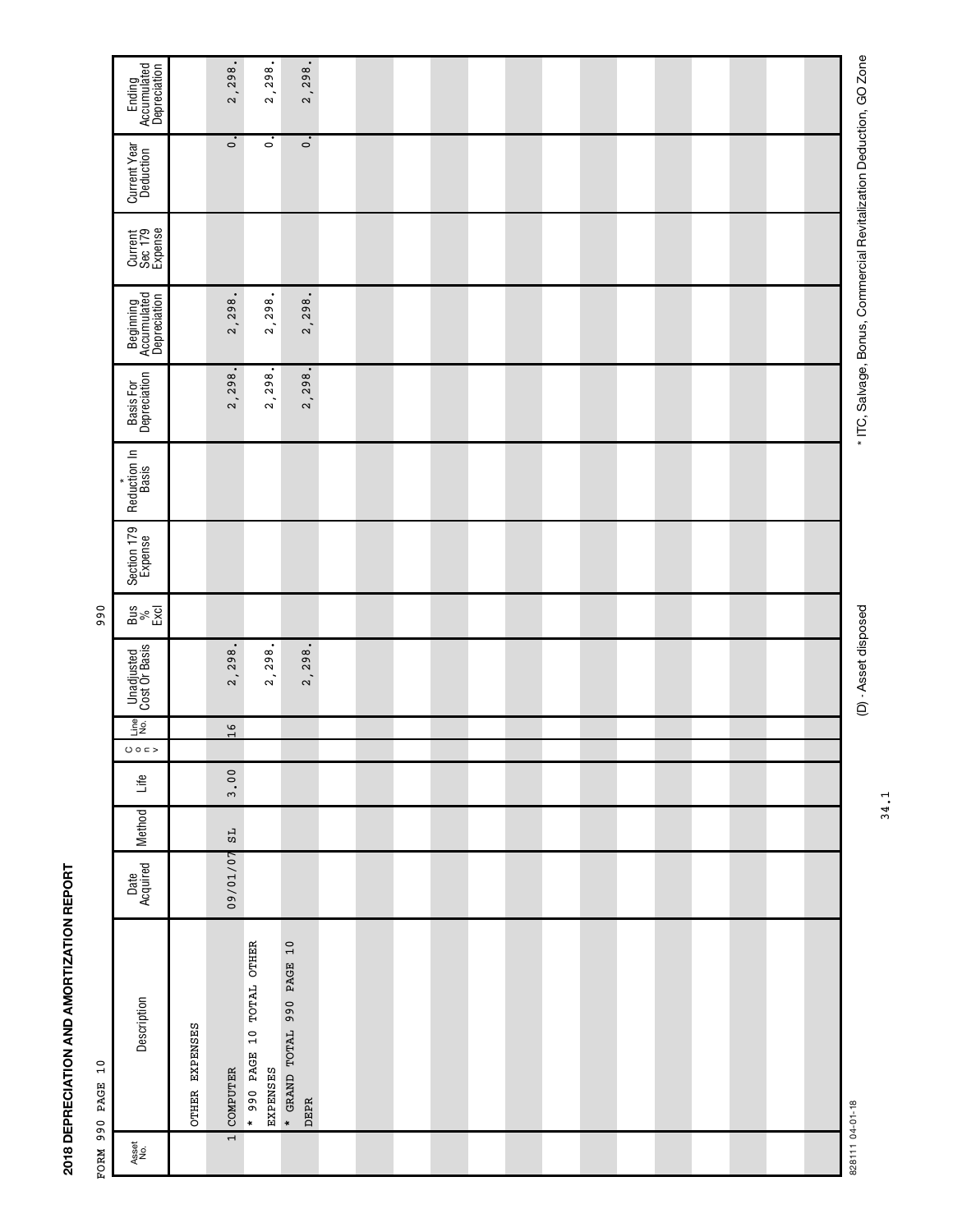## TAXABLE YEAR **California Exempt Organization California Exempt Organization 2018 Annual Information Return 199**

|                      | , and ending (mm/dd/yyyy)<br>Calendar Year 2018 or fiscal year beginning (mm/dd/yyyy)                                                                                                                                                  |             |                                           |                         |                                          |
|----------------------|----------------------------------------------------------------------------------------------------------------------------------------------------------------------------------------------------------------------------------------|-------------|-------------------------------------------|-------------------------|------------------------------------------|
|                      | Corporation/Organization name                                                                                                                                                                                                          |             | California corporation number             |                         |                                          |
|                      |                                                                                                                                                                                                                                        |             |                                           |                         |                                          |
|                      | POSTPARTUM SUPPORT INTERNATIONAL                                                                                                                                                                                                       |             | 1631821                                   |                         |                                          |
|                      | Additional information. See instructions.                                                                                                                                                                                              | <b>FEIN</b> |                                           |                         |                                          |
|                      |                                                                                                                                                                                                                                        |             | 77-0196208                                |                         |                                          |
|                      | Street address (suite or room)                                                                                                                                                                                                         |             | PMB no.                                   |                         |                                          |
| City                 | 6706 SW 54TH AVENUE<br>State                                                                                                                                                                                                           |             | ZIP code                                  |                         |                                          |
| PORTLAND             |                                                                                                                                                                                                                                        | OR.         | 97219                                     |                         |                                          |
| Foreign country name | Foreign province/state/county                                                                                                                                                                                                          |             | Foreign postal code                       |                         |                                          |
|                      |                                                                                                                                                                                                                                        |             |                                           |                         |                                          |
| A                    | Yes $\lfloor \mathbf{X} \rfloor$<br>No   J If exempt under R&TC Section 23701d, has the organization                                                                                                                                   |             |                                           |                         |                                          |
| B                    | Yes $\boxed{\mathbf{X}}$<br>engaged in political activities? See instructions. $\Box$<br>No                                                                                                                                            |             |                                           |                         | Yes $\boxed{\mathbf{X}}$ No              |
| C                    | Yes $\boxed{\mathbf{X}}$<br>No<br>K Is the organization exempt under R&TC Section 23701g? $\bullet$ $\Box$ Yes $\boxed{\mathbf{X}}$ No                                                                                                 |             |                                           |                         |                                          |
| D                    | Final Information Return?<br>If "Yes," enter the gross receipts from nonmember sources \$                                                                                                                                              |             |                                           |                         |                                          |
|                      | Surrendered (Withdrawn) Lackburrend/Reorganized<br>L If organization is a public charity exempt under R&TC<br>Dissolved                                                                                                                |             |                                           |                         |                                          |
|                      | Section 23701d and meets the filing fee exception, check<br>Enter date: ( $mm/dd/yyyy$ ) $\bullet$                                                                                                                                     |             |                                           |                         |                                          |
| Ε                    | Check accounting method: $(1)$ $\Box$ Cash $(2)$ $\boxed{\mathbf{X}}$ Accrual $(3)$ $\boxed{\phantom{2}}$<br>Other                                                                                                                     |             |                                           |                         |                                          |
| F                    | $M$ Is the organization a Limited Liability Company? $\Box$<br>Federal return filed? (1) $\bullet$ $\Box$ 990T(2) $\bullet$ $\Box$ 990PF (3) $\bullet$ $\Box$ Sch H (990)                                                              |             |                                           |                         | $\sqrt{X}$ No<br>Yes                     |
|                      | $(4)$ X Other 990 series<br>N Did the organization file Form 100 or Form 109 to                                                                                                                                                        |             |                                           |                         |                                          |
| G                    | Yes $\boxed{\mathbf{X}}$ No                                                                                                                                                                                                            |             |                                           |                         |                                          |
| H.                   | $Yes \ \boxed{X}$<br>No<br><b>0</b> Is the organization under audit by the IRS or has the                                                                                                                                              |             |                                           |                         |                                          |
|                      | If "Yes," what is the parent's name?                                                                                                                                                                                                   |             |                                           |                         | Yes $\boxed{\mathbf{X}}$ No<br>$X _{N0}$ |
|                      |                                                                                                                                                                                                                                        |             |                                           |                         | Yes                                      |
| I.                   | Did the organization have any changes to its guidelines<br>Yes $X$ No<br>not reported to the FTB? See instructions  ●                                                                                                                  |             |                                           |                         |                                          |
| Part I               | Complete Part I unless not required to file this form. See General Information B and C.                                                                                                                                                |             |                                           |                         |                                          |
|                      | Gross sales or receipts from other sources. From Side 2, Part II, line 8<br>1.                                                                                                                                                         |             |                                           | $\mathbf{1}$            | $983,898$ <sub>00</sub>                  |
|                      | 2                                                                                                                                                                                                                                      |             |                                           | $\boldsymbol{2}$        | $138,255_{00}$                           |
|                      | 3                                                                                                                                                                                                                                      |             |                                           | $\overline{\mathbf{3}}$ | $106,540$ <sub>00</sub>                  |
| Receipts             | Gross contributions, gifts, grants, and similar amounts received contained and the contributions, gifts, grants, and similar amounts received contained and the state of filing requirement test. Add line 1 through line 3.<br>T<br>4 |             |                                           |                         | $1,228,693$ <sub>00</sub>                |
| and                  | Cost of goods sold<br>Cost or other basis, and sales expenses of assets sold<br>$\begin{array}{ c c c c c }\n\hline\n6 & 6\n\end{array}$<br>5                                                                                          |             | 00                                        |                         |                                          |
| Revenues             | 6                                                                                                                                                                                                                                      |             | 00                                        |                         |                                          |
|                      | Total costs. Add line 5 and line 6<br>7                                                                                                                                                                                                |             |                                           | $\overline{7}$          | 00                                       |
|                      | 8                                                                                                                                                                                                                                      |             |                                           | 8                       | $1,228,693$ $_{00}$                      |
| <b>Expenses</b>      | 9<br>Total expenses and disbursements. From Side 2, Part II, line 18                                                                                                                                                                   |             | $\bullet$                                 | 9                       | $1,292,690$ <sub>00</sub>                |
|                      | 10                                                                                                                                                                                                                                     |             |                                           | 10                      | $-63,997$<br>00                          |
|                      | Total payments [111] continuum material contracts and all payments in the contract of the contract of the contract of the contract of the contract of the contract of the contract of the contract of the contract of the cont<br>11   |             |                                           | 11                      | 00                                       |
|                      | Use tax. See General Information K<br>12                                                                                                                                                                                               |             |                                           | 12<br>13                | 00                                       |
| <b>Filing Fee</b>    | 13<br>Use tax balance. If line 12 is more than line 11, subtract line 11 from line 12 [11] mass contains the state of $\bullet$<br>14                                                                                                  |             |                                           | 14                      | 00<br>00                                 |
|                      | 15                                                                                                                                                                                                                                     |             |                                           | 15                      | 10<br>00                                 |
|                      | Penalties and Interest. See General Information J<br>16                                                                                                                                                                                |             |                                           | 16                      | 00                                       |
|                      |                                                                                                                                                                                                                                        |             |                                           |                         | 10 <sub>00</sub>                         |
|                      |                                                                                                                                                                                                                                        |             |                                           |                         |                                          |
| Sign<br>Here         | l Title                                                                                                                                                                                                                                | Date        |                                           |                         | • Telephone                              |
|                      | Signature<br>of officer<br><b>EXECUTIVE DIRE</b>                                                                                                                                                                                       |             |                                           |                         | 503-894-9453                             |
|                      | Date                                                                                                                                                                                                                                   | Check if    |                                           |                         | $\bullet$ PTIN                           |
|                      | Preparer's<br>signature                                                                                                                                                                                                                |             | self-employed                             |                         | P00290353                                |
| Paid                 | Firm's name                                                                                                                                                                                                                            |             |                                           |                         | ● Firm's FEIN                            |
| Preparer's           | (or yours,<br>BARTLETT, PRINGLE & WOLF, LLP<br>if self-                                                                                                                                                                                |             |                                           |                         | 95-2089835                               |
| Use Only             | 1123 CHAPALA ST., P.O. BOX 90860<br>employed)<br>and address                                                                                                                                                                           |             |                                           |                         | <b>•</b> Telephone                       |
|                      | SANTA BARBARA, CA 93190-0860                                                                                                                                                                                                           |             |                                           |                         | (805)963-7811                            |
|                      | May the FTB discuss this return with the preparer shown above? See instructions                                                                                                                                                        |             | $\bullet$ $\boxed{\text{X}}$ $\text{Yes}$ |                         | No                                       |

022 3651184

П

**Side 1** Form 199 2018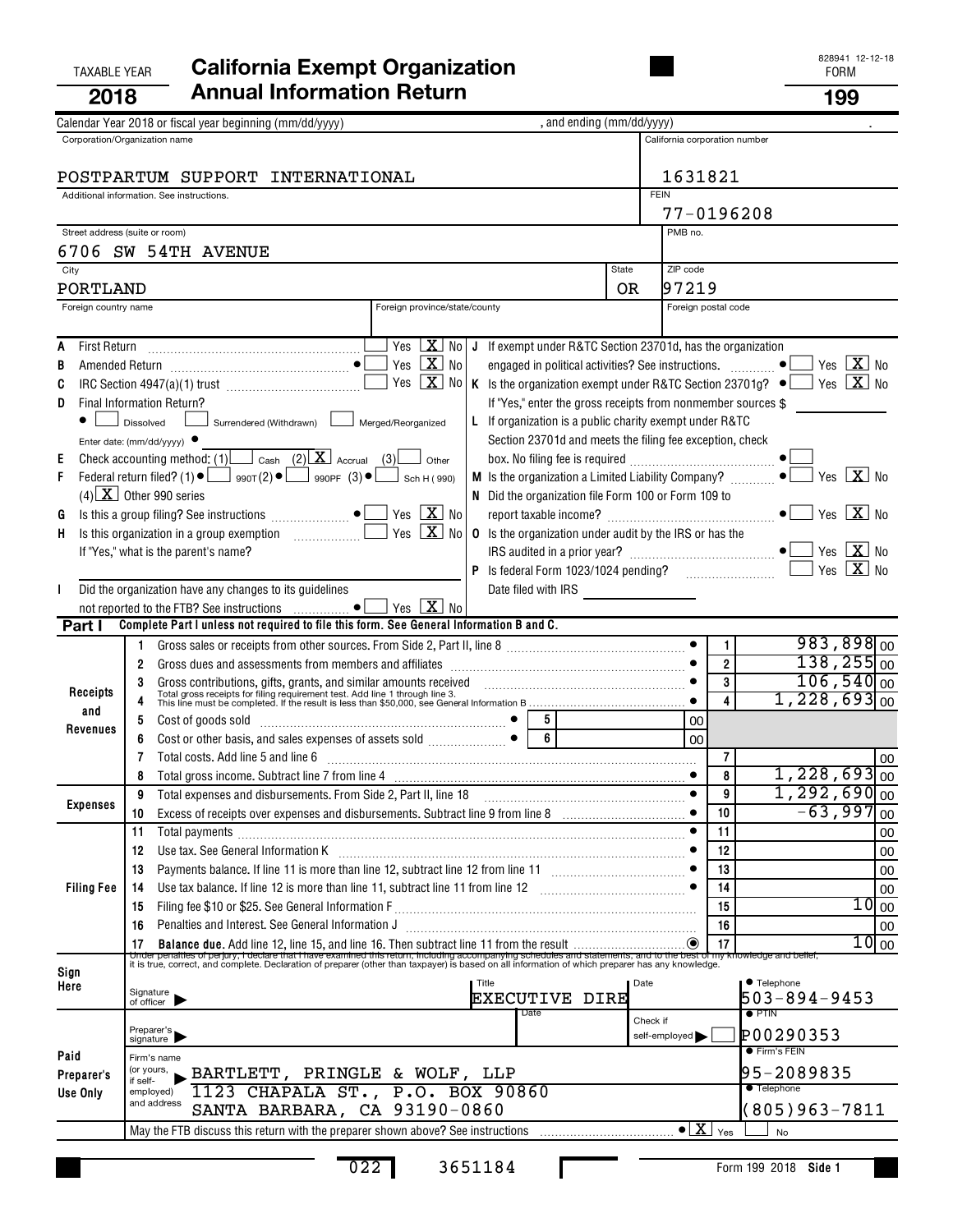#### POSTPARTUM SUPPORT INTERNATIONAL 77-0196208

**Organizations with gross receipts of more than \$50,000 and private foundations regardless of amount of gross receipts - complete Part II or furnish substitute information. Part II**

|                           |    | 1 Gross sales or receipts from all business activities. See instructions [11, 11] Gross sales or receipts from all business activities. See instructions [11] Gross sales or receipts from all business activities.            |                                                                                                                       |                                                  |       | $\mathbf{1}$            | $215,979$ <sub>00</sub>       |
|---------------------------|----|--------------------------------------------------------------------------------------------------------------------------------------------------------------------------------------------------------------------------------|-----------------------------------------------------------------------------------------------------------------------|--------------------------------------------------|-------|-------------------------|-------------------------------|
|                           |    |                                                                                                                                                                                                                                |                                                                                                                       |                                                  |       | $\overline{\mathbf{2}}$ | $81$ 00                       |
|                           |    |                                                                                                                                                                                                                                |                                                                                                                       |                                                  |       | $\mathbf{3}$            | $7,971$ <sub>00</sub>         |
| Receipts                  | 4  | Gross rents                                                                                                                                                                                                                    |                                                                                                                       |                                                  |       | 4                       | 00                            |
| from                      | 5  |                                                                                                                                                                                                                                |                                                                                                                       |                                                  |       | 5                       | 00                            |
| Other                     | 6  |                                                                                                                                                                                                                                |                                                                                                                       |                                                  |       | 6<br>$\overline{7}$     | 00<br>$759,867$ <sub>00</sub> |
| <b>Sources</b>            | 7  | Other income                                                                                                                                                                                                                   | SEE STATEMENT 1 .                                                                                                     |                                                  |       | 8                       | $983,898$ <sub>00</sub>       |
|                           | 8  |                                                                                                                                                                                                                                | Total gross sales or receipts from other sources. Add line 1 through line 7. Enter here and on Side 1, Part I, line 1 |                                                  |       | 9                       |                               |
|                           |    | 9 Contributions, gifts, grants, and similar amounts paid [11] content to the contributions, gifts, grants, and similar amounts paid [11] content content of the content of the content of the content of the content of the co |                                                                                                                       |                                                  |       | 10                      | 00<br>00                      |
|                           |    |                                                                                                                                                                                                                                |                                                                                                                       |                                                  |       | 11                      | $95,000$ <sub>00</sub>        |
|                           |    |                                                                                                                                                                                                                                | 12                                                                                                                    | $46,358$ <sub>00</sub>                           |       |                         |                               |
| <b>Expenses</b>           |    | 13 Interest 2000 Committee Committee Committee Committee Committee Committee Committee Committee Committee Committee Committee Committee Committee Committee Committee Committee Committee Committee Committee Committee Commi |                                                                                                                       |                                                  |       | 13                      | 00                            |
| and                       |    |                                                                                                                                                                                                                                |                                                                                                                       |                                                  |       | 14                      | $13, 133$ <sub>00</sub>       |
| Disburse-                 |    |                                                                                                                                                                                                                                |                                                                                                                       |                                                  |       | 15                      | 00                            |
| ments                     | 16 |                                                                                                                                                                                                                                |                                                                                                                       |                                                  |       | 16                      | 00                            |
|                           |    |                                                                                                                                                                                                                                |                                                                                                                       |                                                  |       | 17                      | $1,138,199$ <sub>00</sub>     |
|                           |    | 18 Total expenses and disbursements. Add line 9 through line 17. Enter here and on Side 1, Part I, line 9                                                                                                                      |                                                                                                                       |                                                  |       | 18                      | $1,292,690$ <sub>00</sub>     |
| <b>Schedule L</b>         |    | <b>Balance Sheet</b>                                                                                                                                                                                                           | Beginning of taxable year                                                                                             |                                                  |       | End of taxable year     |                               |
| Assets                    |    |                                                                                                                                                                                                                                | (a)                                                                                                                   | (b)                                              | (c)   |                         | (d)                           |
|                           |    |                                                                                                                                                                                                                                |                                                                                                                       | 629,883                                          |       | $\bullet$               | 625,746                       |
|                           |    |                                                                                                                                                                                                                                |                                                                                                                       | 55,976                                           |       | $\bullet$               | 8,247                         |
|                           |    |                                                                                                                                                                                                                                |                                                                                                                       |                                                  |       | $\bullet$               |                               |
|                           |    |                                                                                                                                                                                                                                |                                                                                                                       |                                                  |       | $\bullet$               |                               |
|                           |    | 5 Federal and state government obligations                                                                                                                                                                                     |                                                                                                                       |                                                  |       | $\bullet$               |                               |
| 6                         |    | Investments in other bonds                                                                                                                                                                                                     |                                                                                                                       |                                                  |       | $\bullet$               |                               |
| 7                         |    |                                                                                                                                                                                                                                |                                                                                                                       |                                                  |       |                         |                               |
| 8 Mortgage loans          |    |                                                                                                                                                                                                                                |                                                                                                                       |                                                  |       | $\bullet$               |                               |
| 9                         |    | Other investments                                                                                                                                                                                                              |                                                                                                                       |                                                  |       |                         |                               |
|                           |    | 10 a Depreciable assets                                                                                                                                                                                                        | 2,298                                                                                                                 |                                                  | 2,298 |                         |                               |
|                           |    | <b>b</b> Less accumulated depreciation <i></i>                                                                                                                                                                                 | 2,298                                                                                                                 |                                                  | 2,298 |                         |                               |
| 11 Land                   |    |                                                                                                                                                                                                                                |                                                                                                                       | 181                                              |       | $\bullet$               | 181                           |
|                           |    | 12 Other assets STMT 4                                                                                                                                                                                                         |                                                                                                                       | 686,040                                          |       | $\bullet$               | 634,174                       |
|                           |    |                                                                                                                                                                                                                                |                                                                                                                       |                                                  |       |                         |                               |
| Liabilities and net worth |    |                                                                                                                                                                                                                                |                                                                                                                       | 20,050                                           |       | $\bullet$               | 10,675                        |
|                           |    | 15 Contributions, gifts, or grants payable                                                                                                                                                                                     |                                                                                                                       |                                                  |       | $\bullet$               |                               |
|                           |    | 16 Bonds and notes payable                                                                                                                                                                                                     |                                                                                                                       |                                                  |       | ٠                       |                               |
|                           |    |                                                                                                                                                                                                                                |                                                                                                                       |                                                  |       | $\bullet$               |                               |
|                           |    | 18 Other liabilities STMT 5                                                                                                                                                                                                    |                                                                                                                       |                                                  |       |                         | 21,506                        |
|                           |    | 19 Capital stock or principal fund [19] Capital stock or principal fund                                                                                                                                                        |                                                                                                                       |                                                  |       | $\bullet$               |                               |
|                           |    | 20 Paid-in or capital surplus. Attach reconciliation                                                                                                                                                                           |                                                                                                                       |                                                  |       | $\bullet$               |                               |
|                           |    | 21 Retained earnings or income fund                                                                                                                                                                                            |                                                                                                                       | 665,990                                          |       | $\bullet$               | 601,993                       |
|                           |    | 22 Total liabilities and net worth                                                                                                                                                                                             |                                                                                                                       | 686,040                                          |       |                         | 634,174                       |
| <b>Schedule M-1</b>       |    |                                                                                                                                                                                                                                | Reconciliation of income per books with income per return                                                             |                                                  |       |                         |                               |
|                           |    |                                                                                                                                                                                                                                | Do not complete this schedule if the amount on Schedule L, line 13, column (d), is less than \$50,000.                |                                                  |       |                         |                               |
|                           |    |                                                                                                                                                                                                                                |                                                                                                                       | $-63$ , 997 7 Income recorded on books this year |       |                         |                               |

| NEL INCONNE DEL DOOKS                                |          | THEOTHE FECOLUTED OIL DOOKS THIS YEAR.  |         |
|------------------------------------------------------|----------|-----------------------------------------|---------|
| 2 Federal income tax                                 |          | not included in this return             |         |
| <b>3</b> Excess of capital losses over capital gains |          | 8 Deductions in this return not charged |         |
| 4 Income not recorded on books this year             |          | against book income this year           |         |
| 5 Expenses recorded on books this year not           |          | <b>9</b> Total. Add line 7 and line 8   |         |
| deducted in this return                              |          | <b>10</b> Net income per return.        |         |
|                                                      | -63,9971 | Subtract line 9 from line 6             | -63,997 |

022 3652184

П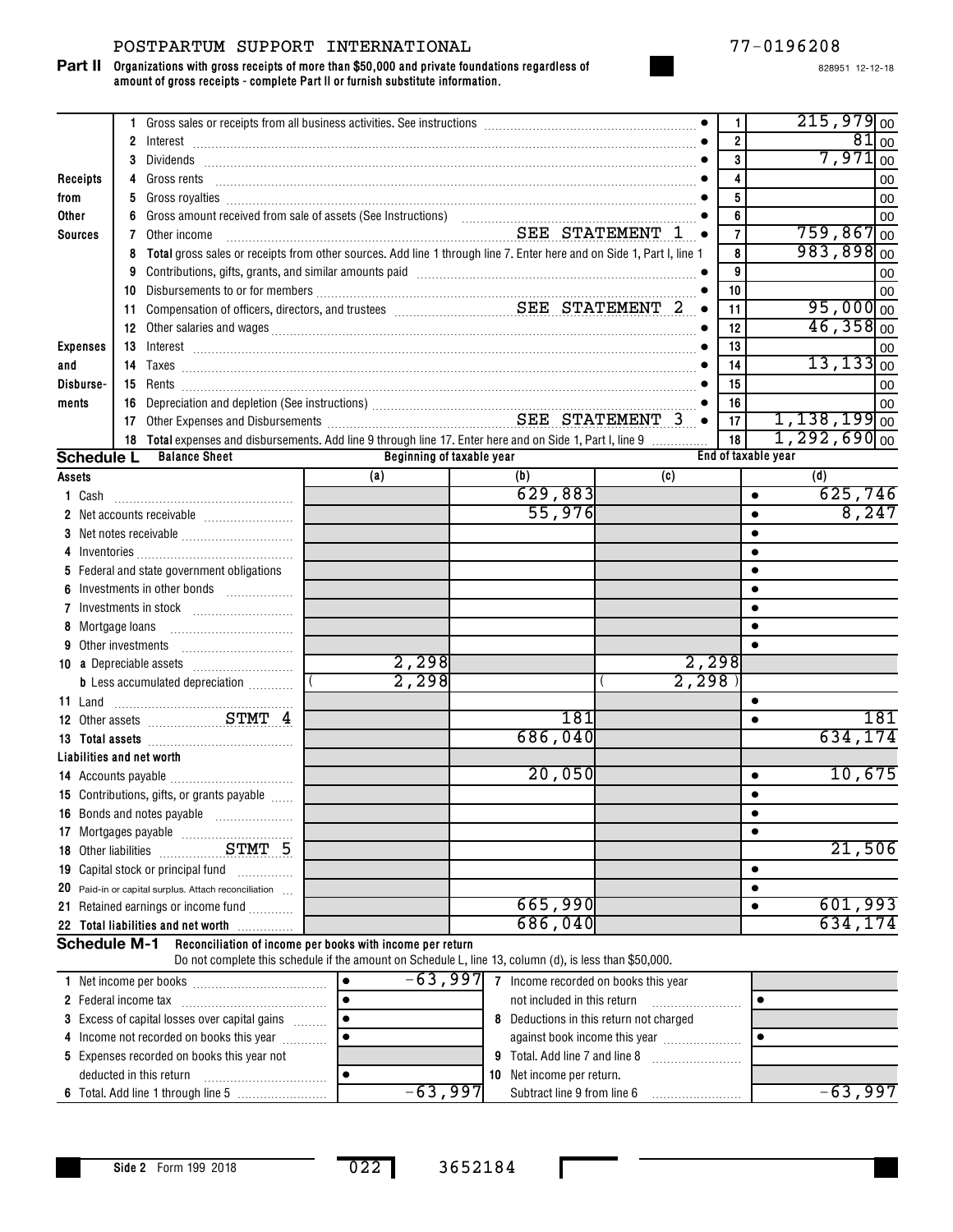| CA 199                                                                | OTHER INCOME                                     | <b>STATEMENT</b><br>1         |
|-----------------------------------------------------------------------|--------------------------------------------------|-------------------------------|
| <b>DESCRIPTION</b>                                                    |                                                  | <b>AMOUNT</b>                 |
| MISCELLANEOUS REVENUE<br>PROGRAM SERVICE REVENUE<br>CONFERENCE INCOME |                                                  | 2,420.<br>722,617.<br>34,830. |
| TOTAL TO FORM 199, PART II, LINE 7                                    |                                                  | 759,867.                      |
| CA 199                                                                | COMPENSATION OF OFFICERS, DIRECTORS AND TRUSTEES | 2<br>STATEMENT                |
| NAME AND ADDRESS                                                      | TITLE AND<br>AVERAGE HRS WORKED/WK               | COMPENSATION                  |
| ANN SMITH<br>6706 SW 54TH AVENUE<br>PORTLAND, OR 97219                | PRESIDENT<br>15.00                               | 0.                            |
| LITA SIMANIS<br>6706 SW 54TH AVENUE<br>97219<br>PORTLAND, OR          | <b>SECRETARY</b><br>3.00                         | 0.                            |
| KAREN WACHENHEIM<br>6706 SW 54TH AVENUE                               | <b>TREASURER</b><br>3.00                         | 0.                            |

}}}}}}}}}}}}}}}}}}}}}}}}}}}}}}}} }}}}}}}}}}

PORTLAND, OR 97219

CHRISTENA RAINES VICE PRESIDENT 0. 6706 SW 54TH AVENUE 6.00 PORTLAND, OR 97219

CATHERINE BIRNDORF **MEMBER AT LARGE** 0. 6706 SW 54TH AVENUE 3.00 PORTLAND, OR 97219

6706 SW 54TH AVENUE 5.00 PORTLAND, OR 97219

6706 SW 54TH AVENUE 3.50 PORTLAND, OR 97219

6706 SW 54TH AVENUE 5.00 PORTLAND, OR 97219

VERONICA BRADY **MEMBER AT LARGE** 0.

ANGELA BURLING  $\qquad \qquad \qquad$  MEMBER AT LARGE  $\qquad \qquad \qquad \qquad 0$ .

JOANNA COLE MEMBER AT LARGE 0.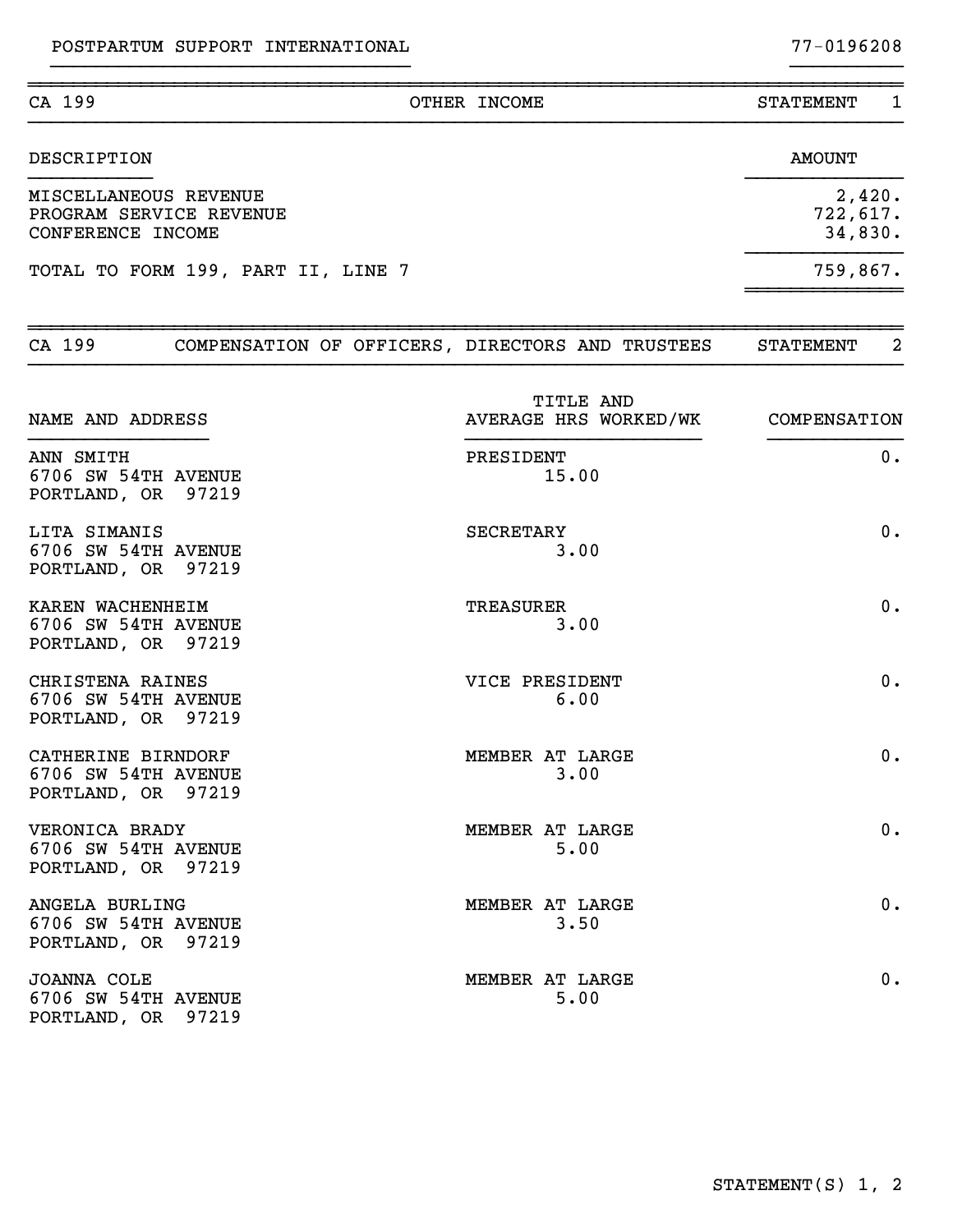| STEVEN D'ACHILLE<br>6706 SW 54TH AVENUE<br>PORTLAND, OR 97219      | MEMBER AT LARGE<br>3.00     | 0.      |
|--------------------------------------------------------------------|-----------------------------|---------|
| <b>KATAYUNE KAENI</b><br>6706 SW 54TH AVENUE<br>PORTLAND, OR 97219 | MEMBER AT LARGE<br>3.00     | $0$ .   |
| DAVID LEVINE<br>6706 SW 54TH AVENUE<br>PORTLAND, OR 97219          | MEMBER AT LARGE<br>3.00     | 0.      |
| <b>VANESSA PARK</b><br>6706 SW 54TH AVENUE<br>PORTLAND, OR 97219   | MEMBER AT LARGE<br>2.00     | 0.      |
| MARY PARNHAM<br>6706 SW 54TH AVENUE<br>PORTLAND, OR 97219          | MEMBER AT LARGE<br>3.00     | 0.      |
| DANIEL SINGLEY<br>6706 SW 54TH AVENUE<br>PORTLAND, OR 97219        | MEMBER AT LARGE<br>5.00     | 0.      |
| LAURA SIRULNIK<br>6706 SW 54TH AVENUE<br>PORTLAND, OR 97219        | MEMBER AT LARGE<br>2.00     | 0.      |
| LIZ VERNEY<br>6706 SW 54TH AVENUE<br>PORTLAND, OR 97219            | MEMBER AT LARGE<br>3.00     | 0.      |
| WENDY DAVIS<br>6706 SW 54TH AVENUE<br>PORTLAND, OR 97219           | EXECUTIVE DIRECTOR<br>40.00 | 95,000. |
| TOTAL TO FORM 199, PART II, LINE 11                                |                             | 95,000. |

| CA 199                                                                                                                                                                                 | OTHER EXPENSES | 3<br><b>STATEMENT</b>                                                                     |
|----------------------------------------------------------------------------------------------------------------------------------------------------------------------------------------|----------------|-------------------------------------------------------------------------------------------|
| DESCRIPTION                                                                                                                                                                            |                | <b>AMOUNT</b>                                                                             |
| PPD SUPPORT AND TRAINING<br>PPD AWARENESS<br>SPECIAL PROJECTS<br>OTHER PROFESSIONAL FEES<br>PROGRAM SERVICE EXPENSES<br>BAD DEBT EXPENSE<br><b>PSI CONFERENCE</b><br>BOARD DEVELOPMENT |                | 219,202.<br>189,066.<br>120,958.<br>106, 175.<br>96,874.<br>40,628.<br>34,376.<br>16,327. |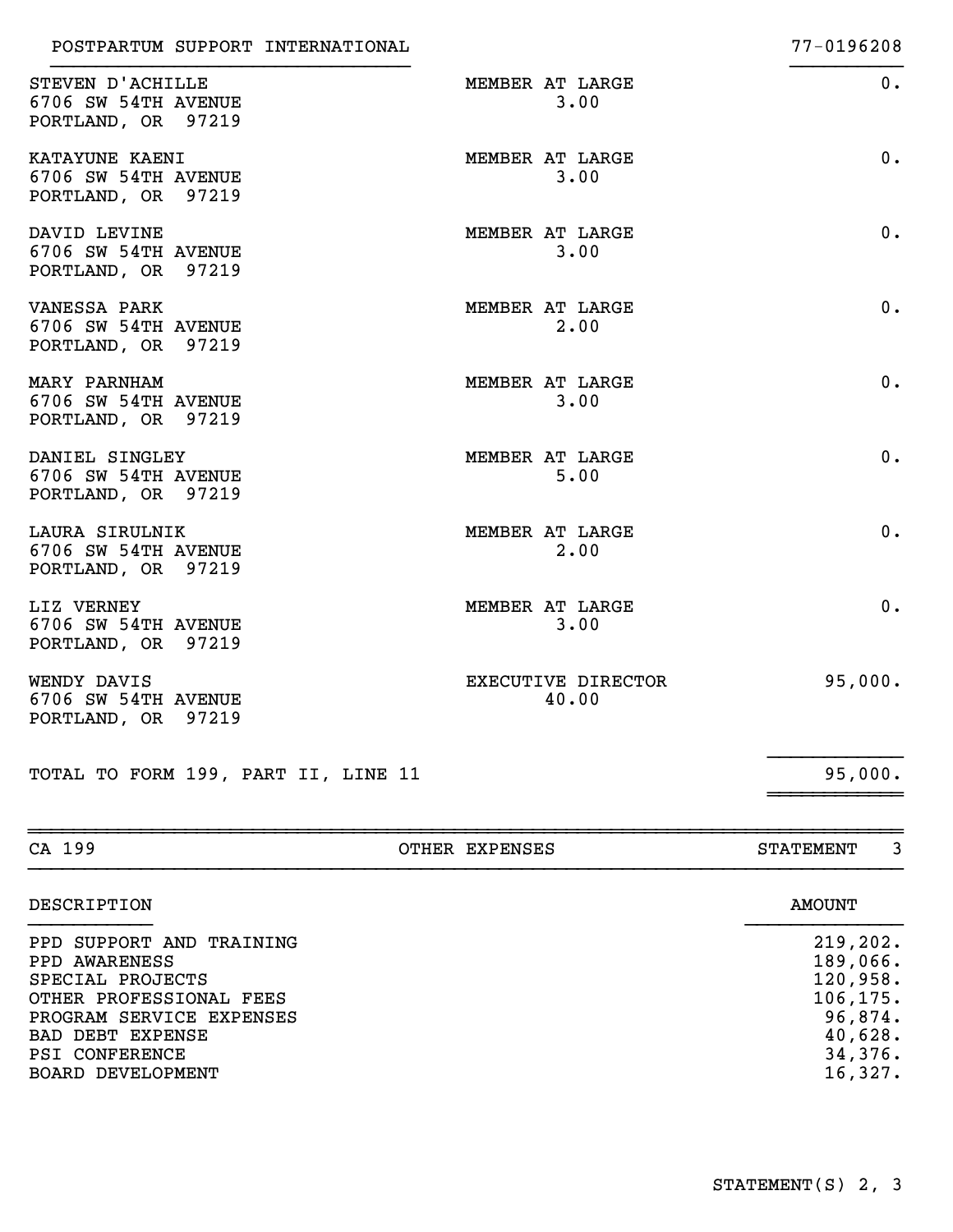| POSTPARTUM SUPPORT INTERNATIONAL        | 77-0196208 |
|-----------------------------------------|------------|
| PRINTING, REPRODUCTION, AND PUBLICATION | 15,897.    |
| PROFESSIONAL FEES: CONSULTING           | 13,863.    |
| WEBSITE                                 | 9,224.     |
| RENT                                    | 9,025.     |
| POSTAGE AND DELIVERY                    | 8, 155.    |
| <b>TELEPHONE</b>                        | 3,555.     |
| UTILITIES                               | 1,315.     |
| LICENSES AND PERMITS                    | 1,178.     |
| <b>MISCELLANEOUS</b>                    | 872.       |
| WORKER'S COMPENSATION                   | 399.       |
| DIRECT EXPENSES OF FUNDRAISING EVENTS   | 171,433.   |
| LEGAL FEES                              | 23,023.    |
| <b>ACCOUNTING FEES</b>                  | 10,600.    |
| OTHER PROFESSIONAL FEES                 | 21,708.    |
| OFFICE EXPENSES                         | 19,620.    |
| <b>INSURANCE</b>                        | 4,726.     |
| TOTAL TO FORM 199, PART II, LINE 17     | 1,138,199. |
|                                         |            |

| CA 199                                 | OTHER ASSETS             | <b>STATEMENT</b><br>- 4 |
|----------------------------------------|--------------------------|-------------------------|
| DESCRIPTION                            | BEG. OF YEAR END OF YEAR |                         |
| PREPAID EXPENSES AND DEFERRED CHARGES  | 181.                     | 181.                    |
| TOTAL TO FORM 199, SCHEDULE L, LINE 12 | 181.                     | 181.                    |
| CA 199                                 | OTHER LIABILITIES        | - 5<br><b>STATEMENT</b> |
| DESCRIPTION                            | BEG. OF YEAR END OF YEAR |                         |
| DEFERRED REVENUE                       | 0.                       | 21,506.                 |
| TOTAL TO FORM 199, SCHEDULE L, LINE 18 | 0.                       | 21,506.                 |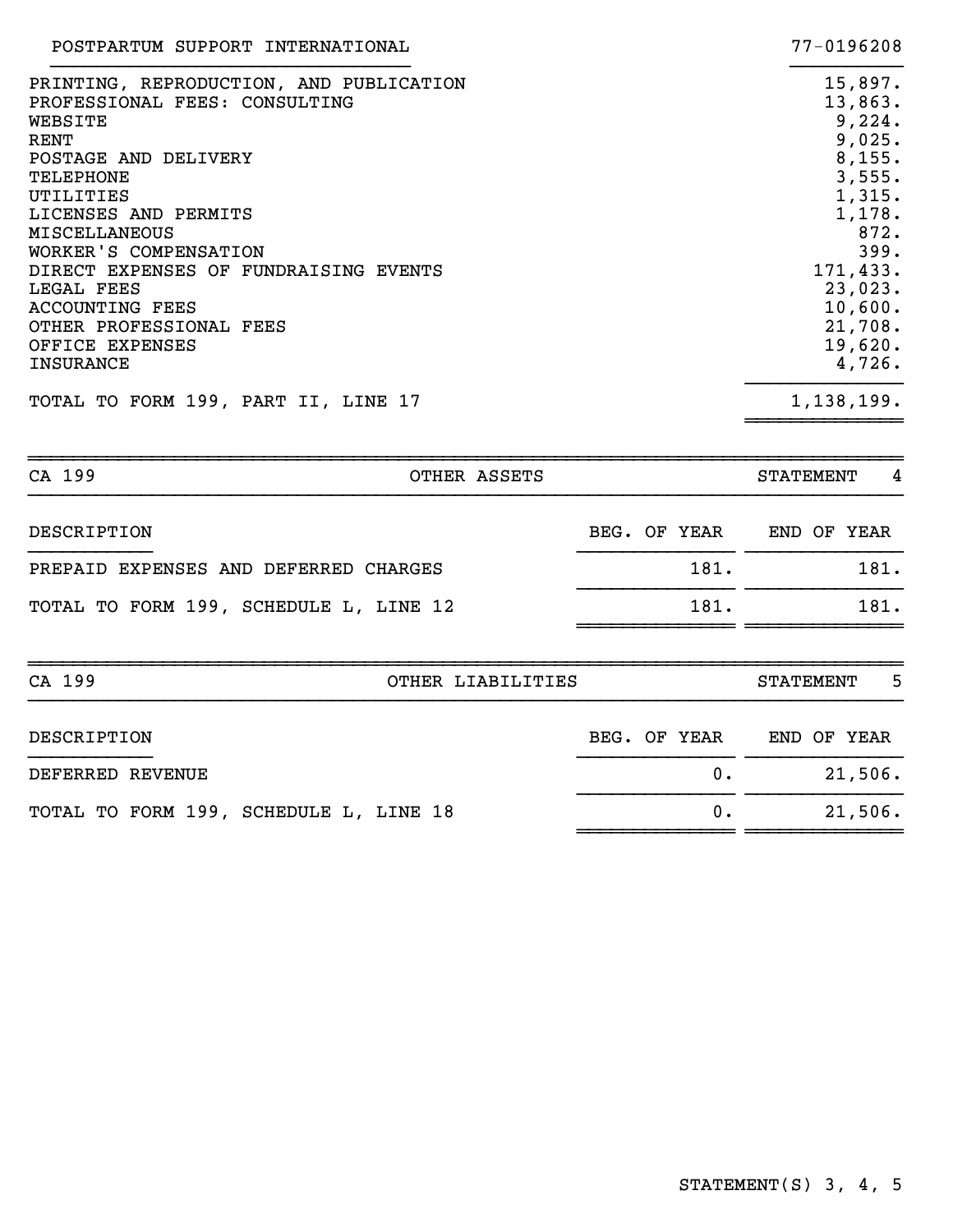| TAXABLE YEAR<br>2018                                                                                                                                                                                                           |                             | <b>Corporation Depreciation<br/>and Amortization</b> |             |                            |                                                       |                |                    |    |            |                | <b>CALIFORNIA FORM</b><br>3885 |                            |
|--------------------------------------------------------------------------------------------------------------------------------------------------------------------------------------------------------------------------------|-----------------------------|------------------------------------------------------|-------------|----------------------------|-------------------------------------------------------|----------------|--------------------|----|------------|----------------|--------------------------------|----------------------------|
| Attach to Form 100 or Form 100W.                                                                                                                                                                                               |                             |                                                      |             | <b>FORM 199</b>            |                                                       |                |                    |    | FEIN       |                | 77-0196208                     |                            |
| Corporation name                                                                                                                                                                                                               |                             |                                                      |             |                            |                                                       |                |                    |    |            |                | California corporation number  |                            |
|                                                                                                                                                                                                                                |                             |                                                      |             |                            |                                                       |                |                    |    |            |                |                                |                            |
| POSTPARTUM SUPPORT INTERNATIONAL                                                                                                                                                                                               |                             |                                                      |             |                            |                                                       |                |                    |    |            |                | 1631821                        |                            |
| Part   Election To Expense Certain Property Under IRC Section 179                                                                                                                                                              |                             |                                                      |             |                            |                                                       |                |                    |    |            |                |                                |                            |
|                                                                                                                                                                                                                                |                             |                                                      |             |                            |                                                       |                |                    |    |            | 1              |                                | \$25,000                   |
| 2 Total cost of IRC Section 179 property placed in service                                                                                                                                                                     |                             |                                                      |             |                            |                                                       |                |                    |    |            | $\overline{2}$ |                                |                            |
|                                                                                                                                                                                                                                |                             |                                                      |             |                            |                                                       |                |                    |    |            | 3              |                                | \$200,000                  |
| 4 Reduction in limitation. Subtract line 3 from line 2. If zero or less, enter -0- [11] manumeron manumeron in limitation. Subtract line 3 from line 2. If zero or less, enter -0- [11] manumeron manumeron in the set of the  |                             |                                                      |             |                            |                                                       |                |                    |    |            | $\overline{4}$ |                                |                            |
|                                                                                                                                                                                                                                |                             |                                                      |             |                            |                                                       |                |                    |    |            | 5              |                                |                            |
|                                                                                                                                                                                                                                | (a) Description of property |                                                      |             |                            | (b) Cost (business use only)                          |                | (c) Elected cost   |    |            |                |                                |                            |
| 6                                                                                                                                                                                                                              |                             |                                                      |             |                            |                                                       |                |                    |    |            |                |                                |                            |
|                                                                                                                                                                                                                                |                             |                                                      |             |                            |                                                       |                |                    |    |            |                |                                |                            |
| 7 Listed property (elected IRC Section 179 cost)                                                                                                                                                                               |                             |                                                      |             |                            |                                                       | $\overline{7}$ |                    |    |            |                |                                |                            |
|                                                                                                                                                                                                                                |                             |                                                      |             |                            |                                                       |                |                    |    |            | 8<br>9         |                                |                            |
| 10 Carryover of disallowed deduction from prior taxable years [11] match match match match and the disalt match match match match of the disalver match match match match match match match match match match match match matc |                             |                                                      |             |                            |                                                       |                |                    |    |            | 10             |                                |                            |
|                                                                                                                                                                                                                                |                             |                                                      |             |                            |                                                       |                |                    |    |            | 11             |                                |                            |
|                                                                                                                                                                                                                                |                             |                                                      |             |                            |                                                       |                |                    |    |            | 12             |                                |                            |
|                                                                                                                                                                                                                                |                             |                                                      |             |                            |                                                       | 13             |                    |    |            |                |                                |                            |
| Part II Depreciation and Election of Additional First Year Depreciation Deduction Under R&TC Section 24356                                                                                                                     |                             |                                                      |             |                            |                                                       |                |                    |    |            |                |                                |                            |
| (a)                                                                                                                                                                                                                            | (b)                         |                                                      | (c)         | (d)                        |                                                       | (e)            | (f)                |    |            |                | (g)                            | (h)                        |
| Description property                                                                                                                                                                                                           | Date acquired               |                                                      | Cost or     | Depreciation allowed or    |                                                       | Depreciation   | Life or            |    |            |                | Depreciation                   | Additional                 |
|                                                                                                                                                                                                                                | (mm/dd/yyyy)                |                                                      | other basis | allowable in earlier years |                                                       | Method         | rate               |    |            |                | for this year                  | first year<br>depreciation |
| 1 COMPUTER<br>14                                                                                                                                                                                                               |                             |                                                      |             |                            |                                                       |                |                    |    |            |                |                                |                            |
|                                                                                                                                                                                                                                | 09/01/07                    |                                                      | 2,298       |                            | 2,2985L                                               |                | 3.00               |    |            |                | 0                              |                            |
|                                                                                                                                                                                                                                |                             |                                                      |             |                            |                                                       |                |                    |    |            |                |                                |                            |
|                                                                                                                                                                                                                                |                             |                                                      |             |                            |                                                       |                |                    |    |            |                |                                |                            |
|                                                                                                                                                                                                                                |                             |                                                      |             |                            |                                                       |                |                    |    |            |                |                                |                            |
|                                                                                                                                                                                                                                |                             |                                                      |             |                            |                                                       |                |                    |    |            |                |                                |                            |
|                                                                                                                                                                                                                                |                             |                                                      |             |                            |                                                       |                |                    |    |            |                |                                |                            |
| 15 Add the amounts in column (g) and column (h). The total of column (h) may not exceed \$2,000.                                                                                                                               |                             |                                                      |             |                            |                                                       |                |                    |    |            |                |                                |                            |
| See instructions for line 14, column (h)                                                                                                                                                                                       |                             |                                                      |             |                            |                                                       |                |                    | 15 |            |                |                                |                            |
| Part III Summary<br>16 Total: If the corporation is electing:                                                                                                                                                                  |                             |                                                      |             |                            |                                                       |                |                    |    |            |                |                                |                            |
| IRC Section 179 expense, add the amount on line 12 and line 15, column (g); or                                                                                                                                                 |                             |                                                      |             |                            |                                                       |                |                    |    |            |                |                                |                            |
| Additional first year depreciation under R&TC Section 24356, add the amounts on line 15, columns (g) and (h), or<br>Depreciation (if no election is made), enter the amount from line 15, column (g)                           |                             |                                                      |             |                            |                                                       |                |                    |    |            | 16             |                                |                            |
| 17 Total depreciation claimed for federal purposes from federal Form 4562, line 22 [11] Total depreciation claimed for federal purposes from federal Form 4562, line 22                                                        |                             |                                                      |             |                            |                                                       |                |                    |    |            | 17             |                                |                            |
| 18 Depreciation adjustment. If line 17 is greater than line 16, enter the difference here and on Form 100 or Form 100W, Side 1, line 6.                                                                                        |                             |                                                      |             |                            |                                                       |                |                    |    |            |                |                                |                            |
| If line 17 is less than line 16, enter the difference here and on Form 100 or Form 100W, Side 2, line 12. (If California depreciation                                                                                          |                             |                                                      |             |                            |                                                       |                |                    |    |            |                |                                |                            |
| amounts are used to determine net income before state adjustments on Form 100 or Form 100W, no adjustment is necessary.)                                                                                                       |                             |                                                      |             |                            |                                                       |                |                    |    |            | 18             |                                |                            |
| Part IV Amortization                                                                                                                                                                                                           |                             |                                                      |             |                            |                                                       |                |                    |    |            |                |                                |                            |
| (a)                                                                                                                                                                                                                            |                             | (b)                                                  |             | (c)                        |                                                       | (d)            | e)<br>R&TC         |    | (f)        |                | (g)                            |                            |
| Description of property                                                                                                                                                                                                        |                             | Date acquired                                        |             | Cost or<br>other basis     | Amortization allowed or<br>allowable in earlier years |                | section            |    | Period or  |                | Amortization                   |                            |
|                                                                                                                                                                                                                                |                             | (mm/dd/yyyy)                                         |             |                            |                                                       |                | (see instructions) |    | percentage |                | for this year                  |                            |
| 19                                                                                                                                                                                                                             |                             |                                                      |             |                            |                                                       |                |                    |    |            |                |                                |                            |
|                                                                                                                                                                                                                                |                             |                                                      |             |                            |                                                       |                |                    |    |            |                |                                |                            |
|                                                                                                                                                                                                                                |                             |                                                      |             |                            |                                                       |                |                    |    |            |                |                                |                            |
|                                                                                                                                                                                                                                |                             |                                                      |             |                            |                                                       |                |                    |    |            |                |                                |                            |
|                                                                                                                                                                                                                                |                             |                                                      |             |                            |                                                       |                |                    |    |            |                |                                |                            |
|                                                                                                                                                                                                                                |                             |                                                      |             |                            |                                                       |                |                    |    |            |                |                                |                            |
|                                                                                                                                                                                                                                |                             |                                                      |             |                            |                                                       |                |                    |    |            |                |                                |                            |
| <b>20</b> Total. Add the amounts in column (g)<br>21 Total amortization claimed for federal purposes from federal Form 4562, line 44                                                                                           |                             |                                                      |             |                            |                                                       |                |                    |    |            | 20<br>21       |                                |                            |
| 22 Amortization adjustment. If line 21 is greater than line 20, enter the difference here and on Form 100 or Form 100W,                                                                                                        |                             |                                                      |             |                            |                                                       |                |                    |    |            |                |                                |                            |
|                                                                                                                                                                                                                                |                             |                                                      |             |                            |                                                       |                |                    |    |            | 22             |                                |                            |
|                                                                                                                                                                                                                                |                             |                                                      |             |                            |                                                       |                |                    |    |            |                |                                |                            |

199 7621184

Ш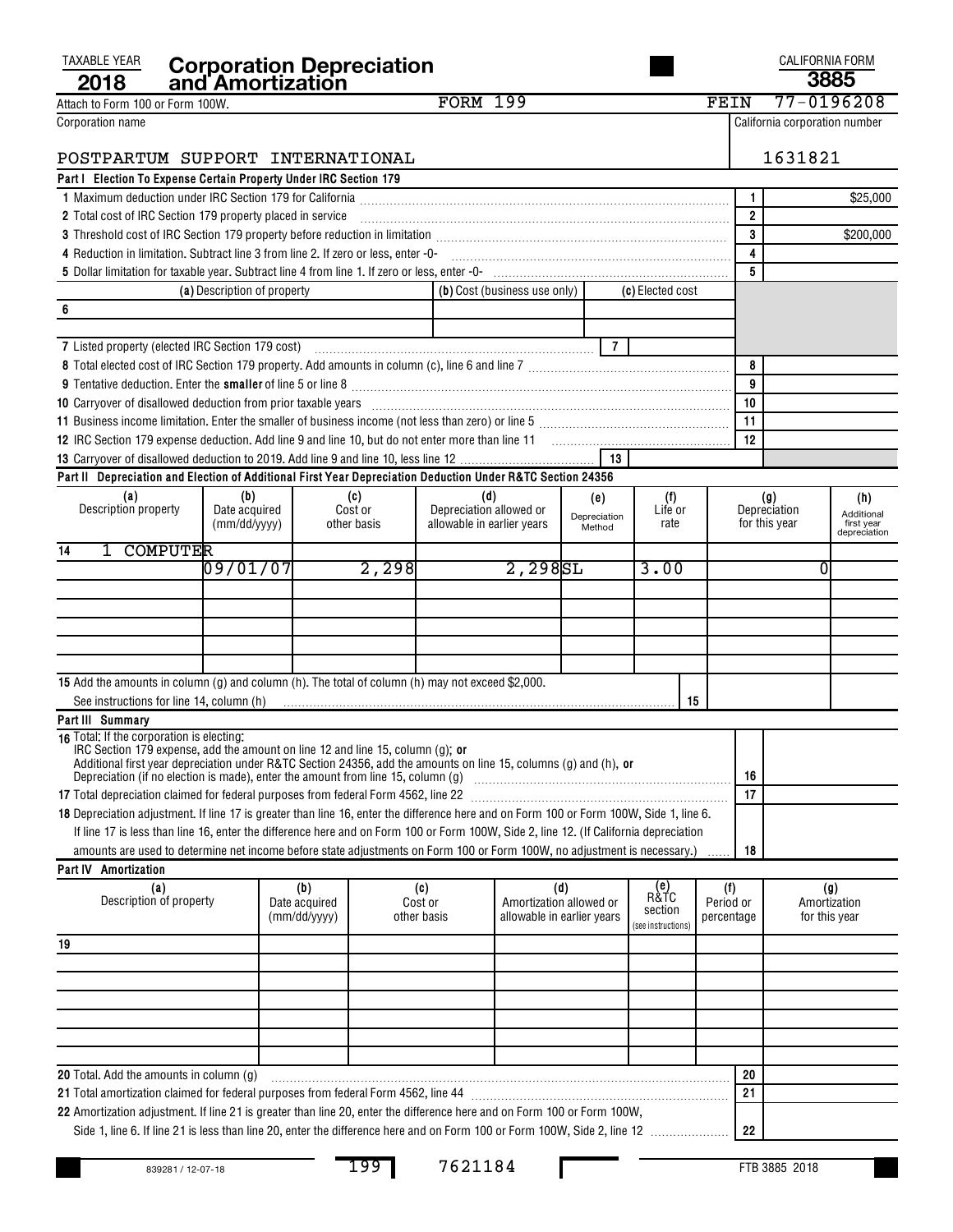### **Voucher at bottom of page.**

**DO NOT MAIL A PAPER COPY OF THE CORPORATE OR EXEMPT ORGANIZATION TAX RETURN WITH THE PAYMENT VOUCHER.**

**If the amount of payment is zero, do not mail this voucher.**

| <b>WHERE TO FILE:</b> | Using black or blue ink, make check or money order payable to<br>the "Franchise Tax Board." Write the corporation number, FEIN,<br>CA SOS file number and "2018 FTB 3586" on the check or money<br>order. Detach voucher below. Enclose, but <b>do not</b> staple, payment<br>with voucher and mail to:<br><b>FRANCHISE TAX BOARD</b><br><b>PO BOX 942857</b> |
|-----------------------|---------------------------------------------------------------------------------------------------------------------------------------------------------------------------------------------------------------------------------------------------------------------------------------------------------------------------------------------------------------|
|                       | <b>SACRAMENTO CA 94257-0531</b>                                                                                                                                                                                                                                                                                                                               |
| institution.          | Make all checks or money orders payable in U.S. dollars and drawn against a U.S. financial                                                                                                                                                                                                                                                                    |

| WHEN TO FILE: | Corporations - File and Pay by the 15th day of the 4th month<br>following the close of the taxable year.         |
|---------------|------------------------------------------------------------------------------------------------------------------|
|               | S corporations - File and Pay by the 15th day of the 3rd<br>month following the close of the taxable year.       |
|               | Exempt organizations - File and Pay by the 15th day of the<br>5th month following the close of the taxable year. |
|               | When the due date falls on a weekend or holiday, the deadline to file and pay                                    |
|               | without penalty is extended to the next business day.                                                            |
|               |                                                                                                                  |
|               | <b>ONLINE SERVICES:</b> Corporations can make payments online using Web Pay for                                  |

schedule payments up to a year in advance. Go to **ftb.ca.gov/pay** Corporations can make payments online using Web Pay for Businesses. Corporations can make an immediate payment or for more information.

839035 12-12-18

**CAUTION:** You may be required to pay electronically, see instructions. DETACH HERE IF NO PAYMENT IS DUE, DO NOT MAIL THIS VOUCHER DETACH HERE !!! !!!!!!!!!!!!! !!!!!!!!!!!!!! !!! TAXABLE YEAR **Payment Voucher for Corporations and Exempt Exampt CALIFORNIA FORM 2018 Organizations e-filed Returns 3586 (e-file)** 0000000 POST 77-0196208 1631821 18 FORM 3 TYB 01-01-2018 TYE 12-31-2018 POSTPARTUM SUPPORT INTERNATIONAL 6706 SW 54TH AVENUE PORTLAND OR 97219 (503) 894-9453 Amount of Payment 10.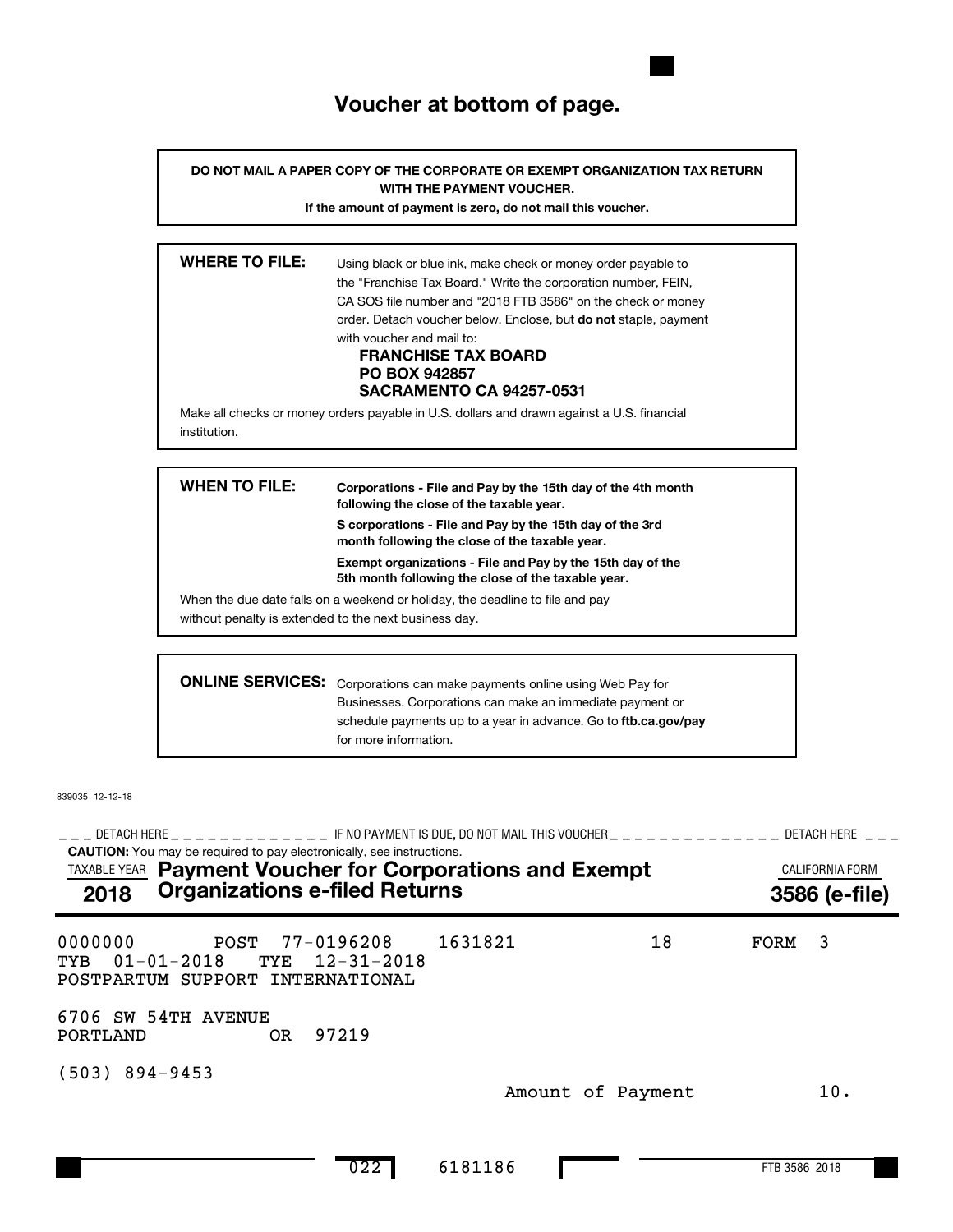| TAXABLE YEAR<br>California e-file Return Authorization for<br>2018<br><b>Exempt Organizations</b> |                                                                                                                                                                                                                                                                                                                                                                                                                                                                                                                                                                                                                                                                                                                                                                                                                                                                                                                                                                                                                                                                                                                                                                                    |                                                                                                                                                                                                                                                                                                                                                                                                                                                                                                                                                                                                                                                                                                                                                                                                                                                                                                                                                                                                                                                                                                                                                                                                                                                                                                                                                                       |                             |                    |                                                            |                               |                      | <b>FORM</b><br>8453-EO         |
|---------------------------------------------------------------------------------------------------|------------------------------------------------------------------------------------------------------------------------------------------------------------------------------------------------------------------------------------------------------------------------------------------------------------------------------------------------------------------------------------------------------------------------------------------------------------------------------------------------------------------------------------------------------------------------------------------------------------------------------------------------------------------------------------------------------------------------------------------------------------------------------------------------------------------------------------------------------------------------------------------------------------------------------------------------------------------------------------------------------------------------------------------------------------------------------------------------------------------------------------------------------------------------------------|-----------------------------------------------------------------------------------------------------------------------------------------------------------------------------------------------------------------------------------------------------------------------------------------------------------------------------------------------------------------------------------------------------------------------------------------------------------------------------------------------------------------------------------------------------------------------------------------------------------------------------------------------------------------------------------------------------------------------------------------------------------------------------------------------------------------------------------------------------------------------------------------------------------------------------------------------------------------------------------------------------------------------------------------------------------------------------------------------------------------------------------------------------------------------------------------------------------------------------------------------------------------------------------------------------------------------------------------------------------------------|-----------------------------|--------------------|------------------------------------------------------------|-------------------------------|----------------------|--------------------------------|
| <b>Exempt Organization name</b>                                                                   |                                                                                                                                                                                                                                                                                                                                                                                                                                                                                                                                                                                                                                                                                                                                                                                                                                                                                                                                                                                                                                                                                                                                                                                    |                                                                                                                                                                                                                                                                                                                                                                                                                                                                                                                                                                                                                                                                                                                                                                                                                                                                                                                                                                                                                                                                                                                                                                                                                                                                                                                                                                       |                             |                    |                                                            |                               | Identifying number   |                                |
|                                                                                                   |                                                                                                                                                                                                                                                                                                                                                                                                                                                                                                                                                                                                                                                                                                                                                                                                                                                                                                                                                                                                                                                                                                                                                                                    | POSTPARTUM SUPPORT INTERNATIONAL                                                                                                                                                                                                                                                                                                                                                                                                                                                                                                                                                                                                                                                                                                                                                                                                                                                                                                                                                                                                                                                                                                                                                                                                                                                                                                                                      |                             |                    |                                                            |                               | 77-0196208           |                                |
| Part I                                                                                            |                                                                                                                                                                                                                                                                                                                                                                                                                                                                                                                                                                                                                                                                                                                                                                                                                                                                                                                                                                                                                                                                                                                                                                                    | Electronic Return Information (whole dollars only)                                                                                                                                                                                                                                                                                                                                                                                                                                                                                                                                                                                                                                                                                                                                                                                                                                                                                                                                                                                                                                                                                                                                                                                                                                                                                                                    |                             |                    |                                                            |                               |                      |                                |
| 1                                                                                                 |                                                                                                                                                                                                                                                                                                                                                                                                                                                                                                                                                                                                                                                                                                                                                                                                                                                                                                                                                                                                                                                                                                                                                                                    | Total gross receipts (Form 199, line 4)                                                                                                                                                                                                                                                                                                                                                                                                                                                                                                                                                                                                                                                                                                                                                                                                                                                                                                                                                                                                                                                                                                                                                                                                                                                                                                                               |                             |                    |                                                            |                               |                      | 1,228,693                      |
| 2                                                                                                 | Total gross income (Form 199, line 8)                                                                                                                                                                                                                                                                                                                                                                                                                                                                                                                                                                                                                                                                                                                                                                                                                                                                                                                                                                                                                                                                                                                                              |                                                                                                                                                                                                                                                                                                                                                                                                                                                                                                                                                                                                                                                                                                                                                                                                                                                                                                                                                                                                                                                                                                                                                                                                                                                                                                                                                                       | $2\overline{1,228,693}$     |                    |                                                            |                               |                      | 1,292,690                      |
| 3                                                                                                 |                                                                                                                                                                                                                                                                                                                                                                                                                                                                                                                                                                                                                                                                                                                                                                                                                                                                                                                                                                                                                                                                                                                                                                                    |                                                                                                                                                                                                                                                                                                                                                                                                                                                                                                                                                                                                                                                                                                                                                                                                                                                                                                                                                                                                                                                                                                                                                                                                                                                                                                                                                                       |                             |                    |                                                            |                               |                      |                                |
| Part II                                                                                           |                                                                                                                                                                                                                                                                                                                                                                                                                                                                                                                                                                                                                                                                                                                                                                                                                                                                                                                                                                                                                                                                                                                                                                                    | Settle Your Account Electronically for Taxable Year 2018                                                                                                                                                                                                                                                                                                                                                                                                                                                                                                                                                                                                                                                                                                                                                                                                                                                                                                                                                                                                                                                                                                                                                                                                                                                                                                              |                             |                    |                                                            |                               |                      |                                |
| 4                                                                                                 | Electronic funds withdrawal                                                                                                                                                                                                                                                                                                                                                                                                                                                                                                                                                                                                                                                                                                                                                                                                                                                                                                                                                                                                                                                                                                                                                        | 4a Amount                                                                                                                                                                                                                                                                                                                                                                                                                                                                                                                                                                                                                                                                                                                                                                                                                                                                                                                                                                                                                                                                                                                                                                                                                                                                                                                                                             |                             |                    | 4b Withdrawal date (mm/dd/yyyy)                            |                               |                      |                                |
| Part III                                                                                          |                                                                                                                                                                                                                                                                                                                                                                                                                                                                                                                                                                                                                                                                                                                                                                                                                                                                                                                                                                                                                                                                                                                                                                                    | <b>Banking Information</b> (Have you verified the exempt organization's banking information?)                                                                                                                                                                                                                                                                                                                                                                                                                                                                                                                                                                                                                                                                                                                                                                                                                                                                                                                                                                                                                                                                                                                                                                                                                                                                         |                             |                    |                                                            |                               |                      |                                |
|                                                                                                   | 5 Routing number                                                                                                                                                                                                                                                                                                                                                                                                                                                                                                                                                                                                                                                                                                                                                                                                                                                                                                                                                                                                                                                                                                                                                                   |                                                                                                                                                                                                                                                                                                                                                                                                                                                                                                                                                                                                                                                                                                                                                                                                                                                                                                                                                                                                                                                                                                                                                                                                                                                                                                                                                                       |                             |                    |                                                            |                               |                      |                                |
| Part IV                                                                                           | 6 Account number<br><b>Declaration of Officer</b>                                                                                                                                                                                                                                                                                                                                                                                                                                                                                                                                                                                                                                                                                                                                                                                                                                                                                                                                                                                                                                                                                                                                  |                                                                                                                                                                                                                                                                                                                                                                                                                                                                                                                                                                                                                                                                                                                                                                                                                                                                                                                                                                                                                                                                                                                                                                                                                                                                                                                                                                       |                             | 7 Type of account: |                                                            | Checking                      | Savings              |                                |
|                                                                                                   |                                                                                                                                                                                                                                                                                                                                                                                                                                                                                                                                                                                                                                                                                                                                                                                                                                                                                                                                                                                                                                                                                                                                                                                    | I authorize the exempt organization's account to be settled as designated in Part II. If I check Part II, Box 4, I authorize an electronic funds withdrawal for the amount listed                                                                                                                                                                                                                                                                                                                                                                                                                                                                                                                                                                                                                                                                                                                                                                                                                                                                                                                                                                                                                                                                                                                                                                                     |                             |                    |                                                            |                               |                      |                                |
| on line 4a.                                                                                       |                                                                                                                                                                                                                                                                                                                                                                                                                                                                                                                                                                                                                                                                                                                                                                                                                                                                                                                                                                                                                                                                                                                                                                                    |                                                                                                                                                                                                                                                                                                                                                                                                                                                                                                                                                                                                                                                                                                                                                                                                                                                                                                                                                                                                                                                                                                                                                                                                                                                                                                                                                                       |                             |                    |                                                            |                               |                      |                                |
|                                                                                                   | Under penalties of perjury, I declare that I am an officer of the above exempt organization and that the information I provided to my electronic return originator (ERO),<br>transmitter, or intermediate service provider and the amounts in Part I above agree with the amounts on the corresponding lines of the exempt organization's 2018<br>California electronic return. To the best of my knowledge and belief, the exempt organization's return is true, correct, and complete. If the exempt organization is filing<br>a balance due return, I understand that if the Franchise Tax Board (FTB) does not receive full and timely payment of the exempt organization's fee liability, the exempt<br>organization will remain liable for the fee liability and all applicable interest and penalties. I authorize the exempt organization return and accompanying schedules and<br>statements be transmitted to the FTB by the ERO, transmitter, or intermediate service provider. If the processing of the exempt organization's return or refund is<br>delayed, I authorize the FTB to disclose to the ERO or intermediate service provider the reason(s) for the delay. |                                                                                                                                                                                                                                                                                                                                                                                                                                                                                                                                                                                                                                                                                                                                                                                                                                                                                                                                                                                                                                                                                                                                                                                                                                                                                                                                                                       |                             |                    |                                                            |                               |                      |                                |
| Sign                                                                                              |                                                                                                                                                                                                                                                                                                                                                                                                                                                                                                                                                                                                                                                                                                                                                                                                                                                                                                                                                                                                                                                                                                                                                                                    |                                                                                                                                                                                                                                                                                                                                                                                                                                                                                                                                                                                                                                                                                                                                                                                                                                                                                                                                                                                                                                                                                                                                                                                                                                                                                                                                                                       |                             |                    | EXECUTIVE DIRECTOR                                         |                               |                      |                                |
| <b>Here</b>                                                                                       | Signature of officer                                                                                                                                                                                                                                                                                                                                                                                                                                                                                                                                                                                                                                                                                                                                                                                                                                                                                                                                                                                                                                                                                                                                                               |                                                                                                                                                                                                                                                                                                                                                                                                                                                                                                                                                                                                                                                                                                                                                                                                                                                                                                                                                                                                                                                                                                                                                                                                                                                                                                                                                                       | Date                        |                    |                                                            |                               |                      |                                |
| Part V                                                                                            |                                                                                                                                                                                                                                                                                                                                                                                                                                                                                                                                                                                                                                                                                                                                                                                                                                                                                                                                                                                                                                                                                                                                                                                    | Declaration of Electronic Return Originator (ERO) and Paid Preparer.                                                                                                                                                                                                                                                                                                                                                                                                                                                                                                                                                                                                                                                                                                                                                                                                                                                                                                                                                                                                                                                                                                                                                                                                                                                                                                  |                             |                    |                                                            |                               |                      |                                |
|                                                                                                   |                                                                                                                                                                                                                                                                                                                                                                                                                                                                                                                                                                                                                                                                                                                                                                                                                                                                                                                                                                                                                                                                                                                                                                                    | I declare that I have reviewed the above exempt organization's return and that the entries on form FTB 8453-EO are complete and correct to the best of my knowledge. (If I<br>am only an intermediate service provider, I understand that I am not responsible for reviewing the exempt organization's return. I declare, however, that form FTB 8453-EO<br>accurately reflects the data on the return.) I have obtained the organization officer's signature on form FTB 8453-EO before transmitting this return to the FTB; I have<br>provided the organization officer with a copy of all forms and information that I will file with the FTB, and I have followed all other requirements described in FTB Pub.<br>1345, 2018 Handbook for Authorized e-file Providers. I will keep form FTB 8453-EO on file for four years from the due date of the return or four years from the date<br>the exempt organization return is filed, whichever is later, and I will make a copy available to the FTB upon request. If I am also the paid preparer, under penalties of perjury,<br>I declare that I have examined the above exempt organization's return and accompanying schedules and statements, and to the best of my knowledge and belief, they are<br>true, correct, and complete. I make this declaration based on all information of which I have knowledge. |                             |                    |                                                            |                               |                      |                                |
| <b>ERO</b>                                                                                        | ERO's-<br>signature                                                                                                                                                                                                                                                                                                                                                                                                                                                                                                                                                                                                                                                                                                                                                                                                                                                                                                                                                                                                                                                                                                                                                                |                                                                                                                                                                                                                                                                                                                                                                                                                                                                                                                                                                                                                                                                                                                                                                                                                                                                                                                                                                                                                                                                                                                                                                                                                                                                                                                                                                       |                             | Date               | Check if<br>also paid<br>$\overline{\text{X}}$<br>preparer | Check<br>if self-<br>employed |                      | <b>ERO's PTIN</b><br>P00290353 |
| Must                                                                                              | Firm's name (or yours                                                                                                                                                                                                                                                                                                                                                                                                                                                                                                                                                                                                                                                                                                                                                                                                                                                                                                                                                                                                                                                                                                                                                              | BARTLETT, PRINGLE & WOLF, LLP                                                                                                                                                                                                                                                                                                                                                                                                                                                                                                                                                                                                                                                                                                                                                                                                                                                                                                                                                                                                                                                                                                                                                                                                                                                                                                                                         |                             |                    |                                                            |                               | <b>FEIN</b>          | 95-2089835                     |
| Sign                                                                                              | if self-employed)<br>and address                                                                                                                                                                                                                                                                                                                                                                                                                                                                                                                                                                                                                                                                                                                                                                                                                                                                                                                                                                                                                                                                                                                                                   | 1123                                                                                                                                                                                                                                                                                                                                                                                                                                                                                                                                                                                                                                                                                                                                                                                                                                                                                                                                                                                                                                                                                                                                                                                                                                                                                                                                                                  | CHAPALA ST., P.O. BOX 90860 |                    |                                                            |                               |                      | ZIP code 93190-0860            |
|                                                                                                   |                                                                                                                                                                                                                                                                                                                                                                                                                                                                                                                                                                                                                                                                                                                                                                                                                                                                                                                                                                                                                                                                                                                                                                                    | SANTA BARBARA, CA<br>Under penalties of perjury, I declare that I have examined the above organization's return and accompanying schedules and statements, and to the best of my knowledge<br>and belief, they are true, correct, and complete. I make this declaration based on all information of which I have knowledge.                                                                                                                                                                                                                                                                                                                                                                                                                                                                                                                                                                                                                                                                                                                                                                                                                                                                                                                                                                                                                                           |                             |                    |                                                            |                               |                      |                                |
| Paid<br>Preparer                                                                                  | Paid<br>preparer's<br>signature                                                                                                                                                                                                                                                                                                                                                                                                                                                                                                                                                                                                                                                                                                                                                                                                                                                                                                                                                                                                                                                                                                                                                    |                                                                                                                                                                                                                                                                                                                                                                                                                                                                                                                                                                                                                                                                                                                                                                                                                                                                                                                                                                                                                                                                                                                                                                                                                                                                                                                                                                       |                             | Date               | Check<br>if self-<br>employed                              |                               | Paid preparer's PTIN |                                |
| <b>Must</b>                                                                                       | Firm's name (or yours                                                                                                                                                                                                                                                                                                                                                                                                                                                                                                                                                                                                                                                                                                                                                                                                                                                                                                                                                                                                                                                                                                                                                              |                                                                                                                                                                                                                                                                                                                                                                                                                                                                                                                                                                                                                                                                                                                                                                                                                                                                                                                                                                                                                                                                                                                                                                                                                                                                                                                                                                       |                             |                    |                                                            |                               | <b>FEIN</b>          |                                |
| Sign                                                                                              | if self-employed)<br>and address                                                                                                                                                                                                                                                                                                                                                                                                                                                                                                                                                                                                                                                                                                                                                                                                                                                                                                                                                                                                                                                                                                                                                   |                                                                                                                                                                                                                                                                                                                                                                                                                                                                                                                                                                                                                                                                                                                                                                                                                                                                                                                                                                                                                                                                                                                                                                                                                                                                                                                                                                       |                             |                    |                                                            |                               |                      |                                |
|                                                                                                   |                                                                                                                                                                                                                                                                                                                                                                                                                                                                                                                                                                                                                                                                                                                                                                                                                                                                                                                                                                                                                                                                                                                                                                                    |                                                                                                                                                                                                                                                                                                                                                                                                                                                                                                                                                                                                                                                                                                                                                                                                                                                                                                                                                                                                                                                                                                                                                                                                                                                                                                                                                                       |                             |                    |                                                            |                               | ZIP code             |                                |
|                                                                                                   |                                                                                                                                                                                                                                                                                                                                                                                                                                                                                                                                                                                                                                                                                                                                                                                                                                                                                                                                                                                                                                                                                                                                                                                    |                                                                                                                                                                                                                                                                                                                                                                                                                                                                                                                                                                                                                                                                                                                                                                                                                                                                                                                                                                                                                                                                                                                                                                                                                                                                                                                                                                       |                             |                    |                                                            |                               |                      |                                |
|                                                                                                   |                                                                                                                                                                                                                                                                                                                                                                                                                                                                                                                                                                                                                                                                                                                                                                                                                                                                                                                                                                                                                                                                                                                                                                                    | For Privacy Notice, get FTB 1131 ENG/SP.                                                                                                                                                                                                                                                                                                                                                                                                                                                                                                                                                                                                                                                                                                                                                                                                                                                                                                                                                                                                                                                                                                                                                                                                                                                                                                                              |                             |                    |                                                            |                               |                      | FTB 8453-EO 2018               |

829021 11-13-18